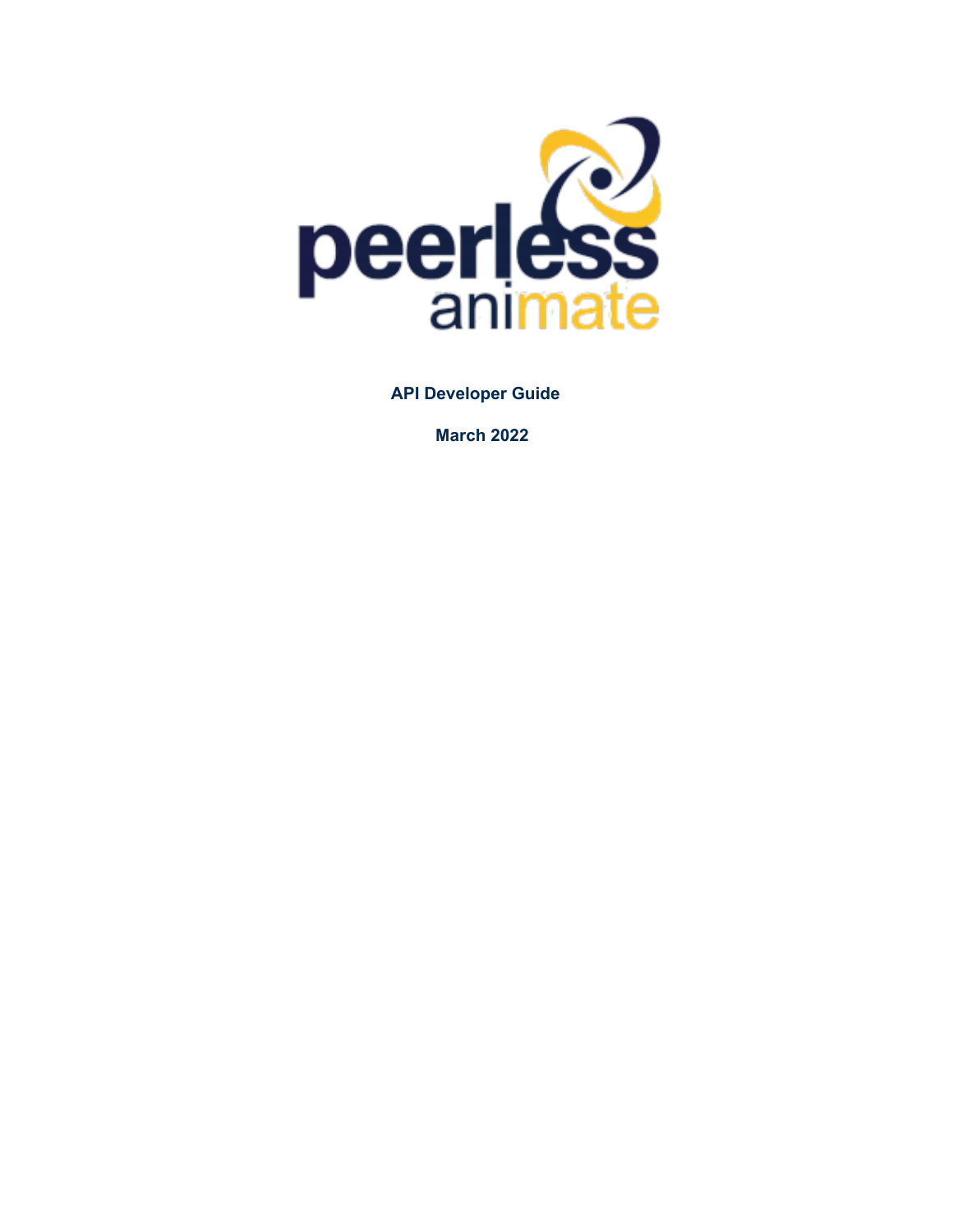#### **Table of Contents:-**

Introduction Security (Authentication) API Response Codes Error Codes Success Codes New Number Order Search Inventory Total available inventory Get Search Filters Validation of User Address for E911 Create Exception Request Hierarchy view of available inventory getHierarchicalCount Place Order Get Order Status Request Upload Attachments Download Attachments Add notes to an Order Port In Order Place Order Supplement Order Related Order **Portability Check** Port Out Order Accept PortOut Order Reject PortOut Order Change Order Disconnect Order Reprocess and Failure Acknowledge Toll Free API Orders Response Codes Error Codes Place Toll Free Order **Reservation** Reservation with Activation **Activation** Resp Org Gain TollFree Change Order Place TF Disconnect Order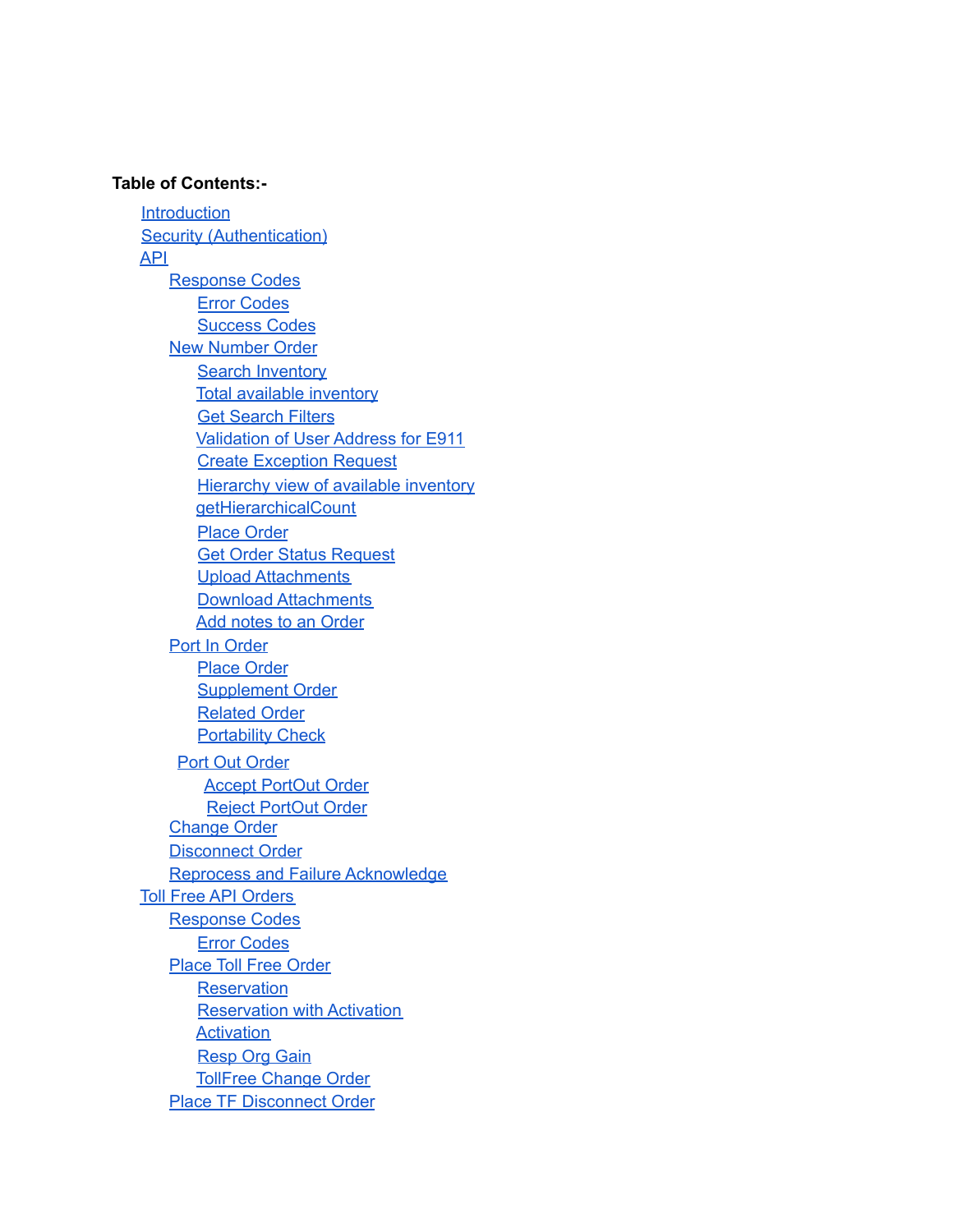Get TF Order Status Request International New Number Order Search International Numbers Place International Order International Change Order Place International order International Disconnect Order International Port In Order Place Order getInternationalOrderStatus

Reference

# **1 Introduction**

The purpose of this document is to provide users with an understanding of how to integrate with Peerless Network's Animate API. The documentation includes information and examples of how to submit requests and receive responses from Animate. The Animate API Developer Guide should enable developers to facilitate all work-flow activities available through the Animate User Interface.

# **2 Security (Authentication)**

## *2.1 Steps to access the URL for WSDL*

**NOTE:** The WSDL files are now available in the 'Help' section of our animate UI.

For staging : https://aniweb02.peerlessnetwork.com

For production : https://animate.peerlessnetwork.com

The wsdl and the xsd files downloaded from the Help section of our UI can be directly used without making any changes to them. In that case you can ignore the below steps. (APIService.wsdl - is the actual wsdl file and APIServicePortType.wsdl is the xsd file)

In case you are unable to download the wsdl and xsd files from the help section, refer to the steps below: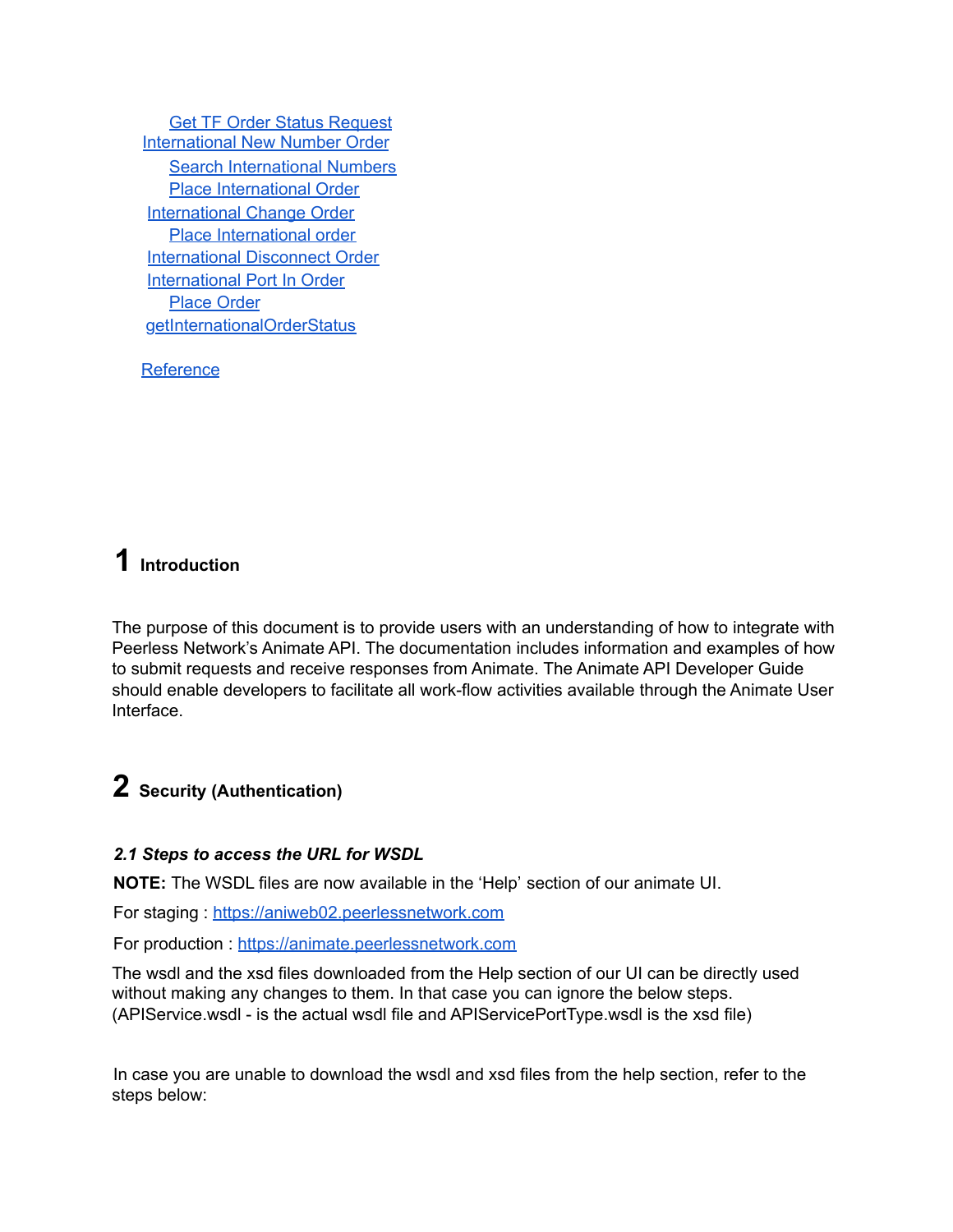URLs to be used for staging :

https://aniweb02.peerlessnetwork.com:8181/public/APIService?wsdl or https://aniweb02.peerlessnetwork.com:8181/animateapi/axis/APIService?wsdl

URLs to be used for production : https://animate.peerlessnetwork.com:8181/public/APIService?wsdl or https://animate.peerlessnetwork.com:8181/animateapi/axis/APIService?wsdl

Because of security reasons, the URLs might not be accessible directly to send requests. Please follow the given steps:

1. The wsdl https://aniweb02.peerlessnetwork.com:8181/public/APIService?wsdl needs to be downloaded first and can be saved as APIService.wsdl at the location of choice.

2. Now the value of "location" attribute on top of wsdl file (http://aniweb02.peerlessnetwork.com:8181/animateapi/axis/APIService?wsdl=1 ) should be replaced with APIService.xsd only at the top i.e. location="APIService.xsd" .

(Location attribute has been used twice - one at the top and the other at the bottom of the wsdl. So only the top attribute needs to be changed)

3. Open the old location value retrieved from wsdl i.e. http://aniweb02.peerlessnetwork.com:8181/animateapi/axis/APIService?wsdl=1 as url from the browser.

4. Please right click and save this as APIService.xsd at the same location where wsdl file was saved.

5. Change the schemaLocation attribute in the xsd file as https i.e. https://aniweb02.peerlessnetwork.com:8181/animateapi/axis/APIService?xsd=1

Now the requests can be sent using the local path of the wsdl file.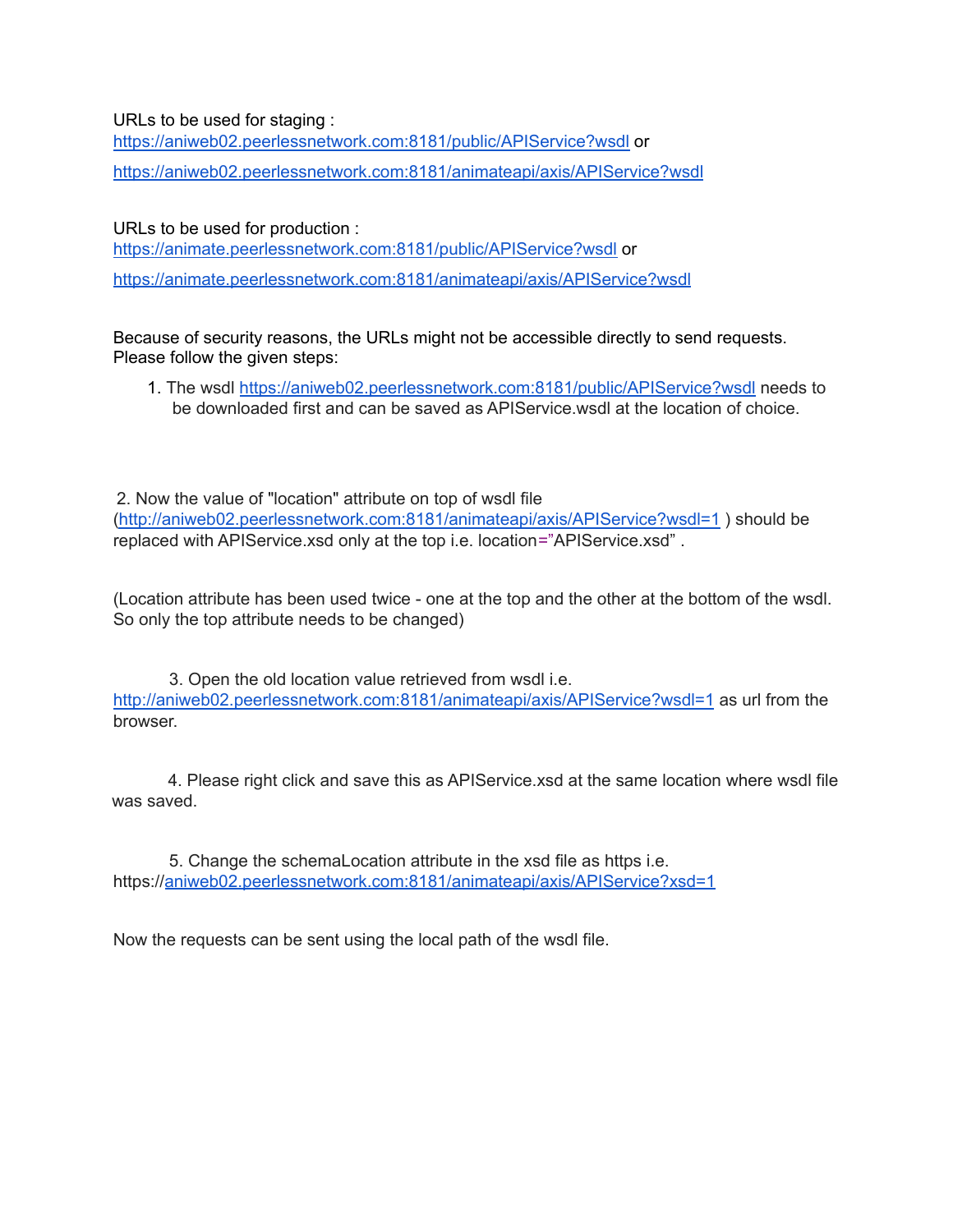|                         | ×<br>New SOAP Project                                                                       |              |  |
|-------------------------|---------------------------------------------------------------------------------------------|--------------|--|
| <b>New SOAP Project</b> | Creates a WSDL/SOAP based Project in this workspace                                         | 懲            |  |
| Project Name:           | APIService                                                                                  |              |  |
| Initial WSDL:           |                                                                                             |              |  |
|                         | Create Requests: V Create sample requests for all operations?                               |              |  |
|                         | Create TestSuite: Creates a TestSuite for the imported WSDL                                 |              |  |
|                         | Relative Paths: Stores all file paths in project relatively to project file (requires save) |              |  |
| $\bar{\mathbf{u}}$      |                                                                                             | OK<br>Cancel |  |

In case of using cURL please try giving the following command:

curl -k -X POST --data @request.xml -H "Content-Type: text/xml" "https://aniweb02.peerlessnetwork.com:8181/animateapi/axis/APIService" > response.xml

where request.xml is the file where you write your request to be sent to the URL and the response is redirected to the file response.xml.

#### NOTE:

- In the steps above we have used the staging URL but you can interchange it with the Production URL as per your requirement. e.g. https://animate.peerlessnetwork.com:8181/animateapi/axis/APIService
- Get the IP Address, from which the requests would be sent, whitelisted by us.

## *2.2*

Every user must provide access credentials for each request. Those credentials should be submitted as part of each request. Customer and Pass Code credentials will be provided outside of this documentation. In addition to these credentials, Peerless will require customers to provide a static IP address from which requests will be placed.

<authentication>

<customer>PEERL</customer>

<passCode>!@#\$%^&\*()\*&^%\$#@!</passCode>

<userId>user@customer.com</userId>

</authentication>

| Elemen | <b>Constraint</b> | <b>Description</b> |
|--------|-------------------|--------------------|
|        |                   |                    |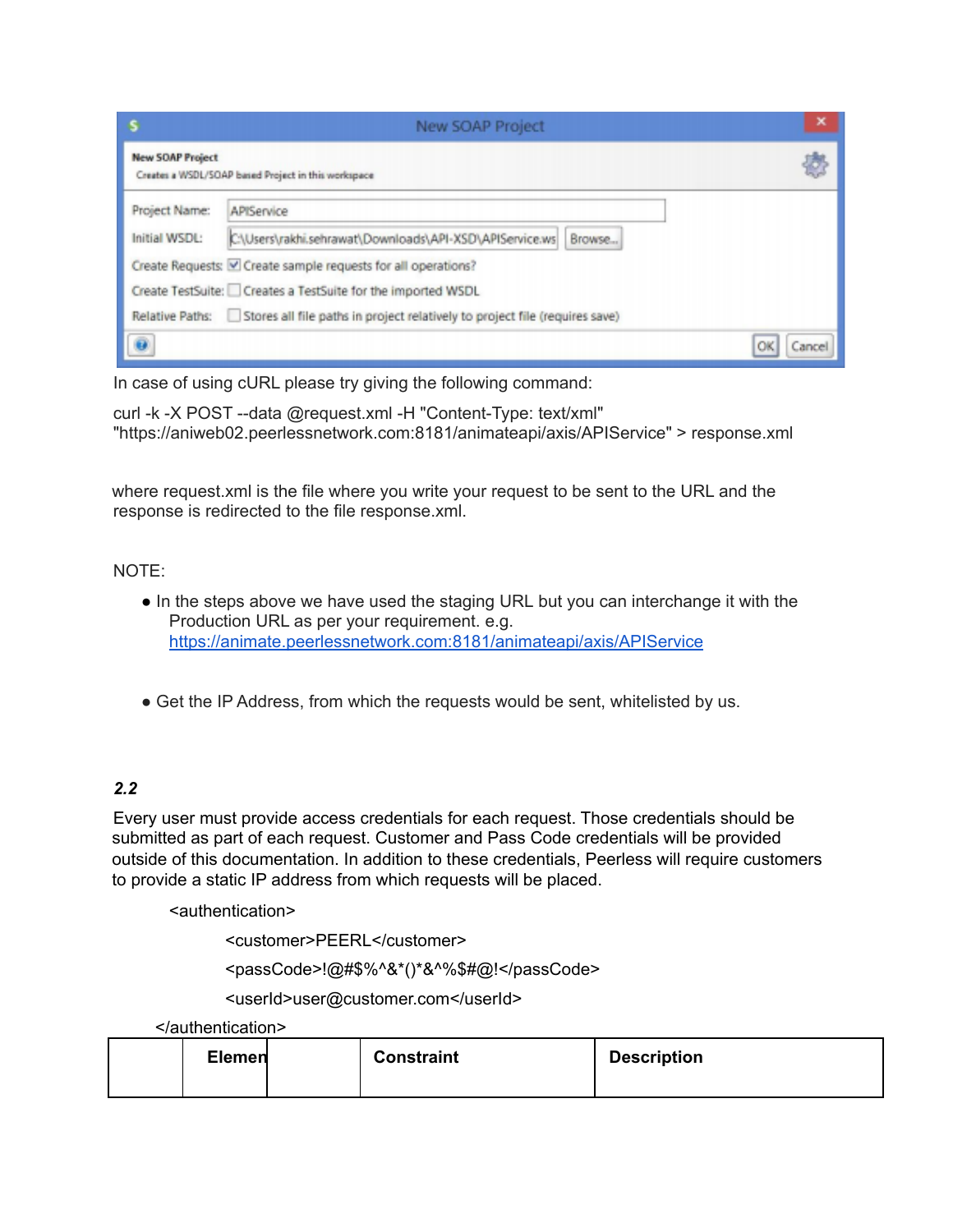|               | ry  | <b>ce</b> |                                                                       |                                              |
|---------------|-----|-----------|-----------------------------------------------------------------------|----------------------------------------------|
| Custo<br>m er | Yes |           | Static & Unique                                                       | Logical / Short Code provided<br>to customer |
| Pass<br>Co de | Yes |           | *peerless has ability to<br>change, if customer<br>requests to change | Secret Code provided to Customer             |
| UserId        | Yes |           | Valid Email Id                                                        | Should be valid Animate user<br>of Customer  |

# **3 API**

# *3.1 Response Codes*

Error Codes will occur when an invalid request is placed in the API. The error codes can be identified as follows:

**EP000\*** - Generic Placed Order error codes. This can occur for any order placed, namely, New Number, PortIn, PortOut, Disconnect, Change Order.

**EU000\*** - Occurs during user validation error

**EES000\*** - Occurs during EntitySettings validation error

**EPNN000\* -** Occurs while placing New Number order

**EPPI000\*** - Occurs while placing Port In Number order

**EPPO000\* -** Occurs while placing Port Out Number order

**EPCO000\* -** Occurs while placing change order

**EISEO000\* -** Internal Server Exception

**EPDI000\*** - Occurs while placing Disconnect Number order

**ESN000\*** - Occurs during search number

**EF000\* -** Occurs while placing request for various features in API

**ESA00\* -** Occurs while placing ActivateSOA request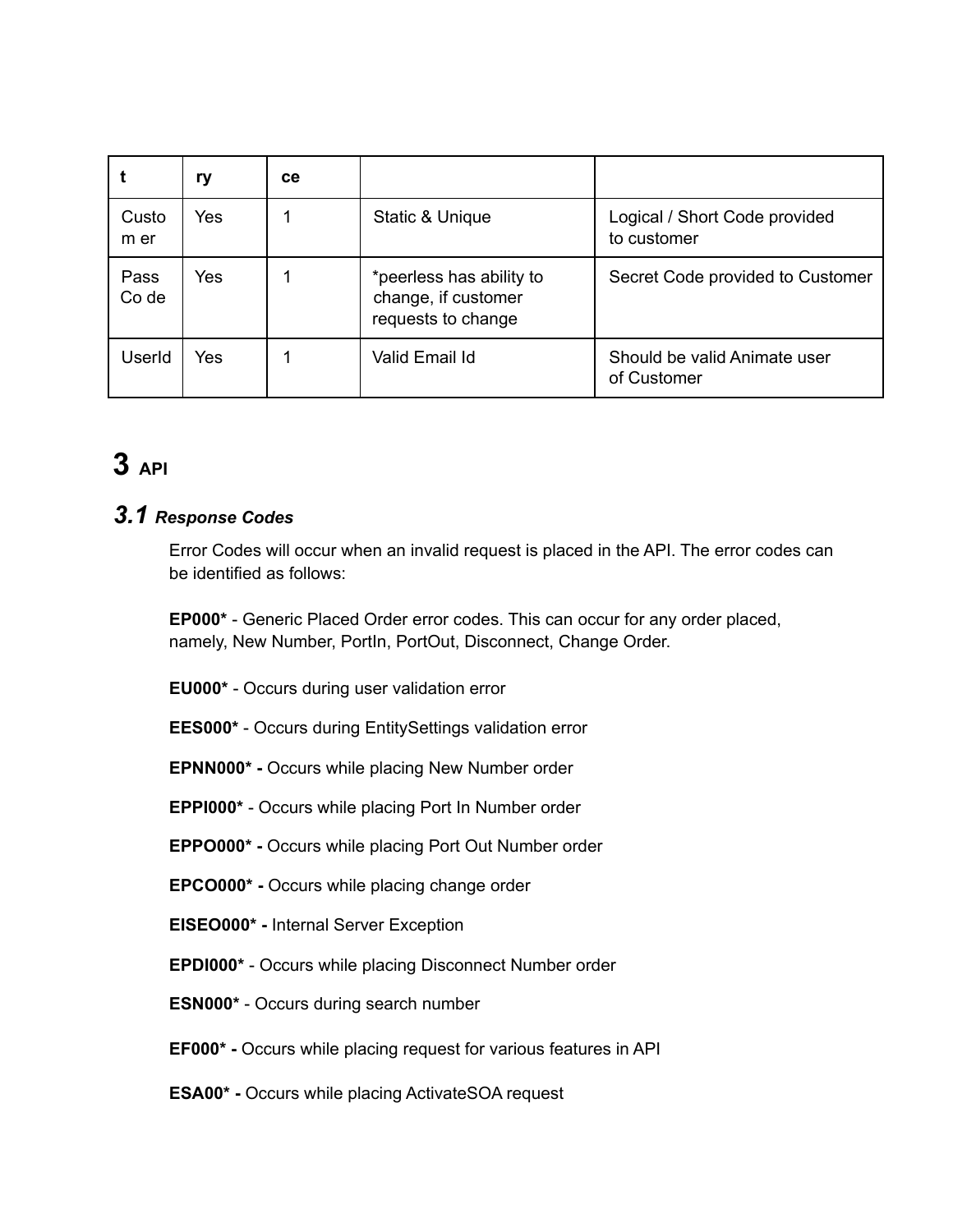# **ESN000\* -** Occurs while searching numbers

**CNAM00\* -** Occurs while CNAM storage string is not according to required format.

# **3.1.1 Error Codes**

| <b>Error Code</b> | <b>String Code</b>                                                     | <b>Possible reasons</b>                                                                                      |
|-------------------|------------------------------------------------------------------------|--------------------------------------------------------------------------------------------------------------|
| EP0001            | <b>INVALID ORDER TYPE</b>                                              | Invalid Order type given in request                                                                          |
| EP0002            | ERROR WHILE VALIDATIN<br>G REQUEST                                     | Error while validating request                                                                               |
| EP0003            | ERROR WHILE VALIDATIN<br><b>G ORDER NUMBERS</b>                        | Error while validating OrderNumbers                                                                          |
| EP0004            | TN DETAILS NOT FOUND<br>OR INVALID REQUEST                             | Th Details not found or Invalid Request                                                                      |
| EP0005            | ERROR WHILE VALIDATIN<br>G<br>_REQUESTED_DESTINATI<br>ON               | Validation failed for Requested Destination                                                                  |
| EP0006            | ERROR WHILE VALIDATIN<br>G E911 ADDRESS                                | Error while validating e911 address                                                                          |
| EU0001            | ERROR WHILE VALIDATIN<br>G<br>USER_ID_CUST_ID_NULL                     | UserId or CustomerName cannot be null                                                                        |
| EU0002            | ERROR WHILE VALIDATIN<br>G<br>USER_INVALID_CREDENT<br><b>IALS</b>      | Api user could not be validated with the<br>credentials provided.                                            |
| EU0003            | ERROR WHILE VALIDATIN<br>G<br>USER MISMATCHED ENT<br><b>ITY</b>        | Customer does not match with the User's Entity<br>from DB                                                    |
| <b>EES0001</b>    | ERROR WHILE GETTING<br>EN TITY_SETTINGS                                | Validation failed for entity settings                                                                        |
| <b>EES0002</b>    | ERROR WHILE VALIDATIN<br>G<br>REQUEST_FEATURES_WI<br>TH ENTITYSETTINGS | Validation of either of the Entity Settings<br>features : e911, sms, cnam storage, cnam<br>delivery, failed. |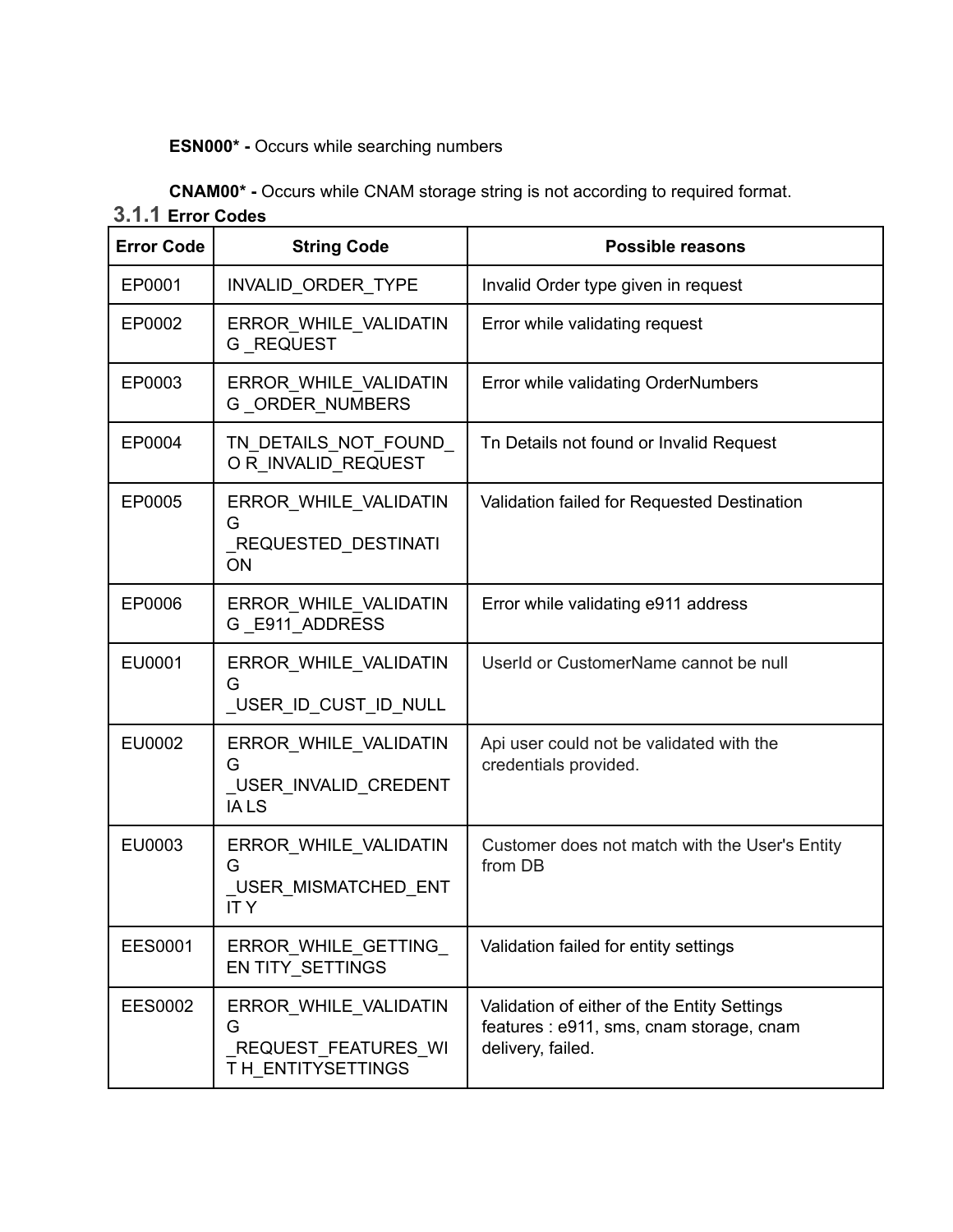| EPNN000      | NN VALIDATION FAILED F<br>O<br>R REQUESTED DESTINATI<br>O N | Validation failed for Requested Destination |
|--------------|-------------------------------------------------------------|---------------------------------------------|
| EPNN000      | NN VALIDATION FAILED F<br>Ω<br>R REQUESTED FEATURE<br>S     | Validation failed for Requested Features    |
| EPNN000<br>3 | NN ERROR WHILE VALID<br>AT ING E911 ADDRESS                 | Error while validating e911 address         |
| EPNN000<br>4 | NN NUMBER NOT IN UN<br>AS SIGNED STATE                      | Number is not in UnAssigned State           |
| EPNN000<br>5 | NN NUMBER NOT LOCKE<br>D BY LOGGED IN USER                  | Number is not locked by logged in user      |

| EPPI0001        | PI_ERROR_FOR_AUTHDAT<br>E/<br>DESIREDDUEDATE(yyyy-M<br>M dd) | Error While processing PI Request,<br>AuthDate/DesiredDueDate acceptable format<br>is yyyy-MM-dd |
|-----------------|--------------------------------------------------------------|--------------------------------------------------------------------------------------------------|
| <b>EPPI0002</b> | PI_PON_VALIDATION_ERR<br>O <sub>R</sub>                      | Error While processing PI Request, Due to<br><b>PON Validation errors</b>                        |
| EPPI0003        | PI_ERROR_DUE_TO_PEND<br>IN G ORDERS                          | Error While processing PI Request, Due to<br>pending Orders                                      |
| <b>EPPI0004</b> | PI_ERROR_WHILE_PROCE<br>SS ING PI REQUEST                    | Error While processing PI Request                                                                |
| <b>EPPI0005</b> | PI_ERROR_DUE_TO_OFFN<br>ET ERRORS                            | Error While processing PI Request, Due<br>OffNet errors                                          |
| <b>EPPI0006</b> | PI INVALID_USERID                                            | No user exists with the given user id                                                            |
| <b>EPPI0007</b> | PI_ERROR_DUE_TO_UNAS<br>SI GNED_NUMBERS                      | Error While processing PI Request, Due<br><b>UnAssigned Numbers error</b>                        |
| <b>EPPI0008</b> | PI_ERROR_WHILE_VALIDA<br>TING_E911_ADDRESS                   | Error while validating e911 address                                                              |
| <b>EPPI0009</b> | PI NPAC EXCEPTION                                            | NpacException                                                                                    |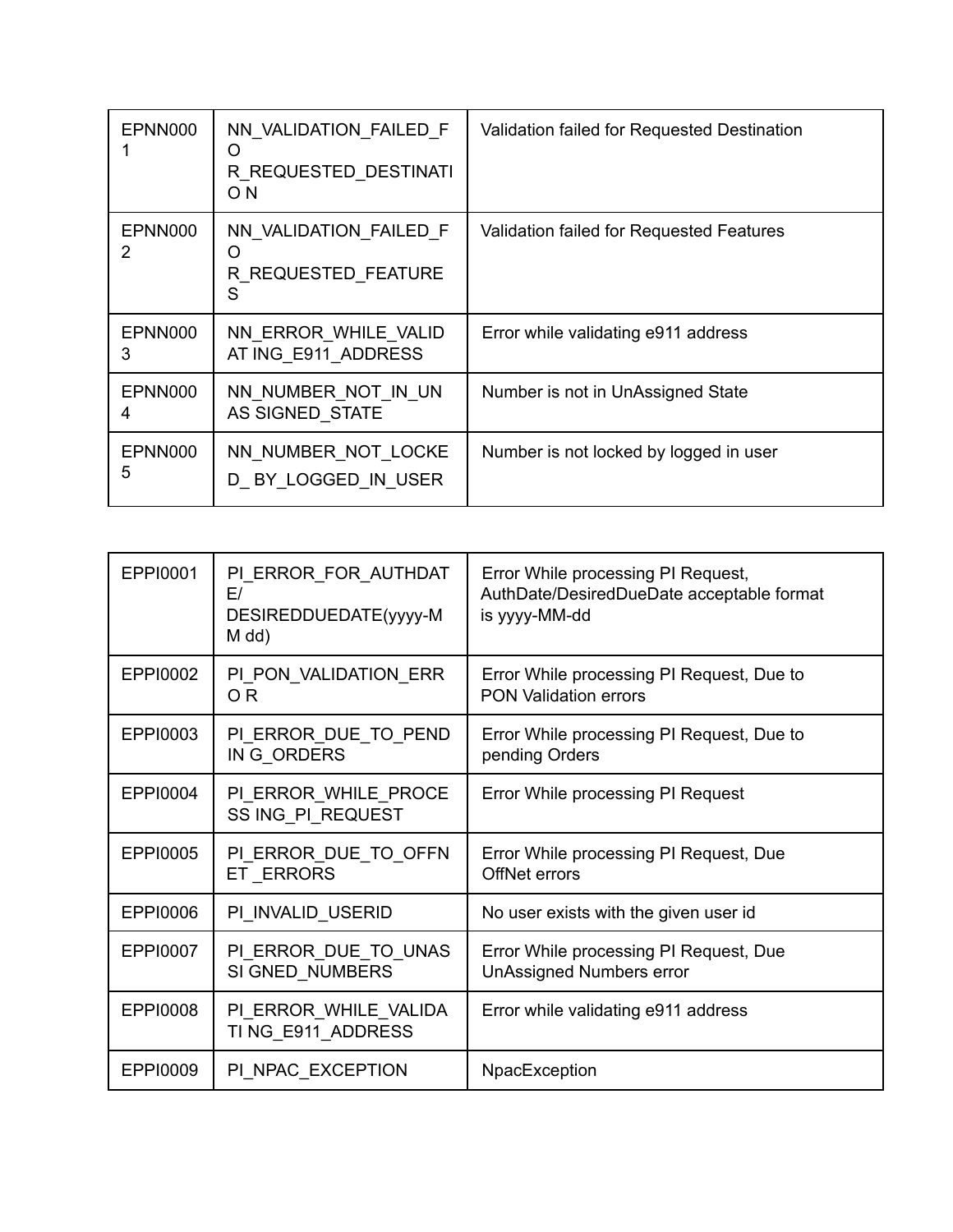| EPPI00010       | ERROR UNABLE TO FIND<br>-R<br>ELATED ORDERS FOR GI<br><b>VEN ORDERID</b> | No related orders found for given orderld                                                                                                                                        |
|-----------------|--------------------------------------------------------------------------|----------------------------------------------------------------------------------------------------------------------------------------------------------------------------------|
| EPPI00011       | ERROR_NO_VALID_NUMBE<br>R S TO PLACE ORDER                               | This occurs while placing a Portln order request<br>and the numbers placed in the PortIn order do not<br>fulfill the requirements then they would be<br>excluded from the order. |
| EPPI00020       | PI_ERROR_FOR_TIMEZON<br>E VALUE                                          | Error observed when invalid timezone value is<br>provided                                                                                                                        |
| EPPO000<br>1    | PO ERROR ORDER COU<br>LD NOT_BE_COMPLETED                                | PortOut Order couldnot be completed                                                                                                                                              |
| EPCO0001        | CO_REQUEST_SAME_AS_<br><b>EX ISTING FEATUES</b>                          | Requested features change is same existing<br>features for number                                                                                                                |
| EPCO0002        | CO ERROR ORDER COU<br>LD NOT BE COMPLETED                                | Change order couldnot be completed                                                                                                                                               |
| EPCO0003        | CO REQUEST PARAMS<br>CA NNOT BE NULL                                     | Request params cannot be null                                                                                                                                                    |
| <b>EPCO0004</b> | ERROR_NUMBERS_DONO<br>T EXIST                                            | number(s) in request donot exist                                                                                                                                                 |
| <b>EPCO0005</b> | ERROR NUMBERS DONO<br>T_BELONG_TO_ENTITY                                 | number(s) in request donot belong to the given<br>entity                                                                                                                         |
| <b>EPCO0006</b> | ERROR UNASSIGNED NU<br><b>MB ERS</b>                                     | Number(s) are unassigned                                                                                                                                                         |
|                 | <b>EISEO0001</b><br>NALSERVEREXCEPTIO N                                  | InternalServerException                                                                                                                                                          |

| <b>EPDI0001</b> | ERROR WHILE PROCESS<br>IN<br><b>G DISCONNECT REQUES</b> | Error While processing Disconnect Request |
|-----------------|---------------------------------------------------------|-------------------------------------------|
| <b>EPDI0002</b> | ERROR WHILE VALIDATIN<br><b>DI REQUEST</b><br>G         | Validation failed for the DI request      |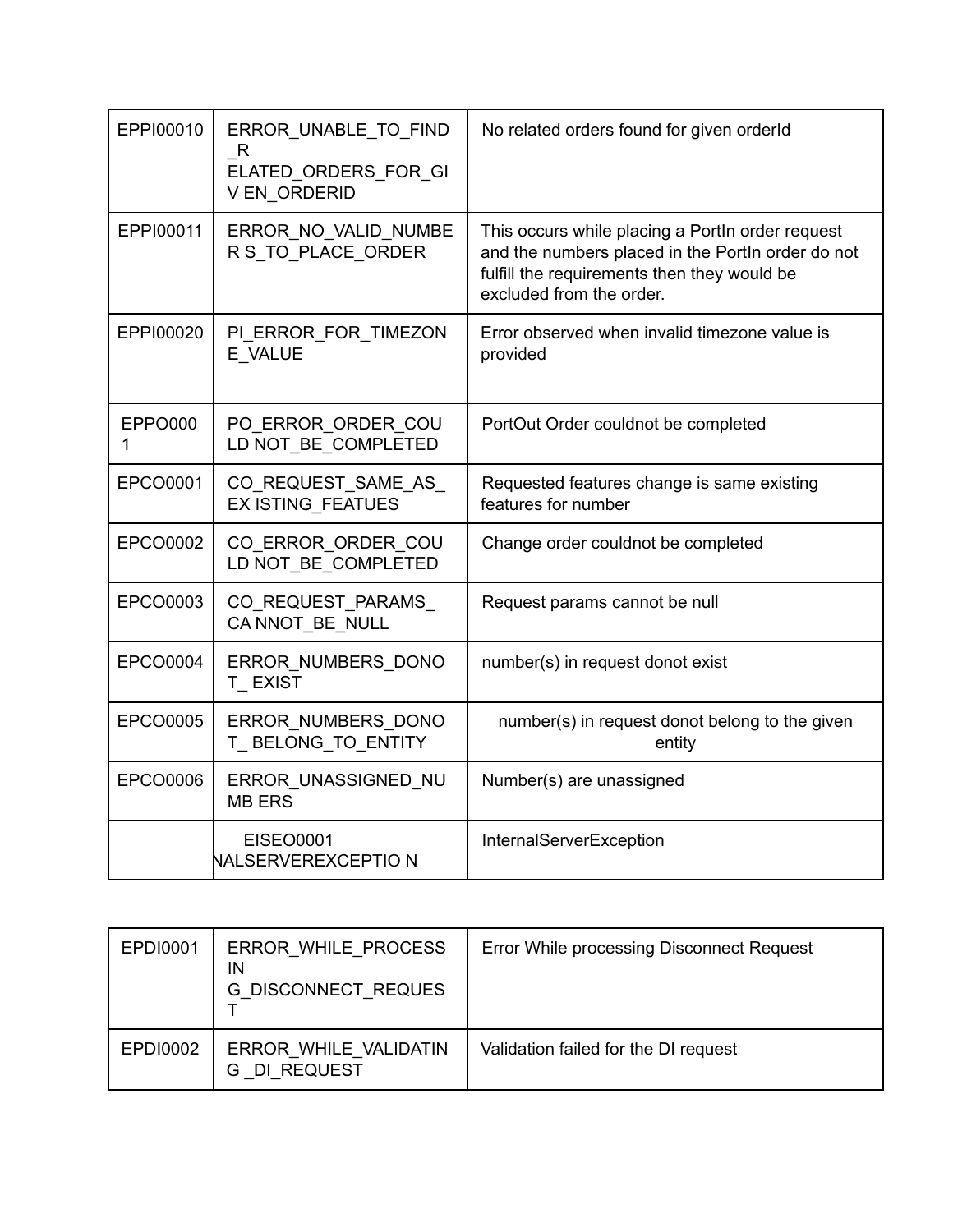| EPDI0003       | DISCONNECT_TYPE_NULL                                                                                    | Disconnect type is not given                                                                            |
|----------------|---------------------------------------------------------------------------------------------------------|---------------------------------------------------------------------------------------------------------|
| <b>ESN0001</b> | ERROR WHILE VALIDATIN<br>G_QUANTITY_MULTIPLIER                                                          | The value of Quantity Multiplier is not necessarily<br>set for the given entity in the database tables. |
| <b>ESN0002</b> | ERROR_QUANTITY_SHOU<br>LD<br>BE_MULTIPLIER_OF_CON<br>S EQUTIVE                                          | eg: If Quantity = 10, then value of Consequtive<br>can be 1,2,5 or 10                                   |
| <b>ESN0003</b> | NO_VALID_NUMBERS_FOU<br>N<br>D_FOR_YOUR_SEARCH.PL<br>E<br>ASE_RETRY_AFTER_SOME<br>TI ME.                | No valid numbers found for your search. Please<br>retry after sometime.                                 |
| <b>ESN0004</b> | LIMIT FOR SEARCH NUM<br><b>BE</b><br>RS_EXCEEDED_FOR_YOU<br>R.<br>ENTITY.PLEASE_TRY_AFTE<br>R_SOMETIME. | Limit for search numbers exceeded for your<br>entity. Please try after sometime.                        |
| EF0001         | ERROR WHILE VALIDATIN<br>G REQUEST                                                                      | Request could not be validated                                                                          |
| EF0002         | REQUEST_PARAMS_CANN<br>OT_BE_NULL                                                                       | request params are null                                                                                 |
| EF0003         | INVALID_ORDERID                                                                                         | invalid orderId                                                                                         |
| EF0004         | INVALID_ORDERTYPE                                                                                       | invalid order type                                                                                      |
| EF0005         | ERROR_NUMBERS_NOT_<br><b>RE</b><br>LATED_TO_THE_GIVEN_P<br>ON                                           | numbers in the request are not related to the<br>given PON                                              |
| EF0006         | ERROR_WHILE_DOING_NU<br>M BER_SEARCH                                                                    | error while searching for number                                                                        |
| EF0007         | EXCEPTION_WHILE_UPLO<br>AD ING FILE                                                                     | uploading file encountered exception                                                                    |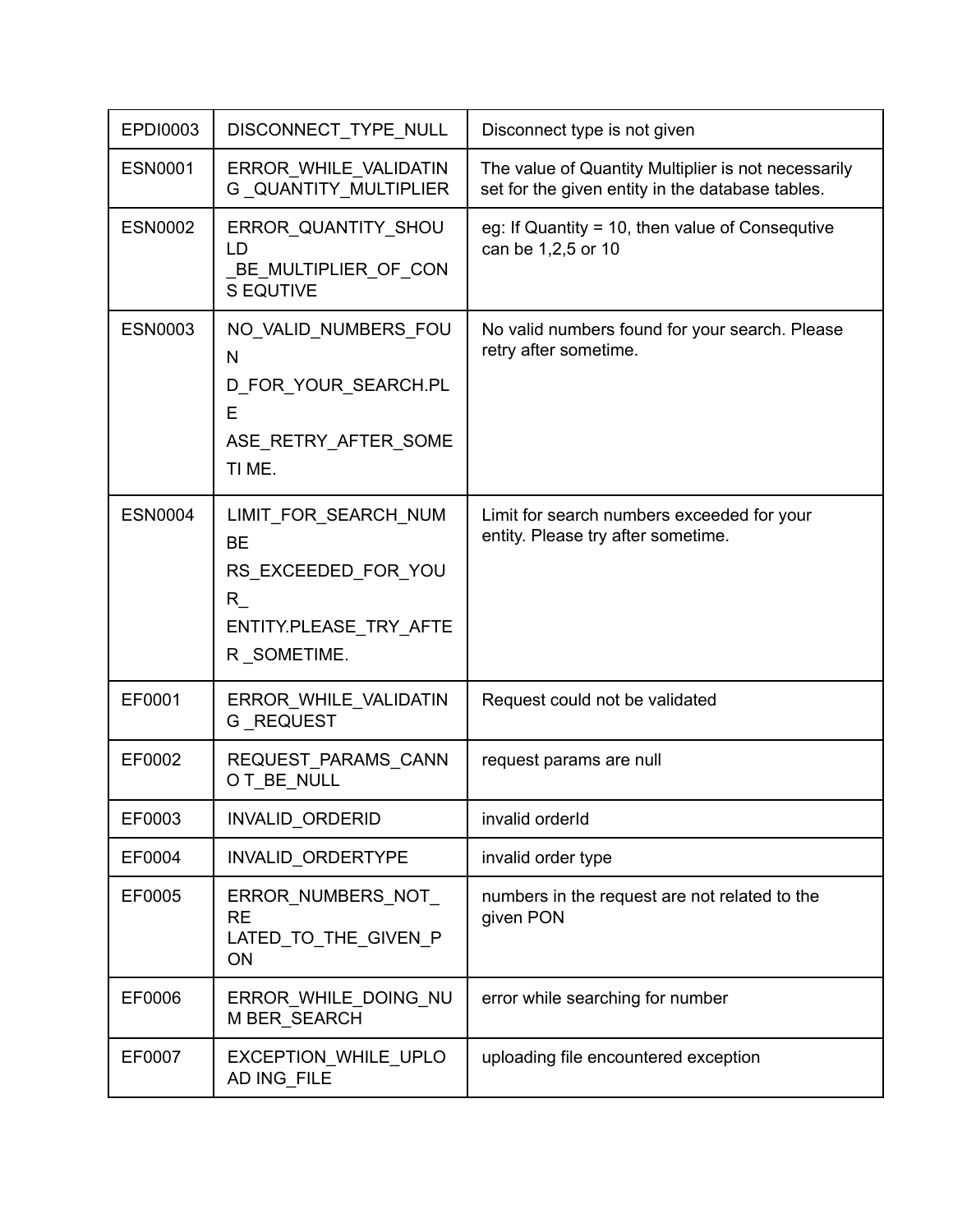| EF0008        | <b>WEBSERVICE EXCEPTION</b>                       | webservice exception                       |
|---------------|---------------------------------------------------|--------------------------------------------|
| EF0009        | NPAC EXCEPTION                                    | <b>NPACException</b>                       |
| EF0010        | INVALID_COUNTRY                                   | Invalid Country Name/Code given in request |
| <b>ESA001</b> | SOA ACTIVATION SKIPPE<br>D<br>FOR PEERLESS NUMBER | SOA skipped for peerless number            |
| <b>ESA002</b> | SOA ACTIVATION SKIPPE<br>D FOR OFFNET NUMBER      | SOA skipped for offnet number              |

| CNAM001 | Length OF CNAM value<br>should be more than 1 char.                                                                                                                            | Length OF CNAM value should be more than 1<br>char.                                                                                                       |
|---------|--------------------------------------------------------------------------------------------------------------------------------------------------------------------------------|-----------------------------------------------------------------------------------------------------------------------------------------------------------|
| CNAM002 | CNAM value doesnot<br>contain any<br>alpha-numberic value                                                                                                                      | CNAM value doesnot contain any<br>alpha-numberic value                                                                                                    |
| CNAM003 | CNAM value cannot have<br>first char. as *                                                                                                                                     | CNAM value cannot have first char, as *                                                                                                                   |
| CNAM004 | <b>CNAM</b> value contains<br>unprintable ASCII<br>characters (0-31) or special<br>characters ( $ $ or $\mathcal{N}$ or $\mathcal{N}$ ) or<br>extendable ASCII chars<br>(2137) | <b>CNAM value contains unprintable ASCII</b><br>characters (0-31) or special characters ( $\vert$ or $\vert$ " or<br>\\) or extendable ASCII chars (>137) |

Example for getting error codes:

# **Request XML:**

<pub:getOrderStatus> <!--Optional:--> <authentication> <!--Optional:--> <customer>test</customer> <!--Optional:-->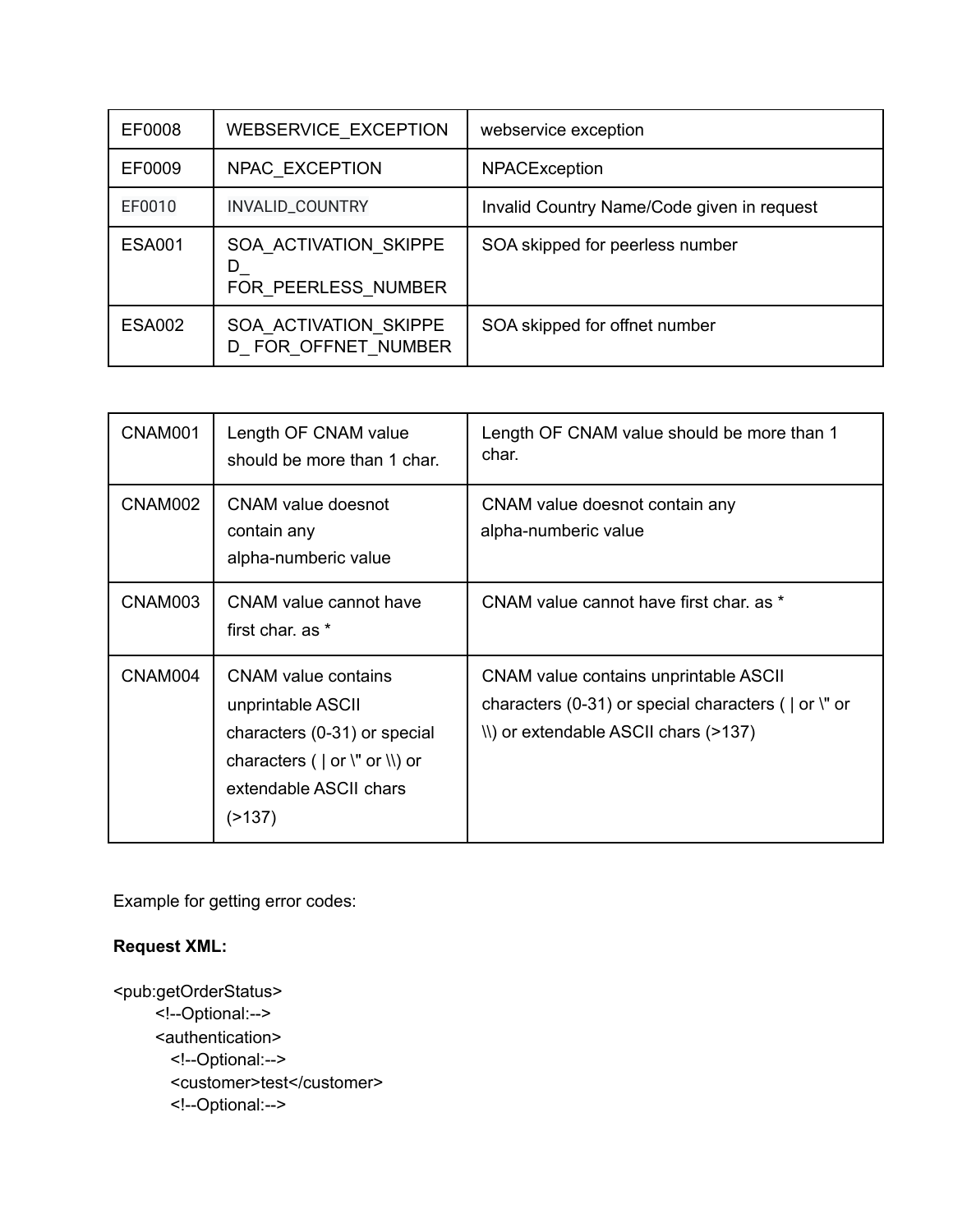```
<passCode>testUserPassword</passCode>
   <!--Optional:-->
   <userId>adonalson@peerlessnetwork.com</userId>
 </authentication>
 <!--Optional:-->
 <orderId>1231250342</orderId>
</pub:getOrderStatus>
```
# **Response XML:**

```
<S:Fault xmlns:ns4="http://www.w3.org/2003/05/soap-envelope">
     <faultcode>EF0003</faultcode>
     <faultstring>INVALID_ORDERID</faultstring>
   </S:Fault>
```
# *3.2 New Number Order*

# **3.2.1 Search Inventory**

This Operation will search the available inventory for numbers from Peerless.

Either of or all the State, LATA, RateCenter and NPA must be given. The quantity given would be multiplied with the quantity Multiplier value in the database to give you that many count of numbers.

The point of the quantity multiplier is to give you some options of TNs to select, without deviating significantly from industry guidelines that specify that TNs should be assigned sequentially in their respective blocks.

Also if the quantity given in the request is more than the threshold limit for that entity then total count of numbers in the result considered is threshold limit \* quantityMultiplier otherwise quantity given in request \* quantityMultiplier.

## . **Request XML**

```
<pub:searchNumbers>
     <authentication>
      <customer>XXX</customer>
      <passCode>XXXXX</passCode>
      <userId>XX.XX@XXX.com</userId>
     </authentication>
     <filters>
      <pon>?</pon>
      <states>
        <state></state>
      </states>
      <latas>
        <lata></lata>
```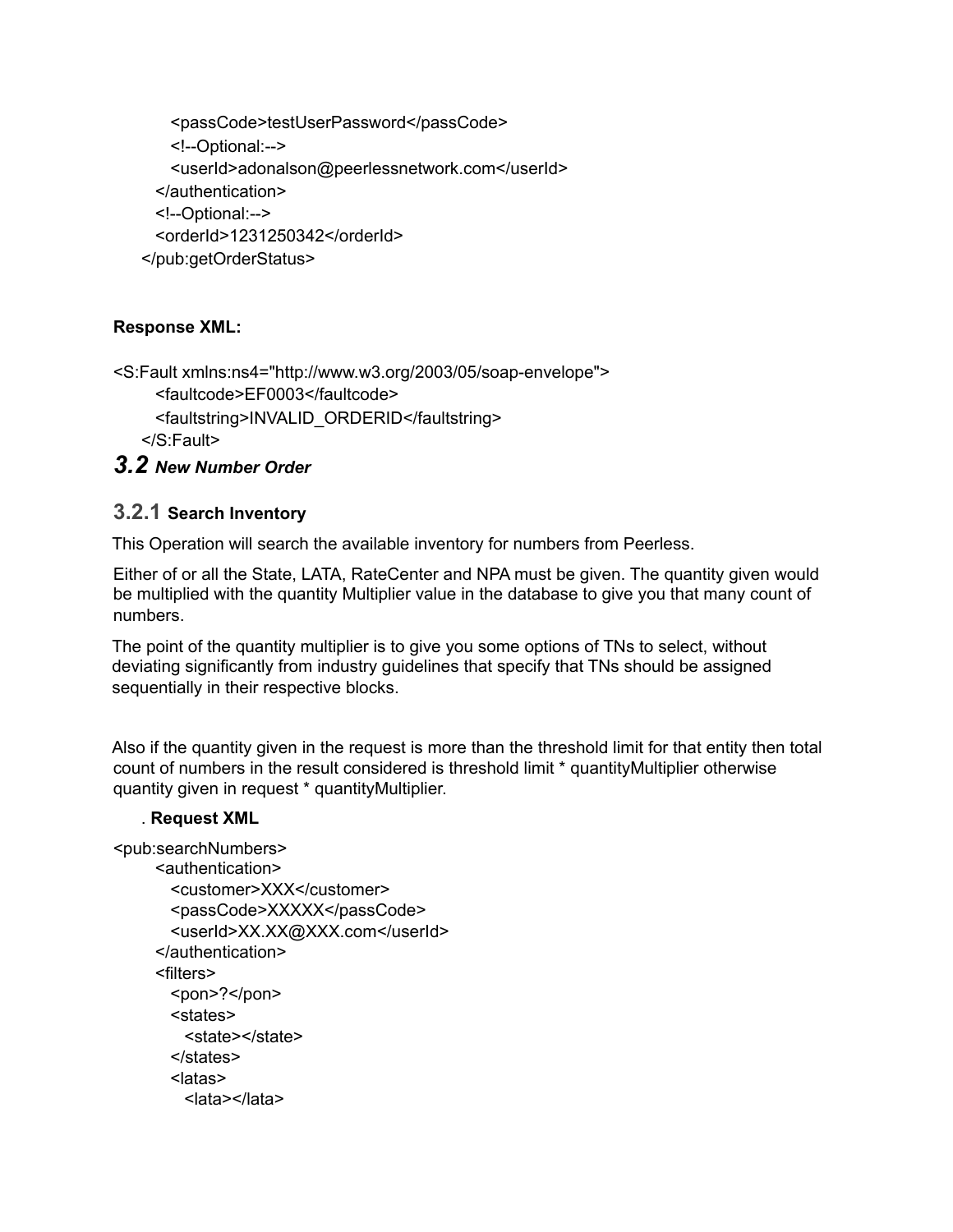```
</latas>
   <locations>
     <location>?</location>
   </locations>
   <rateCenters>
     <rateCenter>?</rateCenter>
   </rateCenters>
   <npas>
     <npa>312</npa>
   </npas>
   <sub>nxxs</sub></sub>
     <nxx></nxx>
   </nxxs>
   <quantity>4</quantity>
   <consecutive>1</consecutive>
   <vanityDigits>?</vanityDigits>
   <categories>
     <category>1</category>
   <category>2</category>
   </categories>
   <selectedTN>
     <tn>?</tn>
   </selectedTN>
 </filters>
</pub:searchNumbers>
```

| <b>Element</b>   | <b>Mandat</b><br>or y | <b>Occurre</b><br>nc e | <b>Constraints</b>                       | <b>Description</b>                        |
|------------------|-----------------------|------------------------|------------------------------------------|-------------------------------------------|
| pon              | <b>No</b>             | 0.1                    | Alphanume<br>ric string<br>(no<br>space) | Describes user's Purchase Order Number    |
| states           | <b>No</b>             | 0.1                    | Wrapper<br>on state                      | To search the inventory by state(s)       |
| latas            | <b>No</b>             | 01                     | Wrapper<br>on lata                       | To search the inventory by LATA(s)        |
| locations        | <b>No</b>             | 01                     | Wrapper<br>on<br>location                | To search the inventory by Location(s)    |
| rateCe<br>nte rs | <b>No</b>             | 0.1                    | Wrapper<br>on Rate<br>center             | To search the inventory by Rate Center(s) |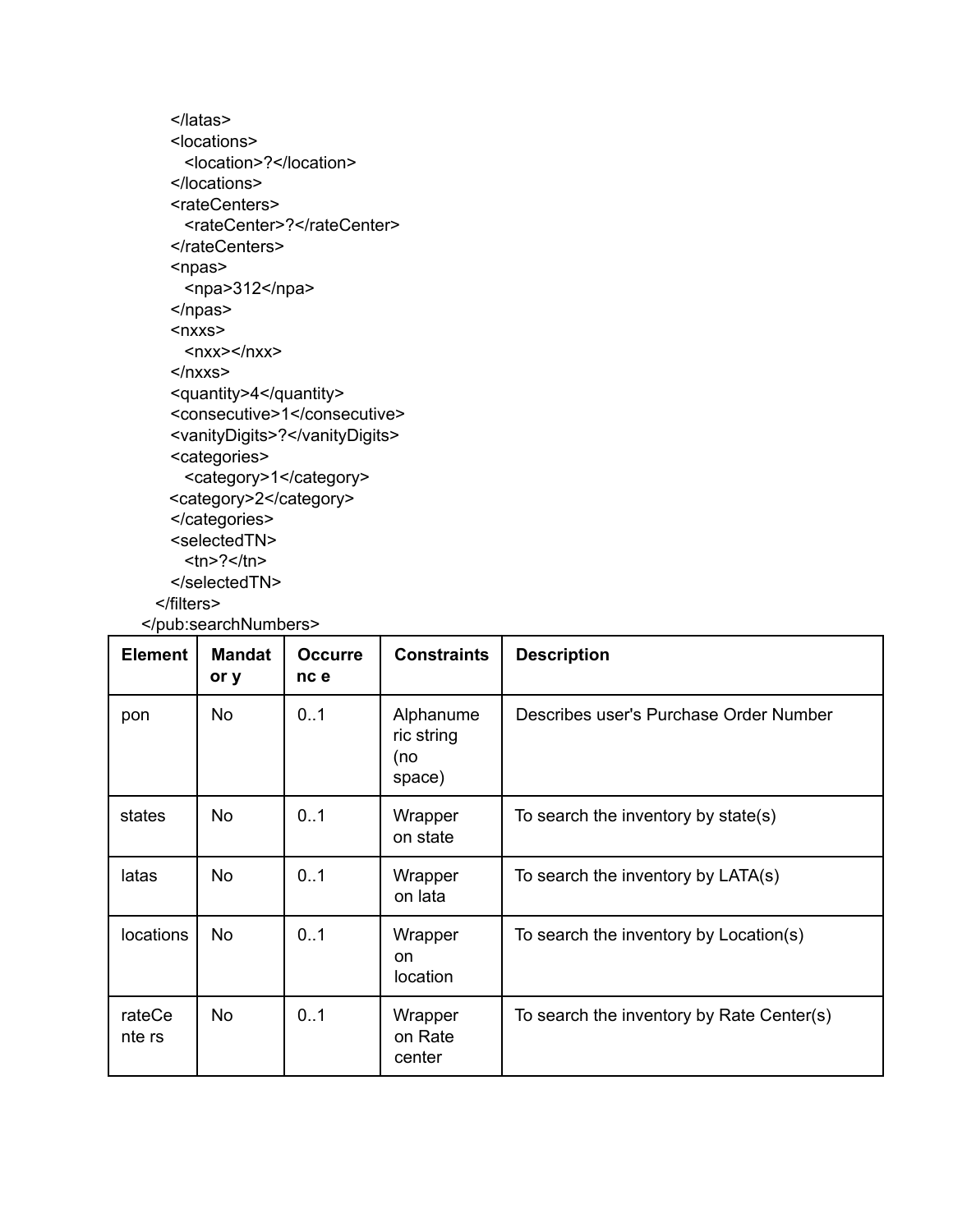| state            | Conditi<br>on al | $0.7*$  | One of<br>these            | State Codes Like IL, CA, NY,                                                                                                                           |
|------------------|------------------|---------|----------------------------|--------------------------------------------------------------------------------------------------------------------------------------------------------|
| lata             | Conditi<br>on al | $0.7*$  | element is<br>mandatory    | LATA code like 358,                                                                                                                                    |
| location         | Conditi<br>on al | $0.7*$  |                            | Location name                                                                                                                                          |
| rł               | al               | $0.1*$  |                            | Rate center Code                                                                                                                                       |
| npa              | Conditi<br>on al | $0.7*$  |                            | NPA is 3 Digit Number                                                                                                                                  |
| nxx              | No               | $0.7*$  | 3 Digit<br>number          |                                                                                                                                                        |
| quantity         | Yes              | 1       | Valid<br>Integer<br>Number | Total count of result will depe nds upon<br>quantity, threshold & Quantity multiplier                                                                  |
| category         | Yes              | $1.1$ * | Possible<br>values 1,2     | Category availability is defined by Peerless (1<br>$=$ Standard, $2 =$ Vanity)                                                                         |
| consec<br>uti ve | Yes              | $0.7*$  | Min 1, Max<br>9999         | List of consecutive numbers in a row                                                                                                                   |
| vanity           | <b>No</b>        | $0.7*$  | Max Value<br>9999          | This is a conditional Attribute enabled<br>or disabled by Peerless                                                                                     |
| selecte<br>dTN   | <b>No</b>        | 0.1     |                            | This gives the ability to select the numbers<br>from a previous search. After 30 minutes of<br>time (system configurable), if no action is<br>taken on |

|                       |    |     | the selected numbers, those numbers will<br>be unlocked and made available for other<br>customers |
|-----------------------|----|-----|---------------------------------------------------------------------------------------------------|
| Selecte<br>$dT N$ .tn | No | ∩ * | List of all the numbers selected and to be.<br>locked                                             |

# . **Response XML**

<ns2:searchNumbersResponse xmlns:ns2="http://publicapi.api.s2.peerless.com/">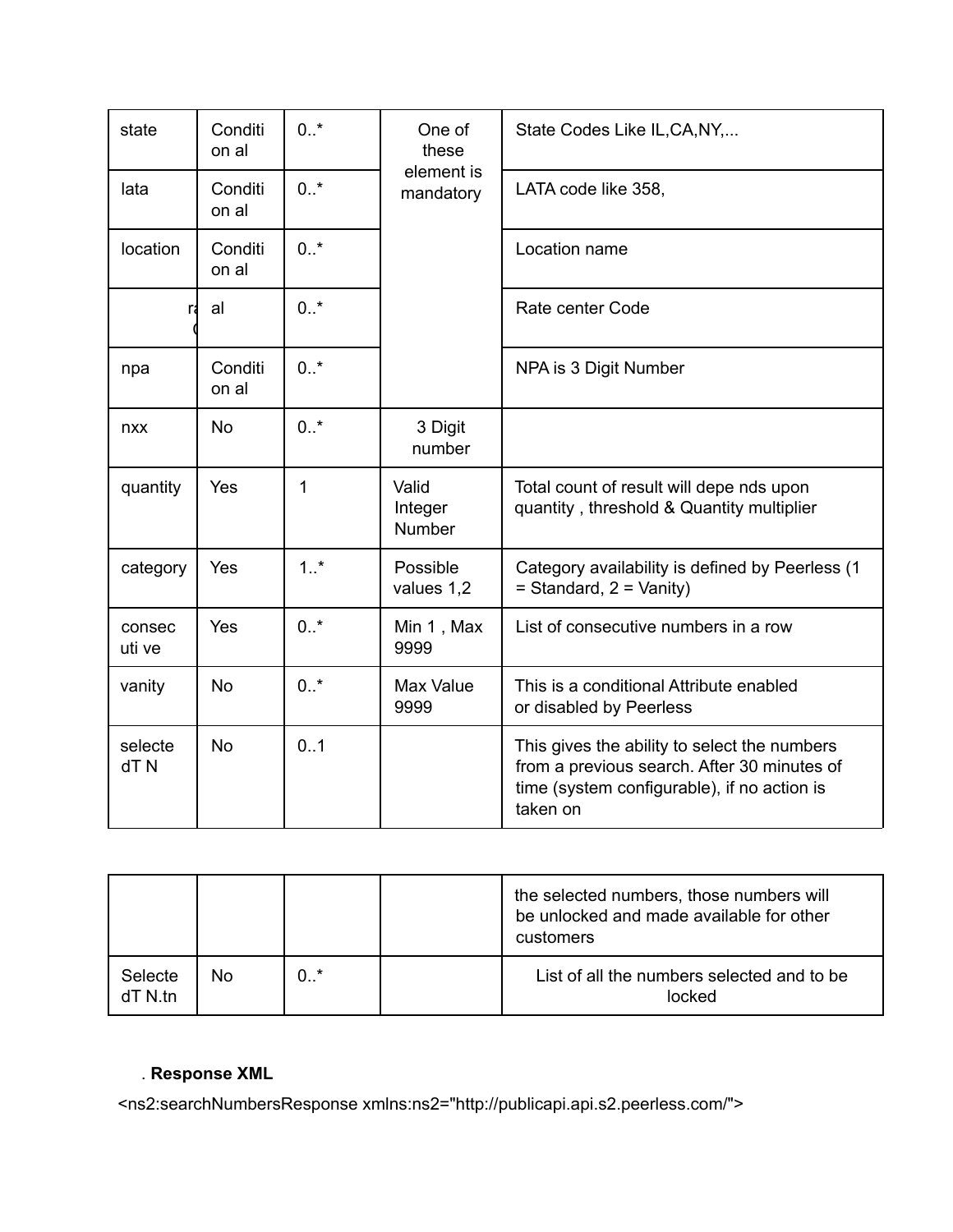```
<return>
 <pon>PON-123</pon>
 <states>
   <state>IL</state>
 </states>
 <quantity>4</quantity>
 <categories>
   <category>1</category>
 </categories>
 <result>
   <tn>
     <number>2172100362</number>
     <category>1</category>
   $\langletn><tn>
     <number>2172100371</number>
     <category>1</category>
   $\langletn><tn>
     <number>2172100372</number>
     <category>1</category>
   $\langletn><sub>tn</sub></sub>
     <number>2172100373</number>
     <category>1</category>
   </tn></result>
</return>
```
</ns2:searchNumbersResponse>

| <b>Element</b> | <b>Occurrence</b> | <b>Description</b>                             |
|----------------|-------------------|------------------------------------------------|
| result         | 0.1               | If search criteria found any results           |
| tn             | $0^*$             | Specify telephone number with required details |
| number         |                   | Telephone number                               |
| category       |                   | Category of telephone number                   |

NOTE: The searchNumbers API response may return Vanity numbers if the filters being searched do not have the quantity of Standard numbers requested – even if Category=1 is included in the request. The number category (Standard vs. Vanity) is returned in the response. If Vanity numbers are not wanted, then those numbers should be excluded from the subsequent placeOrder request.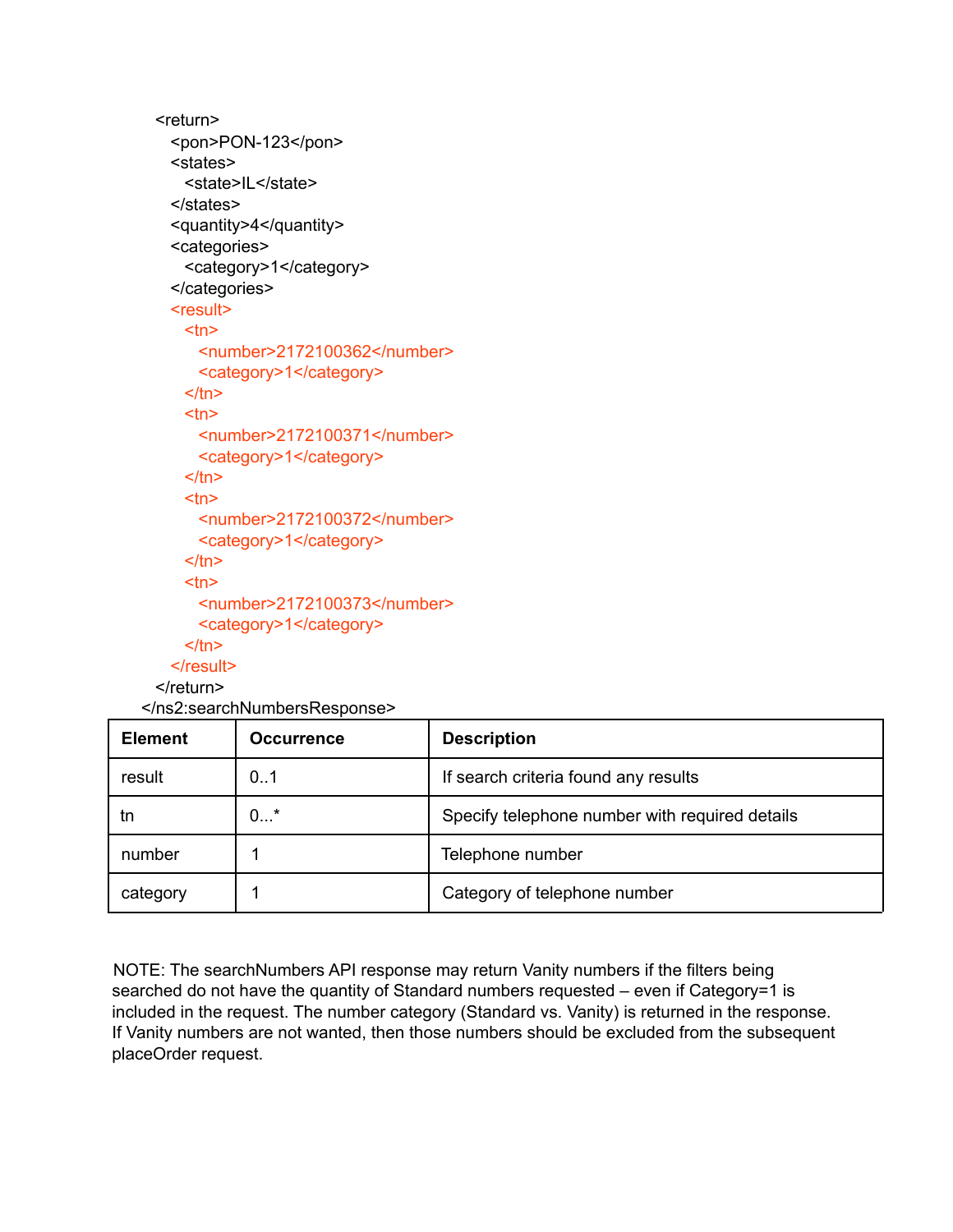# **3.2.2 Total available inventory**

Using the above search Inventory request (3.2.1), users are able to find the total available inventory by passing the quantity value as 0 in the request XML

#### **Request Xml**

```
<filters>
   <states>
     <state>IL</state>
   </states>
   <quantity>0</quantity>
 </filters>
```
#### **Response Xml**

```
<return>
    <states>
      <state>IL</state>
    </states>
    <quantity>0</quantity>
    <tnCount>289615</tnCount>
  </return>
```
# **3.2.3 Get Search Filters**

With this operation users can request a list of all possible additional filter options for a given filter **Request Xml**

<filters> <states> <state>IL</state> </states> </filters>

| <b>Element</b> | <b>Mandat</b><br>or v | <b>Occurre</b><br>nc e | <b>Constraints</b>  | <b>Description</b>                  |
|----------------|-----------------------|------------------------|---------------------|-------------------------------------|
| states         | No                    | 0.1                    | Wrapper<br>on state | To search the inventory by state(s) |

| latas | No | 0 | Wrapper<br>on lata | To search the inventory by LATA(s) |
|-------|----|---|--------------------|------------------------------------|
|-------|----|---|--------------------|------------------------------------|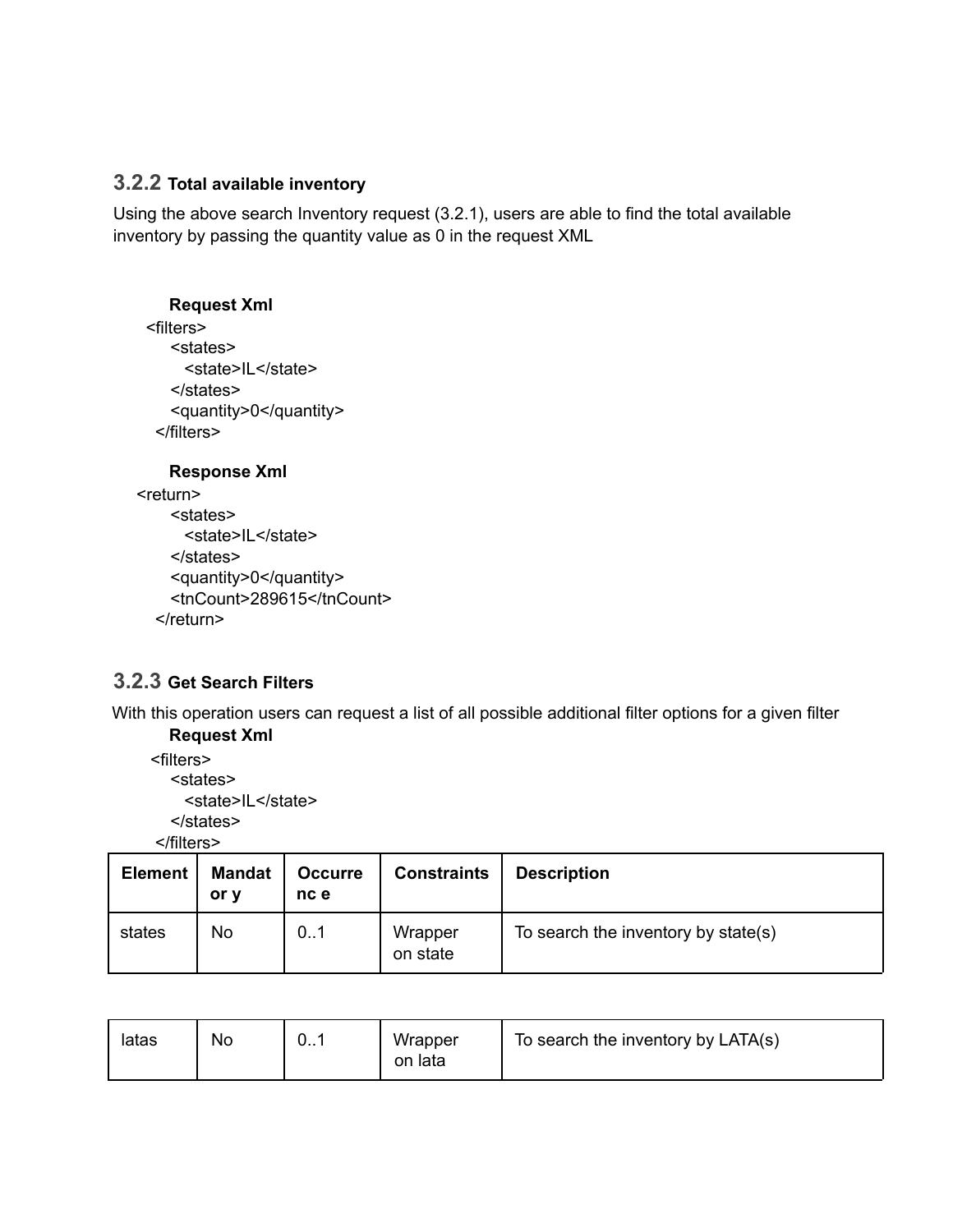| locations        | <b>No</b>        | 0.1    | Wrapper<br>on<br>location    | To search the inventory by Location(s)    |
|------------------|------------------|--------|------------------------------|-------------------------------------------|
| rateCe<br>nte rs | <b>No</b>        | 0.1    | Wrapper<br>on Rate<br>center | To search the inventory by Rate Center(s) |
| state            | Conditi<br>on al | 0.1    | One of<br>these              | State Codes Like IL, CA, NY,              |
| lata             | Conditi<br>on al | 0.1    | element is<br>mandatory      | LATA code like 538,                       |
| location         | Conditi<br>on al | 0.1    |                              | Location name                             |
|                  | al               | 0.1    |                              | Rate center Code                          |
| npa              | <b>No</b>        | $0.$ * | 3 Digit<br><b>Number</b>     |                                           |
| nxx              | <b>No</b>        | $0.7*$ | 3 Digit<br>number            |                                           |

## **Response Xml**

```
<ns2:getNewNumberSearchFiltersResponse
xmlns:ns2="http://publicapi.api.s2.peerless.com/">
     <return>
       <states>
        <state>IL</state>
       </states>
       <latas>
        <lata>977</lata>
        <lata>376</lata>
       </latas>
       <locations>
        <location>GREENVILLE</location>
        <location>ALGONQUIN</location>
       </locations>
       <rateCenters>
        <rateCenter>GREENVILLE</rateCenter>
        <rateCenter>ALGONQUIN</rateCenter>
       </rateCenters>
       <npas>
```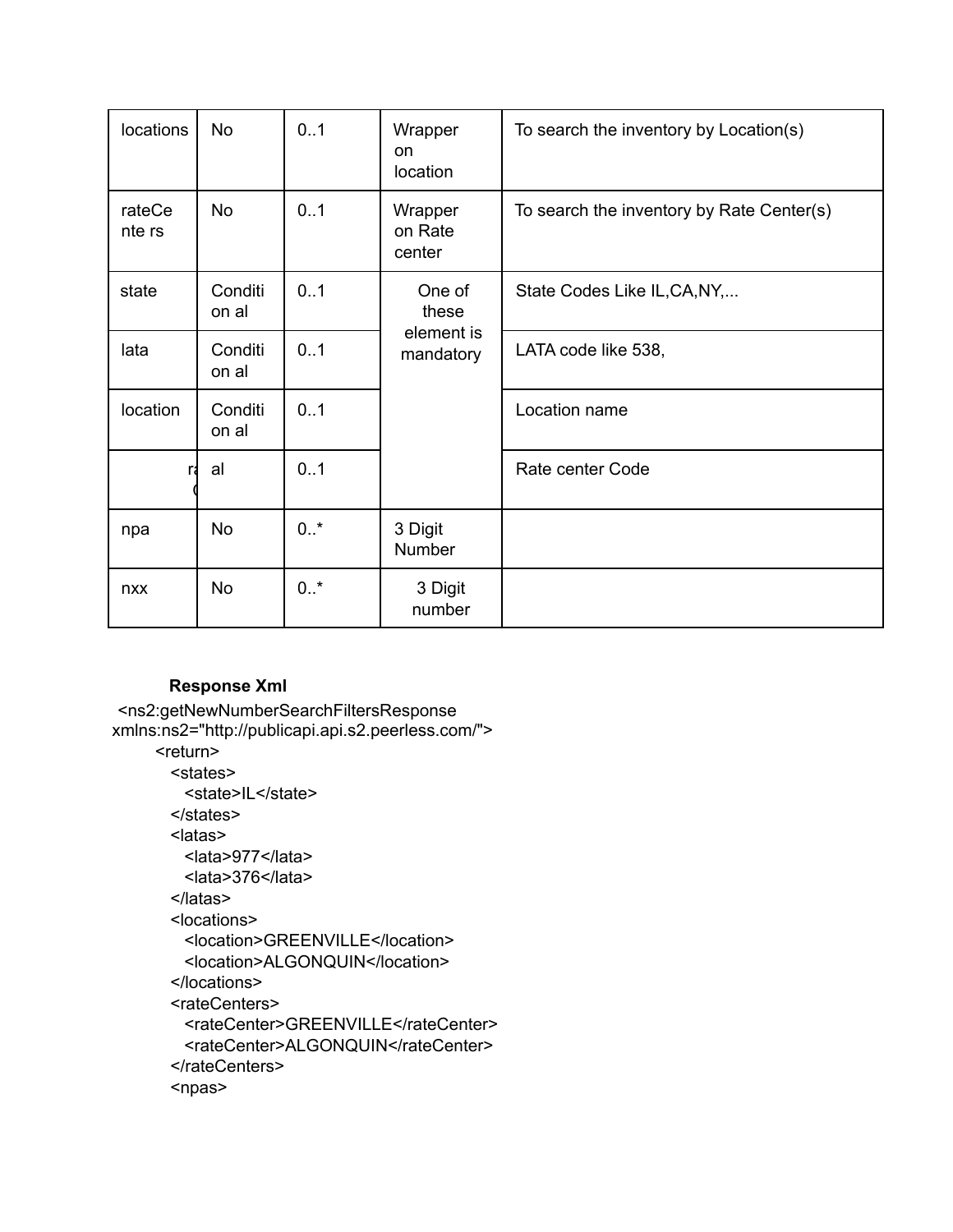```
<npa>773</npa>
    <npa>708</npa>
  </npas>
  <sub>nxxs</sub></sub>
   <nxx>338</nxx>
   <nxx>942</nxx>
  </nxxs></return>
```

| <b>Element</b> | <b>Occurrence</b> | <b>Description</b>                        |
|----------------|-------------------|-------------------------------------------|
| states         | 0.1               | To search the inventory by state(s)       |
| latas          | 0.1               | To search the inventory by LATA(s)        |
| locations      | 01                | To search the inventory by Location(s)    |
| rateCenters    | 01                | To search the inventory by Rate Center(s) |
| state          | $0.1*$            | State Codes Like IL, CA, NY,              |
| lata           | 0.7               | LATA code like 538,                       |
| location       | $0.1*$            | Location name                             |
| ratecenter     | $0.7^*$           | Rate center Code                          |
| npa            | $0.7^*$           | Area Code                                 |
| nxx            | 0.7               | Prefix                                    |

# **3.2.4 Validation of User Address for E911**

Users must validate addresses for E911 purposes. Requests including E911 must contain a validated address before being submitted. Zip Code is not a validated field and must be confirmed independently by the user.

#### **Request Xml**

```
<address>
 <streetNumber>600</streetNumber>
 <direction>N</direction>
 <streetName>Mc</streetName>
 <city>Chicago</city>
 <state>IL</state>
</address>
```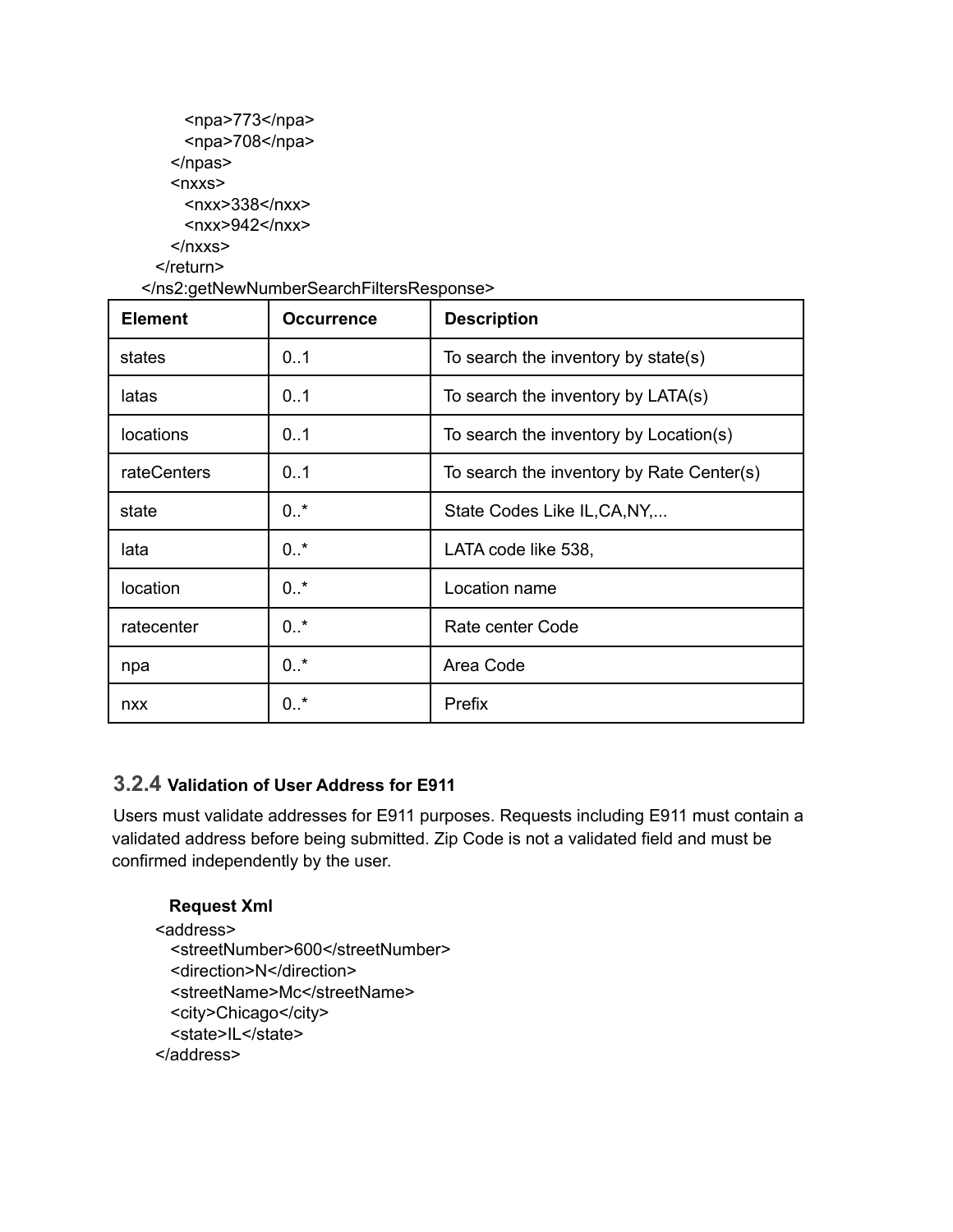| <b>Element</b> | <b>Mandat</b><br>or y | <b>Occur</b><br>re nce | <b>Contraints</b>                        | <b>Description</b>                         |
|----------------|-----------------------|------------------------|------------------------------------------|--------------------------------------------|
| address        | Yes                   |                        |                                          | Address                                    |
| streetNumber   | Yes                   |                        | <b>Number</b>                            | <b>Street Number</b>                       |
| direction      | <b>NO</b>             |                        | single letter (N,E,W,S)<br>in upper case | Direction , possible values<br>are N,E,W,S |

| streetName | Yes | String | Name of the street             |
|------------|-----|--------|--------------------------------|
| city       | Yes | String | Name of city like AVA, CHICAGO |
| state      | Yes | String | code of the state IL, CA,      |

#### **Response Xmln**

<ns2:validateE911AddressResponse xmlns:ns2="http://publicapi.api.s2.peerless.com/">

<return>

<streetNumber>600</streetNumber>

<direction>N</direction>

<streetName>MCBRIDE RD</streetName>

<city>AVA</city>

<state>IL</state>

</return>

<return>

<streetNumber>600</streetNumber>

<direction>N</direction>

<streetName>MCLEANSBORO</streetName>

<city>BENTON</city>

<state>IL</state>

```
</return>
```
<return>

<streetNumber>600</streetNumber>

```
<direction>N</direction>
```
<streetName>MCLEAN ST</streetName>

<city>BLOOMINGTON</city>

<state>IL</state>

</return>

```
</ns2:validateE911AddressResponse>
```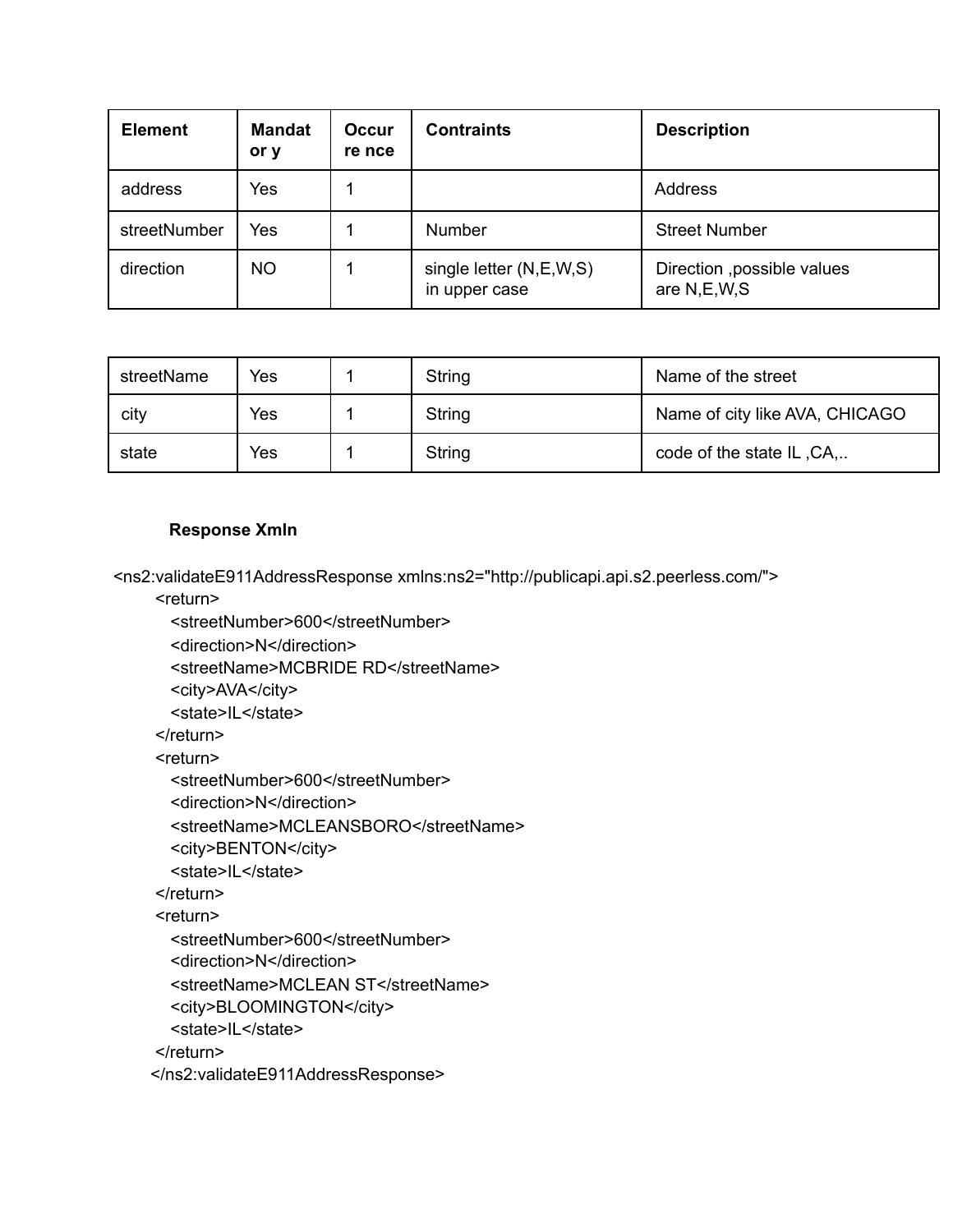NOTE: If a validated address is not returned, retry your address validation using less characters in the address and/or city fields. MSAG/Geo Coded address naming conventions do not necessarily match those of the USPS.

| <b>Element</b> | <b>Occurrence</b> | <b>Description</b>        |
|----------------|-------------------|---------------------------|
| return         | 0.7               |                           |
| streetNumber   |                   | <b>Street Number</b>      |
| direction      | 1                 | Direction N, E, W, S, etc |
| streetName     |                   | Name of the street        |

| city  | Name of city like AVA, CHICAGO |
|-------|--------------------------------|
| state | code of the state IL, CA,      |

# **3.2.5 Create Exception Request**

An Exception Request should be used in the event that your search results do not return the desired number availability. This request will generate an email notification to a designated Peerless representative to further investigate. Please include as many details of your desired request in the body of the email.

#### **Request Xml**

<excpetionNote> <emailId>?</emailId> <exceptionNote>?</exceptionNote> <subject>?</subject>

| <b>Element</b> | <b>Mandator</b><br>у | <b>Occurrence</b> | <b>Constraints</b> | <b>Description</b>                     |
|----------------|----------------------|-------------------|--------------------|----------------------------------------|
| emailid        | Yes                  |                   | mandatory          | Email Id to whom mail is to<br>be sent |
| exceptionNote  |                      |                   | mandatory          | Body of the Email                      |
| subject        | Yes                  |                   | mandatory          | Subject of the Email                   |

</excpetionNote>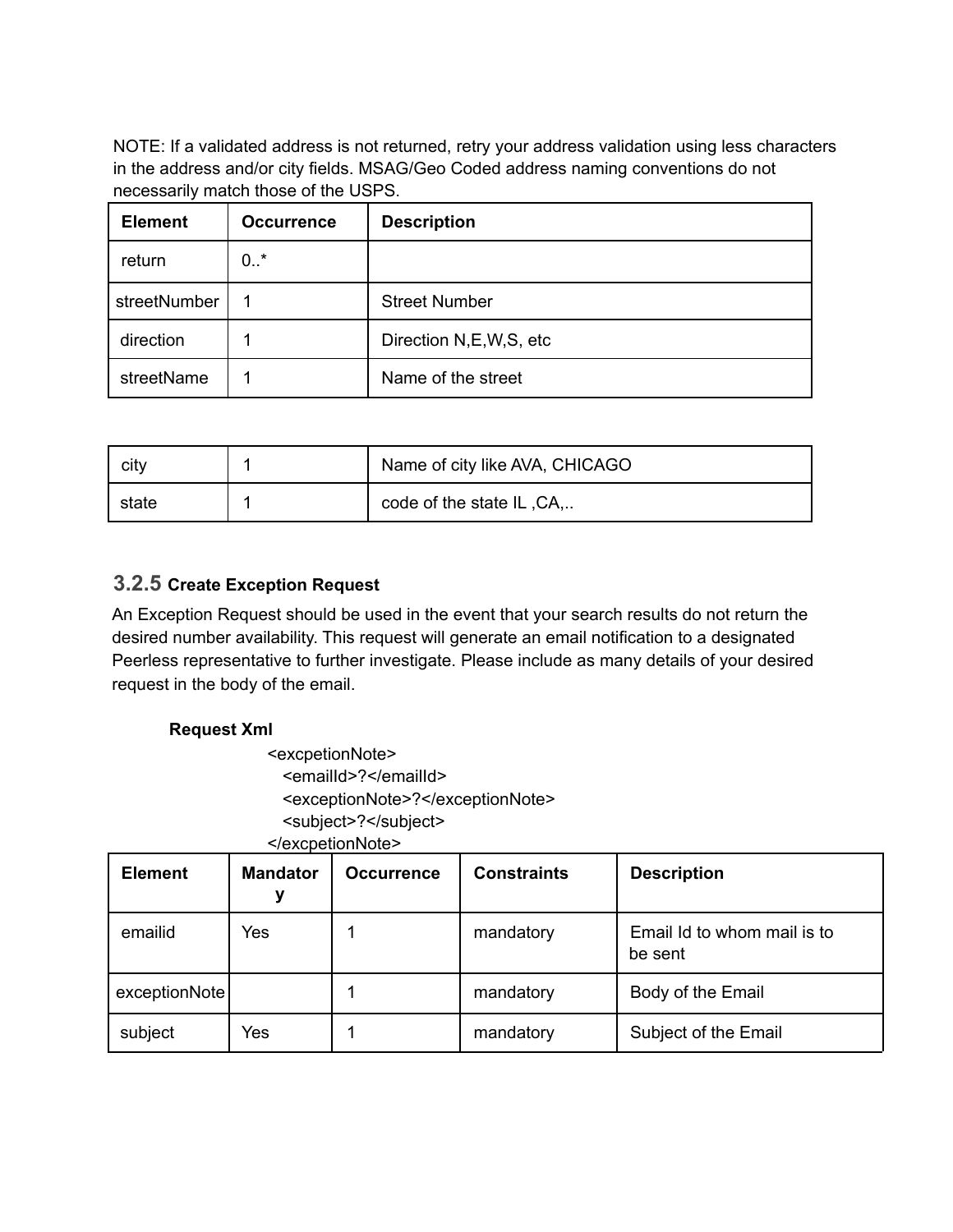#### **Response Xml**

<ns2:createExceptionResponse xmlns:ns2="http://publicapi.api.s2.peerless.com/"> <return>true</return> </ns2:createExceptionResponse>

| <b>Element</b> | <b>Occurrence</b> | <b>Description</b>                                             |
|----------------|-------------------|----------------------------------------------------------------|
| return         |                   | True if Submitted successfully, otherwise<br>throws Exception. |

# **3.2.6 Hierarchy view of available inventory**

Enables a user to identify the full coverage area in Peerless Network's entire inventory by State, LATA, Rate Center, NPAs and NXXs.

#### **Request Xml**

<pub:getHierarchicalView> <authentication> <customer>ABCD</customer> <passCode>123123123</passCode> <userId>apiuser@abcd.com</userId> </authentication> </pub:getHierarchicalView> **Response Xml** <ns2:getHierarchicalViewResponse xmlns:ns2="http://publicapi.api.s2.peerless.com/"> <return> <states> <state> <name>UT</name> <latas> <lata> <name>660</name> <rateCenters> <name>SALT LAKE</name> <npasVo> <name>385</name> <nxxVo> <nxxs>881</nxxs> </nxxVo> </npasVo> </rateCenters> </lata>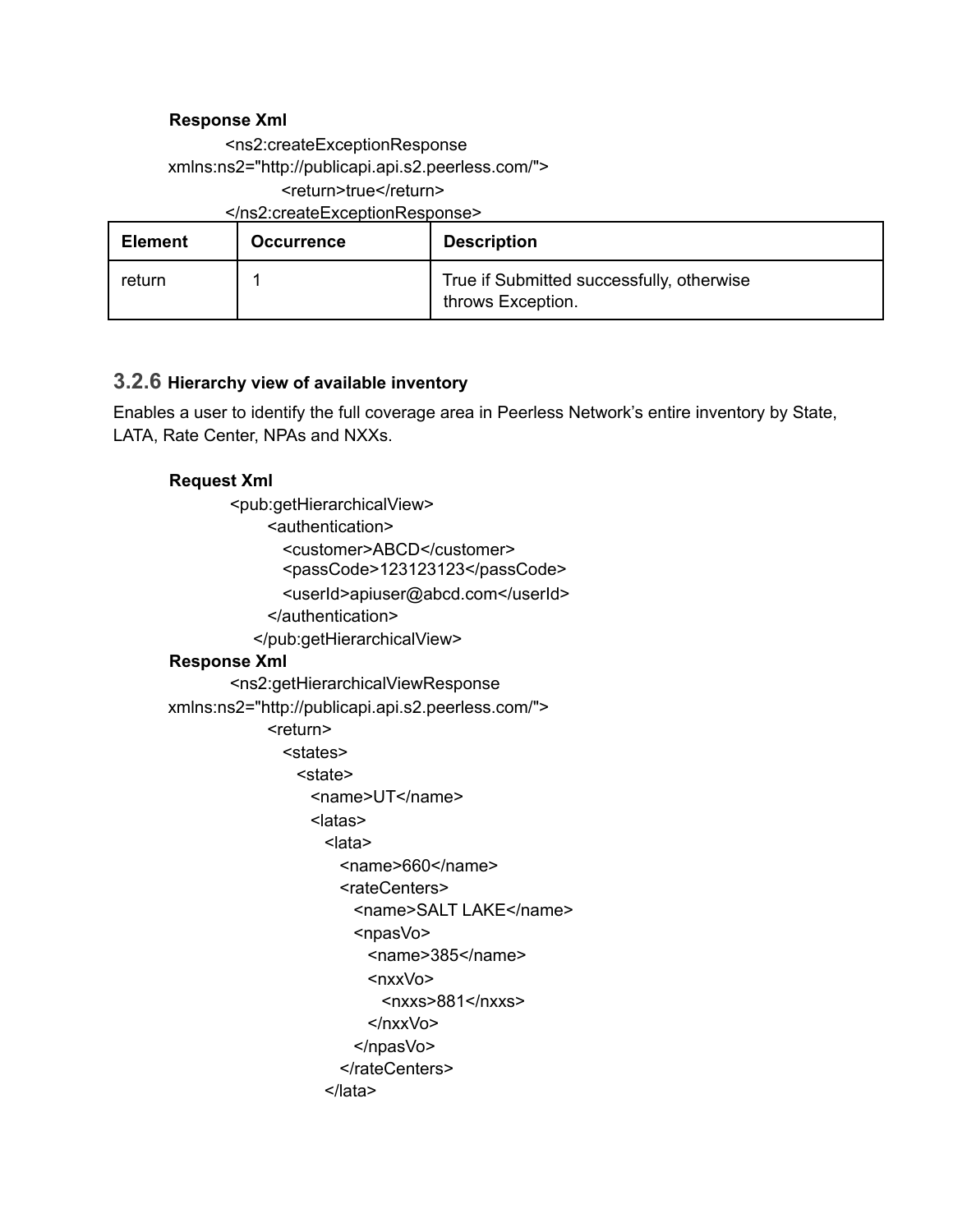</latas> </state> <state> …………………………</state> </states> </return></ns2:getHierarchicalViewResponse>

#### **3.2.7 getHierarchicalCount**

Enables a user to identify the full coverage area in Peerless Network's entire inventory by State, LATA, Rate Center, NPAs and NXXs with their respective count.

#### **Request Xml**

```
<soapenv:Envelope xmlns:soapenv="http://schemas.xmlsoap.org/soap/envelope/"
xmlns:pub="http://publicapi.api.s2.peerless.com/">
  <soapenv:Header/>
  <soapenv:Body>
   <pub:getHierarchicalCount>
     <authentication>
         <customer>ABCD</customer>
         <passCode>123123123</passCode>
         <userId>apiuser@abcd.com</userId>
     </authentication>
     <filters>
       <states>
         <state>NJ</state>
       </states>
       <latas>
         <lata>224</lata>
       </latas>
       <rateCenters>
         <rateCenter>RIDGEWOOD</rateCenter>
       </rateCenters>
       <sub>n</sub>npas></sub>
         <npa>201</npa>
       </npas>
         </filters>
   </pub:getHierarchicalCount>
  </soapenv:Body>
</soapenv:Envelope>
```
## **Response Xml**

<S:Envelope xmlns:S="http://schemas.xmlsoap.org/soap/envelope/"> <S:Body> <ns2:getHierarchicalCountResponse xmlns:ns2="http://publicapi.api.s2.peerless.com/">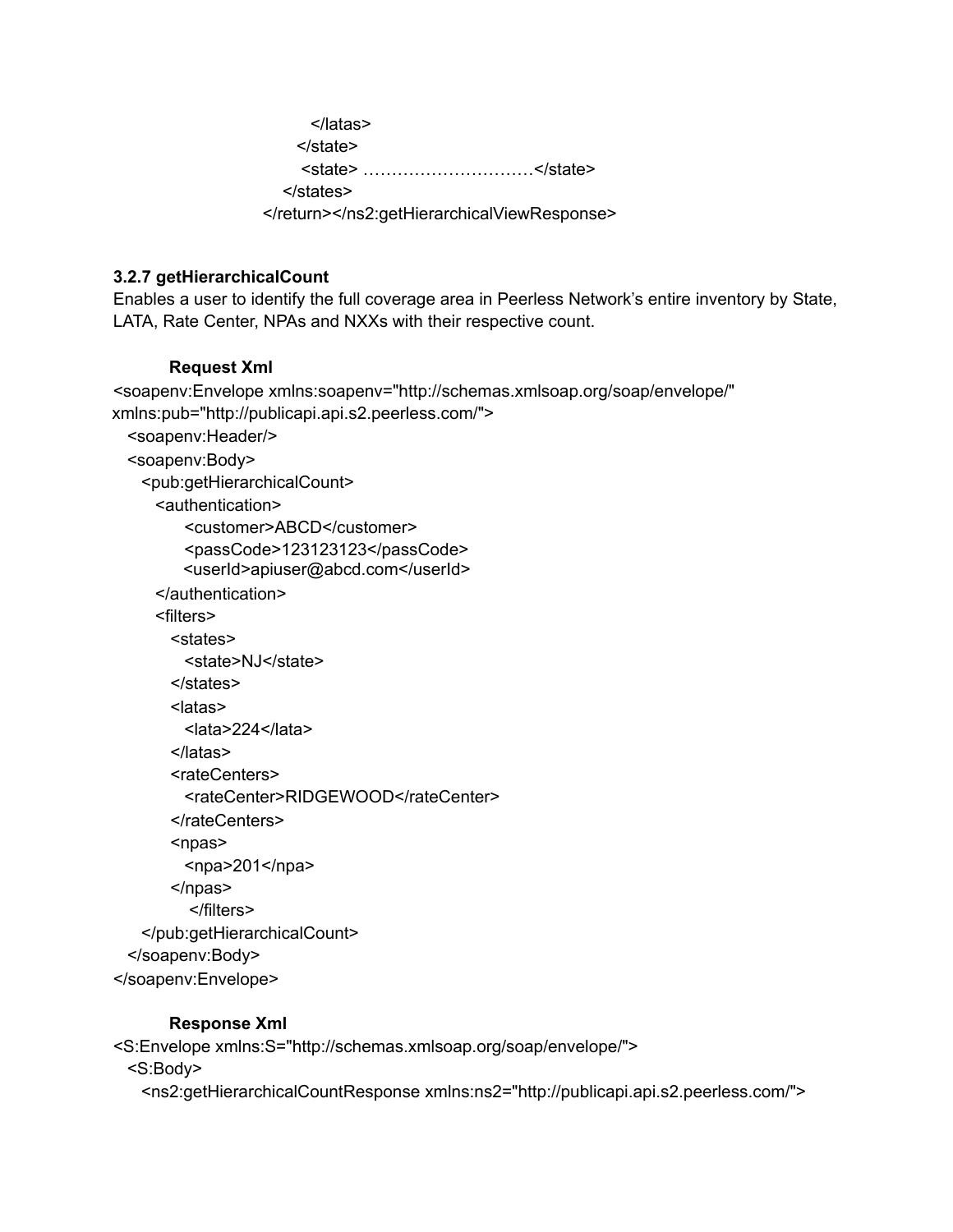<return> <states> <state> <name>NJ</name> <latas> <lata> <name>224</name> <rateCenters> <rateCenter> <name>RAMSEY</name> <npas> <npa> <name>201</name>  $<sub>nxxs</sub>$ </sub>  $<sub>nxx</sub>$ </sub> <name>312</name> <tnCount>4</tnCount>  $xx $>$$ </nxxs> </npa> </npas> </rateCenter> <rateCenter> <name>CLIFFSIDE</name> <npas> <npa> <name>201</name>  $<sub>nxxs</sub>$ </sub>  $<sub>nxx</sub>$ </sub> <name>366</name> <tnCount>1</tnCount>  $<$ /nxx $>$ </nxxs> </npa> </npas> </rateCenter> <rateCenter> <name>OAKLAND</name> <npas> <npa> <name>201</name>  $<sub>nxxs</sub>$ </sub>  $<sub>nxx</sub>$ </sub> <name>644</name>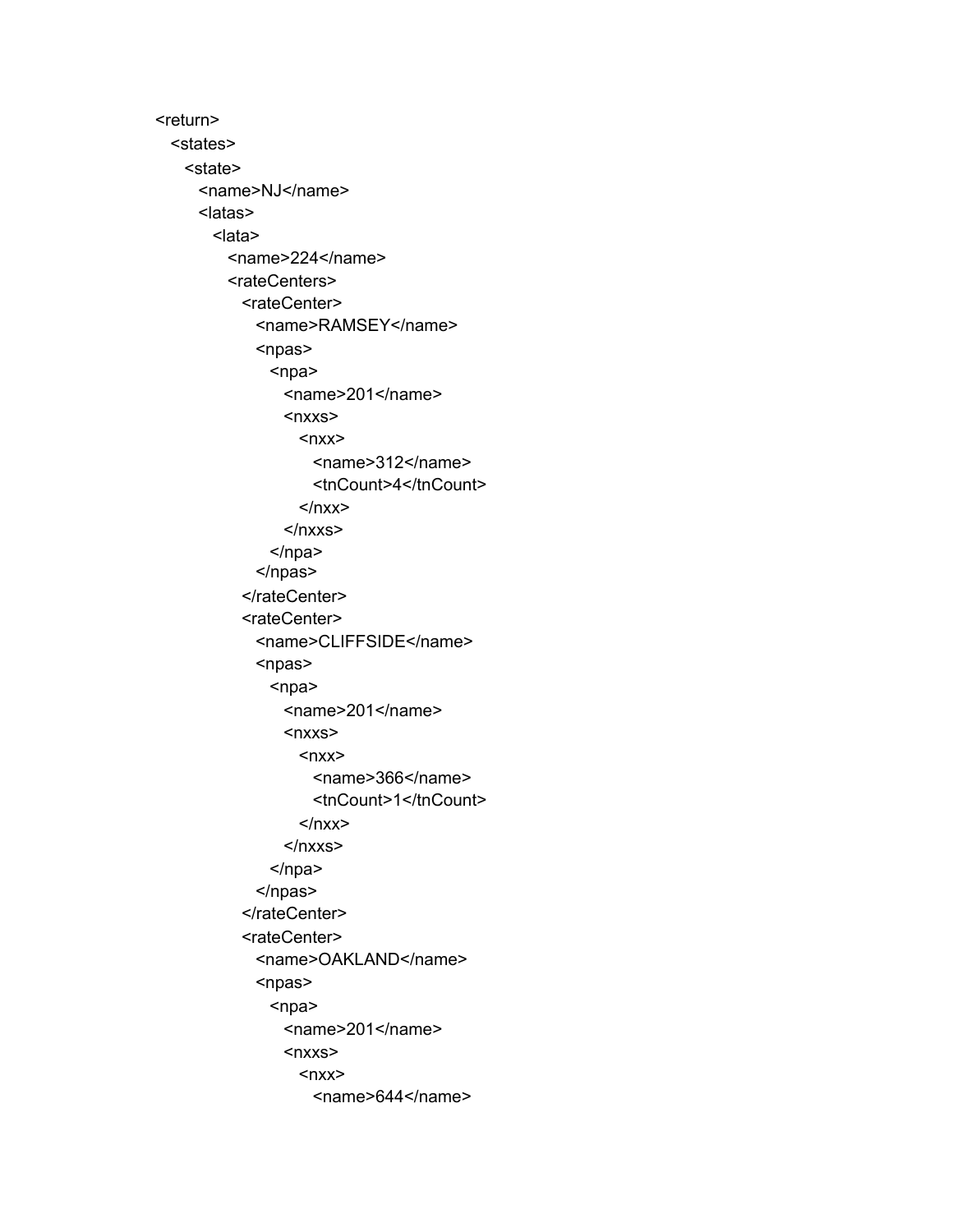<tnCount>1</tnCount>  $$x$$  $<$ /nxxs $>$ </npa> </npas> </rateCenter> <rateCenter> <name>RIDGEWOOD</name> <npas>  $<sub>npa</sub>$ </sub> <name>201</name>  $<sub>nxxs</sub>$ </sub>  $<sub>nxx</sub>$ </sub> <name>857</name> <tnCount>2</tnCount>  $$x$$  $<$ /nxxs $>$ </npa> </npas> </rateCenter> </rateCenters> </lata> </latas> </state> </states> </return> </ns2:getHierarchicalCountResponse> </S:Body> </S:Envelope>

**Element Mandator y Occurrence** | Constraints | Description STATE | NO | 0.<sup>\*</sup> | Min, Max Char Limit 2 Initials for the state. Describe state like IL for Illinois, IN for Indiana LATA | NO | 0.<sup>\*</sup> | 3 Digit Number | LATA code like 538, RATECEN TE R NO | 0.<sup>\*</sup> | String | Rate Center code

NPA | NO | 0.<sup>\*</sup> | 3 Digit Number | Area Code

#### **3.2.8 Place Order**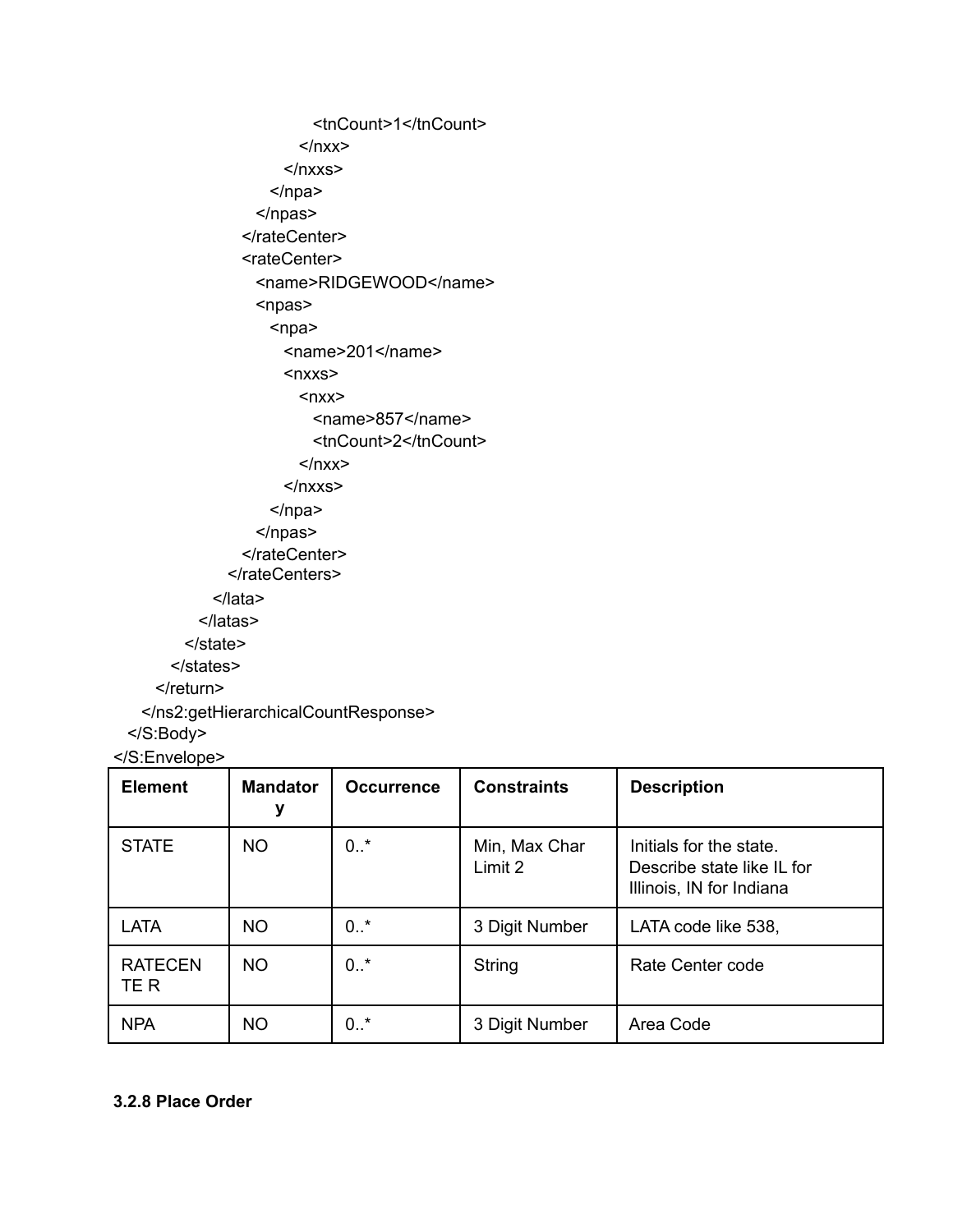Placing your order will begin the activation process of your selected numbers (3.2.1) This request includes features and destination instructions to provision your selected numbers. The Response XML indicating the order number is also listed below.

#### **Peerless Message Provisioning:** The message provisioning is similar to Sonus switch provisioning.

In this, we need to be able to set messaging as on/off/optional, like other features. Also we will be able to select the Msg feature and animate will send the request to the audiocodes API to provision the service AND send a request to NetNumber for SMS Enablement. Also, see a confirmation remark in the comments section of the order in the UI confirming successful API calls to both vendors, for provisioning/de-provisioning the numbers.

**CNAM Storage:** The CNAM Provisioning Service API is a Web service which provides customers the ability to update data stored in the Neustar CNAM database. Customer settings for CNAM Storage will remain as on/off/optional, like other features. To provision CNAM Storage you need to provide the CNAM string to be displayed up to 15 characters in the cnamStorageName field. *Both boolean (cnamStorage) and String (cnamStorageName) values for CNAM Storage are mandatory*. The following list contains the validations / requirements for the CNAM string value:

- At least one character must be alpha.
- The TN cannot be used as the calling name.
- The Calling Name String cannot contain a double quotation mark, pipe, or non printable characters (ascii < 32), and cannot begin with an asterisk or space.

A confirmation remark will appear in the comments section of the UI order, confirming successful CNAM Storage calls to Neustar, for provisioning/de-provisioning CNAM on numbers.

## . **Request XML**

```
<pub:placeOrder>
     <authentication>
       <customer>XXXX</customer>
       <passCode>XXXX</passCode>
       <userId>XX@XXX.com</userId>
     </authentication>
     <order>
       <pon>?</pon>
       <orderType>?</orderType>
       <orderNumbers>
        <!--Zero or more repetitions:-->
        <number>
          <sub>th</sub>>2<sub>th</sub></sub>
           <mou>?</mou>
          <routeLabel>?</routeLabel>
          <cnamDelivery>?</cnamDelivery>
          <cnamStorage>?</cnamStorage>
```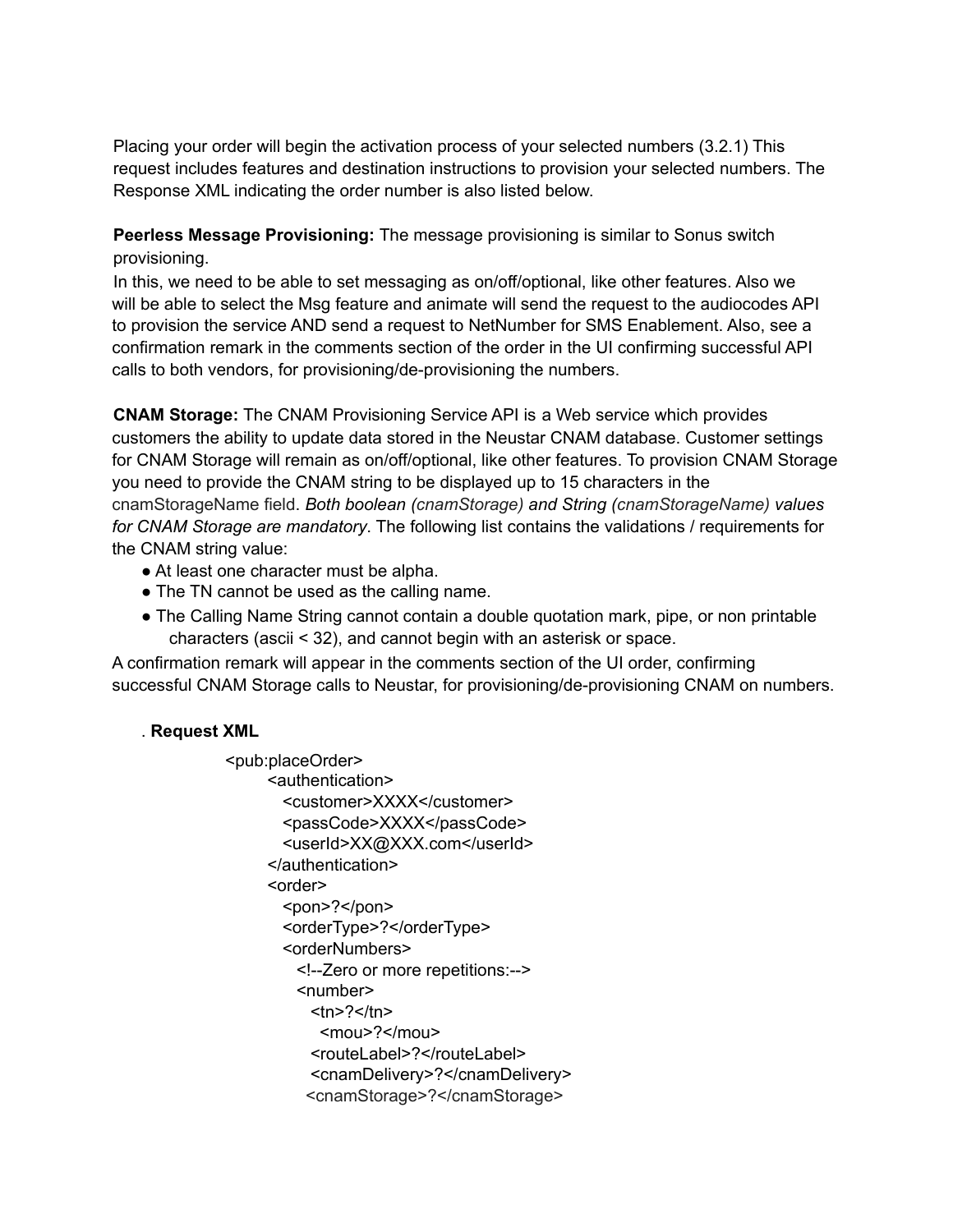<cnamStorageName>?</cnamStorageName> <peerlessMsgProvisioning>?</peerlessMsgProvisioning> <sms>?</sms> <e911>?</e911> <address> <number>?</number> --order <name>?</name> --order <streetNumber>?</streetNumber> <direction>?</direction> <streetName>?</streetName> <city>?</city> <state>?</state> <zip>?</zip> <suite>?</suite> </address> </number> </orderNumbers> </order> </pub:placeOrder>

| <b>Element</b> | <b>Mandat</b><br>or v | <b>Occurr</b><br>en ce | <b>Constraints</b> | <b>Description</b>                     |
|----------------|-----------------------|------------------------|--------------------|----------------------------------------|
| pon            | No                    | 01                     |                    | Describes user's Purchase Order Number |

| orderType         | Yes | 1       | To be set<br>as one the<br>following:<br>(NN,CO,PI,P<br>$O$ , $O$                                                                                     | Describes the type of the order being placed.                                                                                                                                   |
|-------------------|-----|---------|-------------------------------------------------------------------------------------------------------------------------------------------------------|---------------------------------------------------------------------------------------------------------------------------------------------------------------------------------|
| orderNu<br>mb ers | Yes | 1       | Wrapper<br>on<br>number                                                                                                                               | Contains all the numbers and their details<br>that are to be placed                                                                                                             |
| Number            | Yes | $1.1$ * | Wrapper on<br>tn itself and<br>also the<br>features(rou<br>tel abel,<br>cnamDelive<br>ry, mou,<br>cnamStorag<br>$e$ ) to be<br>associated<br>with the | Contains the number and all the<br>details associated to that number.<br>If there are multiple occurrences of the tag<br>then numbers this tag should be repeated<br>and should |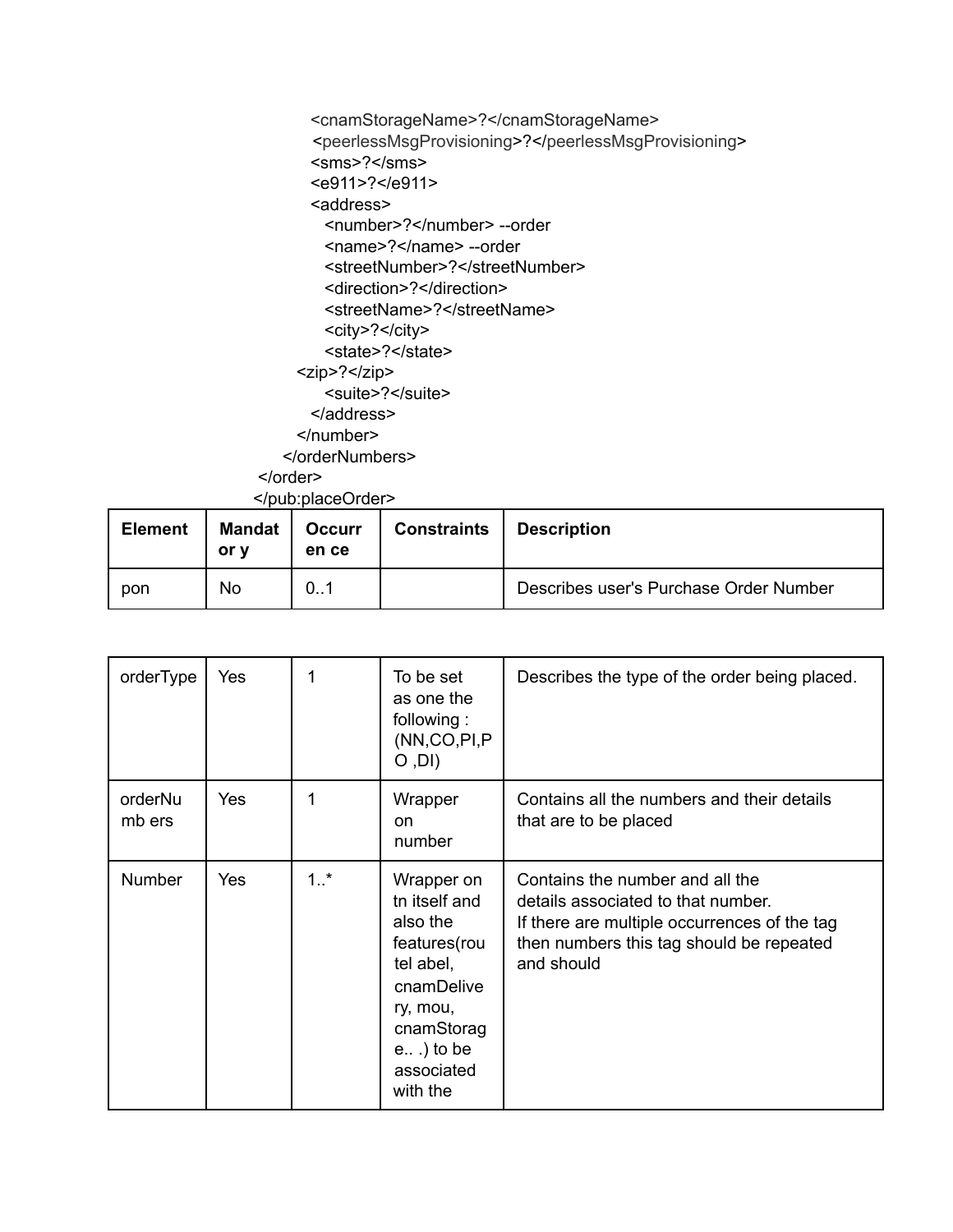|                                      |           |   | number.                                                                     |                                                                                                                                      |
|--------------------------------------|-----------|---|-----------------------------------------------------------------------------|--------------------------------------------------------------------------------------------------------------------------------------|
| tn                                   | Yes       | 1 | To be used<br>inside<br>number tag.                                         | Describes the Number for which the order<br>is being placed                                                                          |
| routelabel                           | Yes       | 1 | To be used<br>inside<br>number tag.                                         | Describes the Destination's route label to<br>be assigned to the number.                                                             |
| cnamDe<br>liv ery                    | <b>No</b> | 1 | Possible<br>values:<br>true/false<br>or 0/1                                 | True/1 if CNAM Delivery feature is to<br>be enabled else false/0                                                                     |
| mou                                  | Yes       | 1 | Min Value 1                                                                 | <b>Describer</b>                                                                                                                     |
| cnamSto<br>ra ge                     | <b>No</b> | 1 | Possible<br>values:<br>true/false<br>or $0/1$<br>Also a<br>String<br>value. | True/1 if CNAM Delivery feature is to<br>be enabled else false/0.<br>Both Boolean and String value for<br>CNAM Storage is mandatory. |
| cnamSto<br>ra<br>geName              | <b>No</b> | 1 | See CNAM<br>Storage on<br>prior page                                        | Caller ID Name - Required if cnamStorage<br>is True                                                                                  |
| peerless<br>Ms<br>gprovisio<br>ni ng | <b>No</b> | 1 | Possible<br>values:<br>true/false<br>or 0/1                                 | True/1 if peerlessMsg feature is to be<br>enabled else false/0                                                                       |
| sms                                  | <b>No</b> | 1 | Possible<br>values:                                                         | True/1 if the SMS feature is to be enabled<br>else false/0                                                                           |

|      |     | true/false<br>or 0/1                        |                                                             |
|------|-----|---------------------------------------------|-------------------------------------------------------------|
| e911 | No. | Possible<br>values:<br>true/false<br>or 0/1 | True/1 if the e911 feature is to be enabled<br>else false/0 |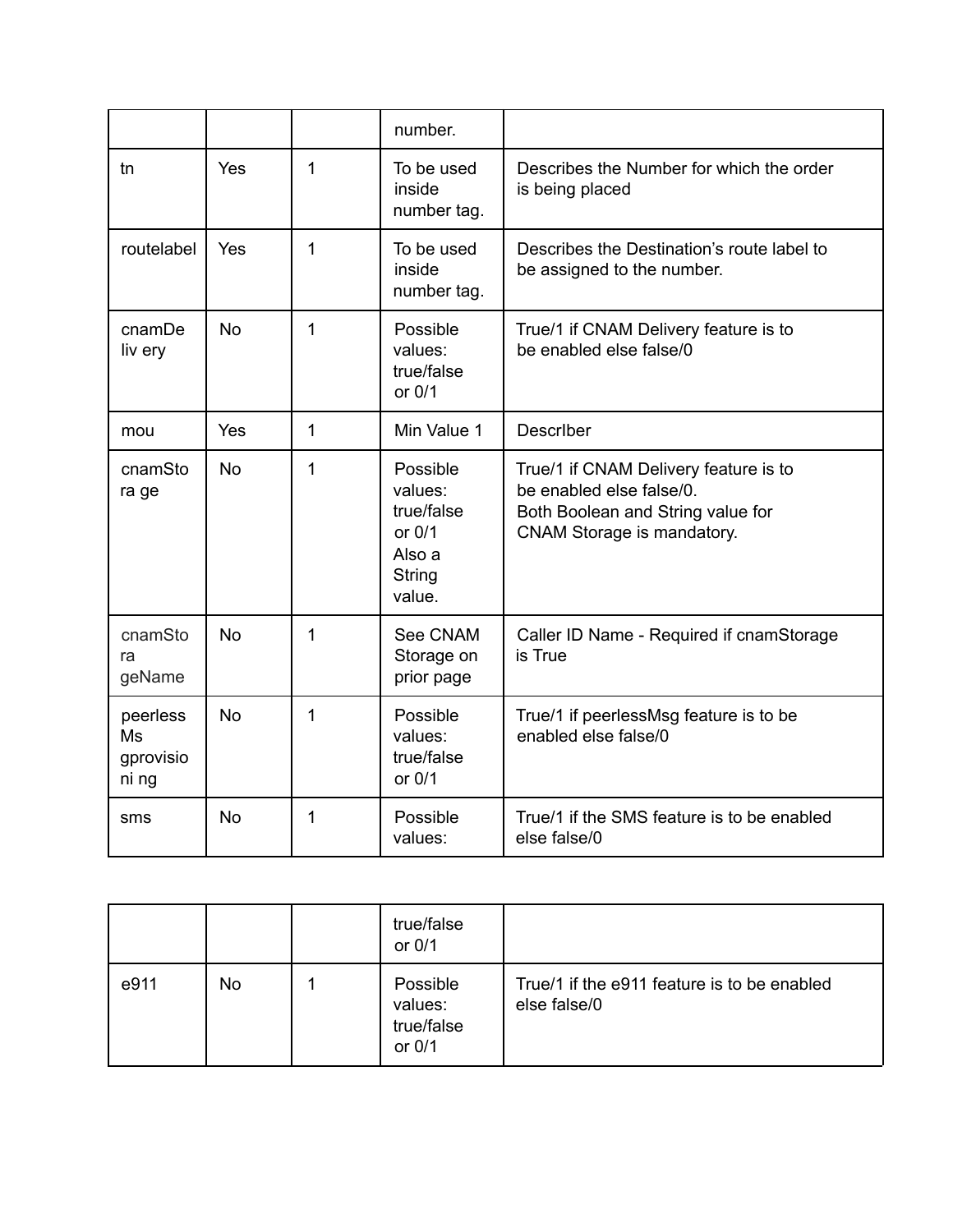| address           | Conditi<br>on al* | 1 | Wrapper on<br>(streetNum<br>ber,<br>direction,<br>city, state,<br>number,<br>name, pin,<br>suite) | Describes the E911 address to be related to<br>the number.<br>*If e911 enabled is Mandatory           |
|-------------------|-------------------|---|---------------------------------------------------------------------------------------------------|-------------------------------------------------------------------------------------------------------|
| streetNu<br>mb er | <b>No</b>         | 1 | Min Digit<br>Limit 1                                                                              | <b>Street Number</b><br>*If e911 is enabled                                                           |
| direction         | Yes               | 1 | Min Char<br>Limit 1<br>Max Char<br>Limit 4                                                        | direction like N, W, E, S, NE<br>*If e911 is enabled                                                  |
| <b>streetNa</b>   |                   | 1 | should be a<br>valid street<br>name                                                               | Describes the name of the street like<br>Chicago *If e911 is enabled                                  |
| city              | Yes               | 1 | should be a<br>valid city<br>name                                                                 | Describes the name of the city<br>*If e911 is enabled                                                 |
| state             | Yes               | 1 | Min, Max<br>Char Limit 2                                                                          | Initials for the state. Describe state like IL<br>for Illinois, IN for Indiana<br>*If e911 is enabled |
| name              | Yes               | 1 |                                                                                                   | Describes the name of the customer<br>*If e911 is enabled                                             |
| zip               | Yes               | 1 | should<br>contain<br>either 5<br>Digits or<br>9 Digits                                            | Describes the zip code<br>*If e911 is enabled                                                         |
| suite             | No                | 1 |                                                                                                   | Apartment number, floor, suite                                                                        |

# **Response XML**

If an "Error Message" is contained within the order number itself, it is a soft error. Soft errors do not prevent the order from being submitted, they just reference that there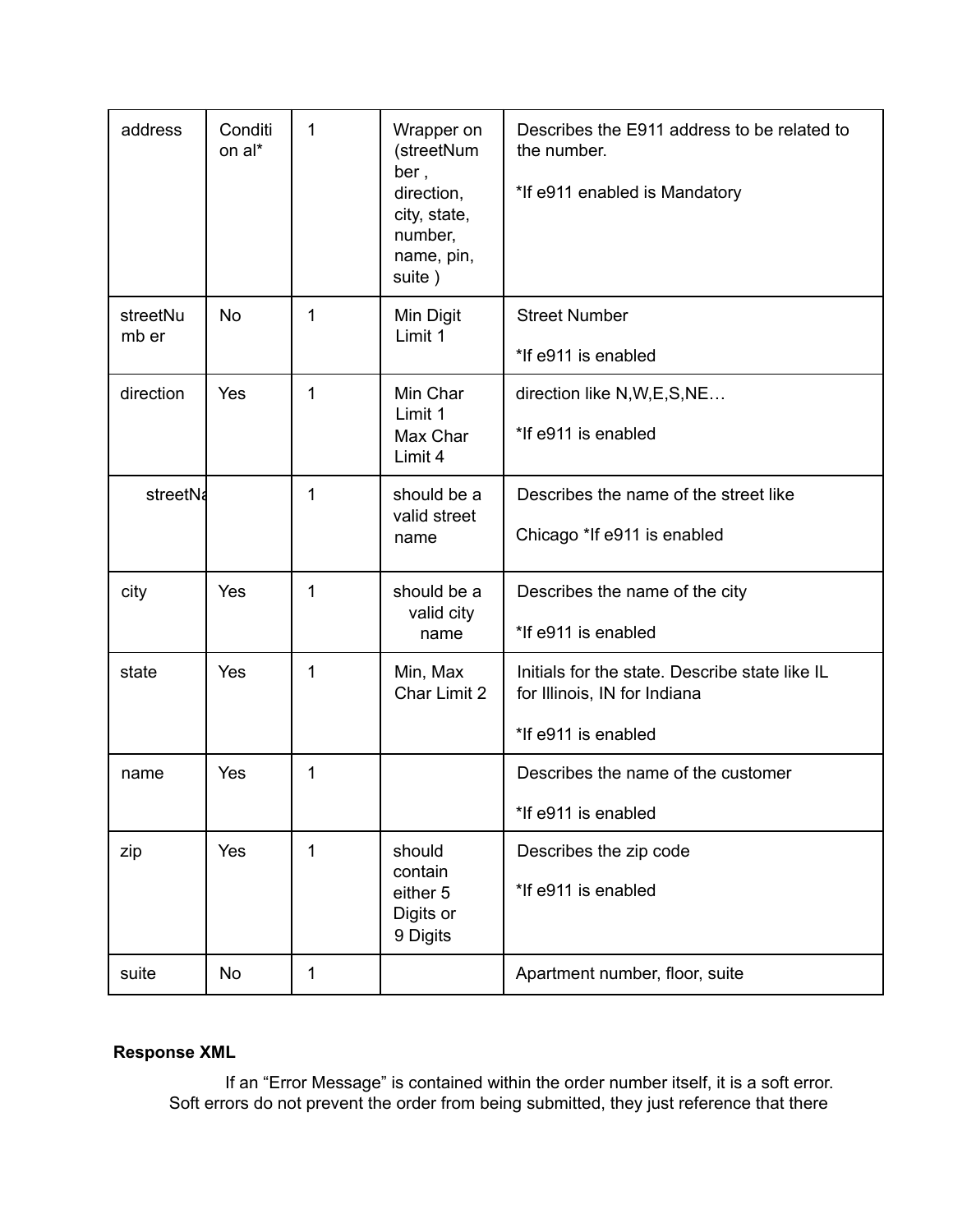is something about the order that needs to be manually looked at by Peerless.

<ns2:placeOrderResponse xmlns:ns2="http://publicapi.api.s2.peerless.com/"> <return>123124894 This order has exceeded threshold limits ,

Required approval </return> </ns2:placeOrderResponse>

In the above example, a threshold was exceeded and requires a Peerless rep to manually approve it. If the order did not contain a soft error, you would just receive the order number back.

| <b>Element</b> | <b>Occurrence</b> | <b>Description</b>                                                                                                                                                                                                                                               |
|----------------|-------------------|------------------------------------------------------------------------------------------------------------------------------------------------------------------------------------------------------------------------------------------------------------------|
| return         |                   | If order has been placed successfully returns a string<br>with the Order No. describing the order has been<br>placed successfully or as in the above case, describing<br>that order has been placed successfully but order has<br>exceeded some threshold limits |

#### **Or**

For responses with an actual error that prevent the order from being submitted, you'll receive a fault code tag like in the example below.

<S:Fault xmlns:ns4="http://www.w3.org/2003/05/soap-envelope"> <faultcode>EPNN003</faultcode> <faultstring>Validation failed for Requested Features[[E911]]</faultstring>

| <b>Element</b> | <b>Occurrence</b> | <b>Description</b>                                                                                               |
|----------------|-------------------|------------------------------------------------------------------------------------------------------------------|
| Fault          |                   | If an error has occurred while processing the<br>request, a fault code with the fault string will be<br>returned |
| faultcode      |                   | Contains the fault code                                                                                          |
| faultstring    |                   | Contains the description of the fault code                                                                       |

## **3.2.9 Get Order Status Request**

#### . **Request XML**

<pub:getOrderStatus> <authentication> <customer>PEERLESS</customer>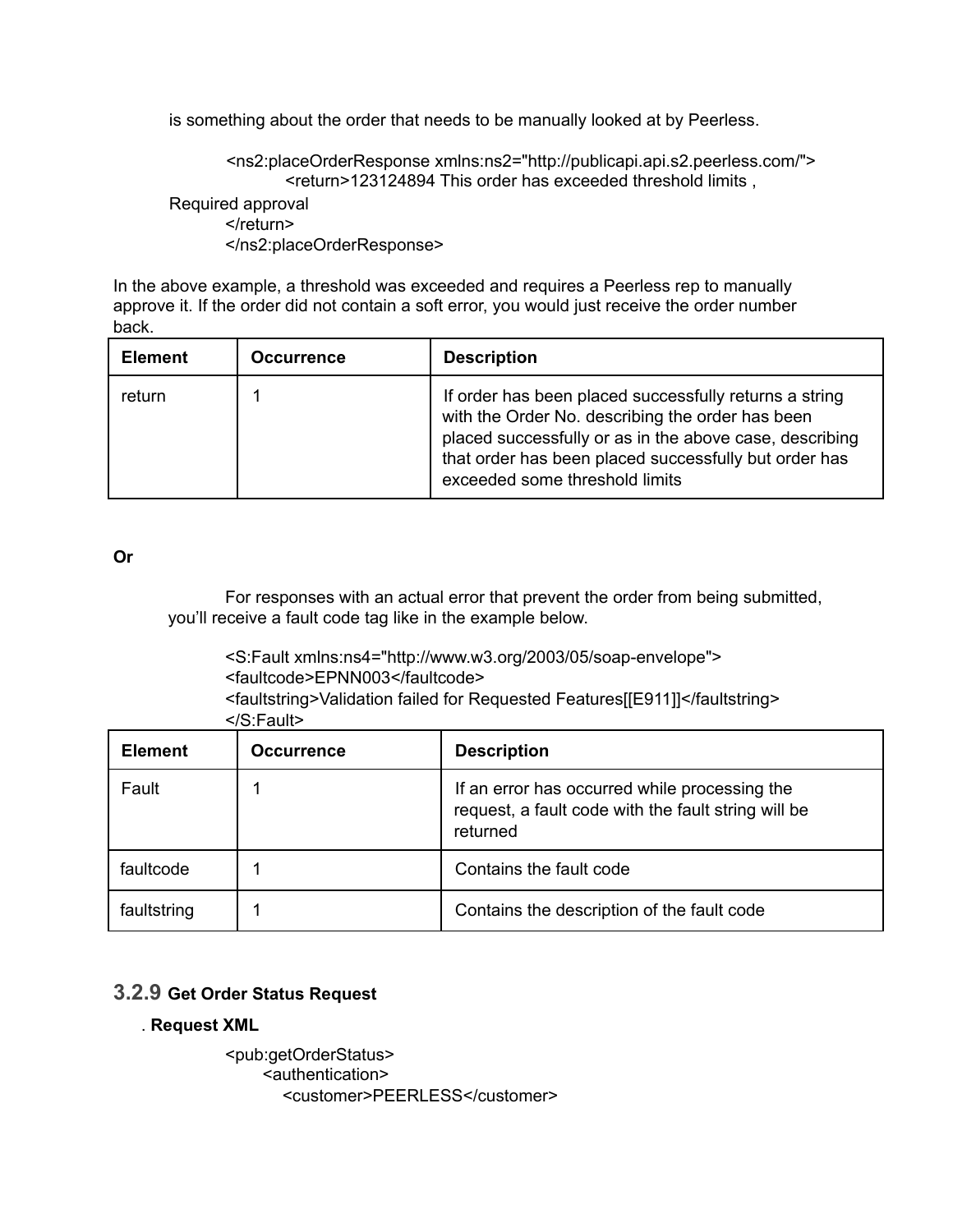# <passCode>!@#\$%^&\*&^%\$#@!</passCode> <userId>user1@company.com</userId> </authentication> <orderId>?</orderId> <pageNumber>?</pageNumber>

</pub:getOrderStatus>

| <b>Element</b> | <b>Mandat</b><br>ory | <b>Occurr</b><br>ence | <b>Constraints</b> | <b>Description</b>                                                                   |
|----------------|----------------------|-----------------------|--------------------|--------------------------------------------------------------------------------------|
| orderId        | Yes                  |                       | Valid Integer      | Order ID belongs the customer                                                        |
| pageNumbe      | Yes                  |                       | Valid Integer      | Page Number (The sequence no<br>of indexed pages of telephone<br>numbers) e.g. 1 etc |

NOTE : As a security constraint order should belong to the same entity who placed the order, else it will gives an error

#### . **Response XML**

<ns2:getOrderStatusResponse xmlns:ns2="http://publicapi.api.s2.peerless.com/"> <return>NPAC\_PENDING</return> </ns2:getOrderStatusResponse>

<ns2:getOrderStatusResponse xmlns:ns2="http://publicapi.api.s2.peerless.com/">

<return>PARTIAL\_FAILURE, Reason:Onnet Number : CNAM Storage provisioning failed for 2 numbers, Failed TNS : [xxxxxxx, xxxxxxx]</return>

</ns2:getOrderStatusResponse>

#### **Error messages when wrong input is entered in xml tags:**

**1.** When a user adds the exceeds the pindex page number then the error message shown as "No TN is available for the given page number, please try with reduced page number.".

#### **Example:**

<pub:getOrderStatus> <authentication> <customer>PEERLESS</customer> <passCode>!@#\$%^&\*&^%\$#@!</passCode>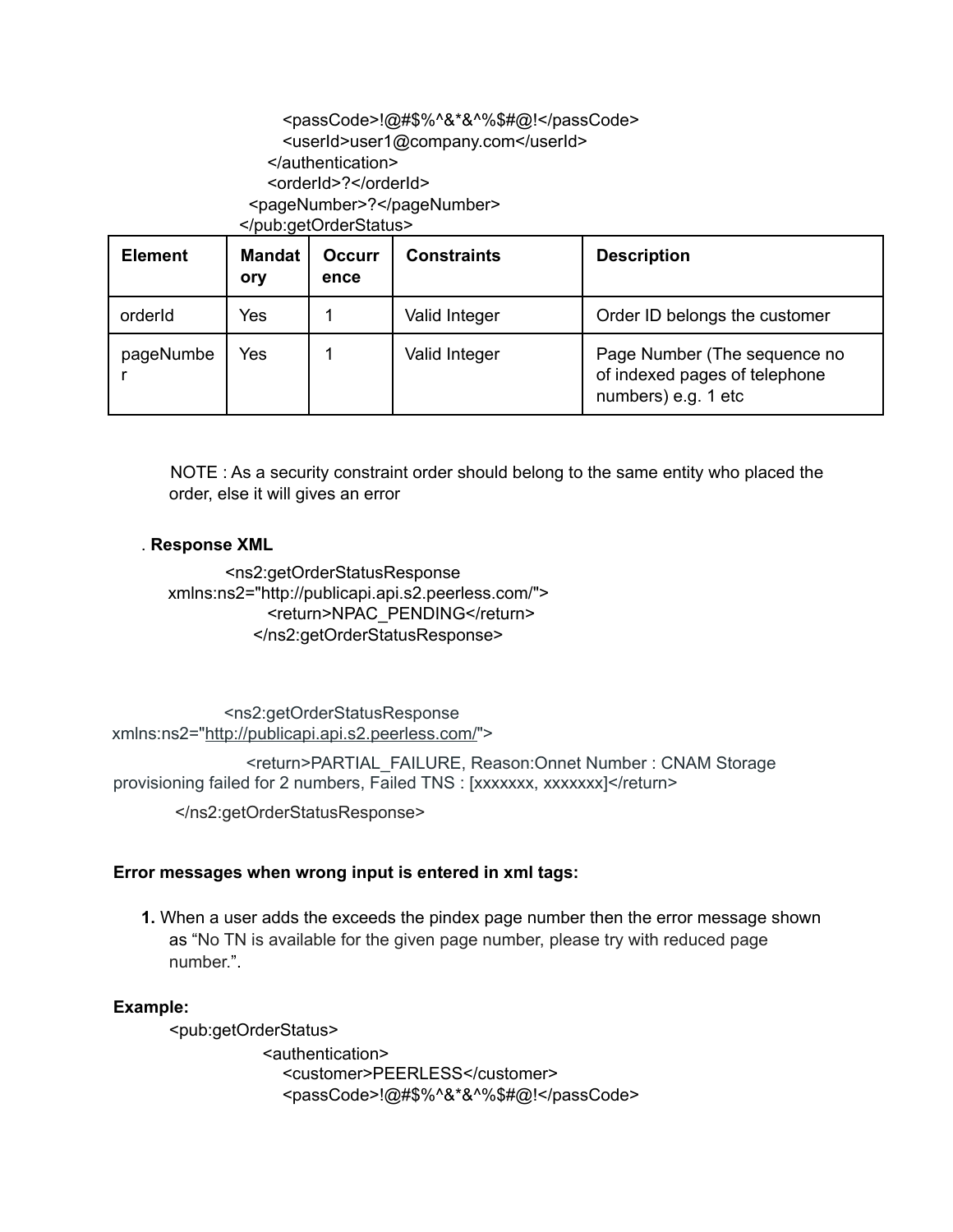## <userId>user1@company.com</userId> </authentication> <orderId>?</orderId> <pageNumber>10</pageNumber> </pub:getOrderStatus>

#### RESPONSE:

<return>No TN is available for the given page number, please try with reduced page number.</return>

| <b>Element</b> | <b>Occurrence</b> | <b>Description</b>              |
|----------------|-------------------|---------------------------------|
| return         |                   | <b>Return with Order Status</b> |

# List of Order Status Values by Order Type:

| <b>Response</b>         | <b>Order Type</b> | <b>Response</b>                           | <b>Order Type</b> |
|-------------------------|-------------------|-------------------------------------------|-------------------|
| IN PROCESS              | PORT_IN           | IN PROCESS                                | PORT_OUT          |
| <b>CREATED</b>          | PORT IN           | <b>CREATED</b>                            | PORT_OUT          |
| PENDING_APPROVAL        | PORT IN           | FOC PENDING                               | PORT_OUT          |
| PENDING_CSR             | PORT_IN           | FOC_ISSUED                                | PORT_OUT          |
| PENDING_LSR             | PORT_IN           | FOC_PERIOD                                | PORT_OUT          |
| FOC_PENDING             | PORT_IN           | PARTIAL_FAILURE                           | PORT_OUT          |
| FOC_RECEIVED            | PORT IN           | <b>RESUBMITTED</b>                        | PORT_OUT          |
| TNS_ACTIVATED           | PORT_IN           | <b>FAILED</b>                             | PORT_OUT          |
| PARTIAL_FAILURE         | PORT IN           | <b>CLOSED</b>                             | PORT_OUT          |
| <b>RESUBMITTED</b>      | PORT IN           | CANCELED_PARTIAL                          | PORT OUT          |
| <b>REJECTED</b>         | PORT_IN           | <b>CANCELED</b>                           | PORT OUT          |
| <b>CLOSED</b>           | PORT_IN           | <b>CLARIFICATION REQUE</b><br><b>STED</b> | PORT_OUT          |
| NPAC_SUBSCRIPTION_BUILT | PORT IN           | PROVISIONING_IN_PRO<br>CE SS              | PORT_OUT          |
| <b>CANCELED</b>         | PORT IN           | REJECTED (along with<br>reject message)   | PORT_OUT          |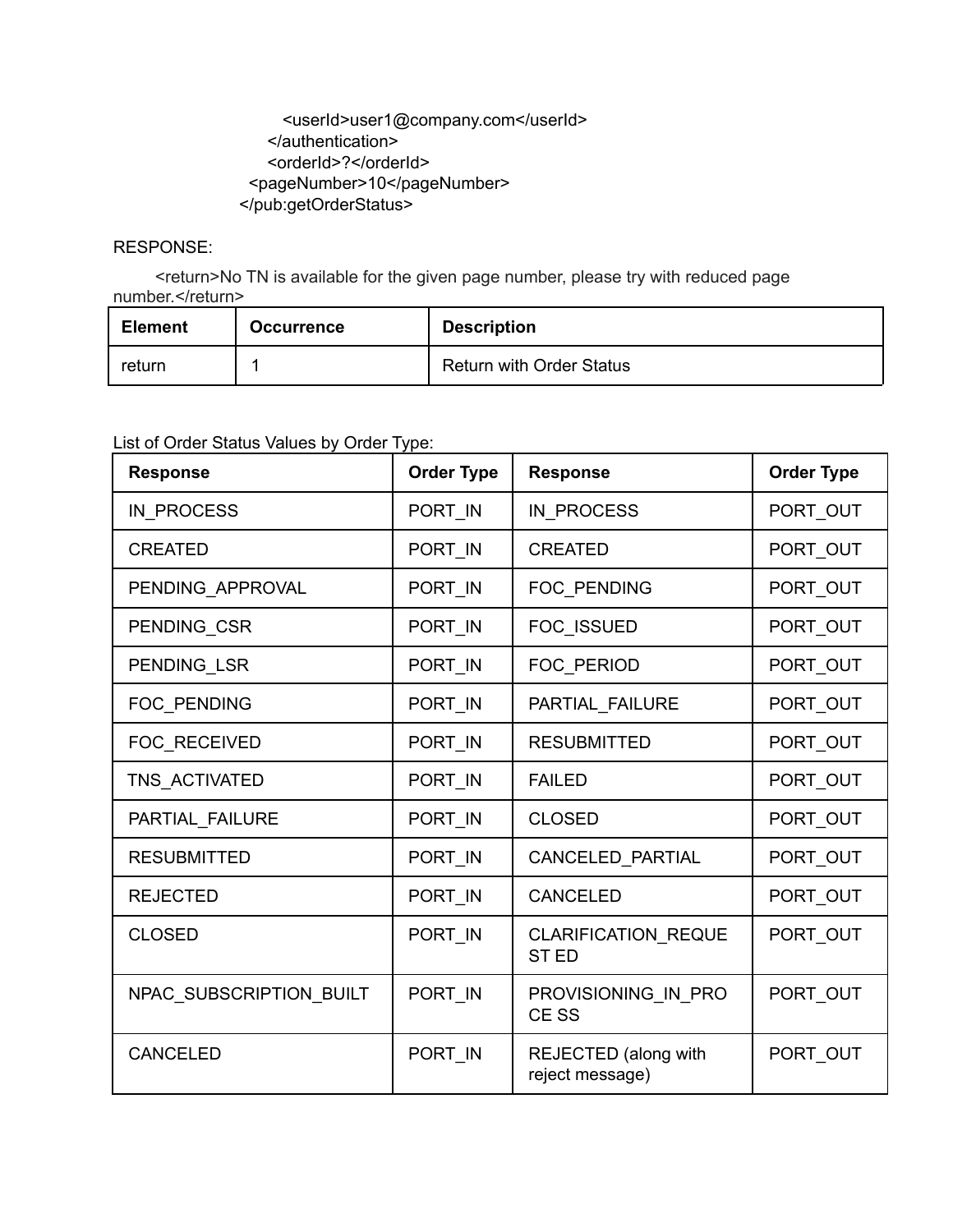| <b>CLARIFICATION REQUESTED</b> | PORT IN | IN PROCESS     | <b>DISCONNEC</b> |
|--------------------------------|---------|----------------|------------------|
| NPAC PENDING                   | PORT IN | <b>CREATED</b> | <b>DISCONNEC</b> |

| PROVISIONING_IN_PROCESS             | PORT_IN                | NPAC PENDING                 | <b>DISCONNEC</b><br>т    |
|-------------------------------------|------------------------|------------------------------|--------------------------|
| NPAC_ACTIVATION_IS_IN_PR<br>O GRESS | PORT IN                | PARTIAL FAILURE              | <b>DISCONNEC</b><br>т    |
| IN_PROCESS                          | NEW_NU<br><b>MB ER</b> | <b>RESUBMITTED</b>           | <b>DISCONNEC</b><br>т    |
| <b>CREATED</b>                      | NEW_NU<br><b>MB ER</b> | <b>CLOSED</b>                | <b>DISCONNEC</b><br>Τ    |
| PENDING_APPROVAL                    | NEW_NU<br><b>MB ER</b> | <b>CANCELED</b>              | <b>DISCONNEC</b><br>T    |
| PENDING_FEATURES                    | NEW NU<br><b>MB ER</b> | PROVISIONING_IN_PRO<br>CE SS | <b>DISCONNEC</b><br>Τ    |
| <b>SUBMITTED</b>                    | NEW NU<br><b>MB ER</b> | <b>SUBMITTED</b>             | <b>DISCONNEC</b><br>т    |
| PROVISIONING IN PROCESS             | NEW NU<br><b>MB ER</b> | <b>SUBMITTED</b>             | CHANGE_O<br><b>RD ER</b> |
| PARTIAL_FAILURE                     | NEW NU<br><b>MB ER</b> | IN PROCESS                   | CHANGE O<br><b>RD ER</b> |
| <b>RESUBMITTED</b>                  | NEW NU<br><b>MB ER</b> | <b>CREATED</b>               | CHANGE_O<br><b>RD ER</b> |
| NPAC_PENDING                        | NEW_NU<br><b>MB ER</b> | CHANGES_ACTIVATED            | CHANGE O<br><b>RD ER</b> |
| <b>FAILED</b>                       | NEW_NU<br>MB ER        | PARTIAL_FAILURE              | CHANGE_O<br>RD ER        |
| <b>CLOSED</b>                       | NEW_NU<br>MB ER        | <b>RESUBMITTED</b>           | CHANGE O<br>RD ER        |
| <b>REJECTED</b>                     | NEW_NU<br>MB ER        | <b>CLOSED</b>                | CHANGE_O<br><b>RD ER</b> |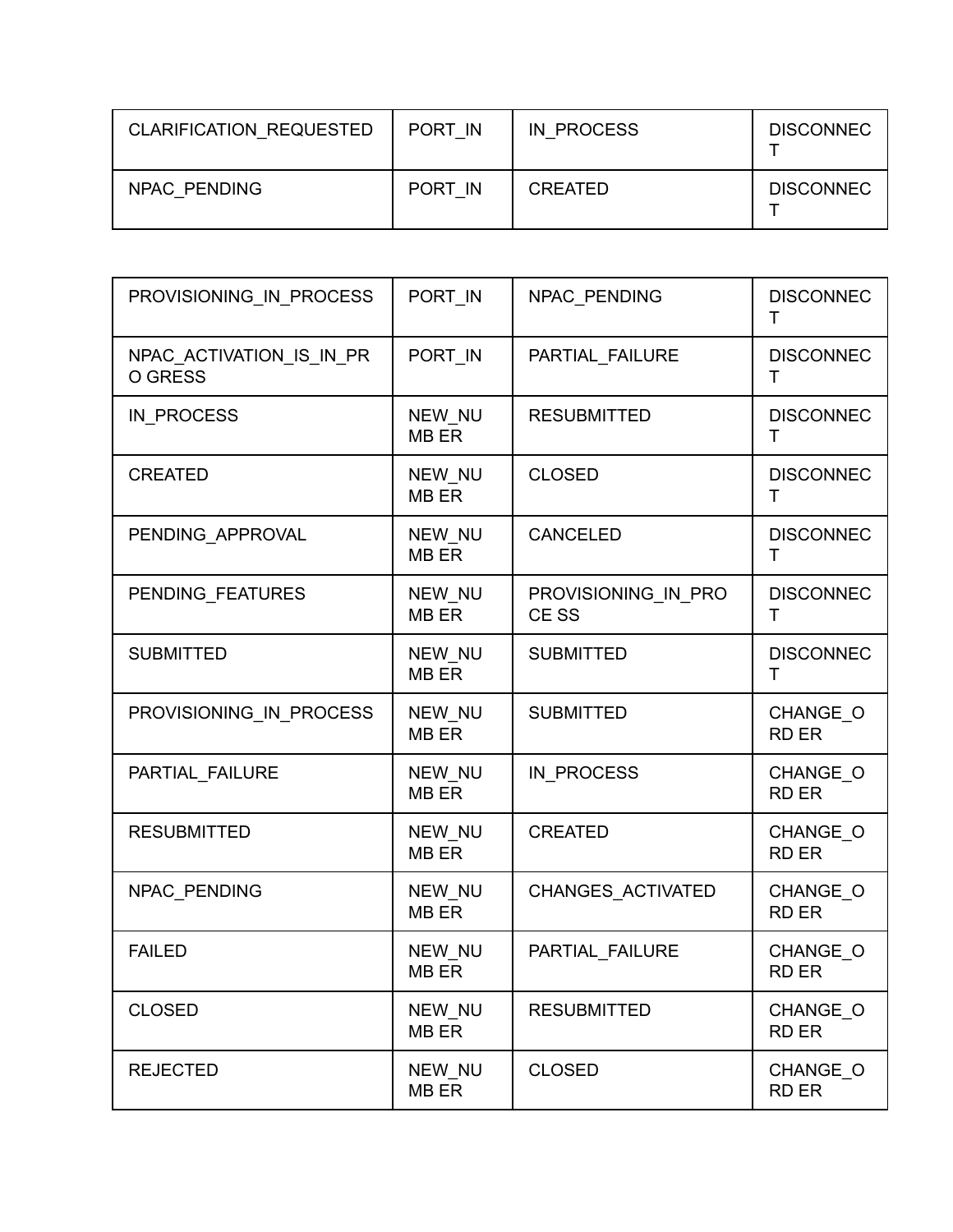| <b>CANCELED</b> | NEW NU<br><b>MB ER</b> | <b>CANCELED</b>              | CHANGE O<br><b>RD ER</b> |
|-----------------|------------------------|------------------------------|--------------------------|
|                 | NEW NU<br><b>MB ER</b> | CNAM STORAGE PEND<br>IN G    | CHANGE O<br><b>RD ER</b> |
|                 |                        | PROVISIONING IN PRO<br>CE SS | CHANGE O<br><b>RD ER</b> |

# **3.2.10 Upload Attachments**

#### . **Request XML**

<pub:upload> <authentication> <customer>ABCD</customer> <passCode>123123123</passCode> <userId>apiuser@abcd.com</userId> </authentication> <orderId>18376</orderId> <attachments> <fileContent>cid:312194349678</fileContent> <fileName>UI.log</fileName> </attachments> <attachments> <fileContent>cid:312194349679</fileContent> <fileName>UIErr.log</fileName> </attachments> </pub:upload>

#### **. Response XML**

<ns2:uploadResponse xmlns:ns2="http://publicapi.api.s2.peerless.com/"> <return>true</return> </ns2:uploadResponse>

# **3.2.11 Download Attachments**

#### . **Request XML**

<pub:download> <authentication> <customer>ABCD</customer> <passCode>123123123</passCode> <userId>apiuser@abcd.com</userId>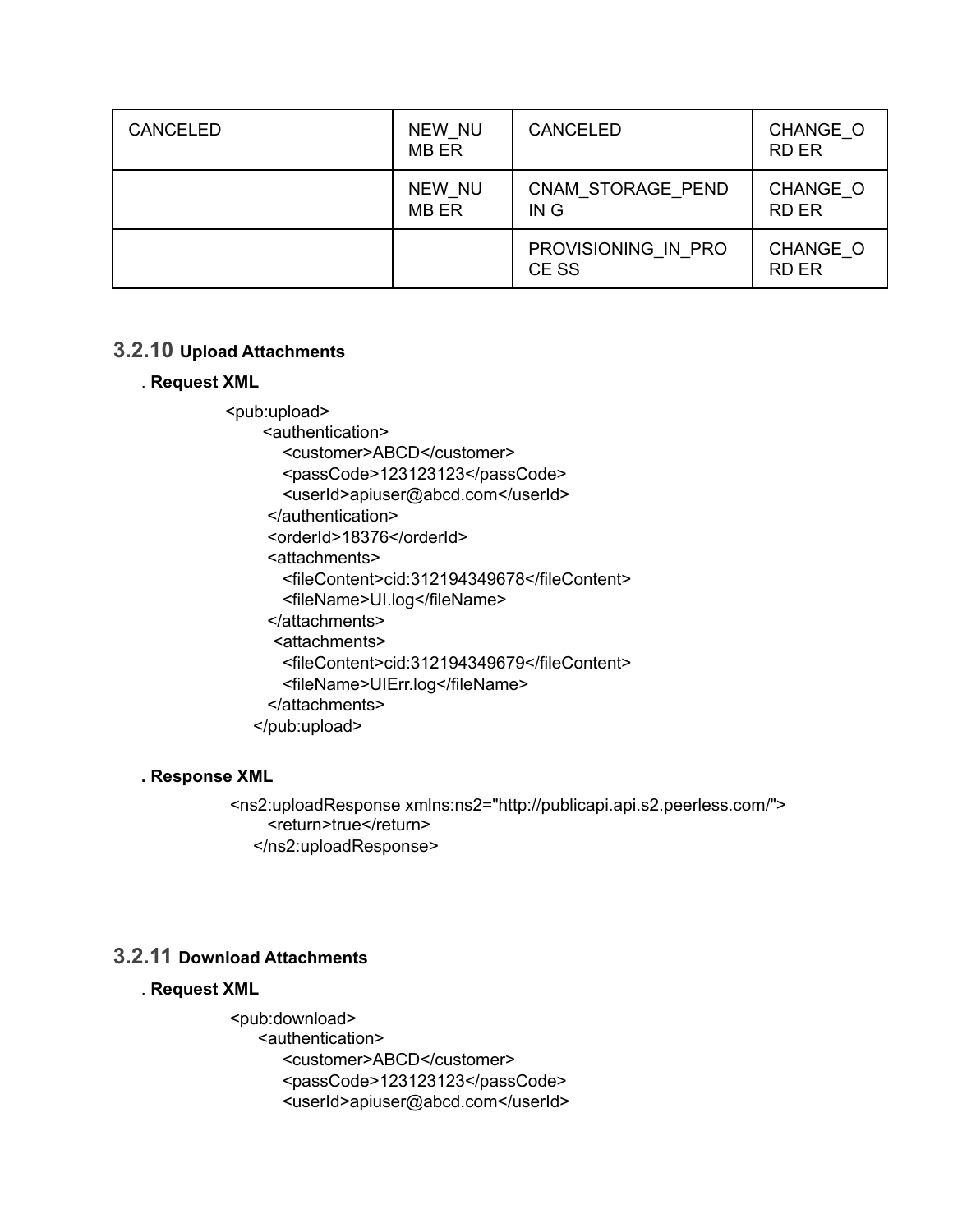</authentication> <orderId>19015</orderId> </pub:download>

#### **. Response XML**

<ns2:downloadResponse xmlns:ns2="http://publicapi.api.s2.peerless.com/"> <return> <fileContent>PD94bWwgdmVyc2lv ...........</fileContent> <fileName>**APIService.xml**</fileName> </return> <return> <fileContent>PD94bWwgdmVyc2lv ...........</fileContent> <fileName>**APIService.xsd**</fileName> </return> </ns2:downloadResponse>

# **3.2.12 Add notes to an Order**

#### **Request Xml**

<soapenv:Envelope xmlns:soapenv="http://schemas.xmlsoap.org/soap/envelope/" xmlns:pub="http://publicapi.api.s2.peerless.com/"> <soapenv:Header/> <soapenv:Body> <pub:addNotes> <authentication> <customer>XXXX</customer> <passCode>XXXXX</passCode> <userId>XXXXX@XXX.com</userId> </authentication> <orderId>12345</orderId> <notes>test notes</notes> </pub:addNotes> </soapenv:Body> </soapenv:Envelope>

| <b>Element</b> | <b>Mandator</b> | <b>Occurrence</b> | <b>Constraints</b> | <b>Description</b>    |
|----------------|-----------------|-------------------|--------------------|-----------------------|
| orderId        | Yes             |                   | mandatory          | Orderld to add notes. |
| notes          | Yes             |                   | mandatory          | Note to be added      |

**Response Xml**

<ns2:getOrderStatusResponse xmlns:ns2="http://publicapi.api.s2.peerless.com/"> <return>REJECTED</return> </ns2:getOrderStatusResponse>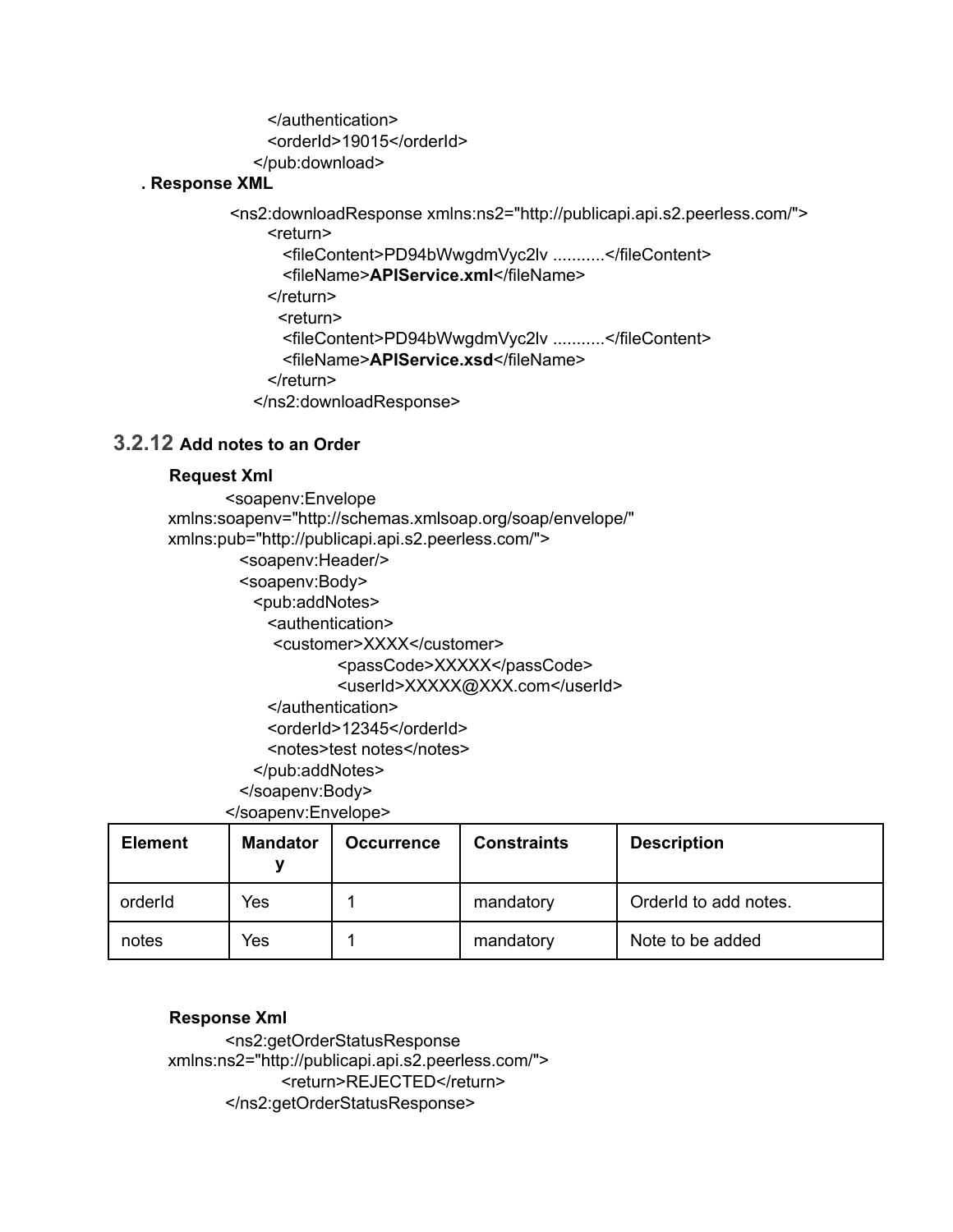| <b>Element</b> | <b>Occurrence</b> | <b>Description</b>  |
|----------------|-------------------|---------------------|
| return         |                   | Status of the Order |

# *3.3 Port In Order*

NOTE : Get order status, upload attachments, download attachments and adding notes are generic implementation for all the order types

# **3.3.1 Place Order**

## **. Request XML**

<soapenv:Envelope xmlns:soapenv="http://schemas.xmlsoap.org/soap/envelope/" xmlns:pub="http://publicapi.api.s2.peerless.com/"> <soapenv:Header/> <soapenv:Body> <pub:placeOrder> <authentication> <customer>test</customer> <passCode>\*\*\*\*\*\*\*\*\*</passCode> <userId>testuser@test.com</userId> </authentication> <order> <pon>124171</pon> <orderType>PI</orderType> <orderNumbers> <number> <tn>3602090441</tn> <mou>1</mou> <routeLabel>PROV\_TEST</routeLabel> <cnamDelivery>false</cnamDelivery> <cnamStorage>true</cnamStorage> <cnamStorageName>CNAMTestName</cnamStorageName> <peerlessMsgProvisioning>?</peerlessMsgProvisioning> <sms>false</sms> <e911>false</e911> <address> <number>?</number> <name>?</name> <streetNumber>?</streetNumber> <direction>?</direction> <streetName>?</streetName> <city>?</city> <state>?</state> <zip>?</zip>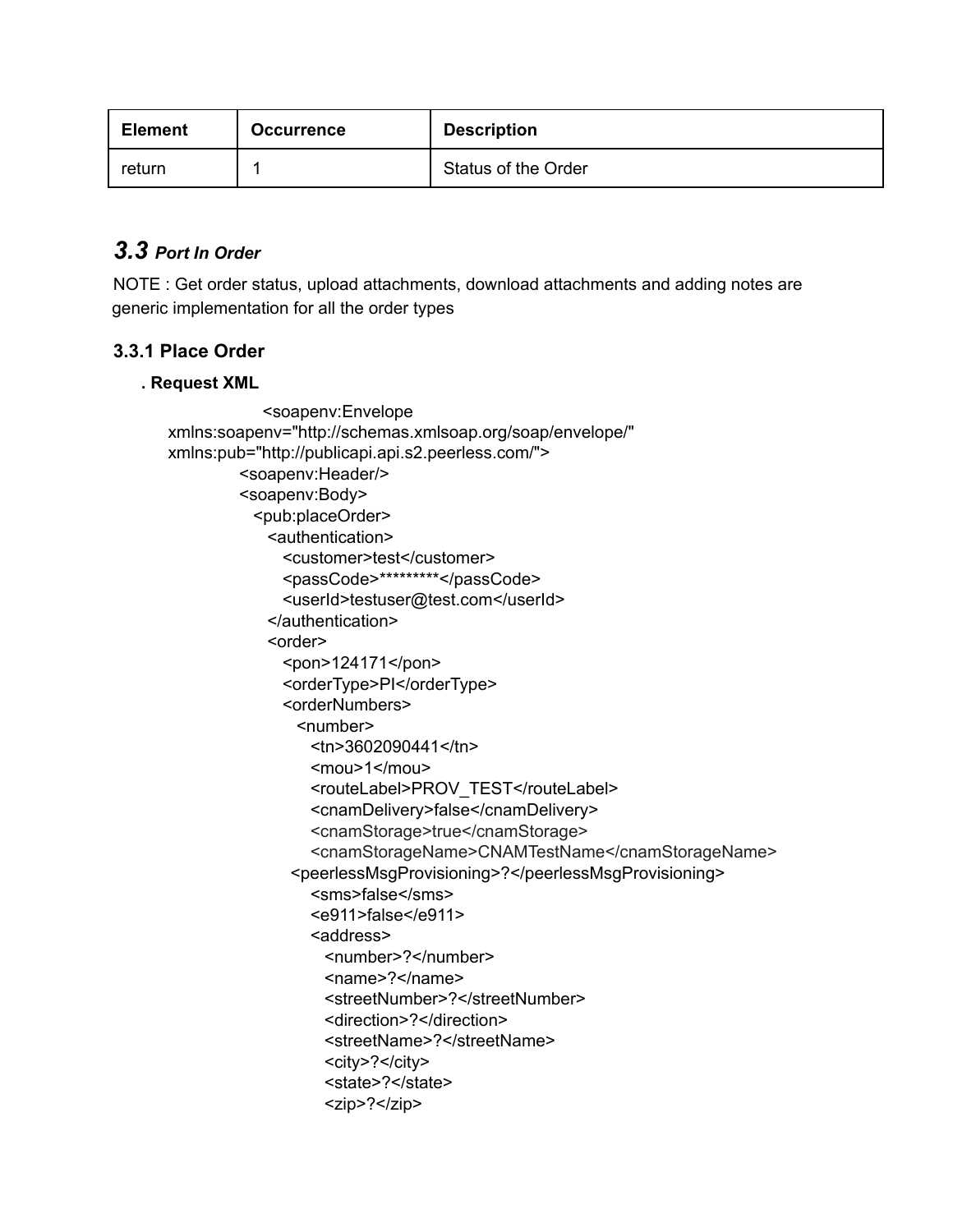<suite>?</suite> </address> </number> </orderNumbers> <orderDetails> <accountNumber>1230009</accountNumber> <atn>1211111113</atn> <authDate>2016-05-05</authDate> <authnm>2121323</authnm> <city>chicago</city> <desiredDueDate>2016-05-05 11:06:37 AM</desiredDueDate> <dueDate>2016-05-05 11:06:37 AM</dueDate> <earliestPossible>false</earliestPossible> <timezone>CT</timezone>

<endCustomerName>aasasas</endCustomerName> <mi>C</mi>

<npdi>D</npdi> <sanoHouseNumber>1212</sanoHouseNumber> <sasnStrName>ccxcx</sasnStrName>

- <state>IL</state>
- <telephoneNumber>2013014444</telephoneNumber>
- <zipCode>121213</zipCode>
- </orderDetails>
- </order>

</pub:placeOrder>

</soapenv:Body>

|--|

| <b>Element</b>    | Man<br>dat<br>ory | <b>Occurr</b><br>en ce | <b>Constraints</b>                                                       | <b>Description</b>                                                  |
|-------------------|-------------------|------------------------|--------------------------------------------------------------------------|---------------------------------------------------------------------|
| pon               | <b>Yes</b>        |                        |                                                                          | Describes user's Purchase Order Number                              |
| orderType         | Yes               |                        | To be set<br>as one the<br>following:<br>(NN, CO, PI, P)<br>$O$ , $DI$ ) | Describes the type of the order being placed.<br>for port in PI     |
| orderNumb<br>er s | <b>Yes</b>        |                        | Wrapper on<br>number                                                     | Contains all the numbers and their details<br>that are to be placed |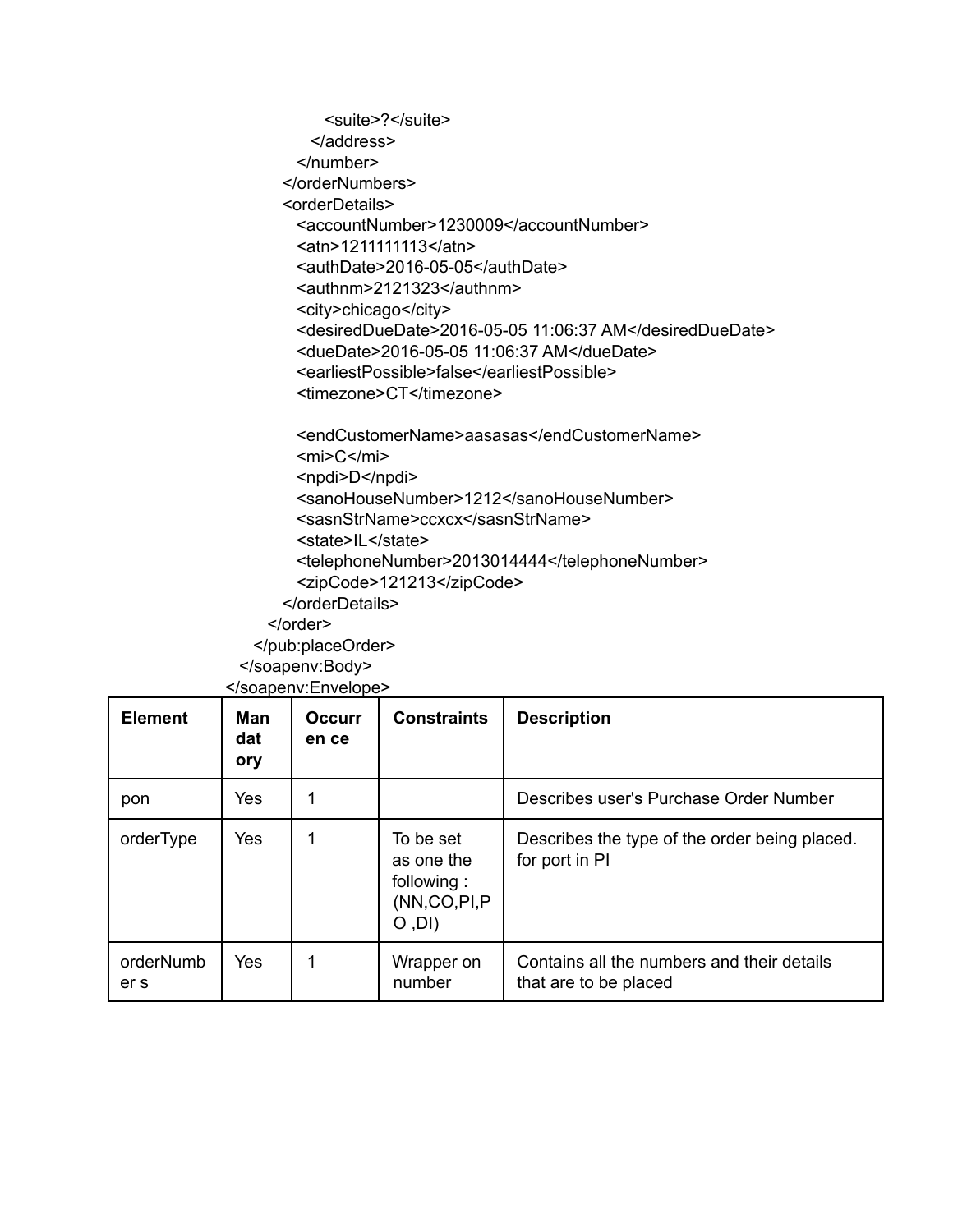| Number     | Yes | $1.1$ * | Wrapper on<br>tn itself and<br>also the<br>features(rou<br>tel abel,<br>cnamDelive<br>ry, mou,<br>cnamStorag<br>$e$ ) to be<br>associated<br>with the<br>number. | Contains the number and all the<br>details associated to that number.<br>If there are multiple occurrences of the tag<br>then numbers this tag should be repeated<br>and should |
|------------|-----|---------|------------------------------------------------------------------------------------------------------------------------------------------------------------------|---------------------------------------------------------------------------------------------------------------------------------------------------------------------------------|
| tn         | Yes | 1       | To be used<br>inside<br>number tag.                                                                                                                              | Describes the Number for which the order<br>is being placed                                                                                                                     |
| routelabel | Yes | 1       | To be used<br>inside<br>number tag.                                                                                                                              | Describes the Destination's route label to<br>be assigned to the number.                                                                                                        |
| cnamDelive |     | 1       | Possible<br>values:<br>true/false or<br>0/1                                                                                                                      | True/1 if CNAM Deivery feature is to be<br>enabled else false/0                                                                                                                 |
| mou        | Yes | 1       | Min Value 1                                                                                                                                                      | Describes the Minutes Of Usage to be<br>assigned to the number                                                                                                                  |
| cnamStora  |     | 1       | Possible<br>values:<br>true/false or<br>0/1.<br>Also a String                                                                                                    | True/1 if CNAM Deivery feature is to be<br>enabled else false/0.<br>Both Boolean and String value for<br>CNAM Storage are mandatory.                                            |

|                                     |           | value                                       |                                                                |
|-------------------------------------|-----------|---------------------------------------------|----------------------------------------------------------------|
| cnamStora<br>ge Name                | <b>No</b> | See CNAM<br>Storage on<br>prior page        | Caller ID Name - Requred if cnamStorage<br>is True             |
| peerlessM<br>sg<br>Provisioni<br>ng | No        | Possible<br>values:<br>true/false or<br>0/1 | True/1 if peerlessMsg feature is to be<br>enabled else false/0 |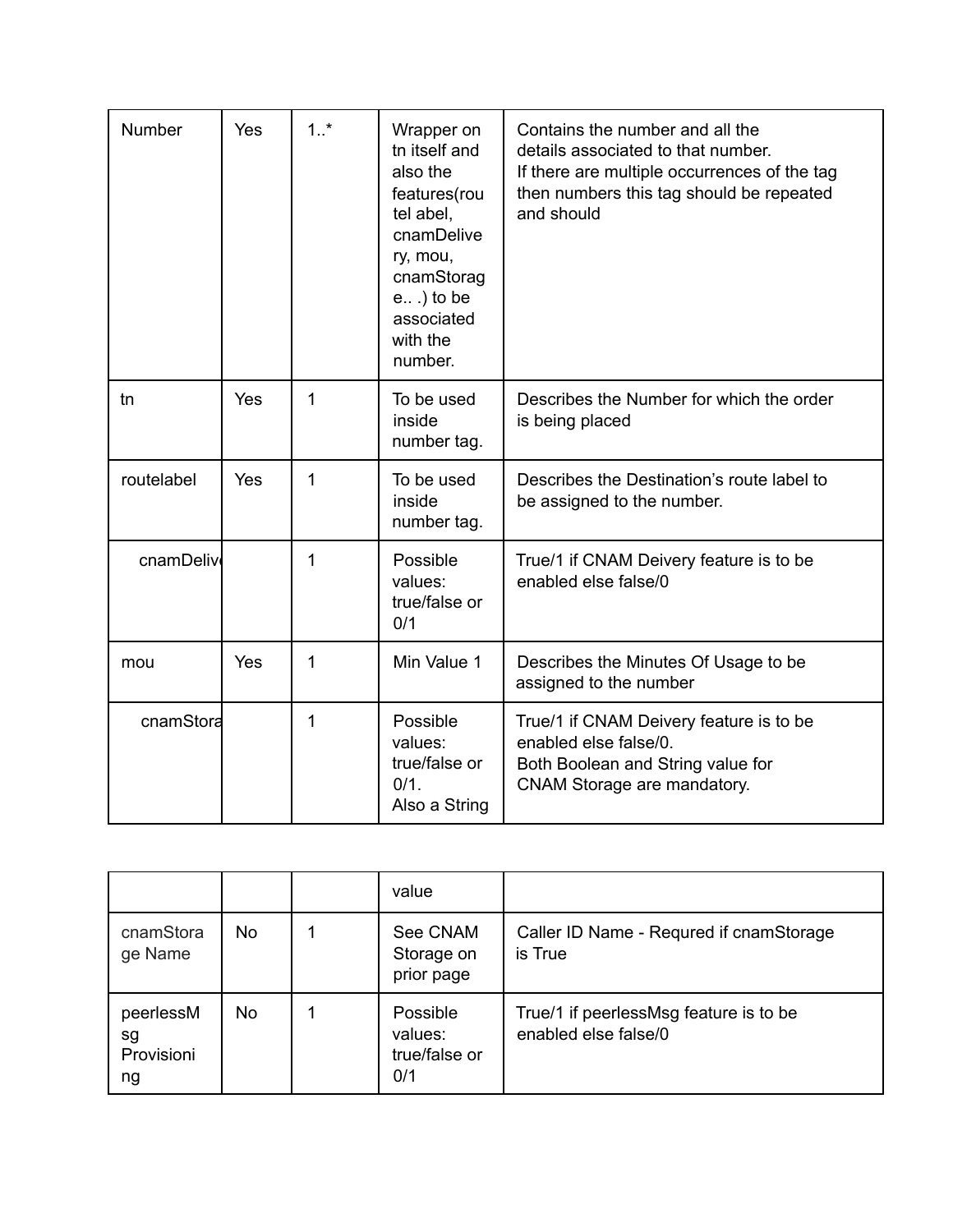| sms        | <b>No</b>                      | 1 | Possible<br>values:<br>true/false or<br>0/1                                                    | True/1 if SMS feature is to be enabled<br>else false/0                                                              |
|------------|--------------------------------|---|------------------------------------------------------------------------------------------------|---------------------------------------------------------------------------------------------------------------------|
| e911       | <b>No</b>                      | 1 | Possible<br>values:<br>true/false or<br>0/1                                                    | True/1 if e911 feature is to be enabled<br>else false/0                                                             |
| address    | Con<br>diti<br>onal<br>$\star$ | 1 | Wrapper on<br>(streetNumb<br>er, direction,<br>city, state,<br>number,<br>name, pin,<br>suite) | Describes the E911 address to be related to<br>the number.<br>*If e911 enabled is true then address<br>in Mandatory |
| streetNuml |                                | 1 | Min Digit<br>Limit 1                                                                           | These categories are controlled by Peerless<br>for given entity                                                     |
|            |                                |   |                                                                                                | *If e911 is enabled                                                                                                 |
| direction  | Yes                            | 1 | Min Char<br>Limit 1<br>Max Char<br>Limit 4                                                     | direction like N, W, E, S, NE<br>*If e911 is enabled                                                                |
| streetName | Yes                            | 1 | should be a                                                                                    | Describes the name of the street like                                                                               |
|            |                                |   | valid street<br>name                                                                           | Chicago *If e911 is enabled                                                                                         |
| city       | Yes                            | 1 | should be a                                                                                    | Describes the name of the city                                                                                      |
|            |                                |   | valid city<br>name                                                                             | *If e911 is enabled                                                                                                 |
| state      | Yes                            | 1 | Min, Max<br>Char Limit 2                                                                       | Initials for ths state. Describe state like IL<br>for Illinois, IN for INDIANA                                      |
|            |                                |   |                                                                                                | *If e911 is enabled                                                                                                 |
| name       | Yes                            | 1 |                                                                                                | Describes the name of the customer                                                                                  |
|            |                                |   |                                                                                                | *If e911 is enabled                                                                                                 |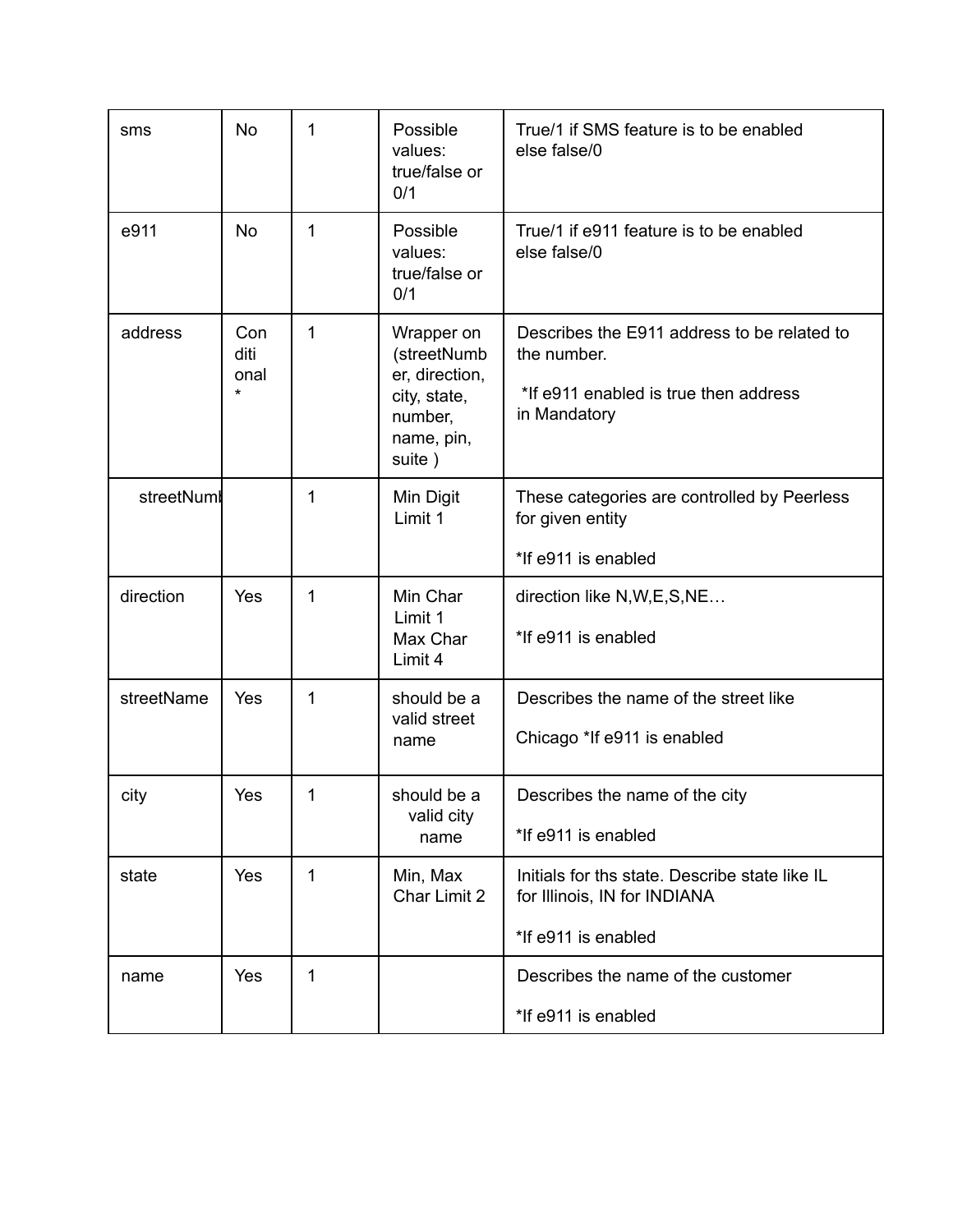| zip                  | Yes       | 1            | should<br>contain<br>either 5<br>Digits or<br>9 Digits | Describes the zip code<br>*If e911 is enabled                           |
|----------------------|-----------|--------------|--------------------------------------------------------|-------------------------------------------------------------------------|
| suite                | <b>No</b> | $\mathbf 1$  |                                                        | <b>Apartment Number</b>                                                 |
| accountNu<br>m ber   | Yes       | 1            |                                                        |                                                                         |
| act                  | <b>No</b> | $\mathbf 1$  |                                                        |                                                                         |
| atn                  | Yes       | $\mathbf 1$  |                                                        |                                                                         |
| authDate             | Yes       | $\mathbf 1$  | Date                                                   | 2016-05-05 (yyyy-mm-dd)                                                 |
| authnm               | Yes       | $\mathbf 1$  |                                                        |                                                                         |
| bldg                 | <b>No</b> | $\mathbf 1$  |                                                        |                                                                         |
| cc                   | No        | $\mathbf 1$  |                                                        |                                                                         |
| ccna                 | <b>No</b> | $\mathbf 1$  |                                                        |                                                                         |
| chc                  | No        | $\mathbf 1$  |                                                        |                                                                         |
| city                 | Yes       | $\mathbf 1$  |                                                        |                                                                         |
| desiredDue<br>D ate  | Yes       | 1            | Date Time                                              | 2016-06-05 11:06:37 AM (<br>yyyy-mm-dd HH:mm:ss AM/PM)                  |
| earliestPo<br>ssible |           | 1            | Possible<br>Values: Any                                | Only false(0) will be sent to DB no matter what<br>value is sent in API |
| timezone             | Yes       | 1            | Possible<br>Values:<br>CT, PT, IST, G<br>MT,ET,MT      | Error on providing invalid values                                       |
| endCustom<br>er Name | Yes       | $\mathbf{1}$ |                                                        |                                                                         |
| faxNumber            | No        | $\mathbf 1$  |                                                        |                                                                         |
| floor                | No        | $\mathbf 1$  |                                                        |                                                                         |
| init                 | No        | $\mathbf 1$  |                                                        |                                                                         |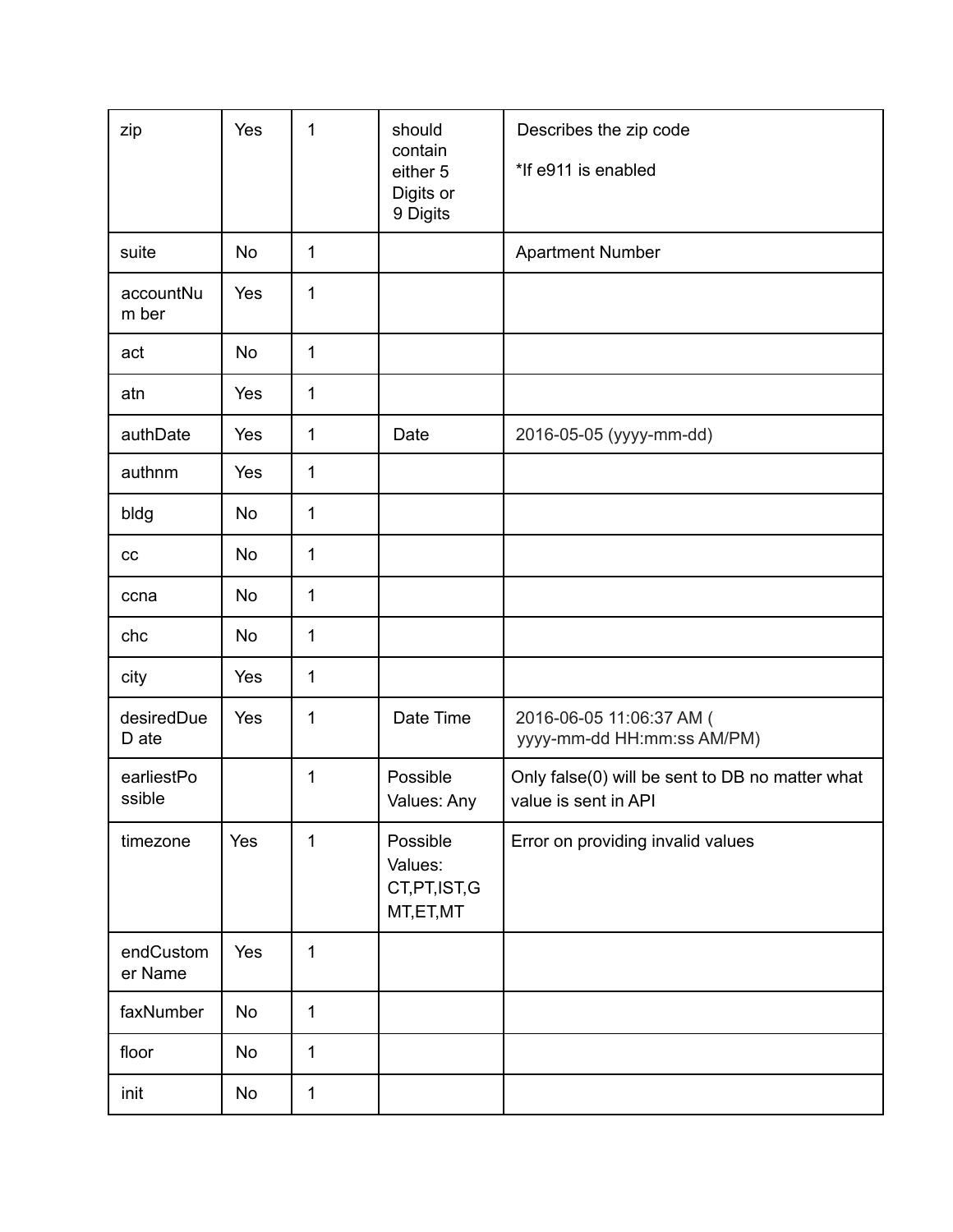| mi      | Yes                 | $\mathbf{1}$ | Possible<br>values:A-P<br>arti al,<br>C-Full                                     |  |
|---------|---------------------|--------------|----------------------------------------------------------------------------------|--|
| newAtn  | Con<br>diti<br>onal | 1            | Mandator<br>y if $MI='A'$                                                        |  |
| nnsp    | No                  | 1            |                                                                                  |  |
| npdi    | Yes                 | 1            | Possible<br>values: C-Wi<br>rel ine to<br>Wireless,<br>D-Wireline<br>to Wireline |  |
| remarks | <b>No</b>           | 1            |                                                                                  |  |

| room                          | No  | $\mathbf 1$  |  |
|-------------------------------|-----|--------------|--|
| sadloAdditi<br>on allnfo      | No  | 1            |  |
| sanoHous<br>eN umber          | Yes | 1            |  |
| saprHouse<br>Pr efix          | No  | $\mathbf 1$  |  |
| sasdStrDir                    | No  | 1            |  |
| sasfHouse<br>Nu<br>mberSuffix | No  | $\mathbf{1}$ |  |
| sasnStrN                      |     | 1            |  |
| sassStrSuffix                 |     | 1            |  |
| sath                          | No  | $\mathbf{1}$ |  |
| state                         | Yes | 1            |  |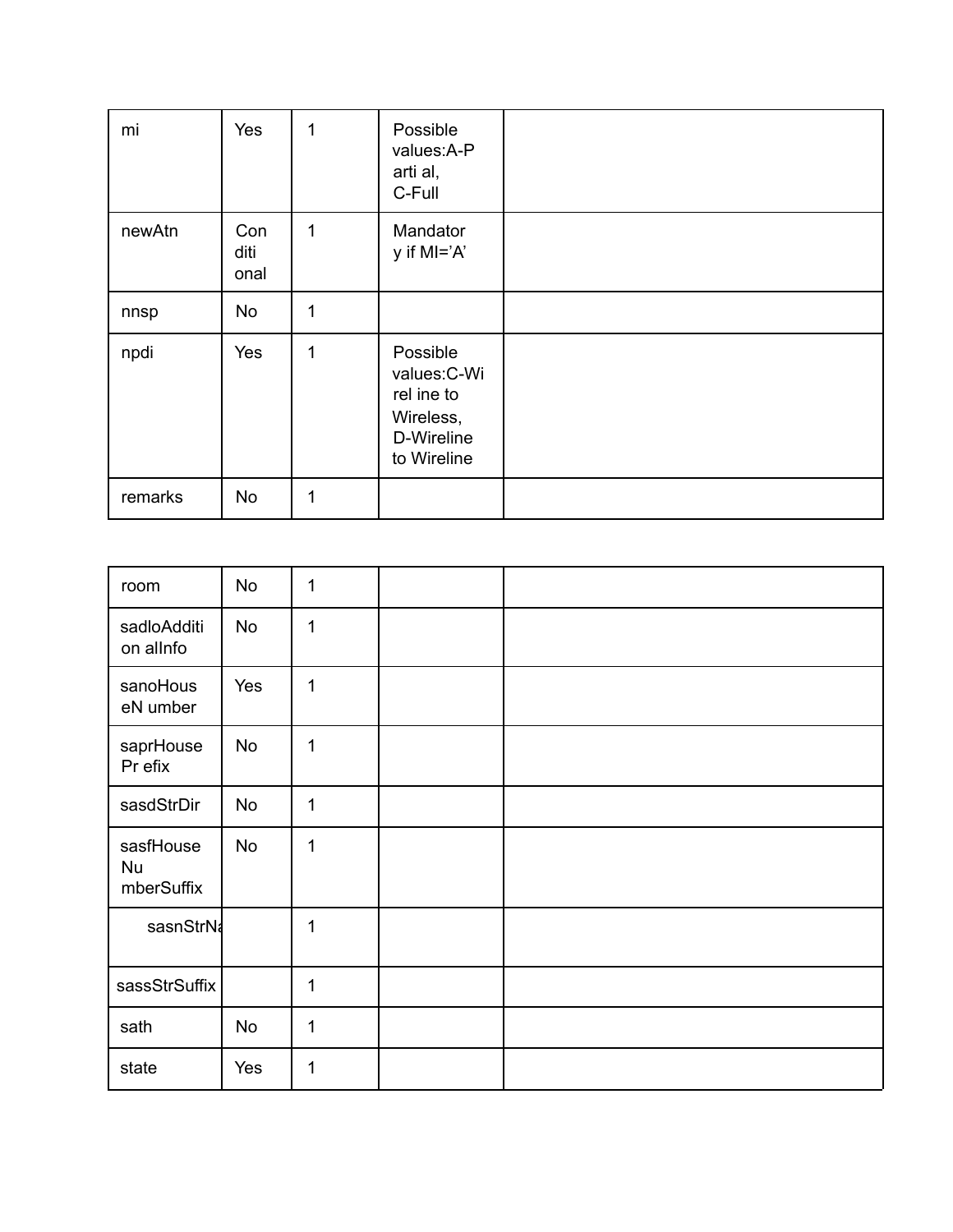| telephone<br>Nu mber | Yes                 |             |  |
|----------------------|---------------------|-------------|--|
| wirelessPin          | Con<br>diti<br>onal | if npdi='C' |  |
| zipCode              | Yes                 |             |  |

## . **Response XML**

#### <ns2:placeOrderResponse xmlns:ns2="http://publicapi.api.s2.peerless.com/"> <return>PI-24894,PI-24895

</return>

</ns2:placeOrderResponse>

| <b>Element</b> | <b>Occurrence</b> | <b>Description</b>                                                                                                                                                                                                            |
|----------------|-------------------|-------------------------------------------------------------------------------------------------------------------------------------------------------------------------------------------------------------------------------|
| return         |                   | If order has been placed successfully returns a string<br>with one Order No, if only one order is created, else it<br>will return all order numbers with comma separated in<br>case order has decomposed into multiple orders |

## **3.3.2 Supplement requests for PortIn order**

Supplement Types <type> 1.cancel 2- change due date, 3- all other For supplement the value needs to be : <supplement>1</supplement>

With every supp a new orderId would be generated.

Also the <dueDate> value needs to be updated only when you want to supp to change the due date i.e. use Type=2 else you may wish to leave it blank.

#### 1. **Invalid Order**

#### **Request:**

<soapenv:Envelope xmlns:soapenv="http://schemas.xmlsoap.org/soap/envelope/" xmlns:pub="http://publicapi.api.s2.peerless.com/"> <soapenv:Header/> <soapenv:Body>

<pub:supplementOrder> <!--Optional:--> <authentication> <!--Optional:--> <customer>\*\*\*\*</customer>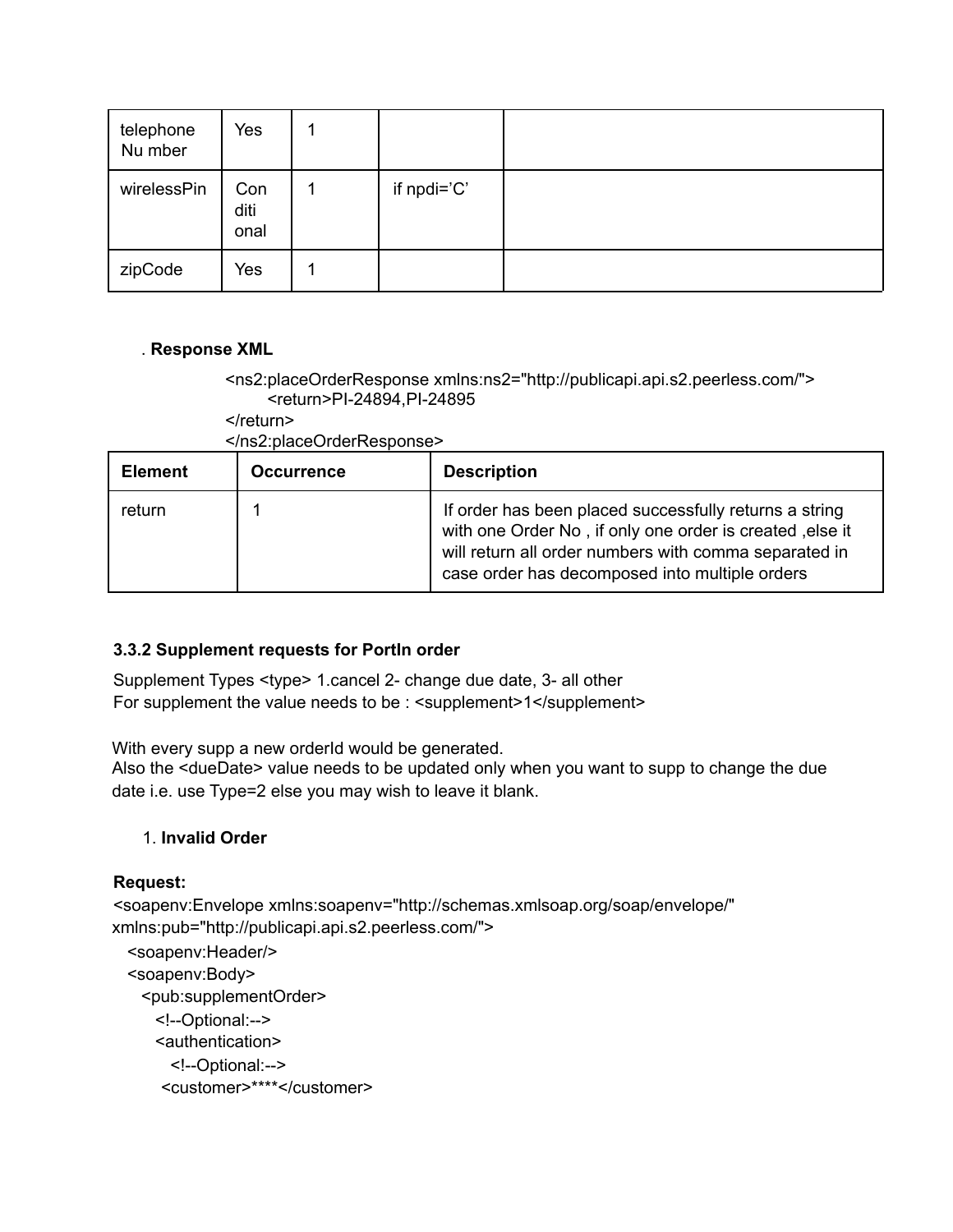```
<!--Optional:-->
 <passCode>****</passCode>
 <!--Optional:-->
 <userId>****</userId>
</authentication>
<!--Optional:-->
<supplementInfo>
 <orderId>269958</orderId>
 <type></type>
 <!--Optional:-->
 <dueDate>2017-08-30T11:11:11</dueDate>
</supplementInfo>
<!--Optional:-->
<order>
 <!--Optional:-->
 <pon>12342</pon>
 <!--Optional:-->
 <orderType>PI</orderType>
 <!--Optional:-->
 <orderNumbers>
   <!--Zero or more repetitions:-->
   <number>
     <!--Optional:-->
     <tn>4105550000</tn>
     <!--Optional:-->
     <mou>1</mou>
     <!--Optional:-->
     <routeLabel>TEST_01</routeLabel>
    </number>
 </orderNumbers>
 <!--Optional:-->
 <orderDetails>
   <accountNumber>34567890</accountNumber>
   <atn>4365364354</atn>
   <authDate>2018-02-25</authDate>
   <authnm>4353465</authnm>
   <city>CHICAGO</city>
   <desiredDueDate>2018-03-02 04:30:00 AM</desiredDueDate>
   <timezone>CT</timezone>
   <endCustomerName>testing</endCustomerName>
   <mi>C</mi>
   <npdi>D</npdi>
   <nnsp>D</nnsp>
   <sanoHouseNumber>2</sanoHouseNumber>
```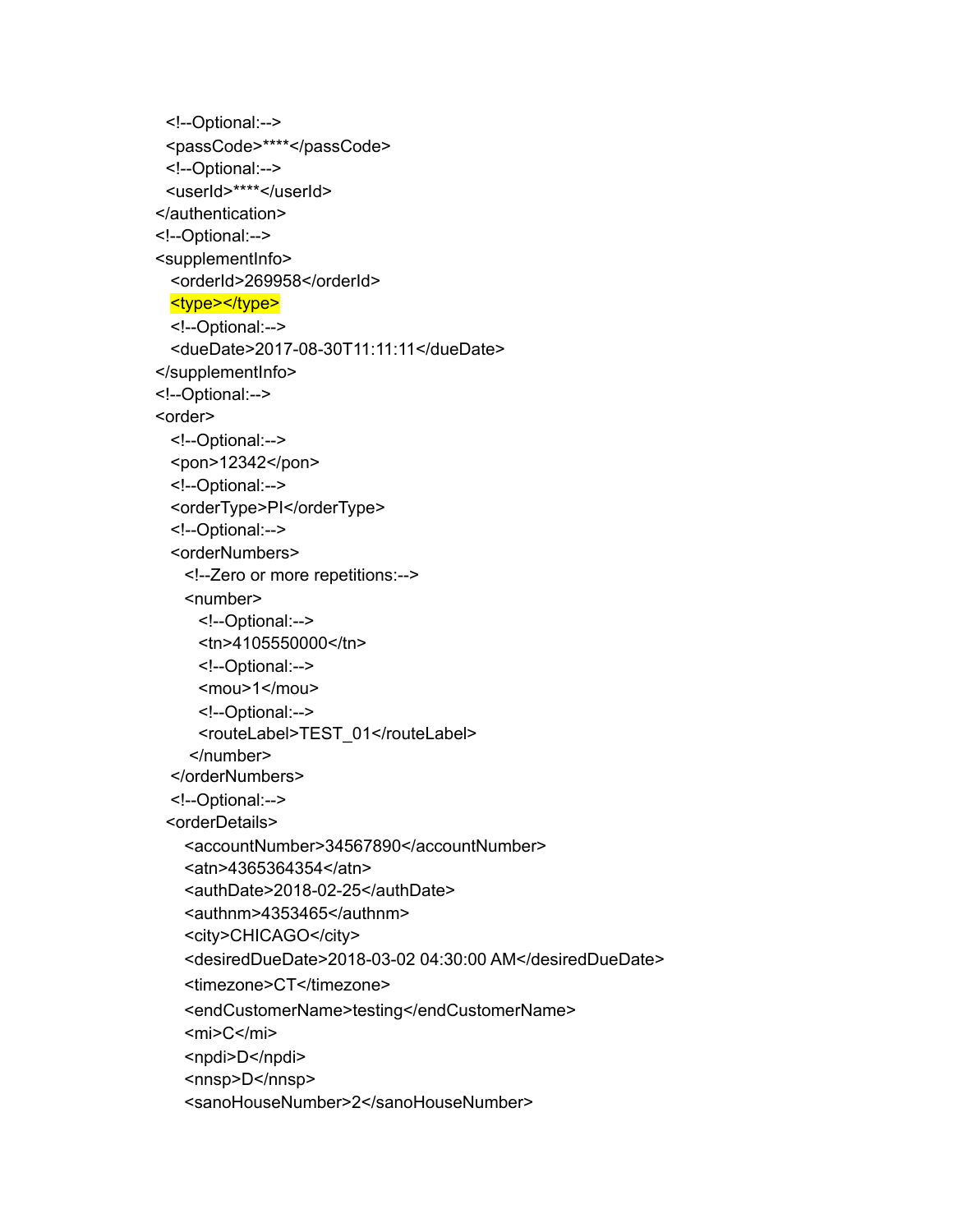```
<sasnStrName>STAG CT</sasnStrName>
        <state>NY</state>
        <telephoneNumber>7184505555</telephoneNumber>
        <zipCode>10901</zipCode>
      </orderDetails>
    </order>
   </pub:supplementOrder>
 </soapenv:Body>
</soapenv:Envelope>
```
## **2. Change due date (type 2) :** Giving due date is mandatory for Type 2

```
<soapenv:Envelope xmlns:soapenv="http://schemas.xmlsoap.org/soap/envelope/"
xmlns:pub="http://publicapi.api.s2.peerless.com/">
  <soapenv:Header/>
  <soapenv:Body>
   <pub:supplementOrder>
     <!--Optional:-->
     <authentication>
       <!--Optional:-->
  <customer>****</customer>
      <!--Optional:-->
      <passCode>****</passCode>
      <!--Optional:-->
      <userId>****</userId>
     </authentication>
     <!--Optional:-->
     <supplementInfo>
       <orderId>269748</orderId>
       <type>2</type>
       <!--Optional:-->
       <dueDate>2017-08-11T11:11:11</dueDate>
     </supplementInfo>
     <!--Optional:-->
    <order>
       <!--Optional:-->
      <orderDetails>
                      <accountNumber>1230009</accountNumber>
                      <atn>1211111113</atn>
                      <authDate>2016-05-05</authDate>
                      <authnm>2121323</authnm>
                      <city>chicago</city>
                      <desiredDueDate>2016-05-05 11:06:37 AM</desiredDueDate>
                      <timezone>CT</timezone>
```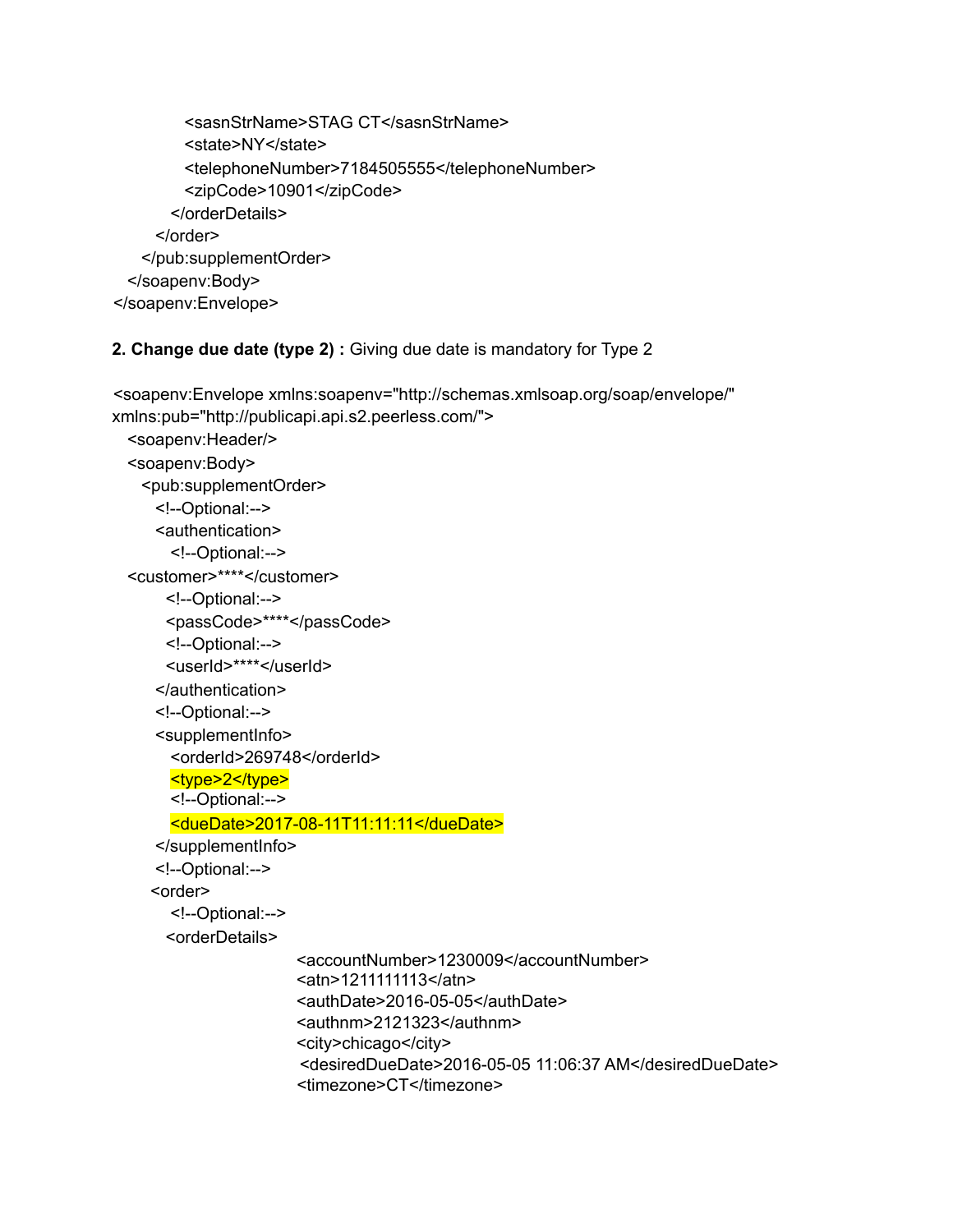<endCustomerName>aasasas</endCustomerName> <mi>C</mi> <npdi>D</npdi> <sanoHouseNumber>1212</sanoHouseNumber> <sasnStrName>ccxcx</sasnStrName> <state>IL</state> <telephoneNumber>2013014444</telephoneNumber> <zipCode>121213</zipCode> </orderDetails> </order> </pub:supplementOrder> </soapenv:Body>

</soapenv:Envelope>

## **2. Cancel (type 1)**

<soapenv:Envelope xmlns:soapenv="http://schemas.xmlsoap.org/soap/envelope/" xmlns:pub="http://publicapi.api.s2.peerless.com/"> <soapenv:Header/> <soapenv:Body> <pub:supplementOrder> <!--Optional:--> <authentication> <!--Optional:--> <customer>\*\*\*\*</customer> <!--Optional:--> <passCode>\*\*\*\*</passCode> <!--Optional:--> <userId>\*\*\*\*</userId> </authentication> <!--Optional:--> <supplementInfo> <orderId>269748</orderId> <type>1</type> <!--Optional:--> <dueDate>2017-08-11T11:11:11</dueDate> </supplementInfo> <!--Optional:--> <order> <!--Optional:--> <orderDetails> <accountNumber>1230009</accountNumber> <atn>1211111113</atn> <authDate>2016-05-05</authDate> <authnm>2121323</authnm> <city>chicago</city>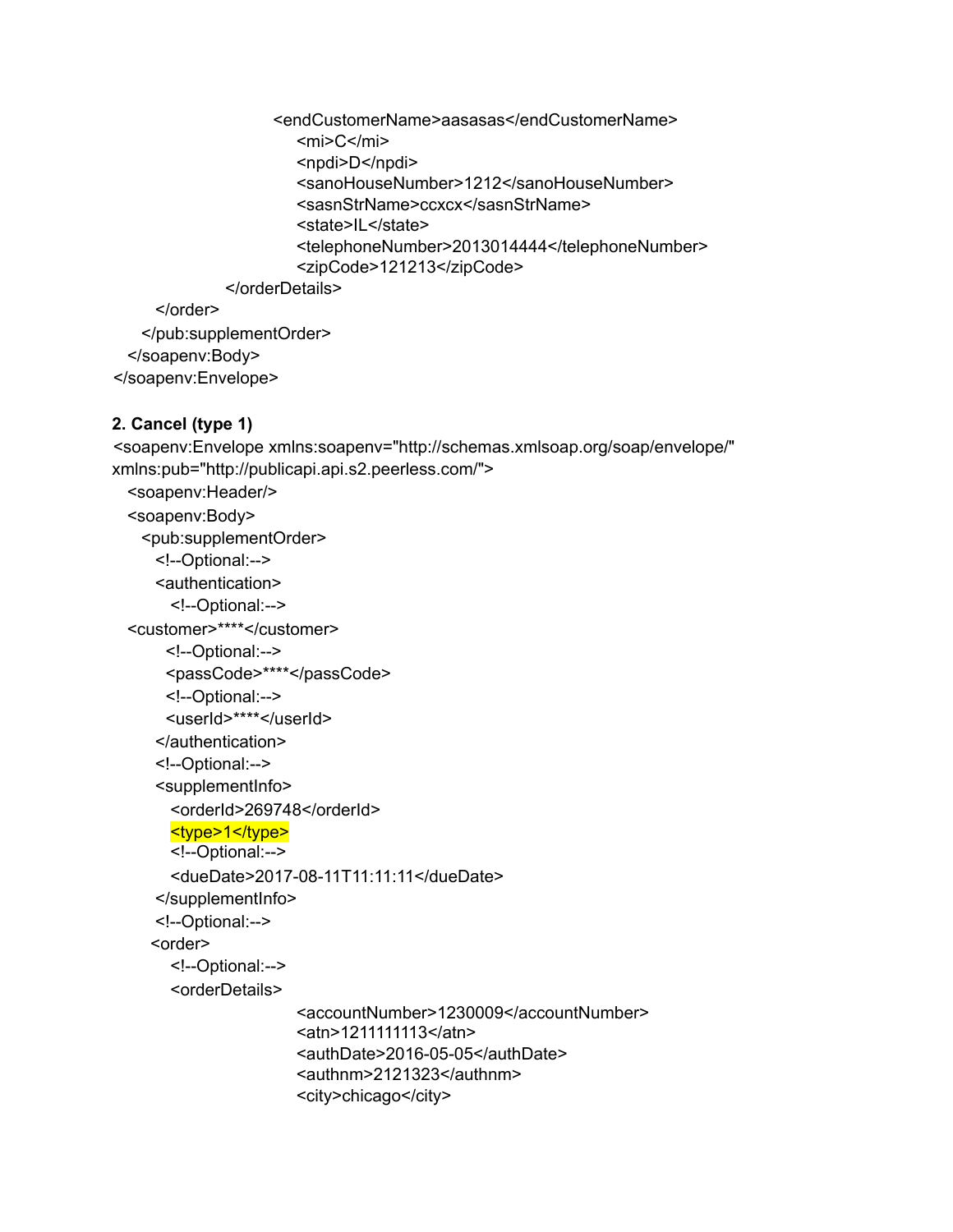<desiredDueDate>2016-05-05 11:06:37 AM</desiredDueDate> <timezone>CT</timezone> <endCustomerName>aasasas</endCustomerName> <mi>C</mi> <npdi>D</npdi> <sanoHouseNumber>1212</sanoHouseNumber> <sasnStrName>ccxcx</sasnStrName> <state>IL</state> <telephoneNumber>2013014444</telephoneNumber> <zipCode>121213</zipCode> </orderDetails>

</order>

</pub:supplementOrder>

</soapenv:Body>

</soapenv:Envelope>

| <b>Element</b>                                                                                                                    | Man<br>dat<br>ory               | Occur<br>re nce | <b>Constraints</b>                | <b>Description</b>                      |
|-----------------------------------------------------------------------------------------------------------------------------------|---------------------------------|-----------------|-----------------------------------|-----------------------------------------|
| supplem<br>ent Info                                                                                                               | <b>Yes</b>                      | 1               | Wrapper for<br>Supplement<br>data |                                         |
| orderId                                                                                                                           | <b>Yes</b>                      | 1               | Integer                           | Should be valid* open PI Order          |
| type                                                                                                                              | Yes                             | 1               | possible<br>values $1,2,3$        | 1- cancel, 2- change due date, 3-others |
| dueDate                                                                                                                           | Condi<br>tio nal                | 1               | if type=2                         | yyyy-MM-ddTHH:mm:ss                     |
| if type=3, it is required to provide full details of the order like pon, orderNumbers, orderDetails<br>(refer to place order XML) |                                 |                 |                                   |                                         |
| pon                                                                                                                               | conditi<br>on al(if<br>$Type=3$ | 1               | purchase<br>order<br>number       | Shouldn't be different from actual      |
| orderType                                                                                                                         | conditi<br>on al(if<br>$Type=3$ | 1               | PI                                | Type of the order                       |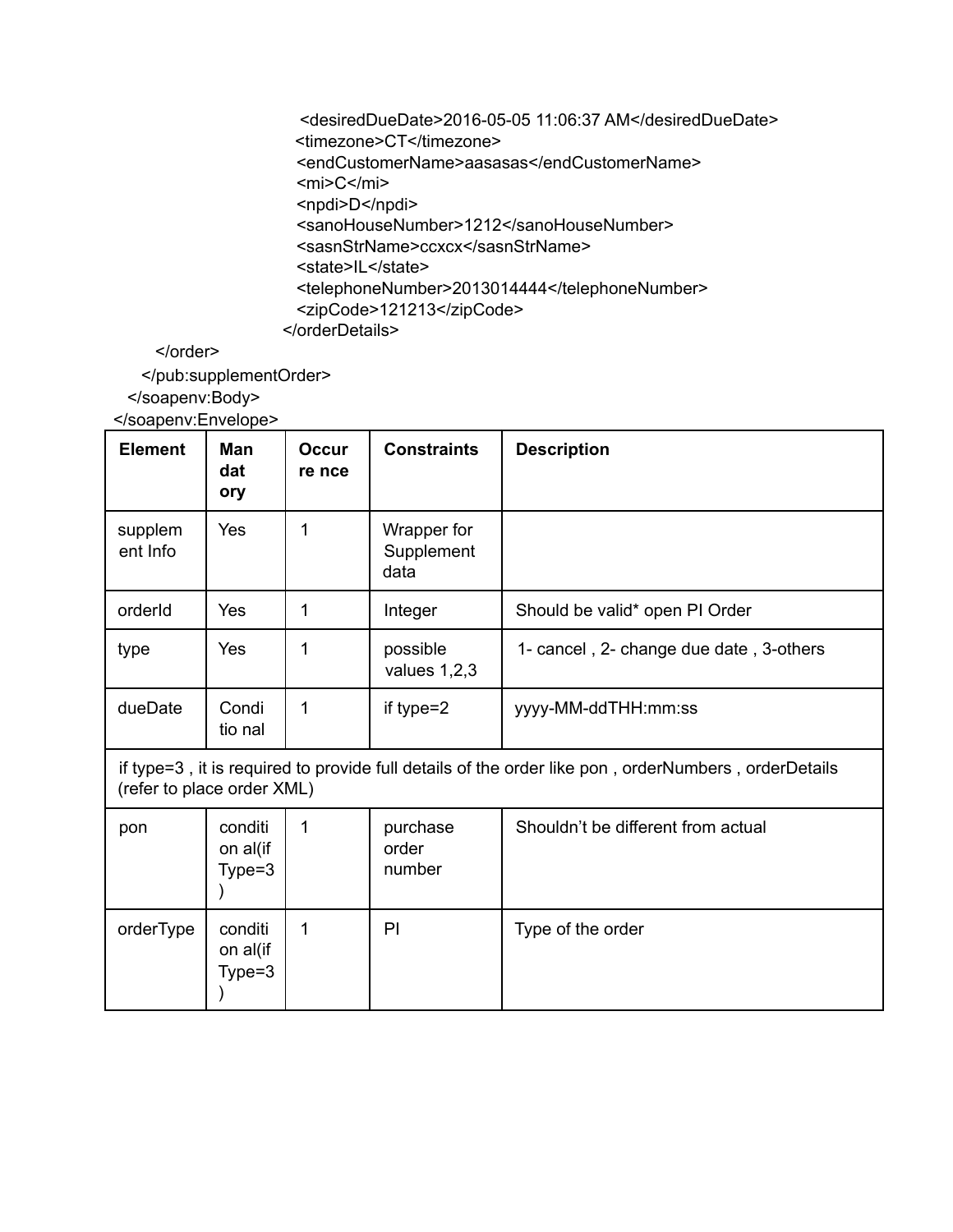| orderNu<br>mb ers | conditi<br>on al(if<br>$Type=3$ | Wrapper on<br>number  | If a number missing<br>in request will be<br>considered as removed, and new number<br>appear in request will be treated as added to<br>order |
|-------------------|---------------------------------|-----------------------|----------------------------------------------------------------------------------------------------------------------------------------------|
| orderDet<br>ail s | conditi<br>on al(if<br>$Type=3$ | Wrapper on<br>details | all mandatory data should be provided,<br>because it will replace with latest data                                                           |

**\*** order status should be closed order or status not crossed FOC\_RECIEVED ,....

#### **. Response XML**

**if (type = 1 or type =2)**

<return>Successfully supplemented the Order</return>

**if (type = 3)**

<return>PI-24894,PI-24895</return>

| <b>Element</b> | <b>Occurrence</b> | <b>Description</b>                                                                                                                                                                                                               |
|----------------|-------------------|----------------------------------------------------------------------------------------------------------------------------------------------------------------------------------------------------------------------------------|
| return         |                   | If order has been placed successfully returns a string<br>with one Order No, if only one order is created, else it<br>will return all order numbers with comma separated in<br>case of order has decomposed into multiple orders |

## **3.3.3 Related Order**

In the case of related order search, whenever we give the order id of a Port In order in the request we get the related orders with respect to the order id given in the request. In case related orders do not exist then a message saying that "Not able to find any related orders for this order id" will be displayed.

(Order id is **not** to be prepended by any alphanumeric characters e.g. : PI-10005)

Below is an example to help with the Port In Order related orders search:

#### **. Request XML**

<pub:getPortInRelatedOrders>

<!--Optional:--> <authentication> <!--Optional:-->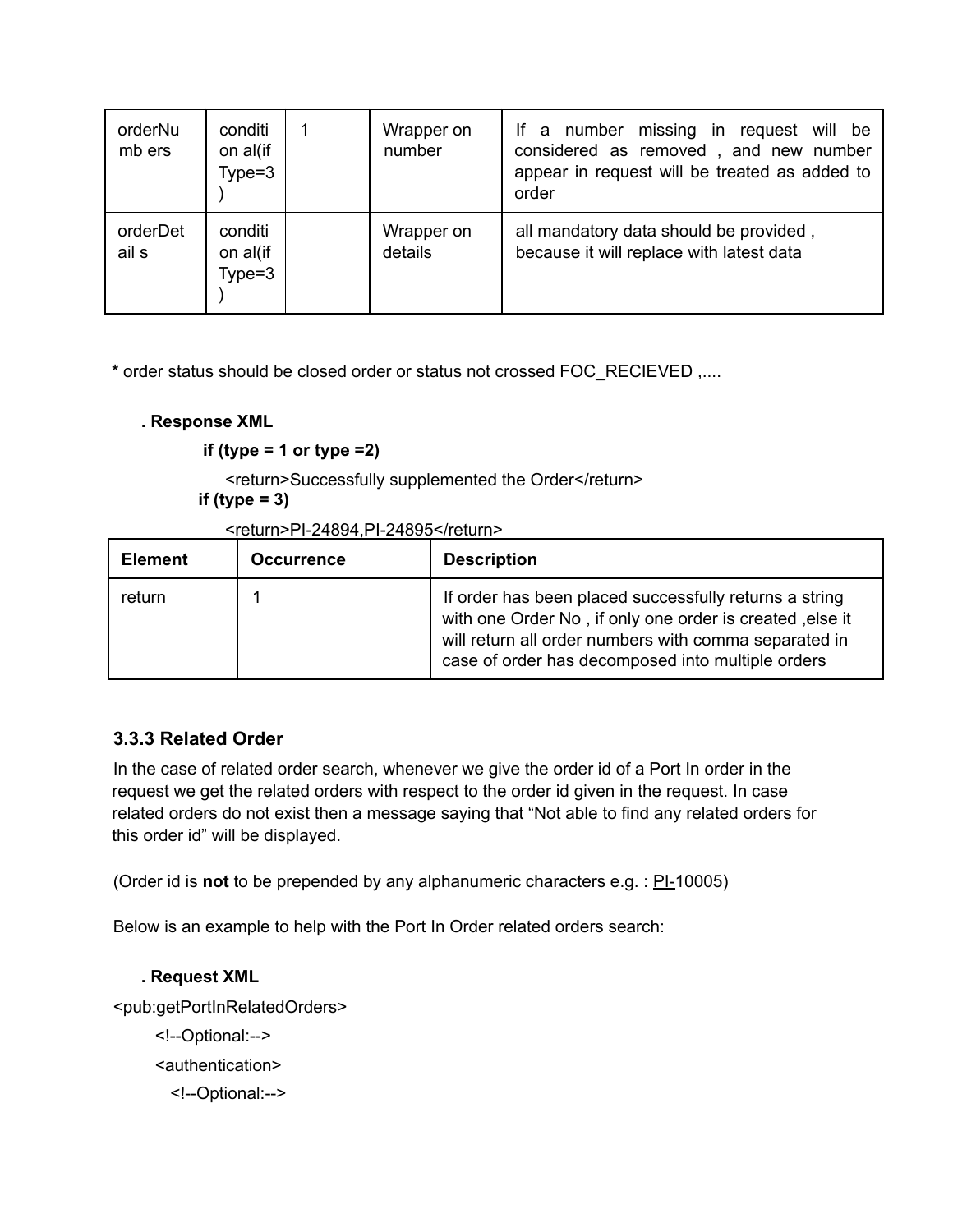<customer>DummyTestEntity</customer>

<!--Optional:-->

<passCode>testUserPassword</passCode> <!--Optional:-->

<userId>adonalson@peerlessnetwork.com</userId>

</authentication>

<!--Optional:-->

<orderId>10005</orderId>

## </pub:getPortInRelatedOrders>

| <b>Element</b> | Man<br>dat<br>ory | <b>Occurr</b><br>en ce | <b>Constraints</b> | <b>Description</b>       |
|----------------|-------------------|------------------------|--------------------|--------------------------|
| orderId        | Yes               |                        | Integer            | Should be valid PI Order |

#### **. Response XML**

<ns2:getPortInRelatedOrdersResponse xmlns:ns2="http://publicapi.api.s2.peerless.com/">

<return>

<result>

<relatedOrders>

<orderNumber>10007</orderNumber>

<pon>123</pon>

<numberOfTNs>1</numberOfTNs>

<carrier>SPRINT PCS</carrier>

<status>PENDING\_CSR</status>

<FOCDateSync>yes</FOCDateSync>

</relatedOrders>

<relatedOrders>

<orderNumber>10010</orderNumber>

<pon>123</pon>

<numberOfTNs>111</numberOfTNs>

<carrier>VERIZON WIRELESS</carrier>

<status>PENDING\_CSR</status>

<FOCDateSync>yes</FOCDateSync>

</relatedOrders>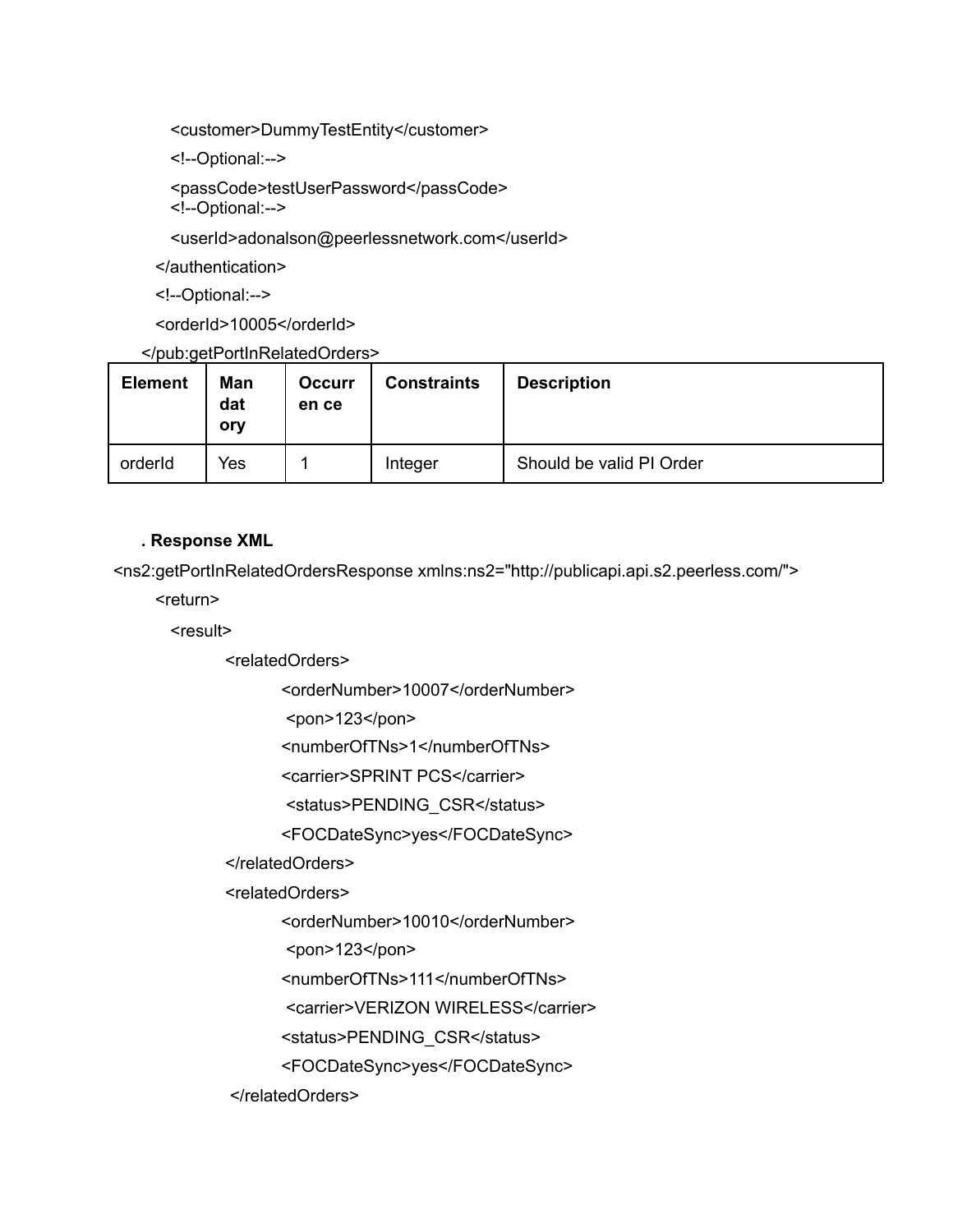</result>

</return>

#### </ns2:getPortInRelatedOrdersResponse>

| <b>Element</b>  | <b>Occurrence</b> | <b>Description</b>                         |
|-----------------|-------------------|--------------------------------------------|
| relatedOrders   | 0.7               | wrapper for related order information      |
| orderNumber     | 1                 | Order number of a related order            |
| pon             |                   | PON of related order                       |
| numberOfTN<br>s | 1                 | total number of telephone numbers in order |
| carrier         | 1                 | carrier name of order                      |
| status          | 1                 | order status of PI order                   |
| FOCDateSync     | 1                 | sync status of FOC                         |

## **3.3.4 Portability Check**

Provides ability to API user to check if the tn's are portable or not(Checks for Onnet and offnet footprints and real-time npac lookup). In response return the same attributes as returned for a PI order on attribute(2nd) page.

## **Request XML:**

<soapenv:Envelope xmlns:soapenv="http://schemas.xmlsoap.org/soap/envelope/" xmlns:pub="http://publicapi.api.s2.peerless.com/">

```
<soapenv:Header/>
<soapenv:Body>
 <pub:portabilityCheck>
   <!--Optional:-->
   <authentication>
     <!--Optional:-->
  <customer>xxxxxx</customer>
    <!--Optional:-->
    <passCode>XXXXXXX</passCode>
    <!--Optional:-->
    <userId>xxxx@yahoo.com</userId>
   </authentication>
   <!--Optional:-->
   <portabilityCheckRequest>
```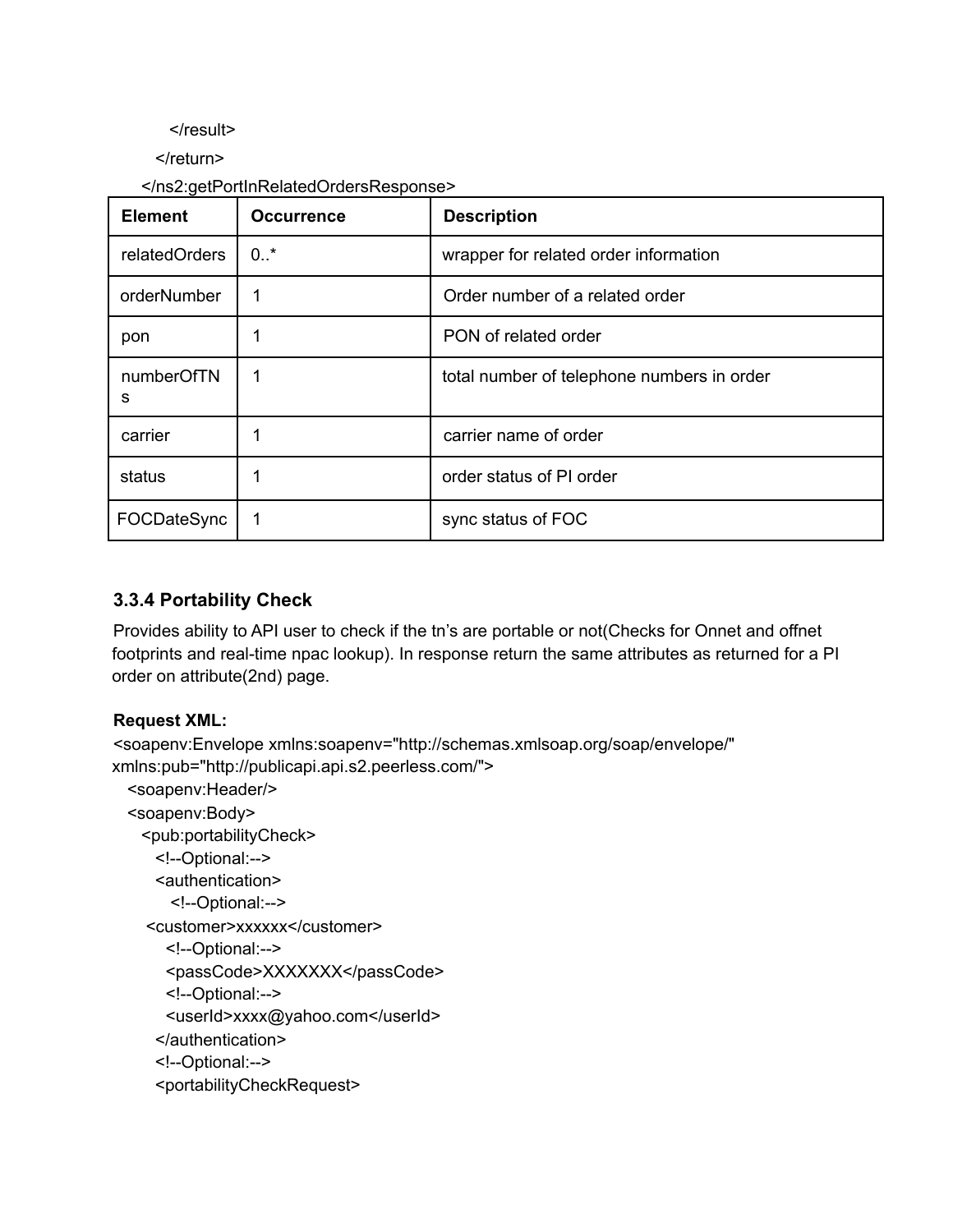```
<!--Optional:-->
       <tns>
         <!--Zero or more repetitions:-->
         <tns>2073610000</tns>
         <tns>2034899079</tns>
       \langletns>
     </portabilityCheckRequest>
   </pub:portabilityCheck>
 </soapenv:Body>
</soapenv:Envelope>
```
## **Response XML:**

```
<S:Envelope xmlns:S="http://schemas.xmlsoap.org/soap/envelope/">
 <S:Body>
   <ns2:portabilityCheckResponse xmlns:ns2="http://publicapi.api.s2.peerless.com/">
    <return>
      <portPsNumbers>
        <portPsNumber>
          <number>2073610000</number>
         <rateCenter>YORK</rateCenter>
          <lata>120</lata>
          <state>ME</state>
         <location>YORK</location>
         <ocn>S-5205</ocn>
         <provider>VZB</provider>
          <offNet>true</offNet>
          <portable>Yes</portable>
        </portPsNumber>
        <portPsNumber>
          <number>2034899079</number>
         <rateCenter>GREENWICH</rateCenter>
         <lata>132</lata>
          <state>CT</state>
          <location>GREENWICH</location>
          <carrierName>PEERLESS NETWORKS</carrierName>
          <ocn>S-063E</ocn>
          <ocnName>PEERLESS NETWORKS</ocnName>
          <provider>Peerless</provider>
          <offNet>false</offNet>
          <portable>Yes</portable>
        </portPsNumber>
      </portPsNumbers>
    </return>
   </ns2:portabilityCheckResponse>
```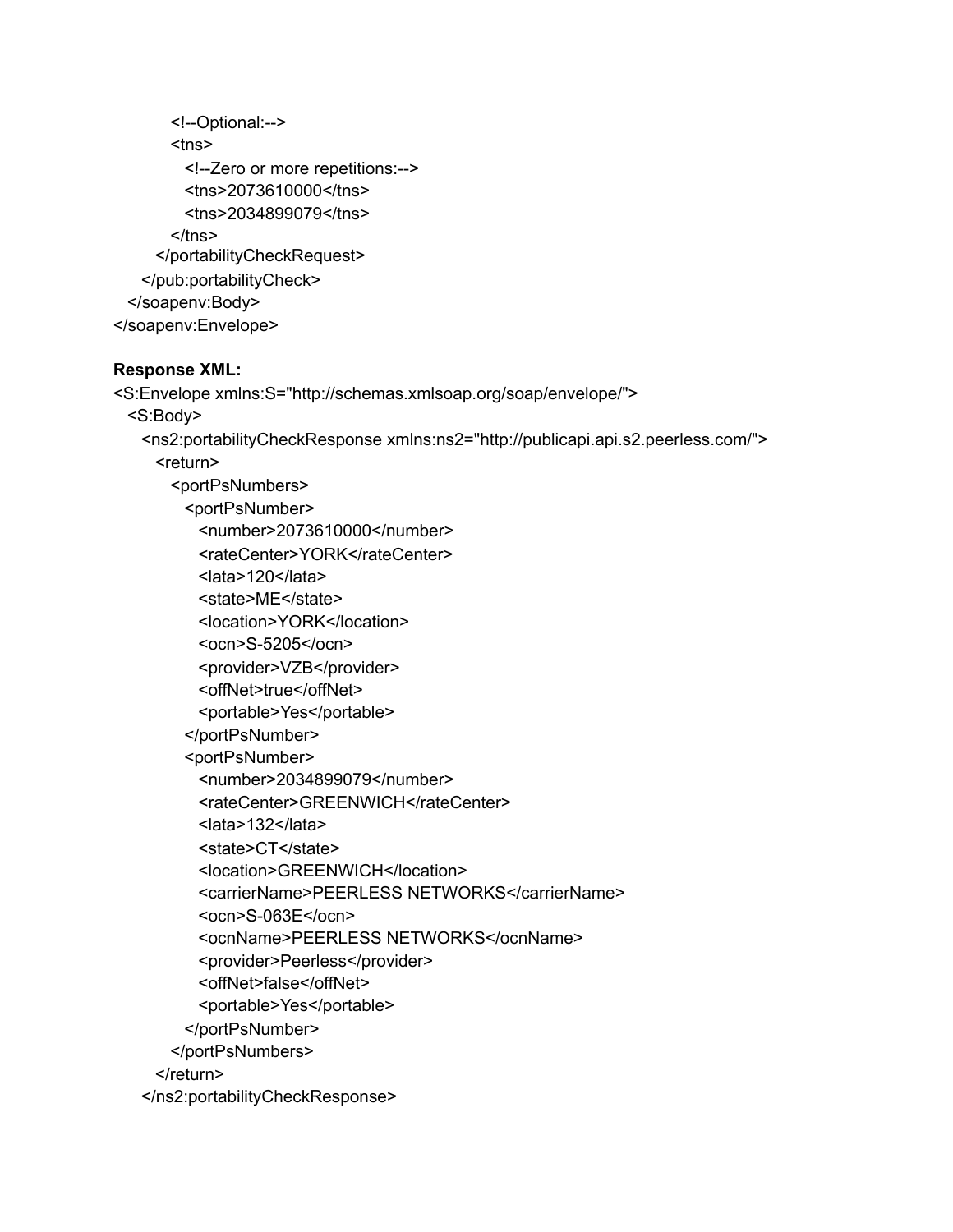</S:Body> </S:Envelope>

## *3.4 Port Out order (non-Customer request type)*

**NOTE :** Get order status, upload/view attachments, download attachments and adding/view notes are generic implementation for all the order types. **3.4.1 Place Order**

This is to place an order for Port Out.

## **Request XML:**

```
<soapenv:Envelope xmlns:soapenv="http://schemas.xmlsoap.org/soap/envelope/"
xmlns:pub="http://publicapi.api.s2.peerless.com/">
  <soapenv:Header/>
  <soapenv:Body>
   <pub:placeOrder>
     <!--Optional:-->
     <authentication>
       <customer>*******</customer>
       <!--Optional:-->
       <passCode>********</passCode>
       <!--Optional:-->
       <userId>*******@*******.com</userId>
     </authentication>
     <!--Optional:-->
     <order>
       <!--Optional:-->
       <pon>88869111</pon>
       <!--Optional:-->
       <orderType>PO</orderType>
       <!--Optional:-->
       <orderNumbers>
         <!--Zero or more repetitions:-->
         <number>
          <tn>7066084686</tn>
         </number>
         <number>
          <tn>7066084689</tn>
         </number>
       </orderNumbers>
       <!--Optional:-->
      <orderDetails>
```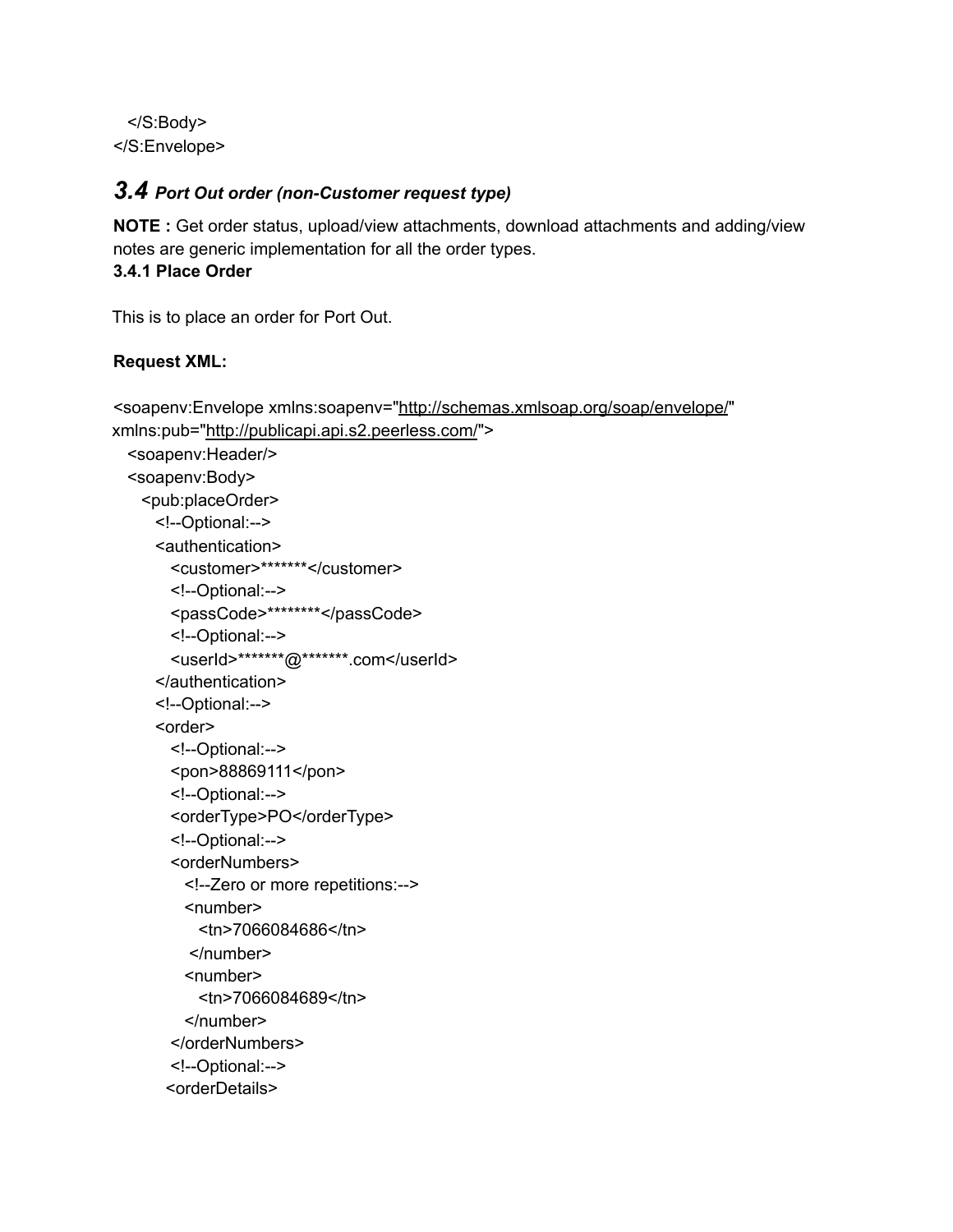<accountNumber>34567890</accountNumber> <atn>4365364354</atn> <authDate>2018-10-05</authDate> <authnm>4353465</authnm> <city>CHICAGO</city> <desiredDueDate>2018-10-26 04:30:00 AM</desiredDueDate> <timezone>CT</timezone> <endCustomerName>testing</endCustomerName> <mi>C</mi> <npdi>D</npdi> <nnsp>D</nnsp> <sanoHouseNumber>2</sanoHouseNumber> <sasnStrName>STAG CT</sasnStrName> <state>NY</state> <telephoneNumber>7184505555</telephoneNumber> <zipCode>10901</zipCode> </orderDetails>

</order>

</pub:placeOrder>

</soapenv:Body>

</soapenv:Envelope>

</soapenv:Envelope>

| <b>Element</b>   | <b>Manda</b><br>to ry | <b>Occ</b><br>urr<br>ence | <b>Constraints</b>                                                                                             | <b>Description</b>                                                                                                                                                              |
|------------------|-----------------------|---------------------------|----------------------------------------------------------------------------------------------------------------|---------------------------------------------------------------------------------------------------------------------------------------------------------------------------------|
| pon              | Yes                   | 1                         |                                                                                                                | Describes user's Purchase Order Number                                                                                                                                          |
| orderType        | <b>Yes</b>            | 1                         | To be set as<br>one the<br>following:<br>(NN,CO,PI,PO,DI                                                       | Describes the type of the order<br>being placed. for port out PO                                                                                                                |
| orderNumber<br>s | Yes                   | 1                         | Wrapper on<br>number                                                                                           | Contains all the numbers and their<br>details that are to be placed                                                                                                             |
| <b>Number</b>    | Yes                   | $1.1$ *                   | Wrapper on tn<br>itself and also<br>the<br>features (routela<br>be I,<br>cnamDelivery,<br>mou,<br>cnamStorage) | Contains the number and all the<br>details associated to that number.<br>If there are multiple occurrences of the<br>tag then numbers this tag should be<br>repeated and should |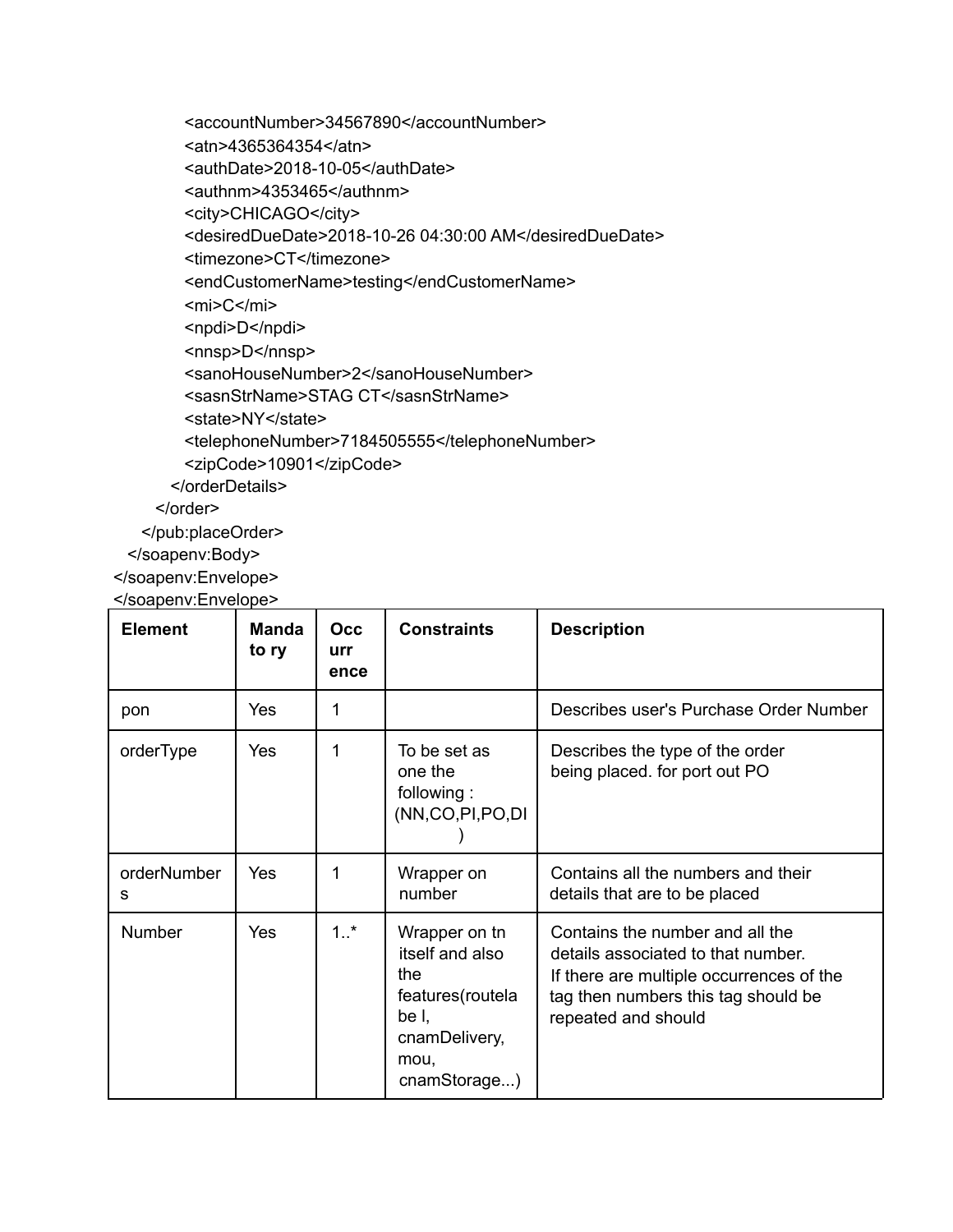|              |           |   | to be associated<br>with the number.                                     |                                                                                                            |
|--------------|-----------|---|--------------------------------------------------------------------------|------------------------------------------------------------------------------------------------------------|
| tn           | Yes       | 1 | To be used<br>inside number<br>tag.                                      | Describes the Number for which the order<br>is being placed                                                |
| routelabel   | <b>No</b> | 1 | To be used<br>inside number<br>tag.                                      | Describes the Destination's route label<br>to be assigned to the number.                                   |
| cnamDelivery | No.       | 1 | Possible<br>values:<br>true/false or<br>0/1                              | True/1 if CNAM Deivery feature is to<br>be enabled else false/0                                            |
| mou          | <b>No</b> | 1 | Min Value 1                                                              | Describes the Minutes Of Usage to<br>be assigned to the number                                             |
| cnamStorage  | <b>No</b> | 1 | Possible<br>values:<br>true/false<br>or<br>$0/1$ . Also<br>- a<br>String | True/1 if CNAM Deivery feature is to<br>be enabled else false/0.<br>Both Boolean and String value for CNAM |

|                              |           |   | value.                                      | Storage are mandatory.                                         |
|------------------------------|-----------|---|---------------------------------------------|----------------------------------------------------------------|
| cnamStorag<br>eN ame         | <b>No</b> | 1 | See CNAM<br>Storage on<br>prior page        | Caller ID Name - Requred if cnamStorage<br>is True             |
| peerlessMsg<br>Pr ovisioning | <b>No</b> | 1 | Possible<br>values:<br>true/false or<br>0/1 | True/1 if peerlessMsg feature is to<br>be enabled else false/0 |
| sms                          | <b>No</b> | 1 | Possible<br>values:<br>true/false or<br>0/1 | True/1 if SMS feature is to be enabled<br>else false/0         |
| e911                         | <b>No</b> | 1 | Possible<br>values:<br>true/false or<br>0/1 | True/1 if e911 feature is to be enabled<br>else false/0        |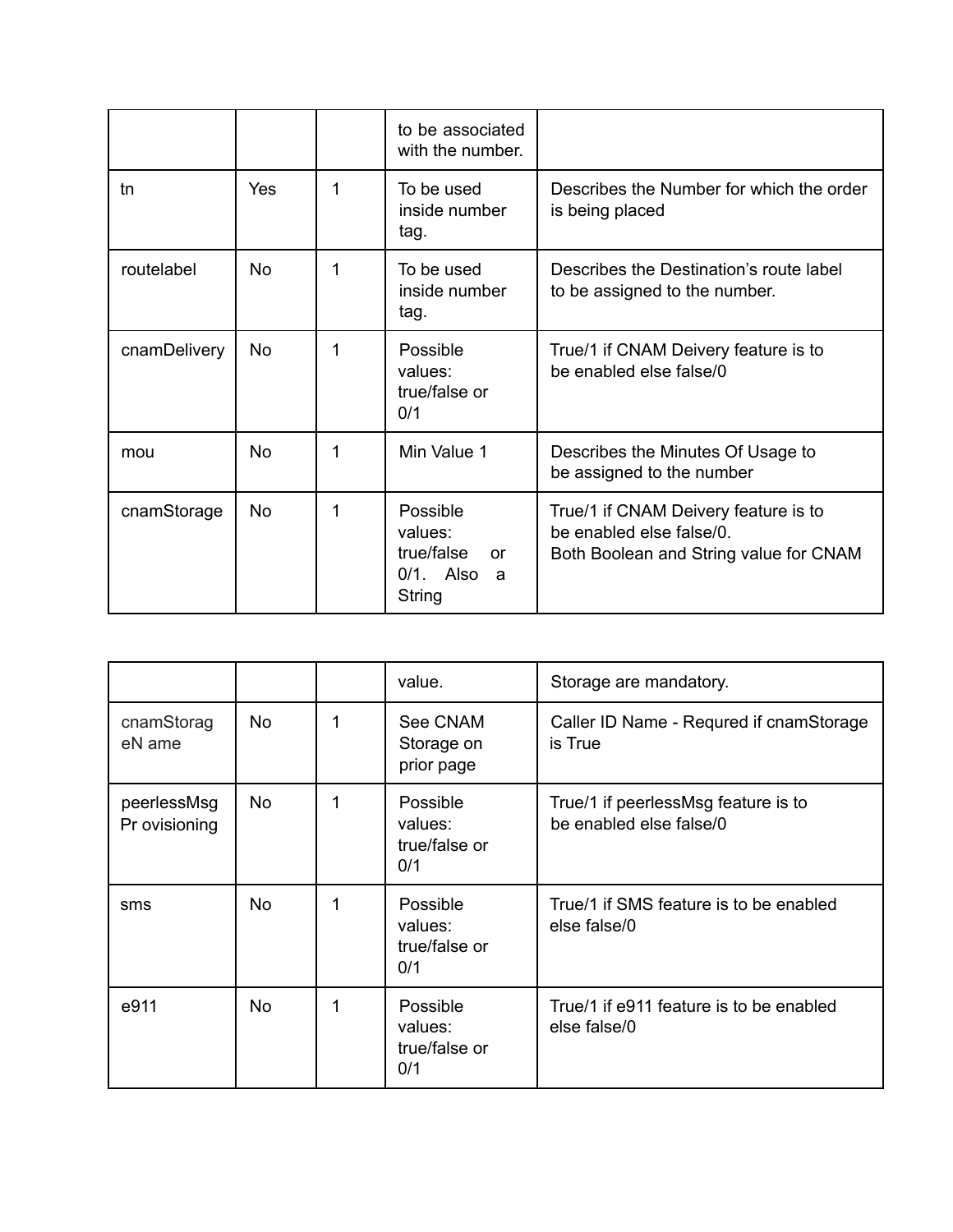| address      | Condi<br>tio<br>nal* | 1            | Wrapper on<br>(streetNumb<br>er, direction,<br>city,<br>state, number,<br>name, pin, suite<br>$\mathcal{Y}$ | Describes the E911 address to be related<br>to the number.<br>*If e911 enabled is true then address<br>in mandatory. |
|--------------|----------------------|--------------|-------------------------------------------------------------------------------------------------------------|----------------------------------------------------------------------------------------------------------------------|
| streetNumber | <b>No</b>            | 1            | Min Digit Limit 1                                                                                           | These categories are controlled by<br>Peerless for given entity<br>*If e911 is enabled                               |
| direction    | Yes                  | 1            | Min Char Limit<br>1 Max Char<br>Limit 4                                                                     | direction like N, W, E, S, NE<br>*If e911 is enabled                                                                 |
| streetName   | Yes                  | 1            | should be a<br>valid street<br>name                                                                         | Describes the name of the street<br>like Chicago<br>*If e911 is enabled                                              |
| city         | Yes                  | 1            | should be a<br>valid city name                                                                              | Describes the name of the city<br>*If e911 is enabled                                                                |
| state        | Yes                  | 1            | Min, Max Char<br>Limit 2                                                                                    | Initials for ths state. Describe state like IL<br>for Illinois, IN for Indiana<br>*If e911 is enabled                |
| name         | Yes                  | 1            |                                                                                                             | Describes the name of the<br>customer *If e911 is enabled                                                            |
| zip          | Yes                  | $\mathbf{1}$ | should contain<br>either 5 Digits<br>or 9 Digits                                                            | Describes the zip code<br>*If e911 is enabled                                                                        |
| suite        | <b>No</b>            | 1            |                                                                                                             | Apartment number, floor, suite                                                                                       |
| accountNumbe |                      | 1            |                                                                                                             |                                                                                                                      |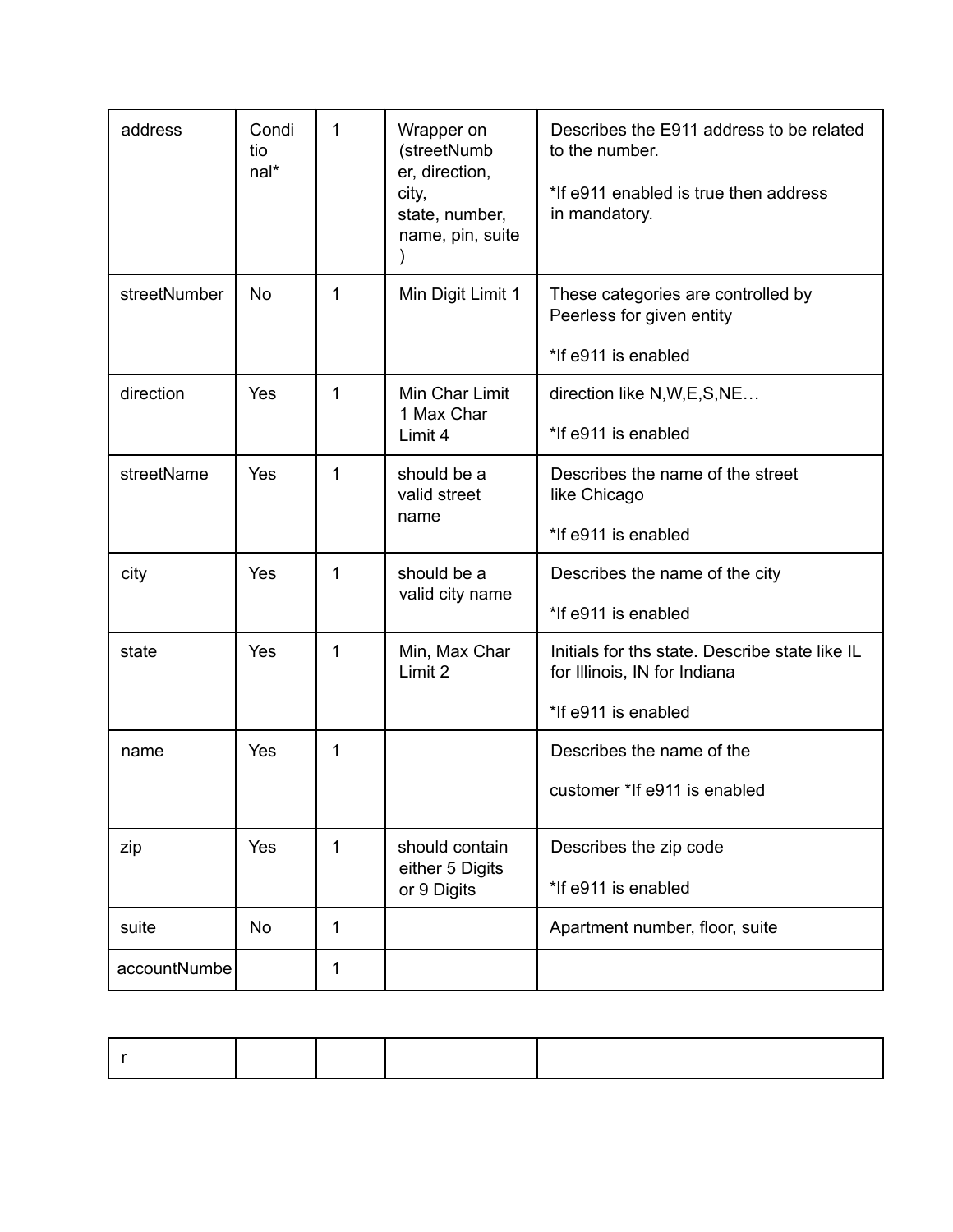| act                   | <b>No</b>        | 1            |                                                 |                                                        |
|-----------------------|------------------|--------------|-------------------------------------------------|--------------------------------------------------------|
| atn                   | Yes              | 1            |                                                 |                                                        |
| authDate              | Yes              | 1            | Date                                            | 2016-10-05 (mm-dd-yyyy)                                |
| authnm                | Yes              | $\mathbf{1}$ |                                                 |                                                        |
| bldg                  | <b>No</b>        | $\mathbf{1}$ |                                                 |                                                        |
| cc                    | <b>No</b>        | 1            |                                                 |                                                        |
| ccna                  | <b>No</b>        | 1            |                                                 |                                                        |
| chc                   | <b>No</b>        | 1            |                                                 |                                                        |
| city                  | Yes              | $\mathbf{1}$ |                                                 |                                                        |
| desiredDue<br>Dat e   | Yes              | 1            | Date Time                                       | 2018-01-24 06:17:12 PM (<br>mm-dd-yyyy HH:mm:ss AM/PM) |
| earliestPoss<br>ibl e |                  | 1            |                                                 |                                                        |
| timezone              | Yes              | $\mathbf{1}$ | Possible Values:<br>CT, PT, IST, GMT, E<br>T,MT | Error on providing invalid values                      |
| endCustome<br>rN ame  | Yes              | 1            |                                                 |                                                        |
| faxNumber             | <b>No</b>        | 1            |                                                 |                                                        |
| floor                 | No               | 1            |                                                 |                                                        |
| init                  | No               | $\mathbf{1}$ |                                                 |                                                        |
| mi                    | Yes              | 1            | Possible<br>values:A-Parti<br>al, C-Full        |                                                        |
| newAtn                | Condi<br>tio nal | $\mathbf{1}$ | Mandatory if<br>$MI = 'A'$                      |                                                        |
| nnsp                  | Yes              | $\mathbf 1$  |                                                 |                                                        |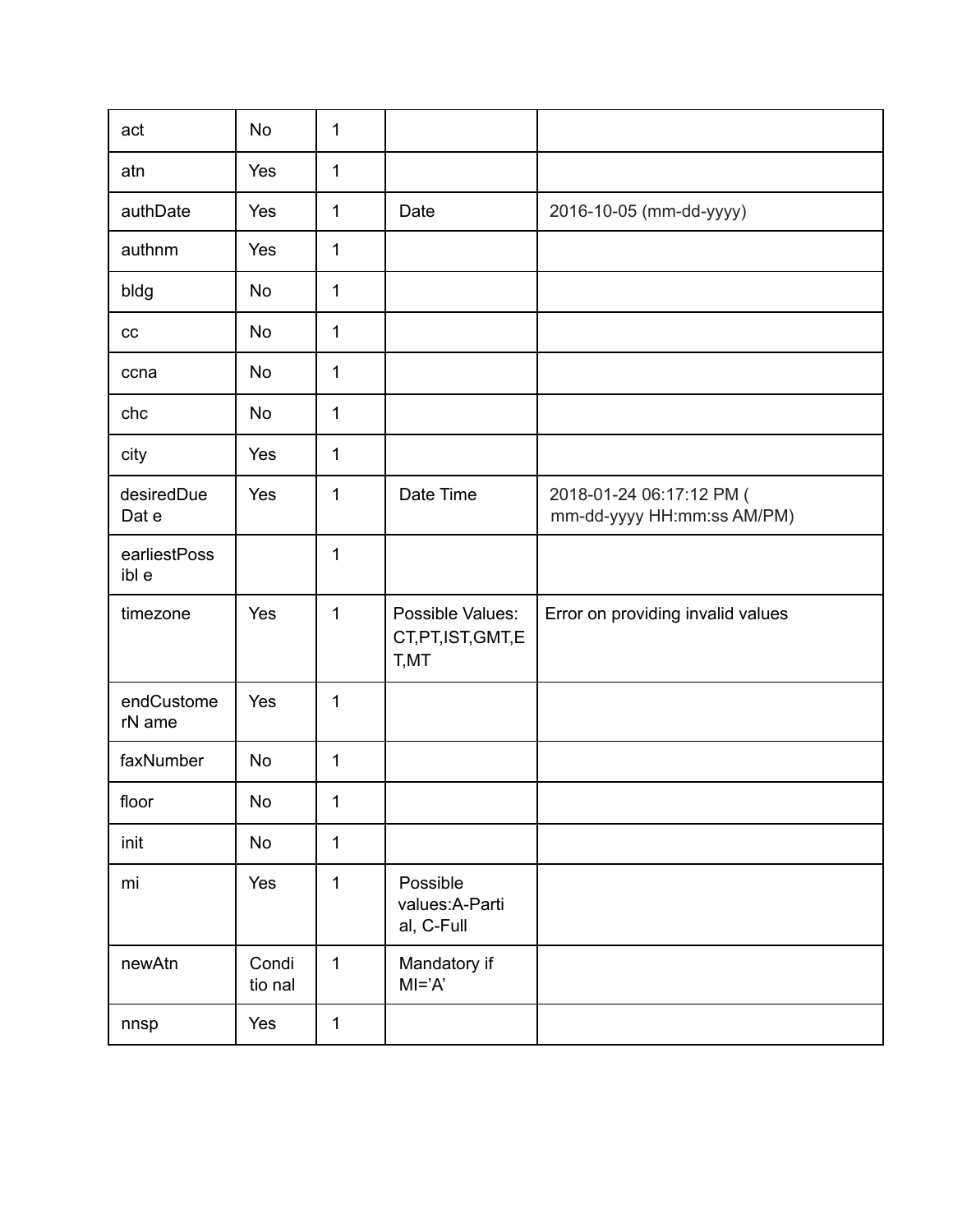| npdi                     | Yes       | 1 | Possible<br>values: C-Wireli<br>ne to Wireless,<br>D-Wireline to<br>Wireline |  |
|--------------------------|-----------|---|------------------------------------------------------------------------------|--|
| remarks                  | No        | 1 |                                                                              |  |
| room                     | <b>No</b> | 1 |                                                                              |  |
| sadloAdditio<br>nal Info | <b>No</b> | 1 |                                                                              |  |
| sanoHouse<br>Nu mber     | Yes       | 1 |                                                                              |  |
| saprHouseP               |           | 1 |                                                                              |  |

| $\mathsf{x}$               |                  |   |             |  |
|----------------------------|------------------|---|-------------|--|
| sasdStrDir                 | <b>No</b>        | 1 |             |  |
| sasfHouseNu<br>m berSuffix | No               | 1 |             |  |
| sasnStrName                | Yes              | 1 |             |  |
| sassStrSuffix              | No               | 1 |             |  |
| sath                       | No               | 1 |             |  |
| state                      | Yes              | 1 |             |  |
| telephoneNu<br>m ber       | Yes              | 1 |             |  |
| version                    | <b>No</b>        | 1 |             |  |
| wirelessPin                | Condi<br>tio nal | 1 | if npdi='C' |  |
| zipCode                    | Yes              | 1 |             |  |

**Response XML:**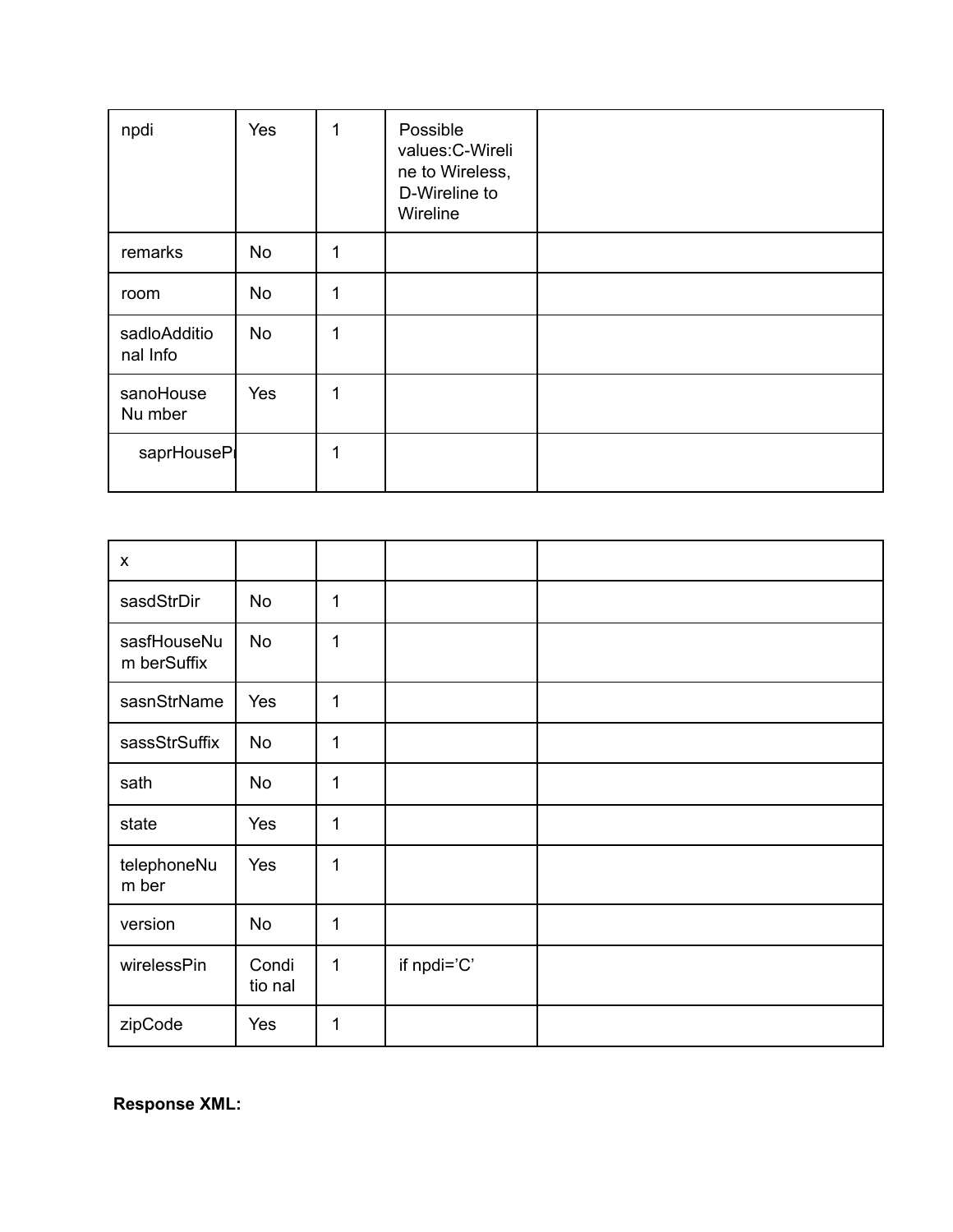<ns2:placeOrderResponse xmlns:ns2="http://publicapi.api.s2.peerless.com/"> <return>PO-25040</return>

</ns2:placeOrderResponse>

| <b>Element</b> | <b>Occurrence</b> | <b>Description</b>                                                                                                                                                                                                            |
|----------------|-------------------|-------------------------------------------------------------------------------------------------------------------------------------------------------------------------------------------------------------------------------|
| return         |                   | If order has been placed successfully returns a string<br>with one Order No, if only one order is created, else it<br>will return all order numbers with comma separated in<br>case order has decomposed into multiple orders |

## **To supplement the PortOut order use the below supplement types and example requests:**

Supplement Types <type> 1.cancel 2- change due date, 3- all other For supplement the value needs to be : <supplement>1</supplement>

With every supp a new orderId would be generated.

Also the <dueDate> value needs to be updated only when you want to supp to change the due date i.e. use Type=2 else you may wish to leave it blank.

## **Original PO order (above) had 2 numbers. It is now supplemented with type - 3 and one more number is being added. So total 3 numbers.**

```
<soapenv:Envelope xmlns:soapenv="http://schemas.xmlsoap.org/soap/envelope/"
xmlns:pub="http://publicapi.api.s2.peerless.com/">
  <soapenv:Header/>
  <soapenv:Body>
   <pub:supplementOrder>
     <!--Optional:-->
     <authentication>
       <customer>******</customer>
       <!--Optional:-->
       <passCode>*******</passCode>
       <!--Optional:-->
       <userId>********</userId>
     </authentication>
     <!--Optional:-->
     <supplementInfo>
       <orderId>269958</orderId>
       <type>3</type>
       <!--Optional:-->
       <dueDate>2017-08-30T11:11:11</dueDate>
     </supplementInfo>
     <!--Optional:-->
```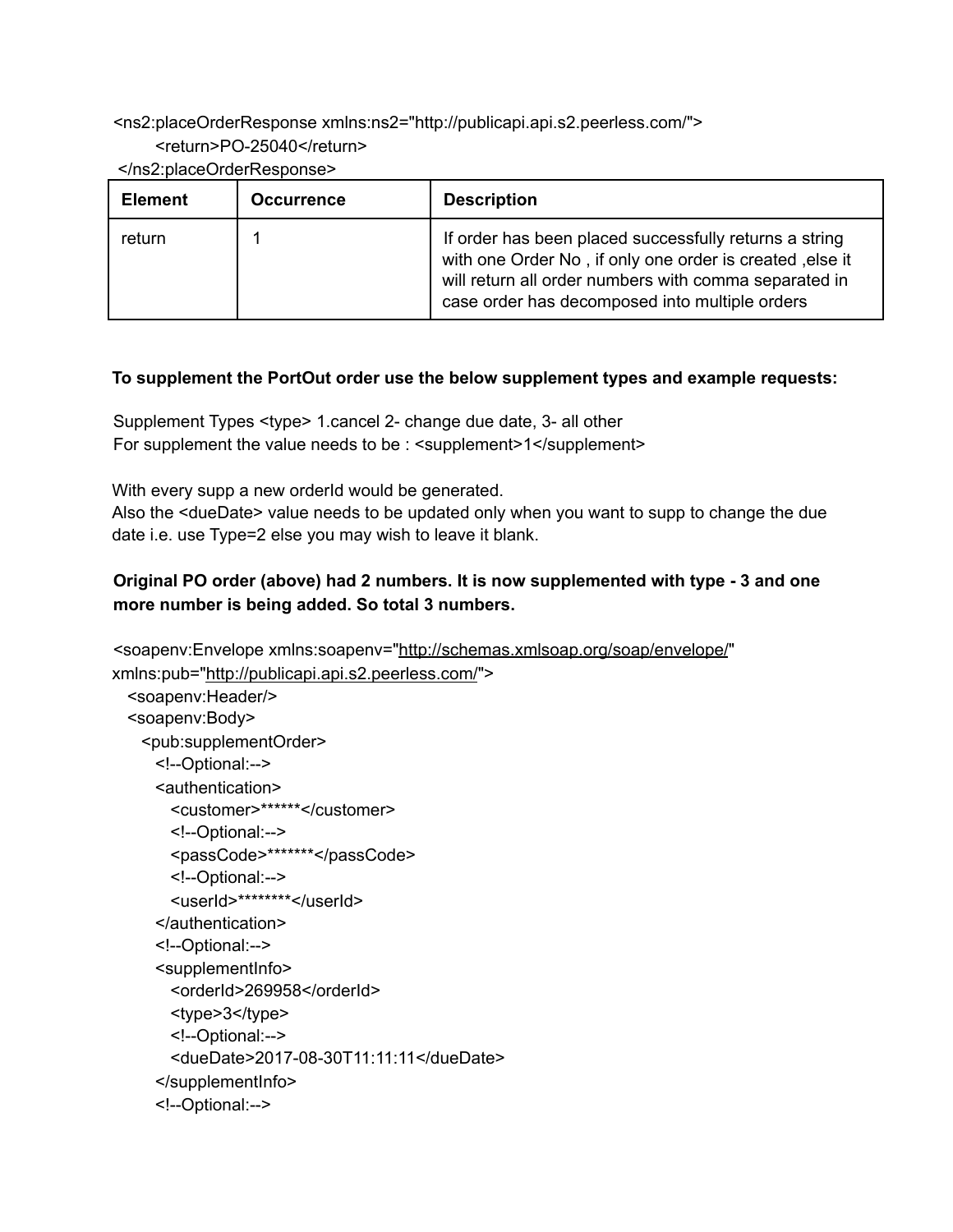```
<order>
      <!--Optional:-->
      <pon>88869111</pon>
      <!--Optional:-->
      <orderType>PO</orderType>
      <!--Optional:-->
      <orderNumbers>
        <!--Zero or more repetitions:-->
        <number>
         <!--Optional:-->
          <tn>7066084686</tn>
        </number>
        <number>
         <!--Optional:-->
          <tn>7066084689</tn>
        </number>
        <number>
         <!--Optional:-->
         <tn>7066084841</tn>
        </number>
      </orderNumbers>
      <!--Optional:-->
      <orderDetails>
        <accountNumber>34567890</accountNumber>
        <atn>4365364354</atn>
        <authDate>2018-02-25</authDate>
        <authnm>4353465</authnm>
        <city>CHICAGO</city>
        <desiredDueDate>2018-03-02 04:30:00 AM</desiredDueDate>
        <timezone>CT</timezone>
        <endCustomerName>testing</endCustomerName>
        <mi>C</mi>
        <npdi>D</npdi>
        <nnsp>D</nnsp>
        <sanoHouseNumber>2</sanoHouseNumber>
        <sasnStrName>STAG CT</sasnStrName>
        <state>NY</state>
        <telephoneNumber>7184505555</telephoneNumber>
        <zipCode>10901</zipCode>
      </orderDetails>
    </order>
   </pub:supplementOrder>
 </soapenv:Body>
</soapenv:Envelope>
```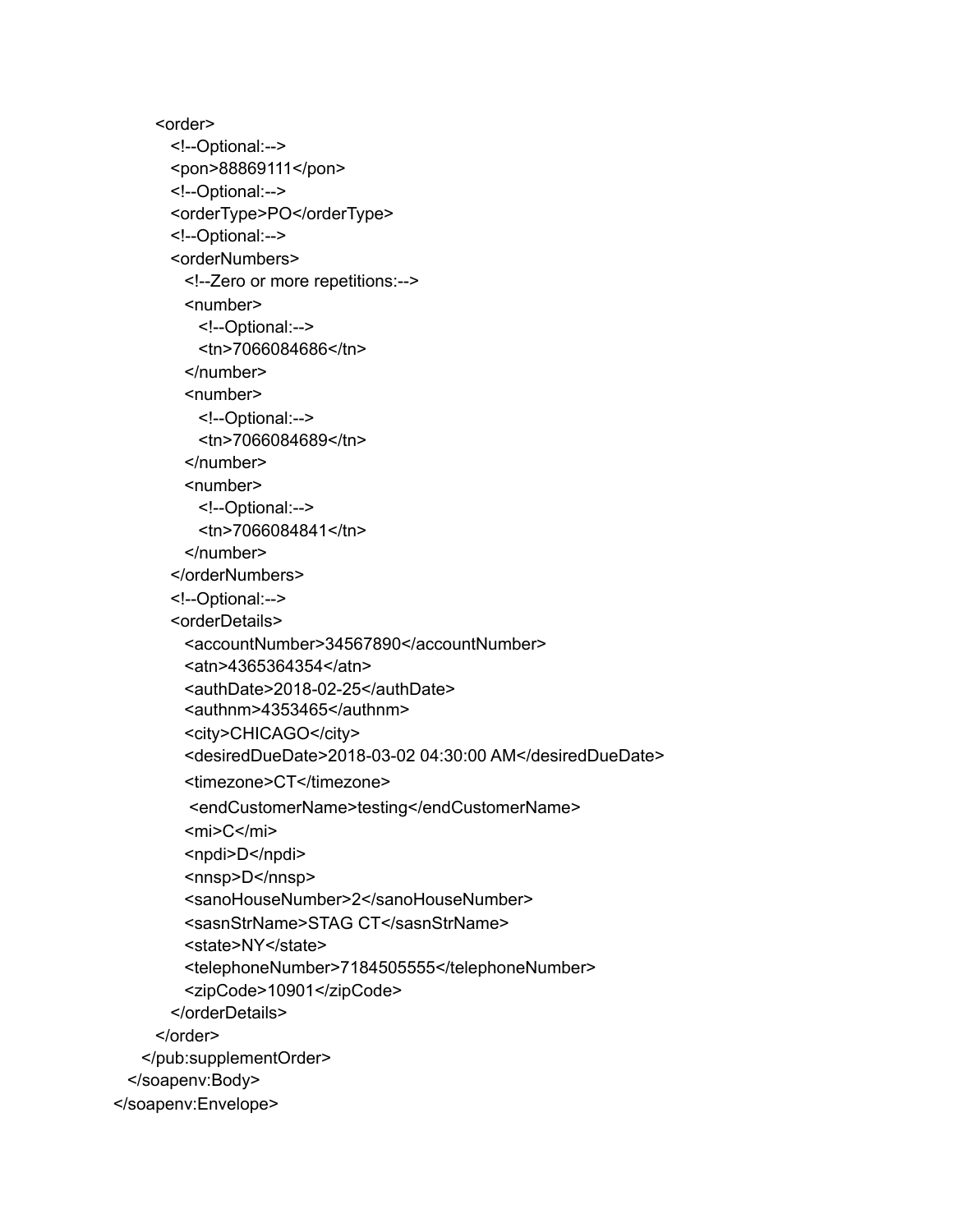#### **Supp Type-3 : total 3 nos. by previous order, removing 2 numbers**

```
<soapenv:Envelope xmlns:soapenv="http://schemas.xmlsoap.org/soap/envelope/"
xmlns:pub="http://publicapi.api.s2.peerless.com/">
  <soapenv:Header/>
  <soapenv:Body>
   <pub:supplementOrder>
     <!--Optional:-->
     <authentication>
       <customer>****</customer>
       <!--Optional:-->
       <passCode>*****</passCode>
       <!--Optional:-->
       <userId>******</userId>
     </authentication>
     <!--Optional:-->
     <supplementInfo>
       <orderId>269958</orderId>
       <type>3</type>
       <!--Optional:-->
       <dueDate>2017-08-30T11:11:11</dueDate>
     </supplementInfo>
     <!--Optional:-->
     <order>
       <!--Optional:-->
       <pon>88869111</pon>
       <!--Optional:-->
       <orderType>PO</orderType>
       <!--Optional:-->
       <orderNumbers>
         <!--Zero or more repetitions:-->
        <number>
          <!--Optional:-->
          <tn>7066084686</tn>
         </number>
       </orderNumbers>
       <!--Optional:-->
       <orderDetails>
         <accountNumber>34567890</accountNumber>
         <atn>4365364354</atn>
         <authDate>2018-02-25</authDate>
         <authnm>4353465</authnm>
         <city>CHICAGO</city>
         <desiredDueDate>2018-03-02 04:30:00 AM</desiredDueDate>
         <timezone>CT</timezone>
```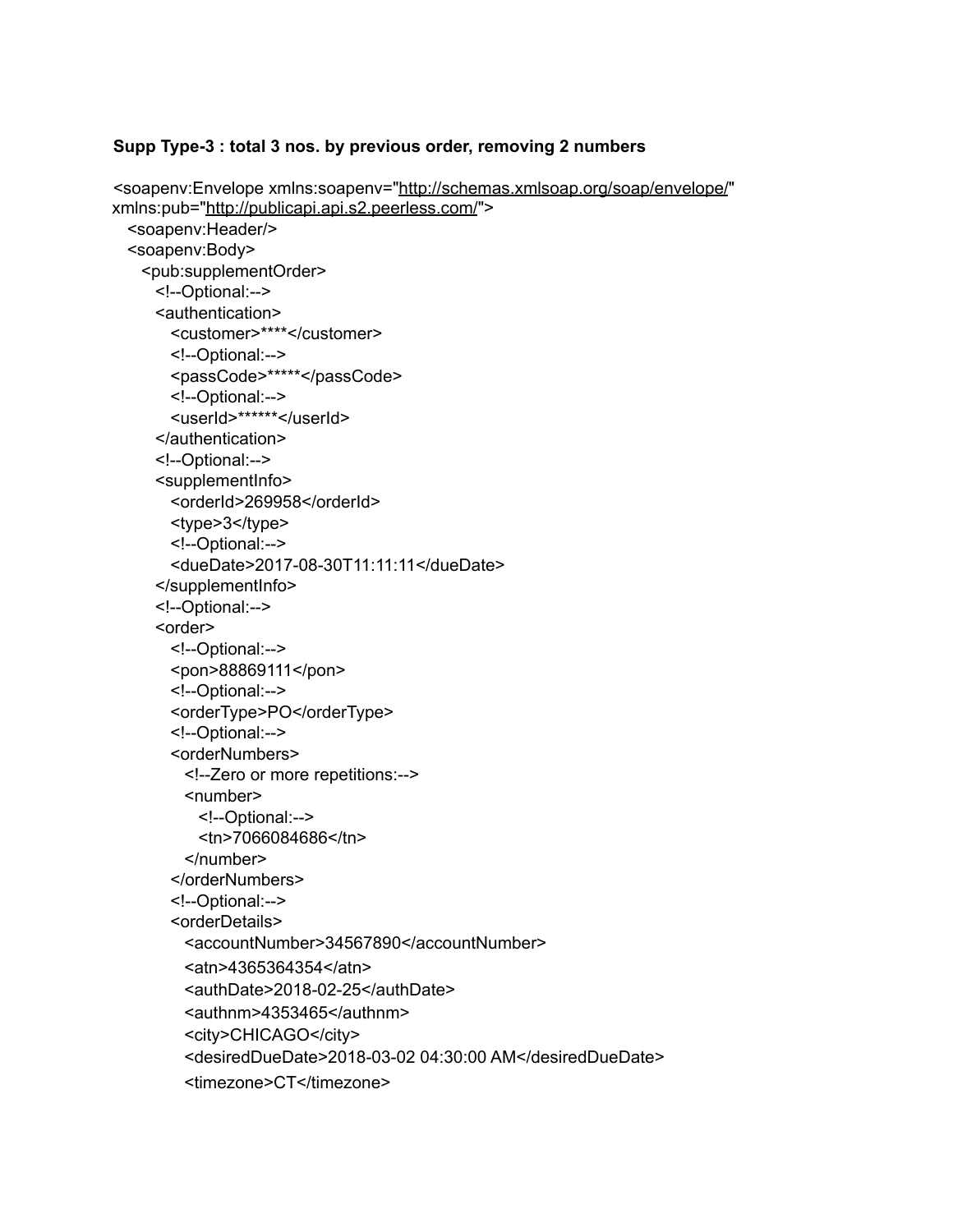```
<endCustomerName>testing</endCustomerName>
        <mi>C</mi>
        <npdi>D</npdi>
        <nnsp>D</nnsp>
        <sanoHouseNumber>2</sanoHouseNumber>
        <sasnStrName>STAG CT</sasnStrName>
        <state>NY</state>
        <telephoneNumber>7184505555</telephoneNumber>
        <zipCode>10901</zipCode>
      </orderDetails>
    </order>
   </pub:supplementOrder>
 </soapenv:Body>
</soapenv:Envelope>
```
#### **Use format of duedate as yyyy-MM-ddTHH:mm:ss (if type=2) <dueDate>2017-09-02T11:11:11</dueDate>**

```
<soapenv:Envelope xmlns:soapenv="http://schemas.xmlsoap.org/soap/envelope/"
xmlns:pub="http://publicapi.api.s2.peerless.com/">
  <soapenv:Header/>
  <soapenv:Body>
   <pub:supplementOrder>
     <!--Optional:-->
     <authentication>
       <customer>TEST</customer>
       <!--Optional:-->
       <passCode>5ZPVP5OC</passCode>
       <!--Optional:-->
       <userId>david.testing@test.com</userId>
     </authentication>
     <!--Optional:-->
     <supplementInfo>
       <orderId>269958</orderId>
       <type>2</type>
       <!--Optional:-->
       <dueDate>2017-09-02T11:11:11</dueDate>
     </supplementInfo>
     <!--Optional:-->
     <order>
       <!--Optional:-->
       <pon>88869111</pon>
       <!--Optional:-->
       <orderType>PO</orderType>
       <!--Optional:-->
       <orderNumbers>
         <!--Zero or more repetitions:-->
```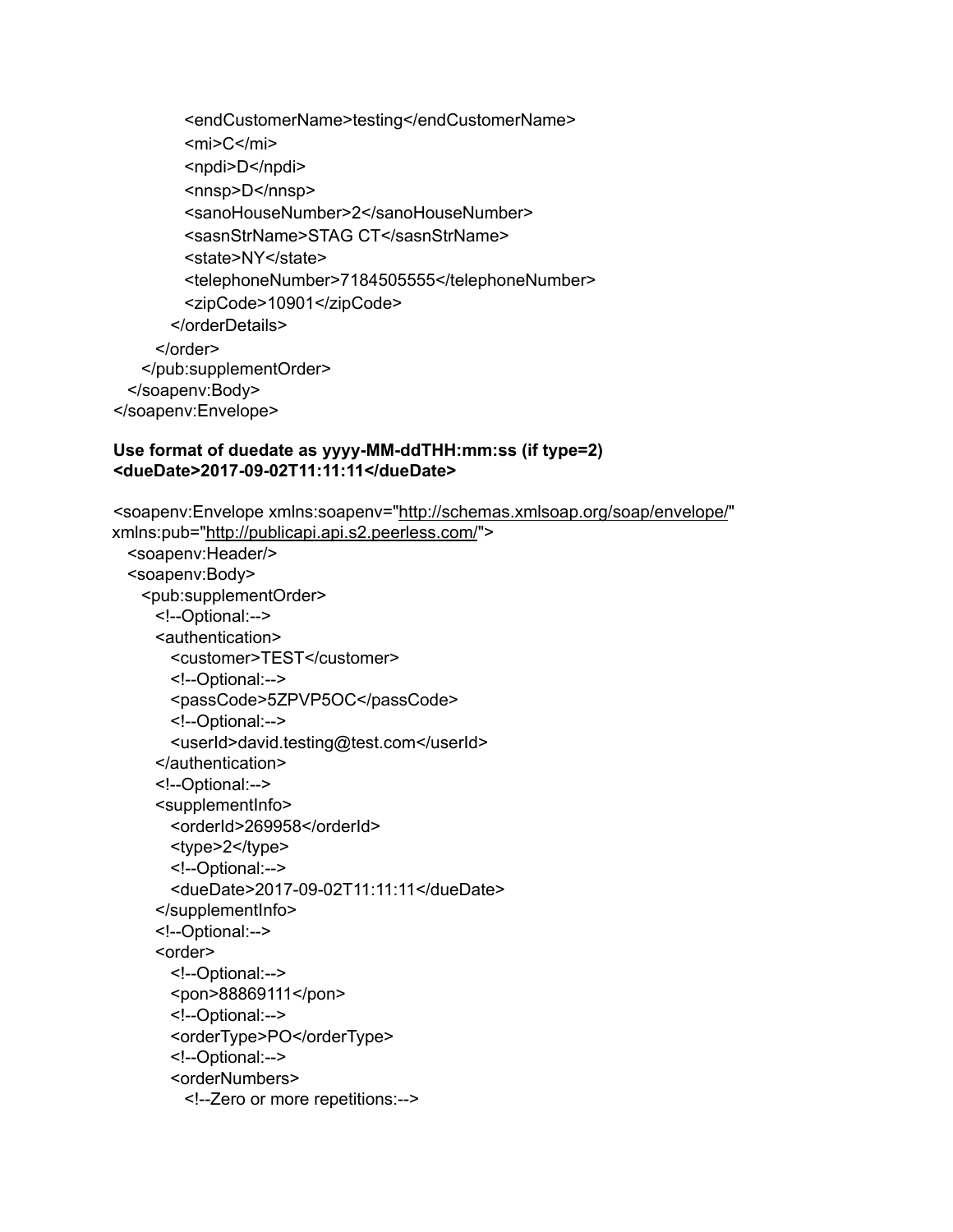```
<number>
        <!--Optional:-->
        <tn>7066084686</tn>
      </number>
      <number>
        <!--Optional:-->
        <tn>7066084689</tn>
      </number>
     </orderNumbers>
     <!--Optional:-->
     <orderDetails>
      <accountNumber>34567890</accountNumber>
      <atn>4365364354</atn>
      <authDate>2018-02-25</authDate>
      <authnm>4353465</authnm>
      <city>CHICAGO</city>
      <desiredDueDate>2018-03-02 04:30:00 AM</desiredDueDate>
      <timezone>CT</timezone>
      <endCustomerName>testing</endCustomerName>
      <mi>C</mi>
      <npdi>D</npdi>
      <nnsp>D</nnsp>
      <sanoHouseNumber>2</sanoHouseNumber>
      <sasnStrName>STAG CT</sasnStrName>
      <state>NY</state>
      <telephoneNumber>7184505555</telephoneNumber>
      <zipCode>10901</zipCode>
     </orderDetails>
   </order>
 </pub:supplementOrder>
</soapenv:Body>
```
</soapenv:Envelope>

| <b>Element</b> | Man<br>dat<br>orv | Occur<br>re nce | <b>Constraints</b> | <b>Description</b> |
|----------------|-------------------|-----------------|--------------------|--------------------|
|----------------|-------------------|-----------------|--------------------|--------------------|

| supplem<br>ent Info | Yes | Wrapper for<br>Supplement<br>data |                                         |
|---------------------|-----|-----------------------------------|-----------------------------------------|
| orderId             | Yes | Integer                           | Should be valid* open PI Order          |
| type                | Yes | possible                          | 1- cancel, 2- change due date, 3-others |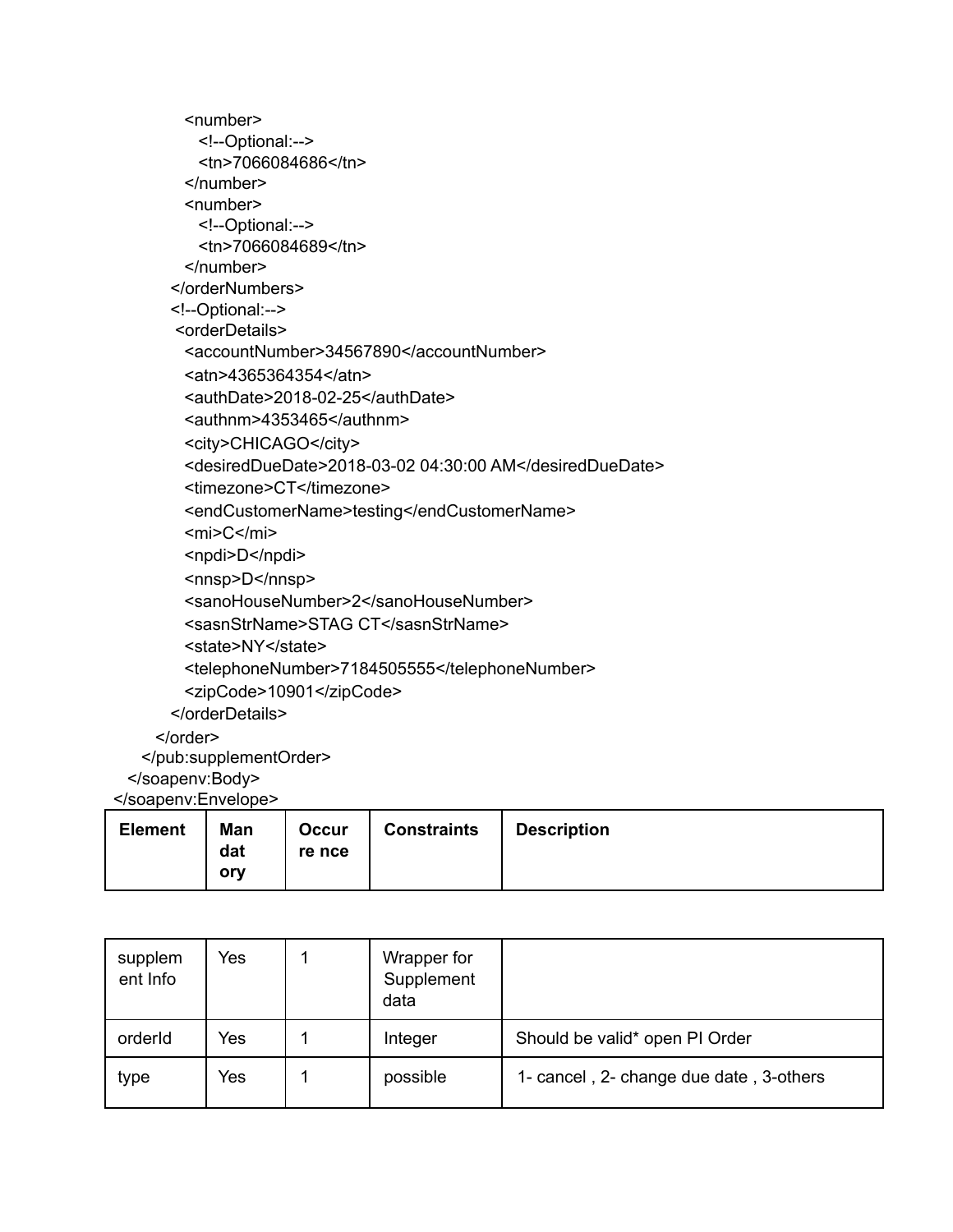|                                                                                                                                   |                                 |   | values $1,2,3$              |                                                                                                                                              |  |
|-----------------------------------------------------------------------------------------------------------------------------------|---------------------------------|---|-----------------------------|----------------------------------------------------------------------------------------------------------------------------------------------|--|
| dueDate                                                                                                                           | Condi<br>tio nal                | 1 | if type= $2$                | yyyy-MM-ddTHH:mm:ss                                                                                                                          |  |
| if type=3, it is required to provide full details of the order like pon, orderNumbers, orderDetails<br>(refer to place order XML) |                                 |   |                             |                                                                                                                                              |  |
| pon                                                                                                                               | conditi<br>on al(if<br>$Type=3$ | 1 | purchase<br>order<br>number | Shouldn't be different from actual                                                                                                           |  |
| orderType                                                                                                                         | conditi<br>on al(if<br>Type=3   | 1 | PI                          | Type of the order                                                                                                                            |  |
| orderNu<br>mb ers                                                                                                                 | conditi<br>on al(if<br>$Type=3$ | 1 | Wrapper on<br>number        | If a number<br>missing in request will be<br>considered as removed, and new number<br>appear in request will be treated as added to<br>order |  |
| orderDet<br>ail s                                                                                                                 | conditi<br>on al(if<br>Type=3   |   | Wrapper on<br>details       | all mandatory data should be provided,<br>because it will replace with latest data                                                           |  |

**\*** order status should closed order or status not crossed FOC\_RECIEVED ,....

## **. Response XML**

**if (type = 1 or type =2)**

<return>Successfully supplemented the Order</return> **if (type = 3)**

| <b>Element</b> | <b>Occurrence</b> | <b>Description</b>                                                                                                                                                                                                               |
|----------------|-------------------|----------------------------------------------------------------------------------------------------------------------------------------------------------------------------------------------------------------------------------|
| return         |                   | If order has been placed successfully returns a string<br>with one Order No, if only one order is created, else it<br>will return all order numbers with comma separated in<br>case of order has decomposed into multiple orders |

<return>PO-24894</return>

## **3.4.2 Accept PortOut Order**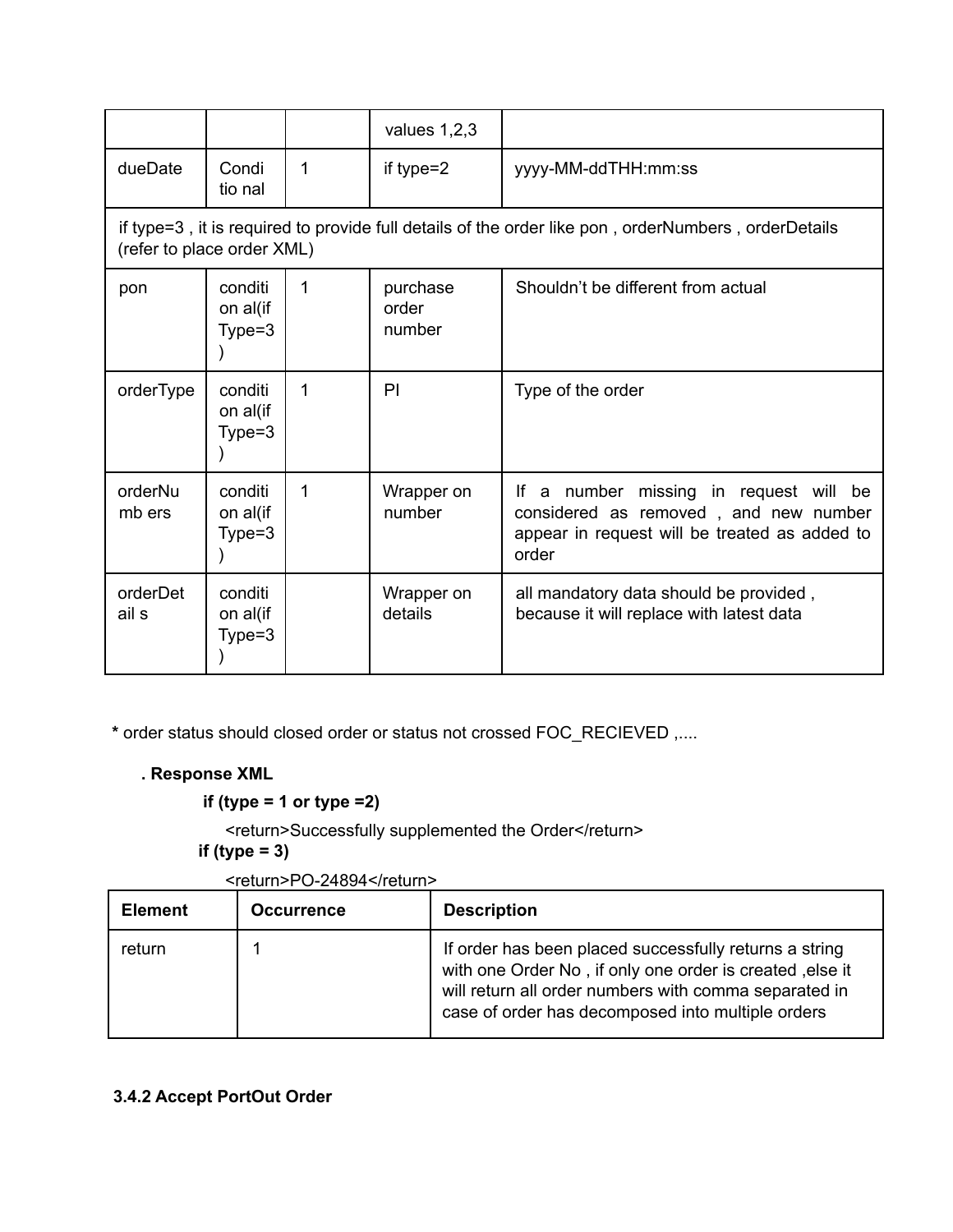This is to accept an order for Port Out as a part of PortOut End User Validation.

## **Request XML:**

```
<soapenv:Envelope xmlns:soapenv="http://schemas.xmlsoap.org/soap/envelope/"
xmlns:pub="http://publicapi.api.s2.peerless.com/">
  <soapenv:Header/>
  <soapenv:Body>
   <pub:acceptPortOut>
     <!--Optional:-->
     <authentication>
       <customer>*******</customer>
                            <!--Optional:-->
                     <passCode>********</passCode>
                            <!--Optional:-->
                     <userId>*******@*******.com</userId>
     </authentication>
                     <!--Optional:-->
     <orderId>260705</orderId>
   </pub:acceptPortOut>
  </soapenv:Body>
</soapenv:Envelope>
```
## **Response XML:**

```
<S:Body>
  <ns2:rejectPortOutResponse xmlns:ns2="http://publicapi.api.s2.peerless.com/"/>
</S:Body>
```
## **3.4.3 Reject PortOut Order**

This is to reject a port out order as a part of PortOut End User Validation.

#### **Request XML:**

```
<soapenv:Envelope xmlns:soapenv="http://schemas.xmlsoap.org/soap/envelope/"
xmlns:pub="http://publicapi.api.s2.peerless.com/">
  <soapenv:Header/>
  <soapenv:Body>
   <pub:rejectPortOut>
     <!--Optional:-->
```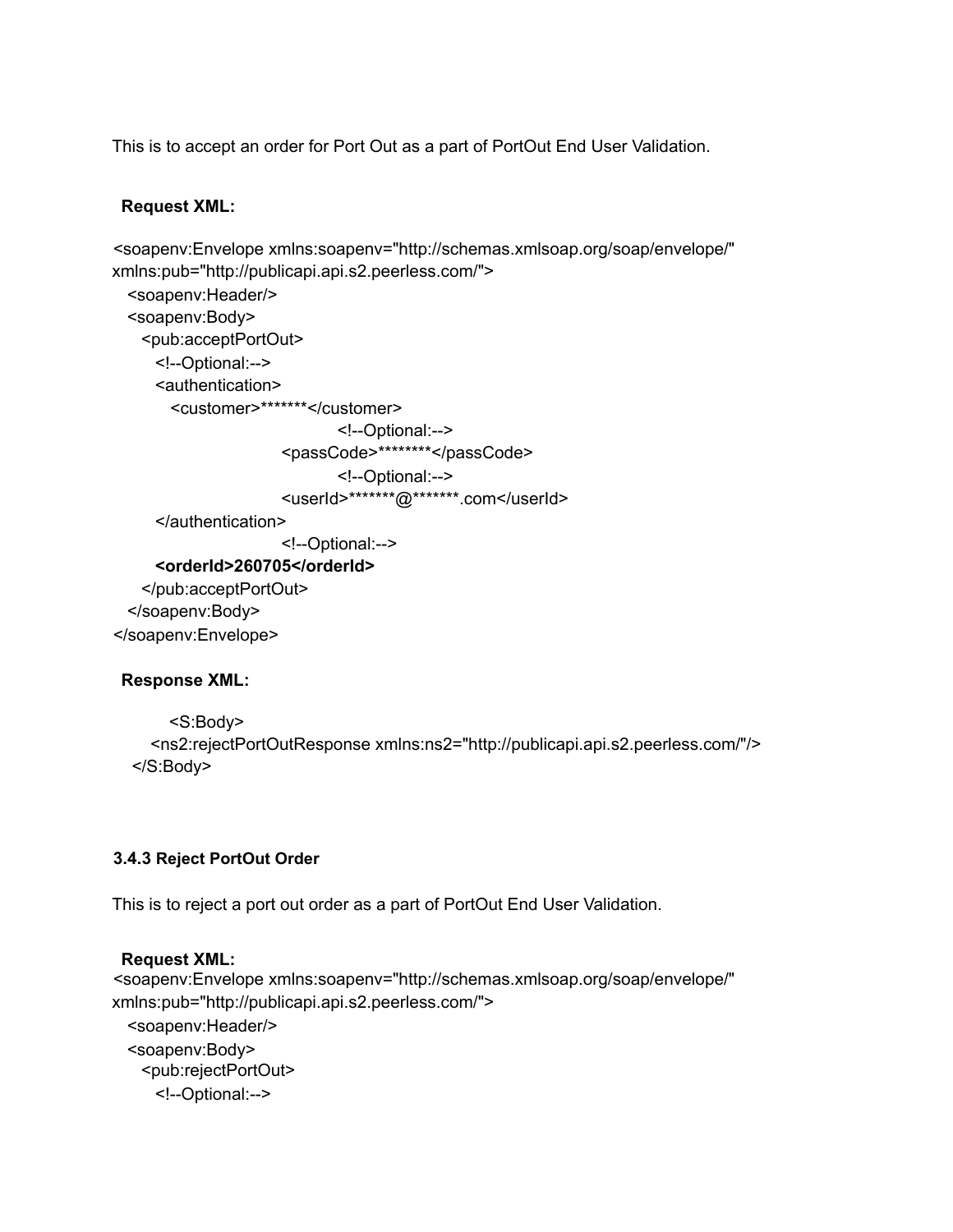<authentication>

```
<customer>*******</customer>
```

```
<!--Optional:-->
```

```
<passCode>********</passCode>
```

```
<!--Optional:-->
```
<userId>\*\*\*\*\*\*\*@\*\*\*\*\*\*\*.com</userId>

- </authentication>
- <!--Optional:-->

```
<orderId260705</orderId>
```

```
<!--Optional:-->
```
<rejectReasonCode>RR013</rejectReasonCode>

</pub:rejectPortOut>

</soapenv:Body>

</soapenv:Envelope>

## **Response XML:**

<S:Body>

<ns2:rejectPortOutResponse xmlns:ns2="http://publicapi.api.s2.peerless.com/"/> </S:Body>

## **Reject reason codes:**

| ID             | <b>REASON</b>                                                  | <b>CODE</b>  |
|----------------|----------------------------------------------------------------|--------------|
| 1              | Invalid auth name                                              | <b>RR001</b> |
| 2              | Invalid address                                                | <b>RR002</b> |
| 3              | Invalid customer/end user name                                 | <b>RR003</b> |
| 4              | All data mismatch                                              | <b>RR004</b> |
| 5              | PIN mismatch                                                   | <b>RR005</b> |
| 6              | Emergency TNs are not portable (in relation to temp situation) | <b>RR006</b> |
| $\overline{7}$ | Due date cannot exceed 30 days from current date               | <b>RR007</b> |
| 8              | TN not portable                                                | <b>RR008</b> |
| 9              | Locked TN                                                      | <b>RR009</b> |
| 10             | Unauthorized port                                              | <b>RR010</b> |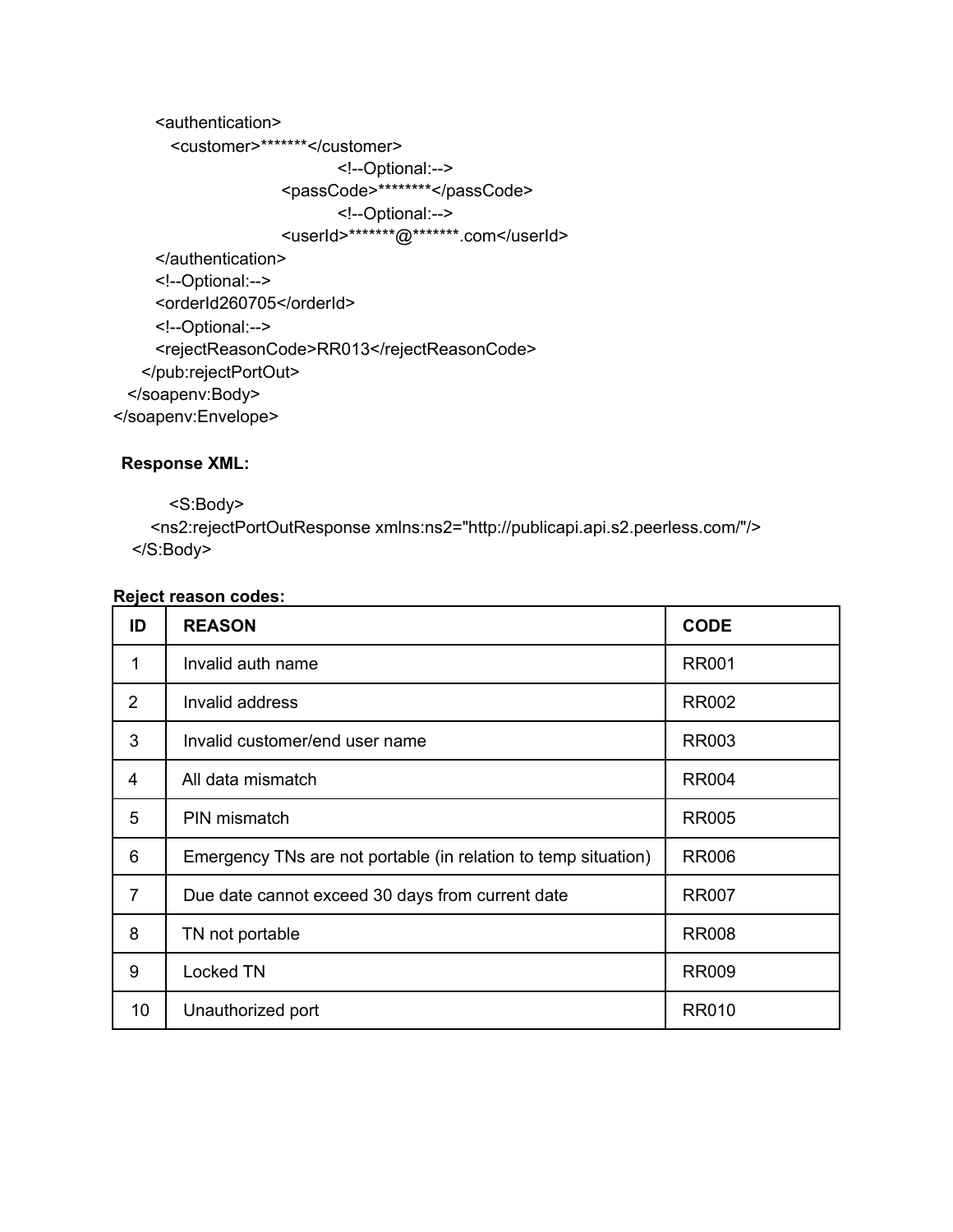| 11 | Missing PIN                                         | RR011 |
|----|-----------------------------------------------------|-------|
| 12 | Account not active                                  | RR012 |
| 13 | Auto Reject - Clarification Requested time exceeded | RR013 |

#### **Error messages:**

1. When some appropriate is already taken.

```
<S:Fault xmlns:ns4="http://www.w3.org/2003/05/soap-envelope">
    <faultcode>EPPO0002</faultcode>
    <faultstring>PO_ERROR_ACTION_NO_LONGER_AVAILABLE</faultstring>
</S:Fault>
```
2. When Invalid reject reason code is entered.

```
<S:Fault xmlns:ns4="http://www.w3.org/2003/05/soap-envelope">
    <faultcode>EPPO0002</faultcode>
    <faultstring>PO_ERROR_INVALID_REASON_PROVIDED</faultstring>
</S:Fault>
```
## *3.5 Change Order*

**NOTE :** Get order status, upload attachments, download attachments and adding notes are generic implementation for all the order types

#### **3.5.1 View Number Details / Features**

This Operation will search all the features for the requested telephone numbers in the inventory from Peerless.

This function is used for all the order types(NN,PI,CO,DI,PO).

If the number is not assigned to an entity then it would result in an error.

#### **Request XML**

<pub:viewNumberDetails> <authentication>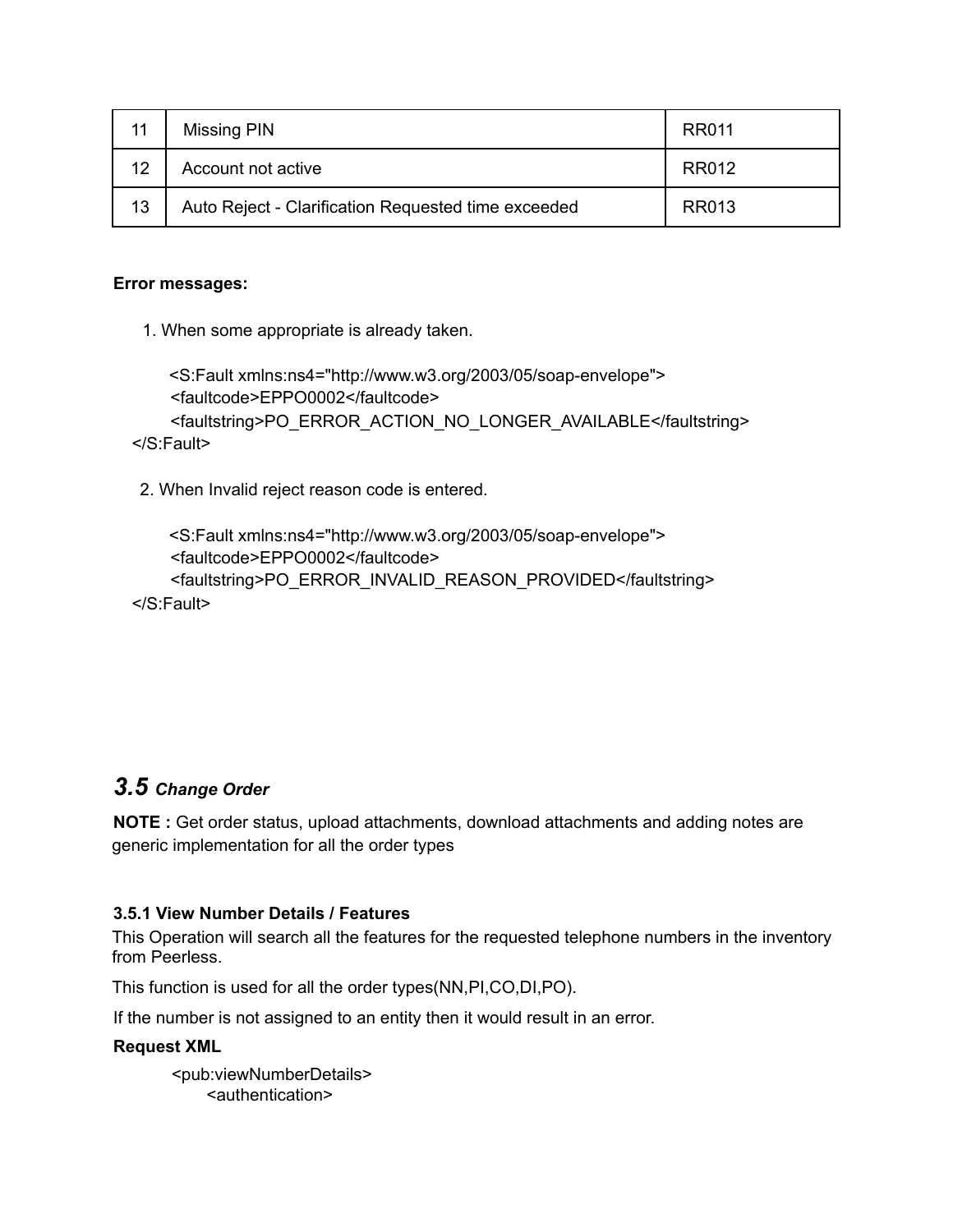## <customer>XXXXX</customer> <passCode>XXX</passCode> <userId>XXX@XXX.XXX</userId>

</authentication>

<telephoneNumber>?</telephoneNumber>

</pub:viewNumberDetails>

| <b>Element</b>           | <b>Manda</b><br>to rv | <b>Occurr</b><br>en ce | <b>Constraints</b>                                                                                              | <b>Description</b>                                                                                                   |
|--------------------------|-----------------------|------------------------|-----------------------------------------------------------------------------------------------------------------|----------------------------------------------------------------------------------------------------------------------|
| teleph<br>on e<br>Number | Yes                   | $1.1$ *                | Telephone<br><b>Numbers</b><br>should be in<br>Assigned<br>state and<br>also<br>belong to<br>the same<br>entity | describes the number/s for which all the<br>features (e911, sms, CNAM Delivery,<br>CNAM Storageetc) are to be known. |

## **Response XML**

- <ns2:viewNumberDetailsResponse xmlns:ns2="http://publicapi.api.s2.peerless.com/"> <return>
	- $<sub>2</sub><$ </sub>
	- <routeLabel>?</routeLabel>
	- <customName>?</customName>
	- <cnamDelivery>?</cnamDelivery>
	- <cnamStorage>?</cnamStorage>
	- <cnamStorageName>test</cnamStorageName>
	- <peerlessMsgProvisioning>?</peerlessMsgProvisioning>
	- <sms>?</sms>
	- <e911>?</e911>
	- <address>
	- <number>?</number>
	- <name>?</name>
	- <streetNumber>?</streetNumber>
	- <direction>?</direction>
	- <streetName>?</streetName>
	- <city>?</city>
	- <state>?</state>
	- <zip>?</zip>
	- </address>
	- </return>
	- </ns2:viewNumberDetailsResponse>

| <b>Element</b><br><b>Occurrence</b> | <b>Description</b> |  |  |  |
|-------------------------------------|--------------------|--|--|--|
|-------------------------------------|--------------------|--|--|--|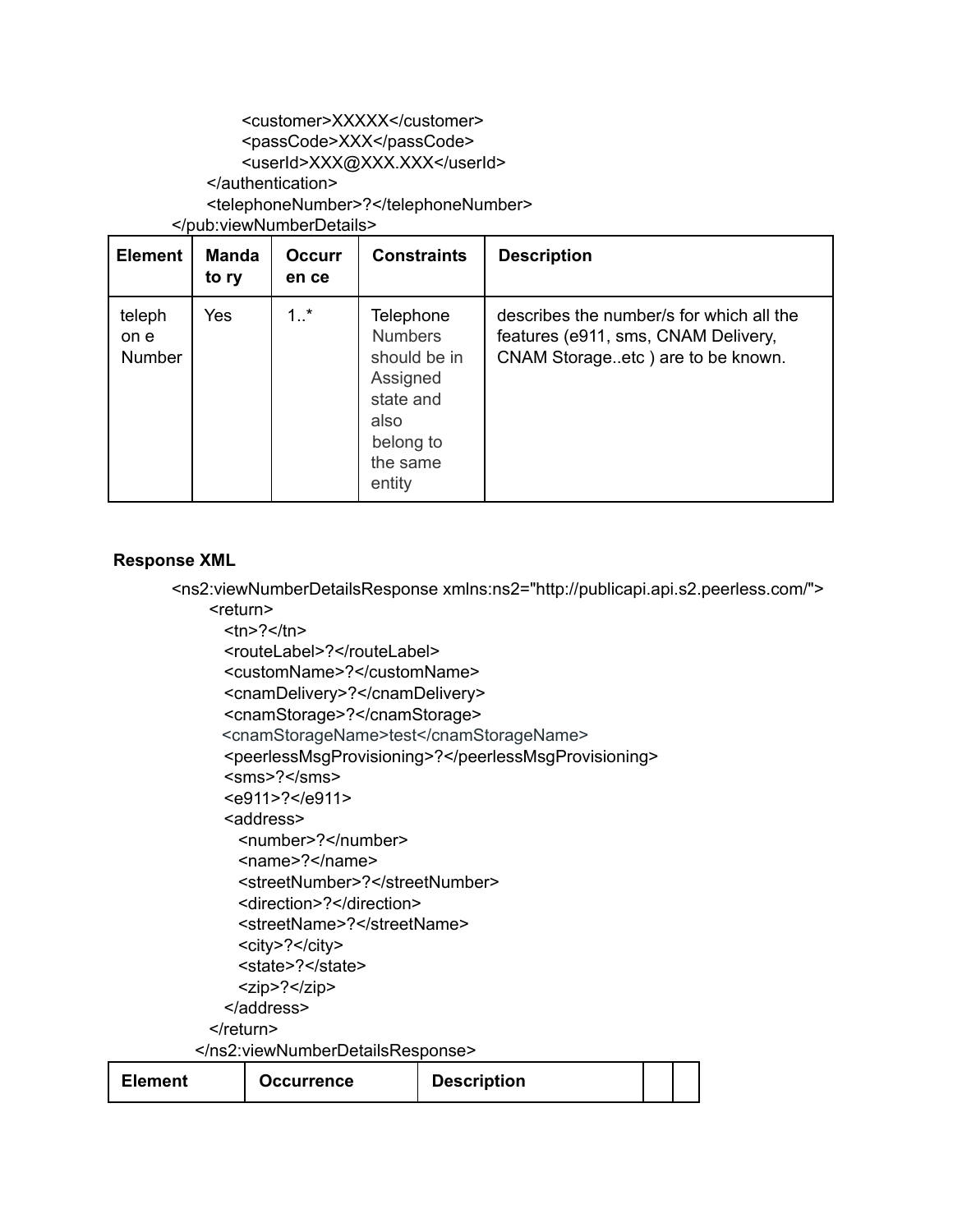| return | ∩ * | if search criteria found<br>any results |  |
|--------|-----|-----------------------------------------|--|
|        | *   | specify the telephone<br>number         |  |

| routelabel                   | $0*$  | telephone number                                                           |  |
|------------------------------|-------|----------------------------------------------------------------------------|--|
| cnamDelivery                 | $0^*$ | true if CNAM Delivery<br>feature is enabled else<br>false                  |  |
| cnamStorage                  | $0*$  | String value if CNAM<br>Storage feature is to<br>be enabled else<br>false. |  |
| cnamStorage<br>Na me         | $0*$  | Caller ID Name -<br>Requred if cnamStorage<br>is True                      |  |
| peerlessMsgP<br>ro visioning | $0*$  | true if peerlessMsg<br>feature is enabled else<br>false                    |  |
| sms                          | $0^*$ | true if SMS feature is<br>enabled else false                               |  |
| e911                         | $0^*$ | true if e911 feature is<br>enabled else false                              |  |
| address                      | $0^*$ | returned if and only if<br>e911 is enabled else not                        |  |
| number                       | $0^*$ | telephone Number                                                           |  |
| name                         | $0*$  | return the name of<br>the customer                                         |  |
| streetNumber                 | $0^*$ | return categories<br>controlled by Peerless<br>for given entity            |  |
| direction                    | $0*$  | return direction like<br>N, W, E, S, NE                                    |  |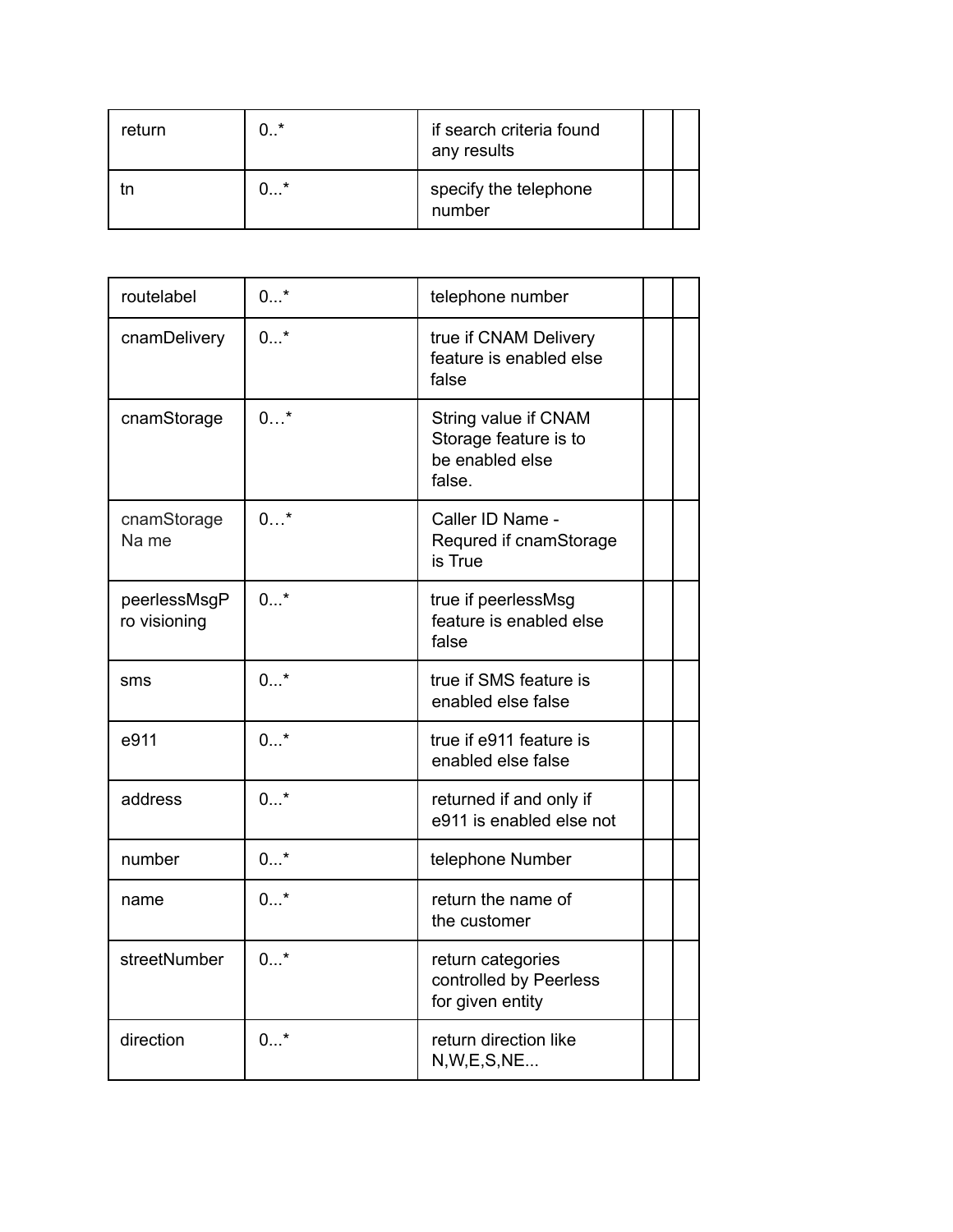| streetName | $0^*$ | return the name of the<br>street like Chicago                                |  |
|------------|-------|------------------------------------------------------------------------------|--|
| city       | $0^*$ | return the name of the city                                                  |  |
| state      | $0^*$ | return the Initials for the<br>state like IL for Illinois, IN<br>for INDIANA |  |
| zip        | ∩ *   | return the zip code                                                          |  |
| suite      | $0^*$ | return the Apartment<br><b>Number</b>                                        |  |

#### **Failure Responses:-**

- Response in case of validation failure, when telephone numbers provided don't belong to the entity making the request:-
	- <S:Fault xmlns:ns4="http://www.w3.org/2003/05/soap-envelope"> <faultcode>S:Server</faultcode> <faultstring>One or more numbers do not belong to the entity</faultstring> </S:Fault>
- Response in case of validation failure, when telephone numbers provided are not in Assigned state.

<S:Fault xmlns:ns4="http://www.w3.org/2003/05/soap-envelope"> <faultcode>S:Server</faultcode> <faultstring>One or more numbers not in assigned state</faultstring> </S:Fault>

## **3.5.2 Place Order**

#### **Request XML**

<pub:placeOrder> <authentication> <customer>?</customer> <passCode>?</passCode> <userId>?</userId> </authentication> <order> <pon>?</pon>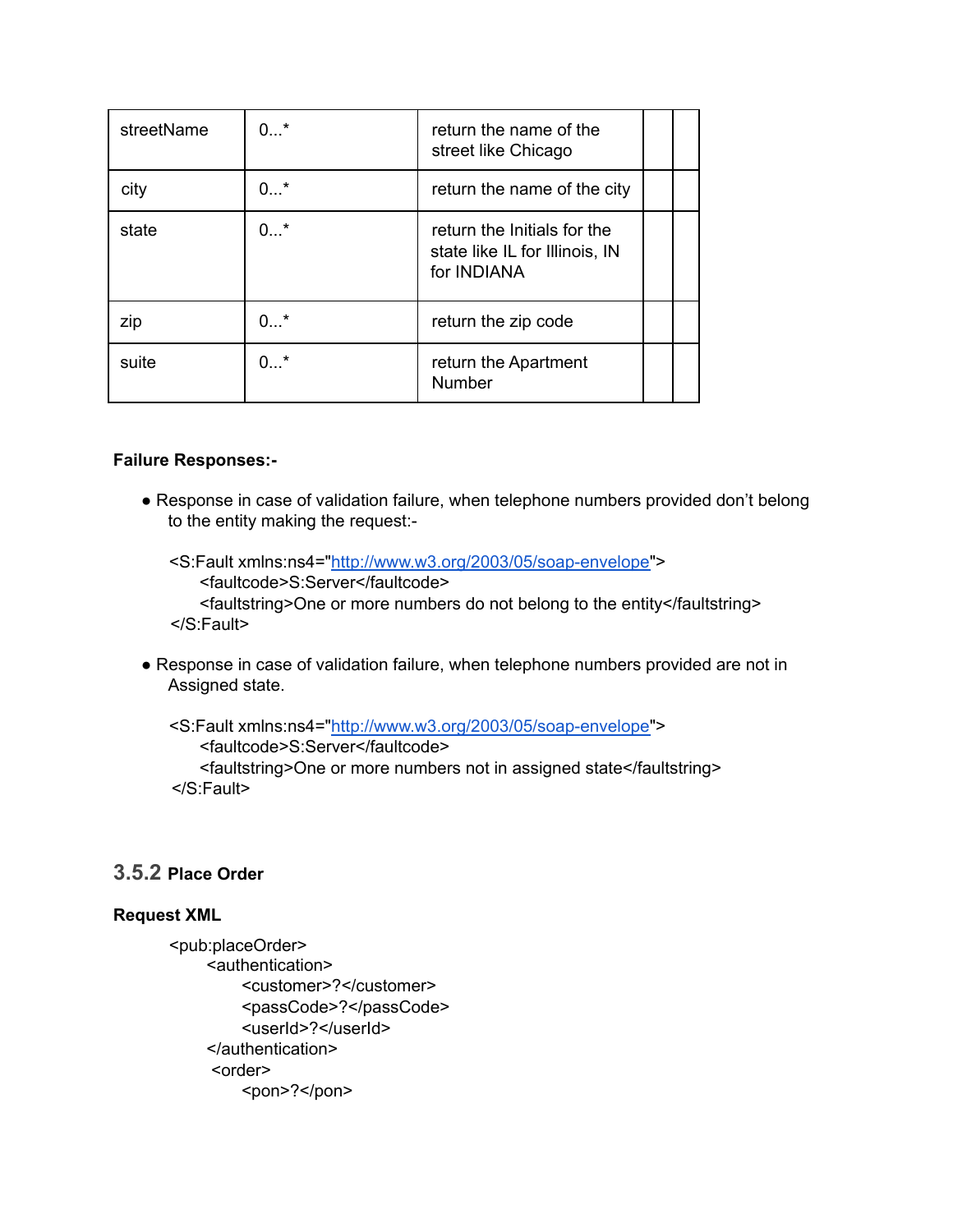```
<orderType>?</orderType>
    <orderNumbers>
        <number>
            <sub>2</sub><</sub>
            <routelabel>?</routelabel>
            <cnamDelivery>?</cnamDelivery>
            <cnamStorage>?</cnamStorage>
            <cnamStorageName>?</cnamStorageName>
            <peerlessMsgProvisioning>?</peerlessMsgProvisioning>
            <sms>?</sms>
            <e911>?</e911>
            <address>
                <number>?</number>
                <name>?</name>
                <streetNumber>?</streetNumber>
                <direction>?</direction>
                <streetName>?</streetName>
                <city>?</city>
                <state>?</state>
                <zip>?</zip>
                <suite>?</suite>
            </address>
        </number>
    </orderNumbers>
</order>
```
</pub:placeOrder>

| <b>Element</b>    | <b>Manda</b><br>to ry | <b>Occur</b><br>re nce | <b>Constraints</b>                                                  | <b>Description</b>                                                  |
|-------------------|-----------------------|------------------------|---------------------------------------------------------------------|---------------------------------------------------------------------|
| pon               | No.                   |                        |                                                                     | Describes user's Purchase Order Number                              |
| orderType         | <b>Yes</b>            |                        | To be set<br>as one the<br>following:<br>(NN, CO, PI, P)<br>(IO, O) | Describes the type of the order being<br>placed. for port in PI     |
| orderNumb<br>er s | <b>Yes</b>            |                        | Wrapper<br><sub>on</sub><br>number                                  | Contains all the numbers and their details<br>that are to be placed |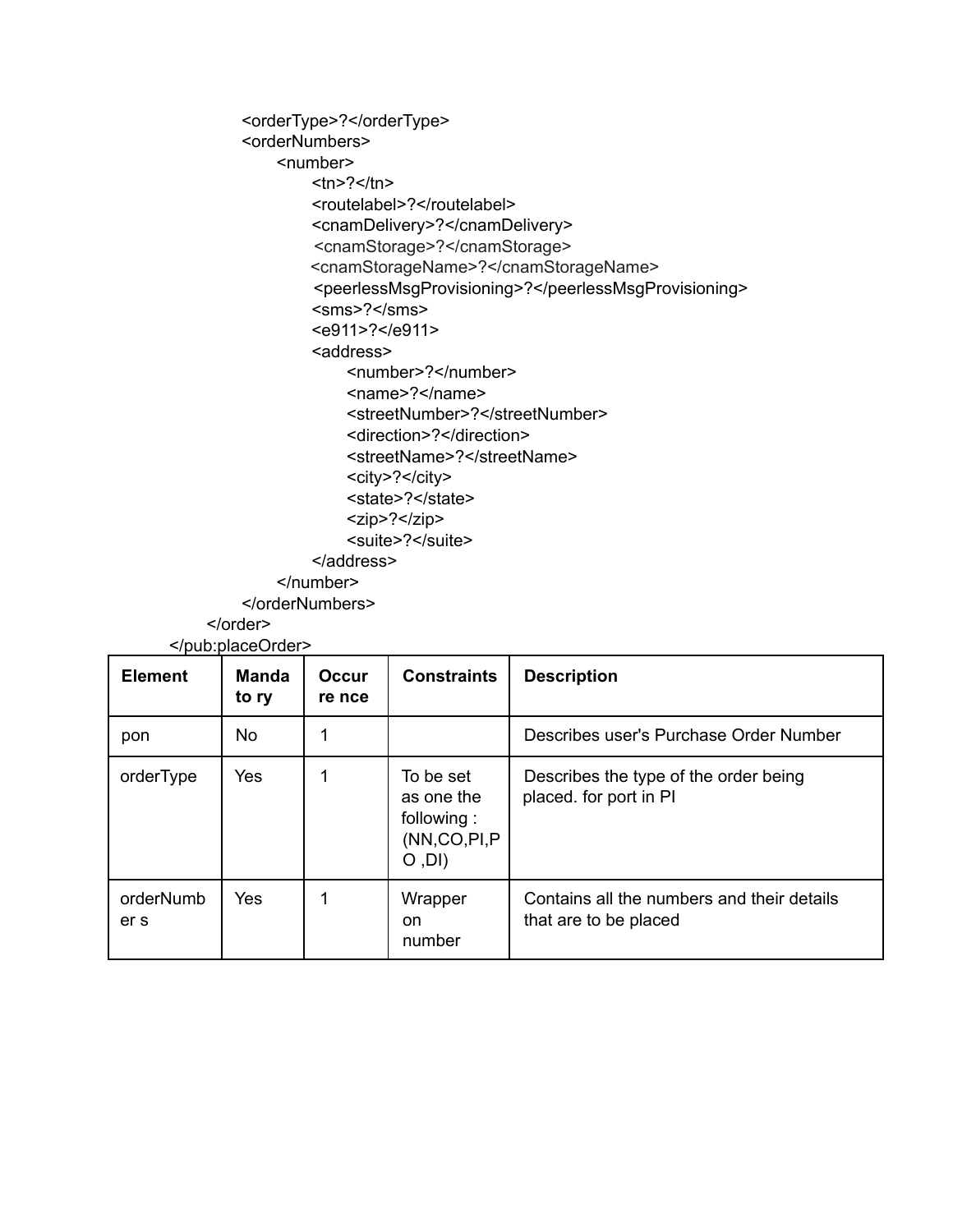| <b>Number</b>                       | Yes       | $1.1$ * | Wrapper on<br>tn itself and<br>also the<br>features(rou<br>tel abel,<br>cnamDelive<br>ry, mou,<br>cnamStorag<br>$e$ ) to be<br>associated<br>with the<br>number. | Contains the number and all the<br>details associated to that number.<br>If there are multiple occurrences of the tag<br>then numbers this tag should be repeated<br>and should |
|-------------------------------------|-----------|---------|------------------------------------------------------------------------------------------------------------------------------------------------------------------|---------------------------------------------------------------------------------------------------------------------------------------------------------------------------------|
| tn                                  | Yes       | 1       | To be used<br>inside<br>number tag.                                                                                                                              | Describes the Number for which the order<br>is being placed                                                                                                                     |
| routelabel                          | Yes       | 1       | To be used<br>inside<br>number tag.                                                                                                                              | Describes the Destination's route label to<br>be assigned to the number.                                                                                                        |
| cnamDelive                          |           | 1       | Possible<br>values:<br>true/false<br>or 0/1                                                                                                                      | True/1 if CNAM Deivery feature is to<br>be enabled else false/0                                                                                                                 |
| cnamStora                           |           | 1       | Possible<br>values:<br>true/false<br>or 0/1.<br>Also a<br>string<br>value                                                                                        | True/1 if CNAM Deivery feature is to<br>be enabled else false/0<br>Both Boolean and String value for<br>CNAM Storage are mandatory.                                             |
| cnamStora<br>ge Name                | <b>No</b> | 1       | See CNAM<br>Storage on<br>prior page                                                                                                                             | Caller ID Name - Requred if cnamStorage<br>is True                                                                                                                              |
| peerlessM<br>sg<br>Provisioni<br>ng | <b>No</b> | 1       | Possible<br>values:                                                                                                                                              | True/1 if peerlessMsg feature is to be<br>enabled else false/0                                                                                                                  |

|  | true/false<br>or 0/1 |  |
|--|----------------------|--|
|  |                      |  |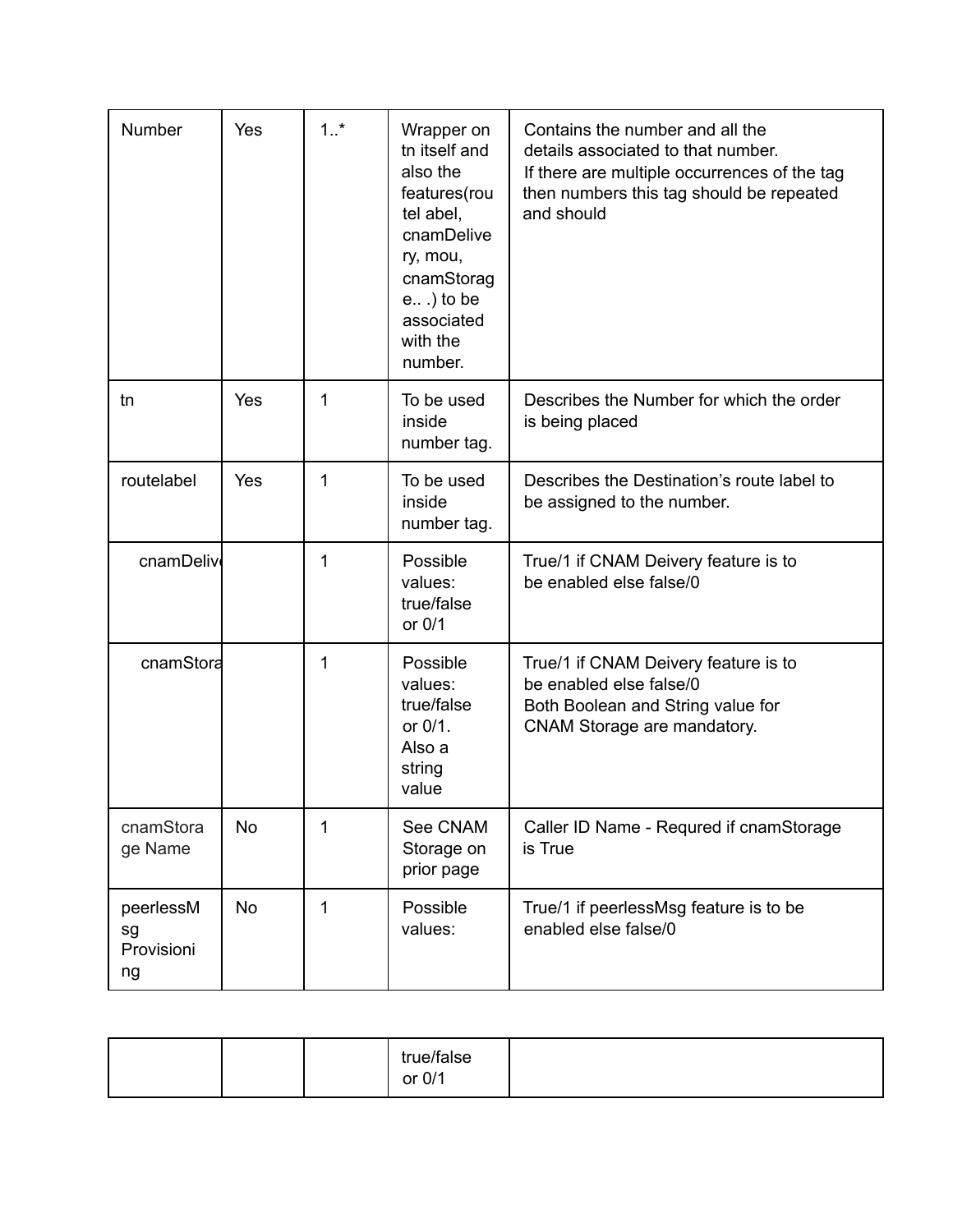| sms        | <b>No</b>         | 1 | Possible<br>values:<br>true/false<br>or 0/1                                                       | True/1 if SMS feature is to be enabled<br>else false/0. If set as always or                                                                                                                            |
|------------|-------------------|---|---------------------------------------------------------------------------------------------------|--------------------------------------------------------------------------------------------------------------------------------------------------------------------------------------------------------|
| e911       | <b>No</b>         | 1 | Possible<br>values:<br>true/false<br>or 0/1                                                       | True/1 if e911 feature is to be enabled else<br>false/0. If e911 already enabled and address<br>is set, by setting e911 to false/0 removes the<br>e911 address completely and disables the<br>feature. |
| address    | Conditi<br>on al* | 1 | Wrapper on<br>(streetNum<br>ber,<br>direction,<br>city, state,<br>number,<br>name, pin,<br>suite) | Describes the E911 address to be related to<br>the number.<br>*If e911 enabled is true then address<br>in Mandatory                                                                                    |
| streetNuml |                   | 1 | Min Digit<br>Limit 1                                                                              | These categories are controlled by Peerless<br>for given entity                                                                                                                                        |
|            |                   |   |                                                                                                   | *If e911 is enabled                                                                                                                                                                                    |
| direction  | Yes               | 1 | Min Char<br>Limit 1<br>Max Char<br>Limit 4                                                        | direction like N, W, E, S, NE<br>*If e911 is enabled                                                                                                                                                   |
| streetName | Yes               | 1 | should be<br>a valid<br>street<br>name                                                            | Describes the name of the street like<br>Chicago *If e911 is enabled                                                                                                                                   |
| city       | Yes               | 1 | should be<br>a valid<br>city<br>name                                                              | Describes the name of the city<br>*If e911 is enabled                                                                                                                                                  |
| state      | Yes               | 1 | Min, Max<br>Char Limit 2                                                                          | Initials for ths state. Describe state like IL<br>for Illinois, IN for INDIANA                                                                                                                         |
|            |                   |   |                                                                                                   | *If e911 is enabled                                                                                                                                                                                    |
| name       | Yes               | 1 |                                                                                                   | Describes the name of the customer                                                                                                                                                                     |
|            |                   |   |                                                                                                   | *If e911 is enabled                                                                                                                                                                                    |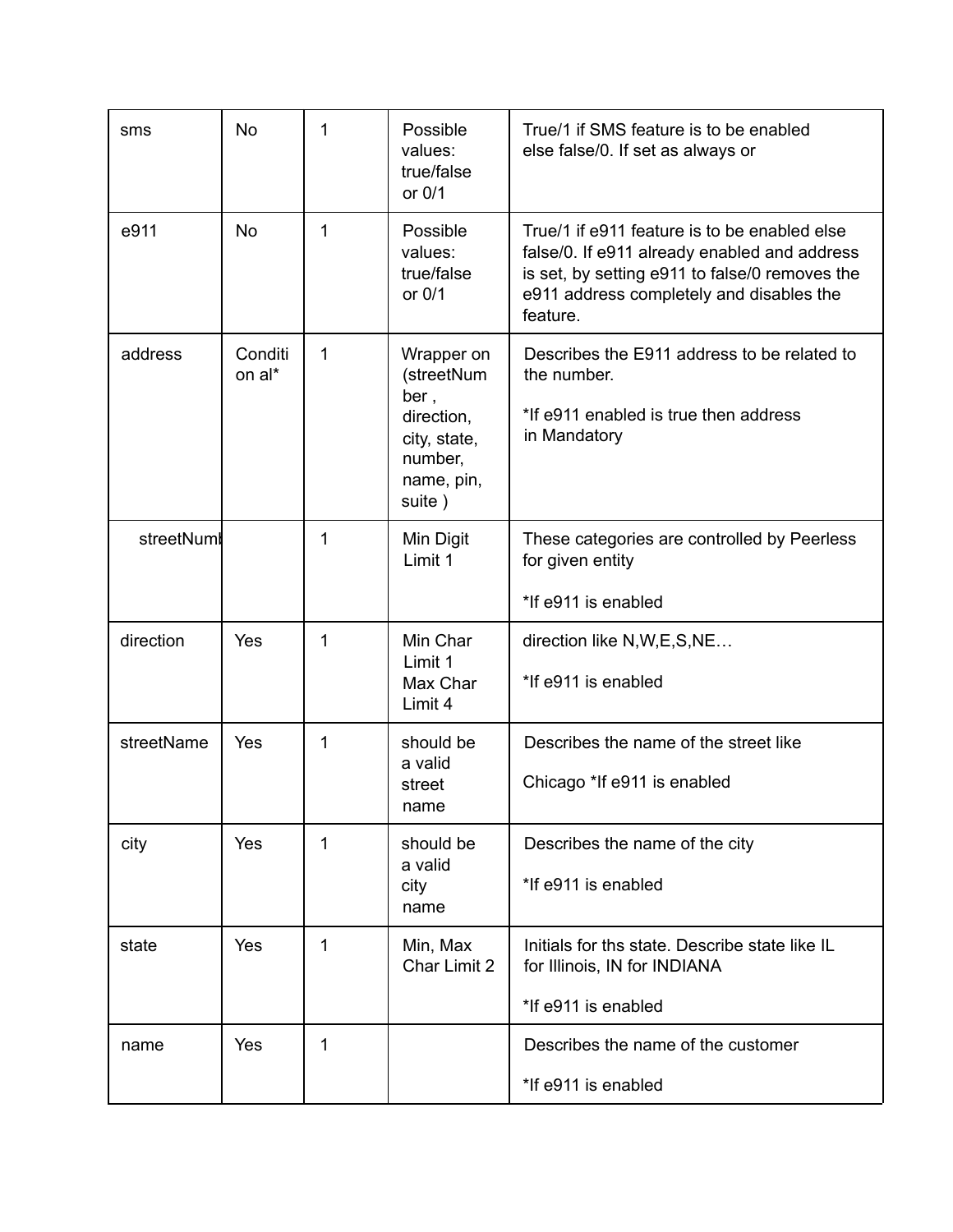| zip | Yes | should<br>contain                 | Describes the zip code |
|-----|-----|-----------------------------------|------------------------|
|     |     | either 5<br>Digits or<br>9 Digits | *If e911 is enabled    |

| suite | <b>NO</b><br>__ |  |  | artment.<br>Number<br>nuo 1 |
|-------|-----------------|--|--|-----------------------------|
|-------|-----------------|--|--|-----------------------------|

#### **Response XML**

## <ns2:placeOrderResponse xmlns:ns2="http://publicapi.api.s2.peerless.com/"> <return>?</return>

</ns2:placeOrderResponse>

| <b>Element</b> | <b>Occurrence</b> | <b>Description</b>                                                           |
|----------------|-------------------|------------------------------------------------------------------------------|
| return         |                   | If order has been placed successfully returns a string<br>with one Order No. |

# *3.6 Disconnect Order*

In Disconnect order, if order is soft disconnect with or without features then available date will not be displayed. And if it is hard disconnect then available date will be shown.

Below is an example for Disconnect Order:

#### **. Request XML**

<pub:disconnectOrder>

<authentication>

<customer>DummyTestEntity</customer>

<passCode>testUserPassword</passCode>

<userId>user@peerlessnetwork.com</userId>

</authentication>

<disconnectOrderRequest>

<pon>?</pon>

<tns>

<tn>XXXXXXXXX</tn>

<discoType>0</discoType>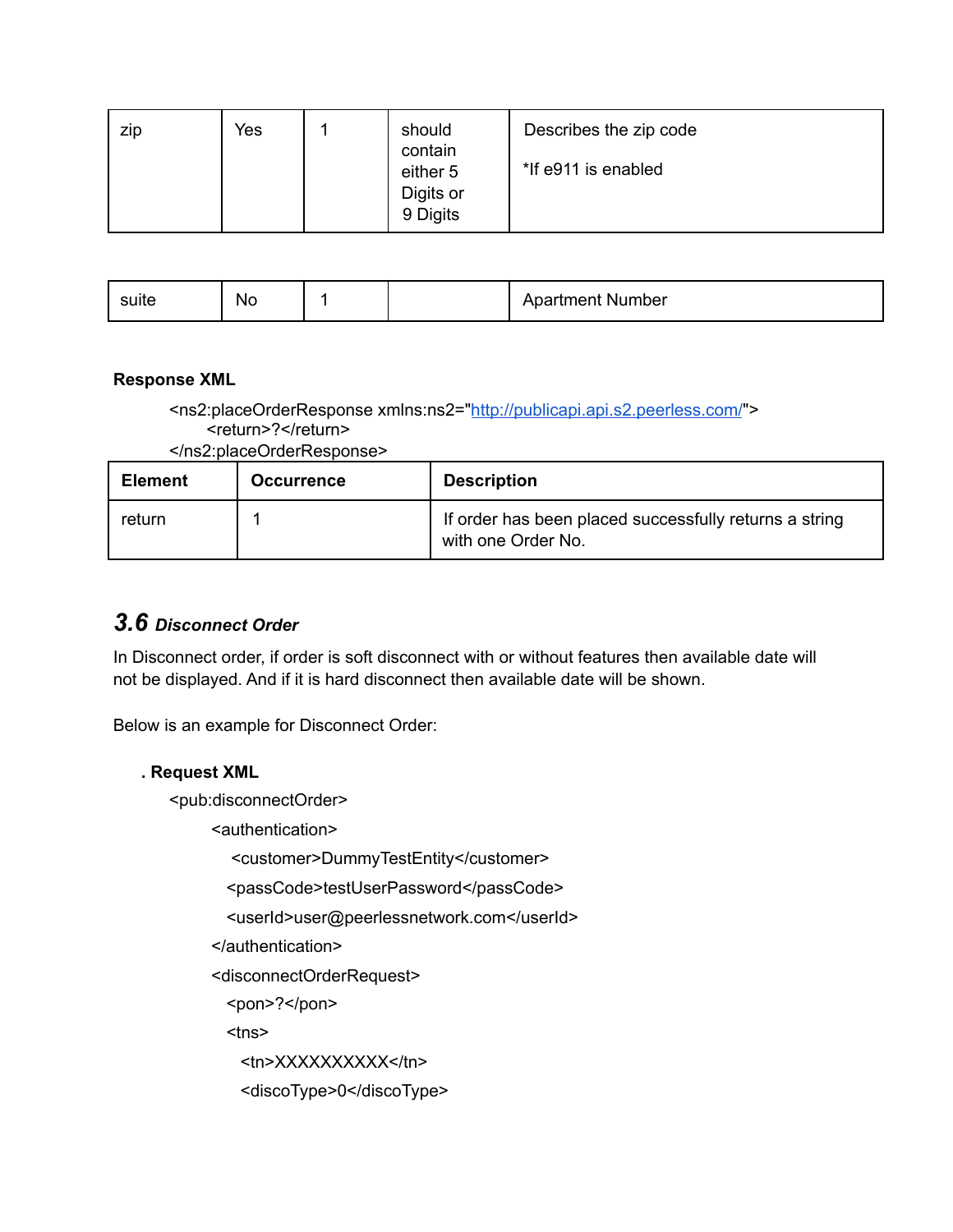#### $<$ /tns $>$

#### </disconnectOrderRequest>

<pub:disconnectOrder>

| <b>Element</b> | <b>Manda</b> | ∣ Constraints | <b>Description</b> |
|----------------|--------------|---------------|--------------------|
|                |              |               |                    |

|           | ory | ce     |         |                                                                           |
|-----------|-----|--------|---------|---------------------------------------------------------------------------|
| pon       | No  |        | Integer | Describes user's Purchase Order Number                                    |
| tns       | yes | $0.7*$ |         | object containing 'tn' and 'discoType'                                    |
| tn        | yes |        | Integer | Telephone number                                                          |
| discoType | yes |        | Integer | 0-SOFT_DISCONNECT<br>1-HARD_DISCONNECT<br>2-SOFT DISCONNECT KEEP FEATURES |

#### **. Successful Response XML**

<ns2:disconnectOrderResponse xmlns:ns2="http://publicapi.api.s2.peerless.com/">

<return>DI-123125025</return>

</ns2:disconnectOrderResponse>

| <b>Element</b> | <b>Occurrence</b> | <b>Description</b>                     |
|----------------|-------------------|----------------------------------------|
| return         |                   | response of an order with DI 'prefix'. |

#### **Failure Responses:-**

- Response in case of validation failure, when user didn't provided tns (object containing tn and discoType ):-
	- <S:Fault xmlns:ns4="http://www.w3.org/2003/05/soap-envelope"> <faultcode>S:Server</faultcode> <faultstring>Error while validating request [tns]</faultstring>
	- </S:Fault>
- Response in case of missing tn
	- <S:Fault xmlns:ns4="http://www.w3.org/2003/05/soap-envelope"> <faultcode>S:Server</faultcode>

<faultstring>Error while validating request [[TN]]</faultstring>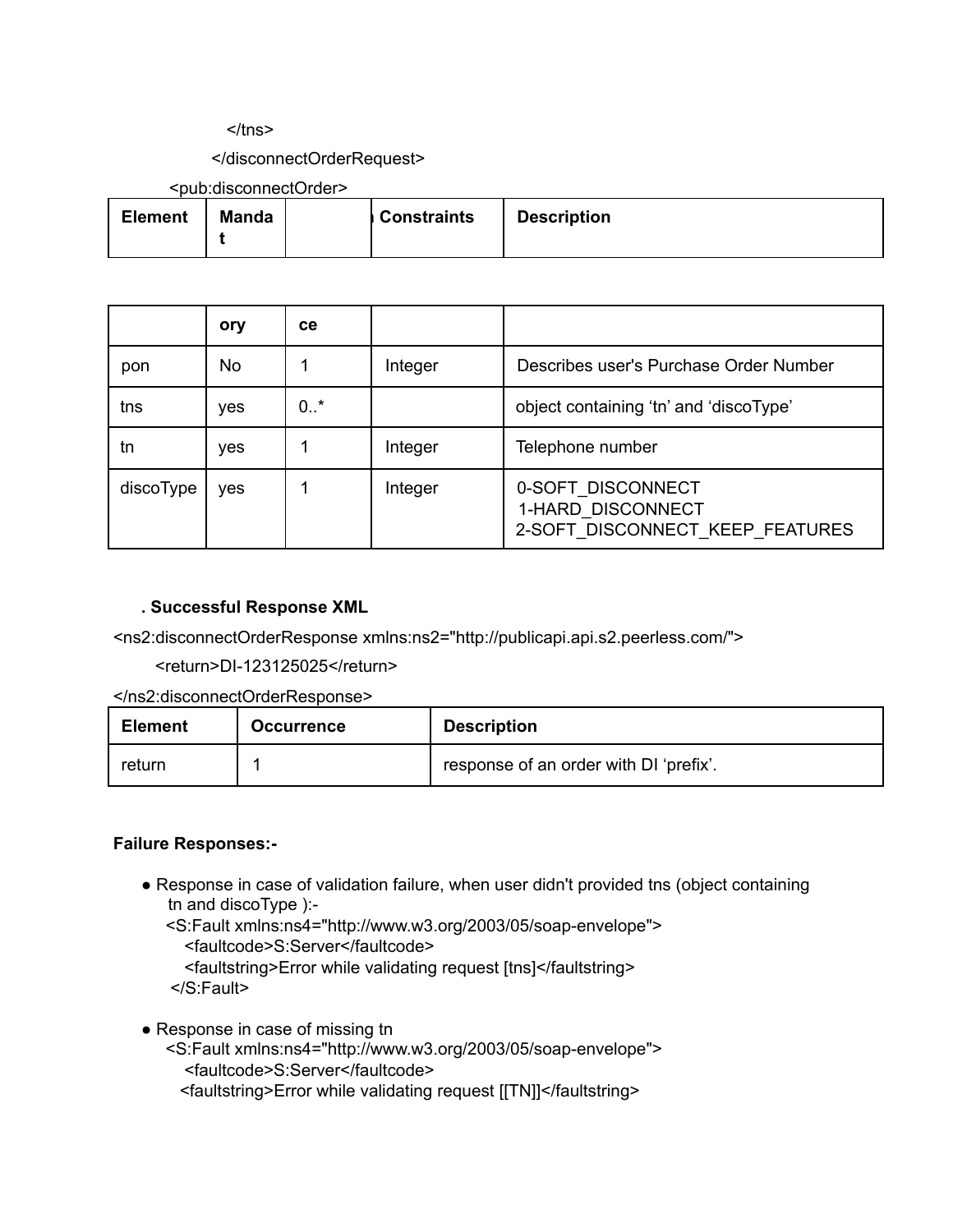</S:Fault>

• Response in case of missing discoType

<S:Fault xmlns:ns4="http://www.w3.org/2003/05/soap-envelope"> <faultcode>S:Server</faultcode>

<faultstring>Error While processing Disconnect Request due to [STATUS\_INACTIVE

7632751307, INVALID\_ENTITY\_NUMBER 7632751307]</faultstring>

</S:Fault>

• Response in case of Inactive tn <S:Fault xmlns:ns4="http://www.w3.org/2003/05/soap-envelope"> <faultcode>S:Server</faultcode> <faultstring>Error While processing Disconnect Request due to [STATUS\_INACTIVE XXXXXXXXXX, INVALID\_ENTITY\_NUMBER XXXXXXXXXXI</faultstring>

</S:Fault>

## **3.7 Generic Search**

The generic search is applicable for all the orders, irrespective of their being NN, PO or PI.

# **3.7.1 getOrdersByPONSearch**

This is used to get the orders based on the PON entered in the request.

#### Request:

<pub:getOrdersByPONSearch> <!--Optional:--> <authentication> <!--Optional:--> <customer>DummyTestEntity</customer> <!--Optional:--> <passCode>testUserPassword</passCode> <!--Optional:--> <userId>adonalson@peerlessnetwork.com</userId> </authentication> <!--Optional:--> <pon>77777</pon> </pub:getOrdersByPONSearch>

|                |                   | vpab.gotoraoropyr ortogarorr |                    |                     |
|----------------|-------------------|------------------------------|--------------------|---------------------|
| <b>Element</b> | Man<br>dat<br>ory | <b>Occurr</b><br>en ce       | <b>Constraints</b> | <b>Description</b>  |
| pon            | Yes               |                              | Integer            | Should be valid PON |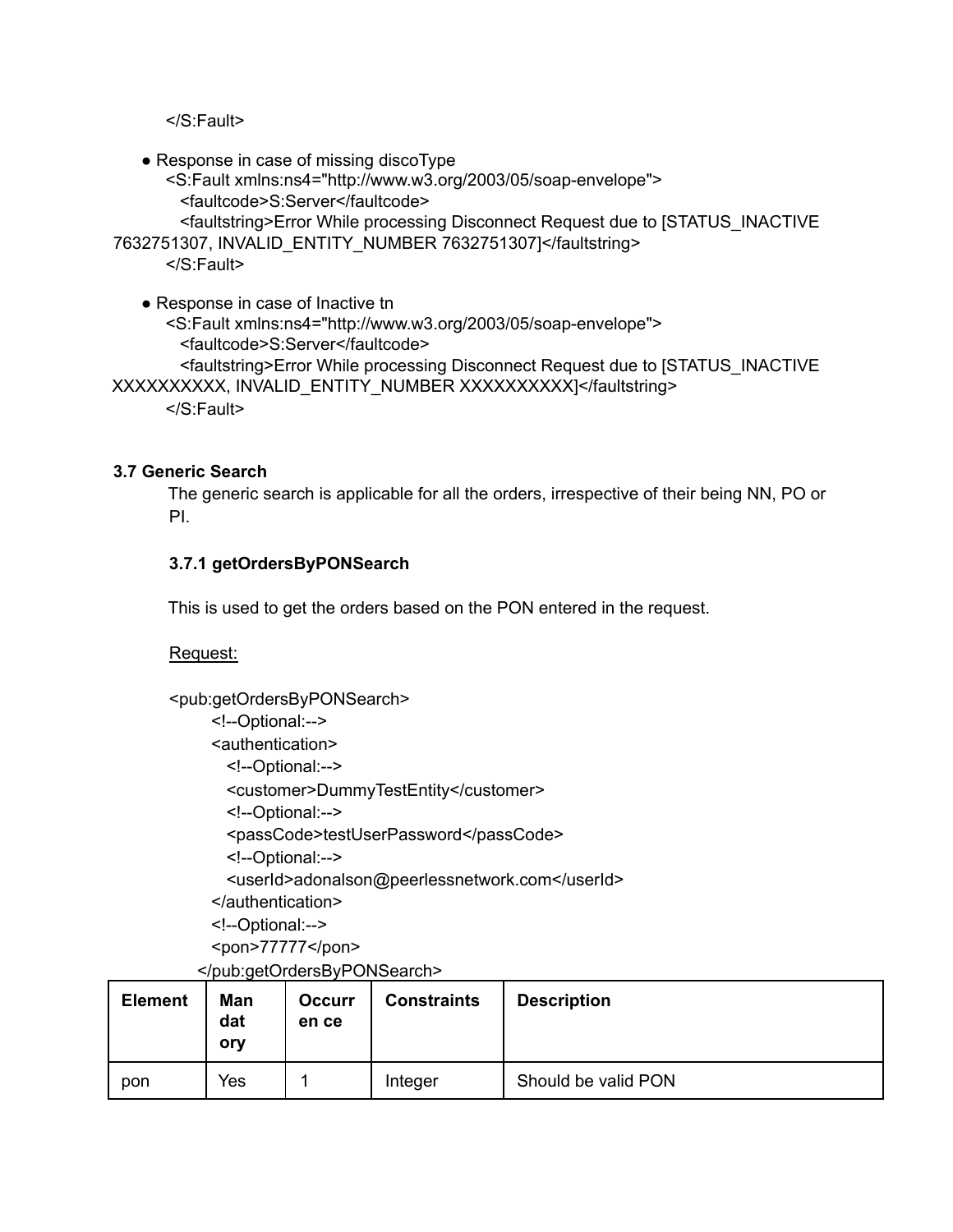#### Response:

<S:Envelope xmlns:S="http://schemas.xmlsoap.org/soap/envelope/"> <S:Body> <ns2:getOrdersByPONSearchResponse xmlns:ns2="http://publicapi.api.s2.peerless.com/"> <return> <result> <ponOrders> <orderNumber>123124447</orderNumber> <orderType>PORT\_IN</orderType> <pon>77777</pon> <status>CLOSED</status> <dateReceived>08/27/2015</dateReceived> </ponOrders> </result> </return> </ns2:getOrdersByPONSearchResponse> </S:Body>

</S:Envelope>

| <b>Element</b> | <b>Occurrence</b> | <b>Description</b>                               |
|----------------|-------------------|--------------------------------------------------|
| ponOrders      | 0.7               | wrapper for related order information            |
| orderNumber    |                   | Order number of a related to PON                 |
| pon            |                   | PON of related order                             |
| orderType      |                   | type of order - NN, PI, PO                       |
| carrier        |                   | carrier name of order                            |
| status         |                   | order status of order                            |
| dateReceived   |                   | date on which the order was created or modified. |

NOTE: There can be multiple orders with respect to the same PON, all belonging to same entity. But if the same PON exists for different entities then only the orders belonging to the entity given in request would be displayed.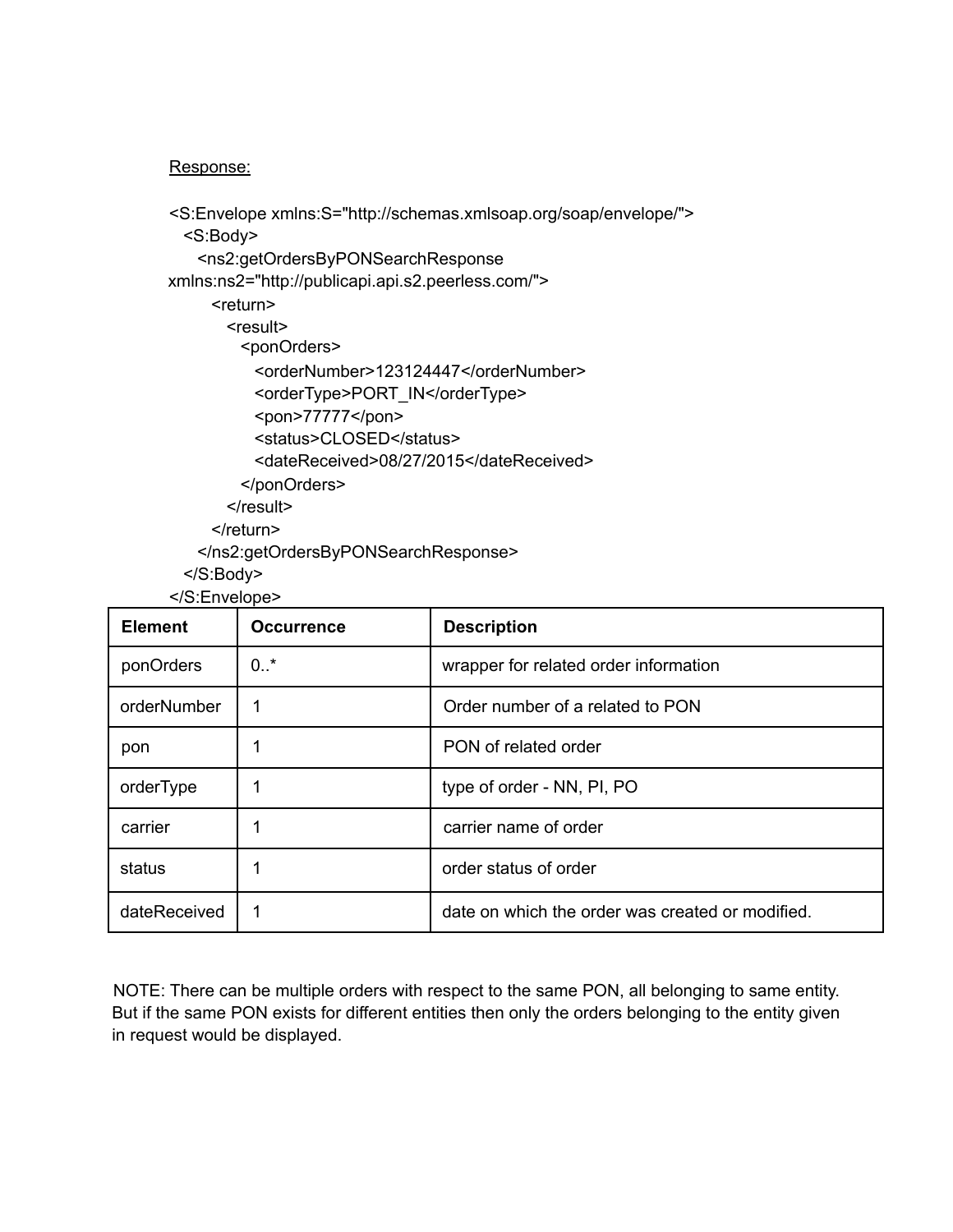# **3.7.2 getStatusByNumberSearch**

This is to get the status of the number given in the request. The number should belong to the entity in question.

#### **Request**:

<pub:getStatusByNumberSearch>

- <!--Optional:-->
- <authentication>
	- <!--Optional:-->
	- <customer>DummyTestEntity</customer>
	- <!--Optional:-->
	- <passCode>testUserPassword</passCode>
	- <!--Optional:-->
	- <userId>adonalson@peerlessnetwork.com</userId>
- </authentication>
- <!--Zero or more repetitions:-->
- <telephoneNumber>2013126398</telephoneNumber>
- <telephoneNumber>2013126399</telephoneNumber>
- </pub:getStatusByNumberSearch>

| <b>Element</b>          | Man<br>dat<br>ory | <b>Occurr</b><br>en ce | <b>Constraints</b> | <b>Description</b>     |
|-------------------------|-------------------|------------------------|--------------------|------------------------|
| telephon<br>en<br>umber | Yes               |                        | Integer            | Should be valid number |

## **Response**:

<ns2:getStatusByNumberSearchResponse xmlns:ns2="http://publicapi.api.s2.peerless.com/"> <return>

<result> <entry> <key>2013126398</key> <value>PortedOut</value> </entry> <entry> <key>2013126399</key> <value>Assigned</value> </entry>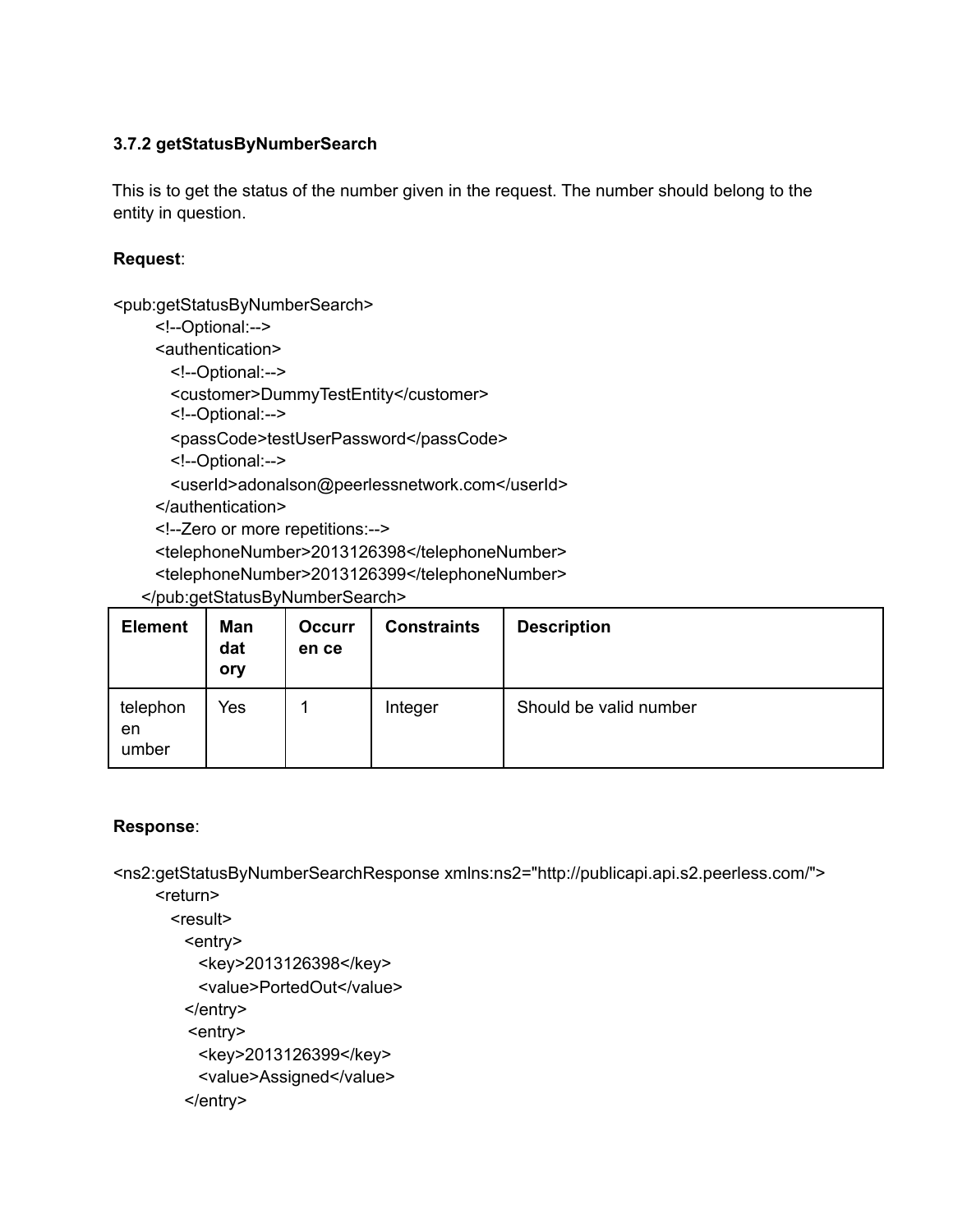```
</result>
```
</return>

</ns2:getStatusByNumberSearchResponse>

</S:Body>

| <b>Element</b> | <b>Occurrence</b> | <b>Description</b>                    |
|----------------|-------------------|---------------------------------------|
| entry          | 0.7               | wrapper for number status information |
| key            |                   | telephone number in request           |
| value          |                   | status of number                      |

P.S. multiple numbers can be entered in request to know their status. In case the number is invalid then no result would be shown corresponding to that number.

# **3.7.3 searchOrderDetailsByOrderId**

Giving the orderId and type we want to know the information about the order. The response would also include the notes. (Notes: refer to the status whenever any updation/modification was made for the order.)

# **Request**:

<pub:searchOrderDetailsByOrderId>

```
<!--Optional:-->
 <authentication>
   <!--Optional:-->
   <customer>DummyTestEntity</customer>
   <!--Optional:-->
   <passCode>testUserPassword</passCode>
   <!--Optional:-->
   <userId>adonalson@peerlessnetwork.com</userId>
 </authentication>
 <!--Optional:-->
 <orderId>22548</orderId>
 <!--Optional:-->
 <orderType>PI</orderType>
</pub:searchOrderDetailsByOrderId>
```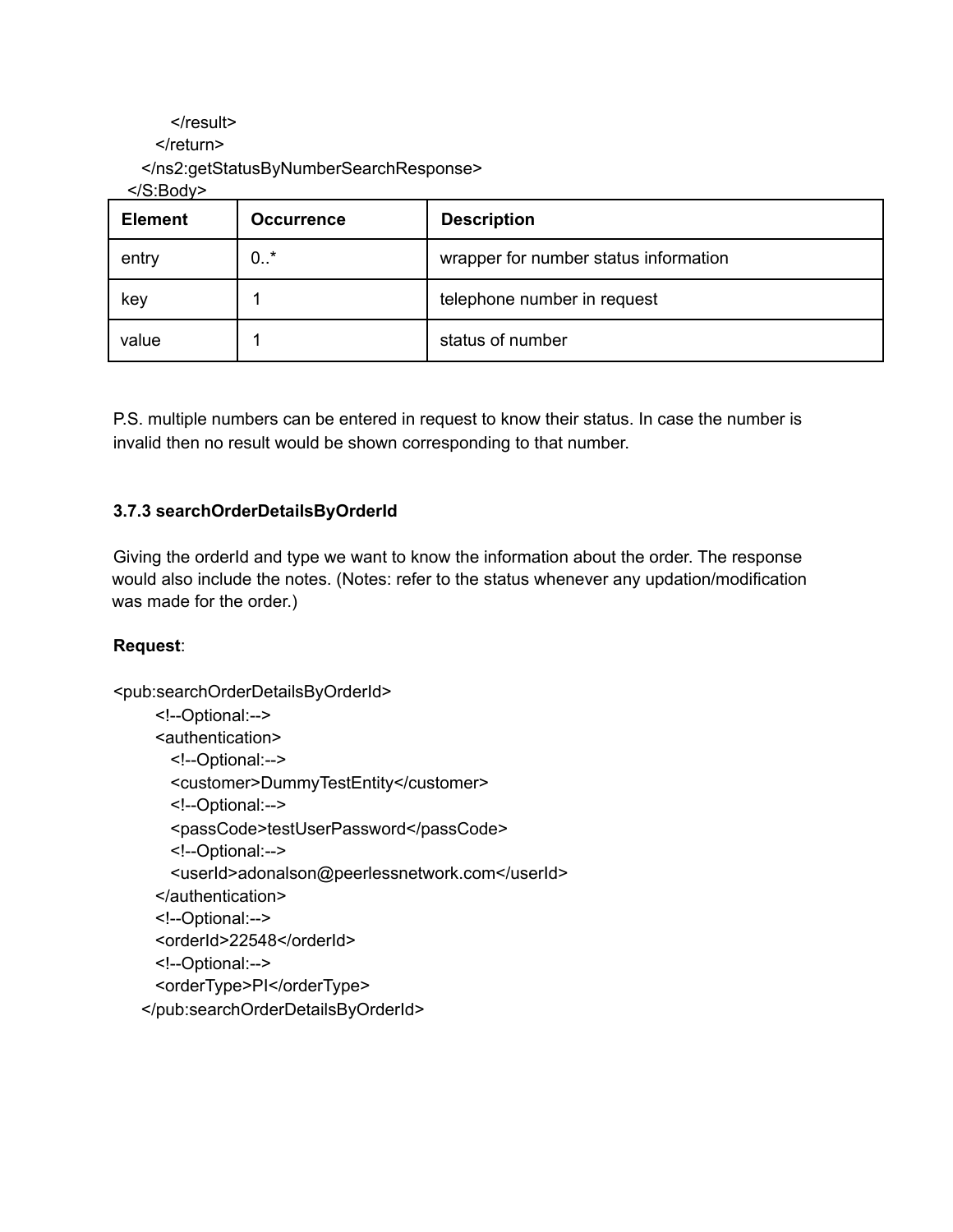| <b>Element</b> | Man<br>dat<br>ory | <b>Occurr</b><br>en ce | <b>Constraints</b> | <b>Description</b>                              |
|----------------|-------------------|------------------------|--------------------|-------------------------------------------------|
| orderId        | Yes               |                        | Integer            | Should be valid order id                        |
| orderType      | Yes               |                        | String             | Should be valid order Type - NN, PI, PO, DI, CO |

NOTE: NN - New Number, PI- Port In, PO- Port Out, DI - Disconnect, CO- Change Order

#### **Response**:

```
<ns2:searchOrderDetailsByOrderIdResponse
xmlns:ns2="http://publicapi.api.s2.peerless.com/">
    <return>
      <orderSearch>
        <orderNumber>PI-22548</orderNumber>
        <pon>123b456</pon>
        <entity>Vonage(ESP)</entity>
        <numbers>
         <tn>9856321476</tn>
         <routeLabel>VONAGE_01</routeLabel>
         <customName>VONAGE_01</customName>
          <cnamDelivery>false</cnamDelivery>
          <cnamStorage>false</cnamStorage>
          <peerlessMsgProvisioning>false</peerlessMsgProvisioning>
          <sms>false</sms>
          <e911>false</e911>
        </numbers>
        <numbers>
          <tn>9856321475</tn>
          <routeLabel>VONAGE_01</routeLabel>
          <customName>VONAGE_01</customName>
          <cnamDelivery>false</cnamDelivery>
          <cnamStorage>false</cnamStorage>
          <peerlessMsgProvisioning>false</peerlessMsgProvisioning>
          <sms>false</sms>
          <e911>false</e911>
        </numbers>
        <numberOfTNs>2</numberOfTNs>
        <requestedDueDate>15-02-2019 07:50:00 AM</requestedDueDate>
        <FOCDate>01-02-2019 05:41:00 AM</FOCDate>
        <status>FOC_RECEIVED</status>
        <notes>
```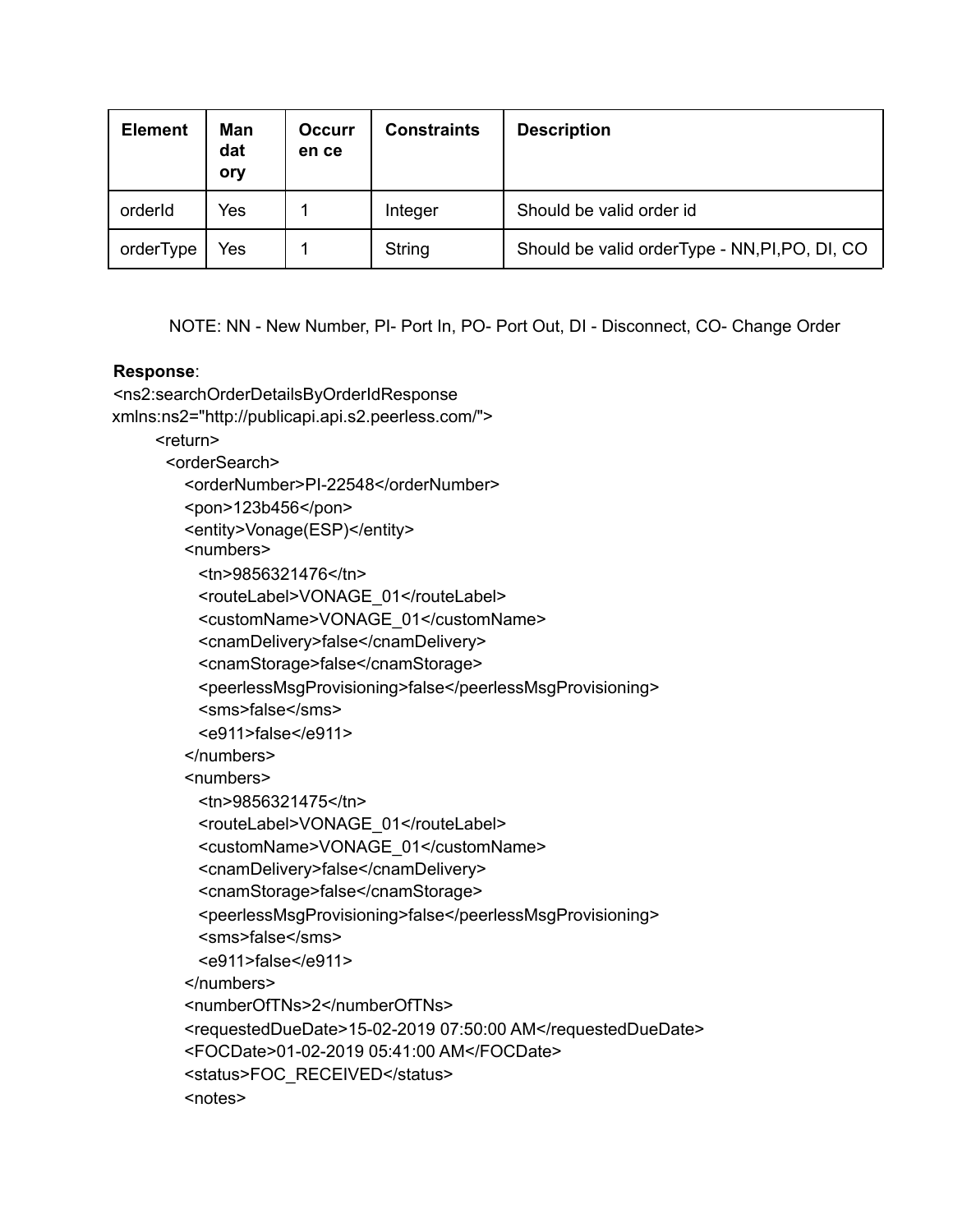```
<when>14-02-2019 08:38:27 AM</when>
   <notes>?</notes>
   <type>status_change</type>
   <action>CREATE</action>
   <userName>System</userName>
 </notes>
 <notes>
   <when>14-02-2019 08:38:28 AM</when>
   <type>status_change</type>
   <action>DECOMPOSE</action>
   <userName>David Vento</userName>
 </notes>
 <notes>
   <when>14-02-2019 08:38:28 AM</when>
   <type>status_change</type>
   <action>CONFIRM</action>
   <userName>David Vento</userName>
 </notes>
 <notes>
   <when>14-02-2019 08:42:33 AM</when>
   <notes>Due date was changed to Wed Aug 30 11:11:11 UTC 2017</notes>
   <type>change_due_date</type>
   <action>CHANGE_DUE_DATE</action>
   <userName>David Vento</userName>
 </notes>
 <notes>
   <when>14-02-2019 08:44:15 AM</when>
   <type>status_change</type>
   <action>SUPPLEMENT</action>
   <userName>David Vento</userName>
 </notes>
 <notes>
   <when>14-02-2019 08:44:15 AM</when>
   <notes>9856321476 are added.</notes>
   <type>status_change</type>
   <action>SUPPLEMENT</action>
   <userName>David Vento</userName>
 </notes>
</orderSearch>
```

```
</return>
```

| <b>Element</b><br><b>Occurrence</b> |
|-------------------------------------|
|-------------------------------------|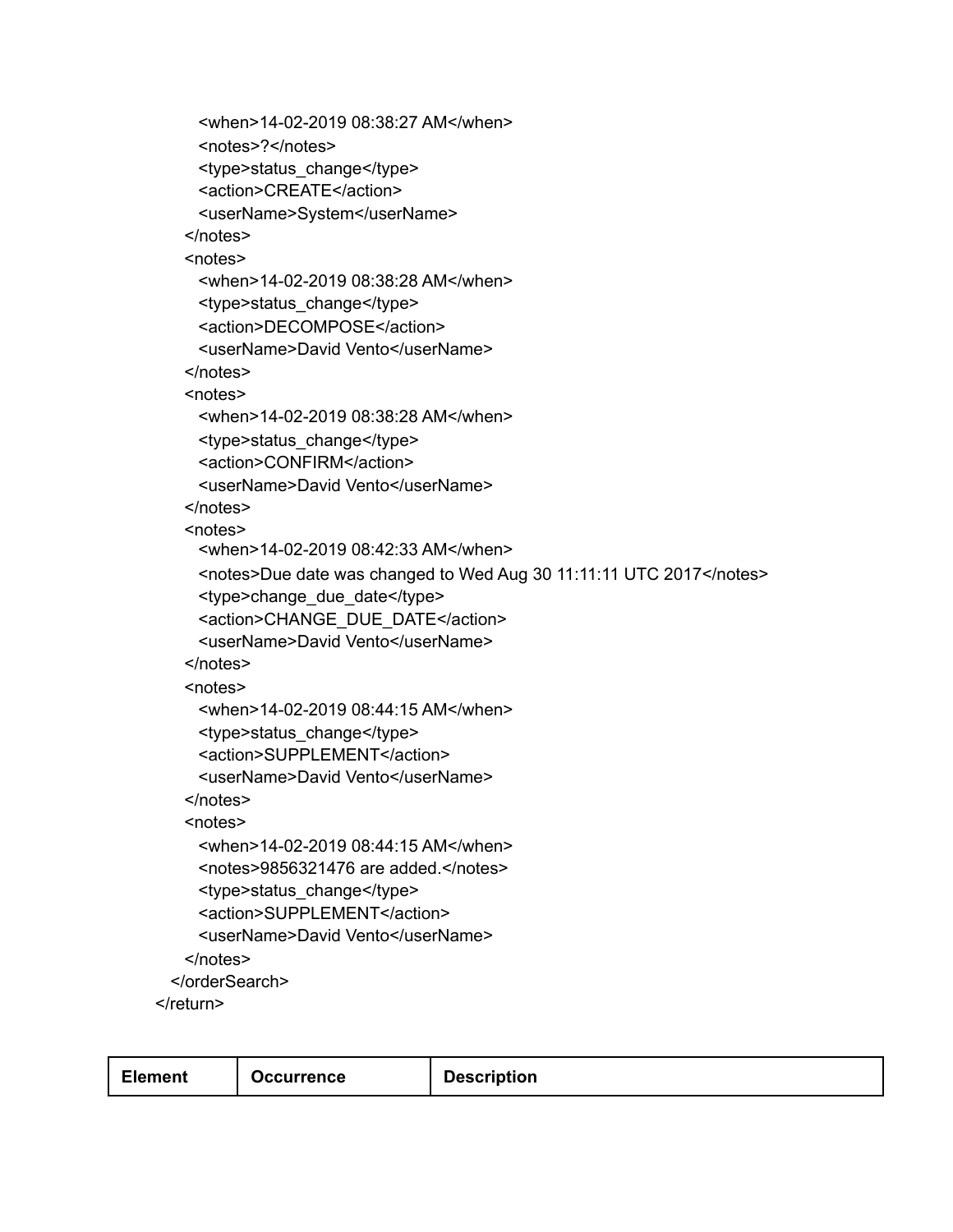| orderSearch     | 0.1     | wrapper for order details information       |
|-----------------|---------|---------------------------------------------|
| orderNumber     | 1       | telephone number in request                 |
| pon             | 1       | pon integer value                           |
| entity          | 1       | entity of the order                         |
| numberOfTN<br>s | 1       | integer value                               |
| status          | 1       | String - status of the number               |
| attachment      | $0.7*$  | attachment name with order                  |
| notes           | $1.1$ * | notes can be 1 to many                      |
| action          | 1       | activity done e.g. : create, update etc.    |
| note            | 1       | description of what happened with the order |
| type            | 1       | type of update                              |

| username | user who did action with the order |
|----------|------------------------------------|
| when     | date when activity took place      |

# **3.7.4 searchFullOrderDetailsByOrderId**

Giving the orderId and type we want to know the information about the order. The response would also include the notes. (Notes: refer to the status whenever any updation/modification was made for the order.) The difference between this API and searchOrderDetailsByOrderId is that this one provides extra information about the order details(CustomerAttributes)

**Request**: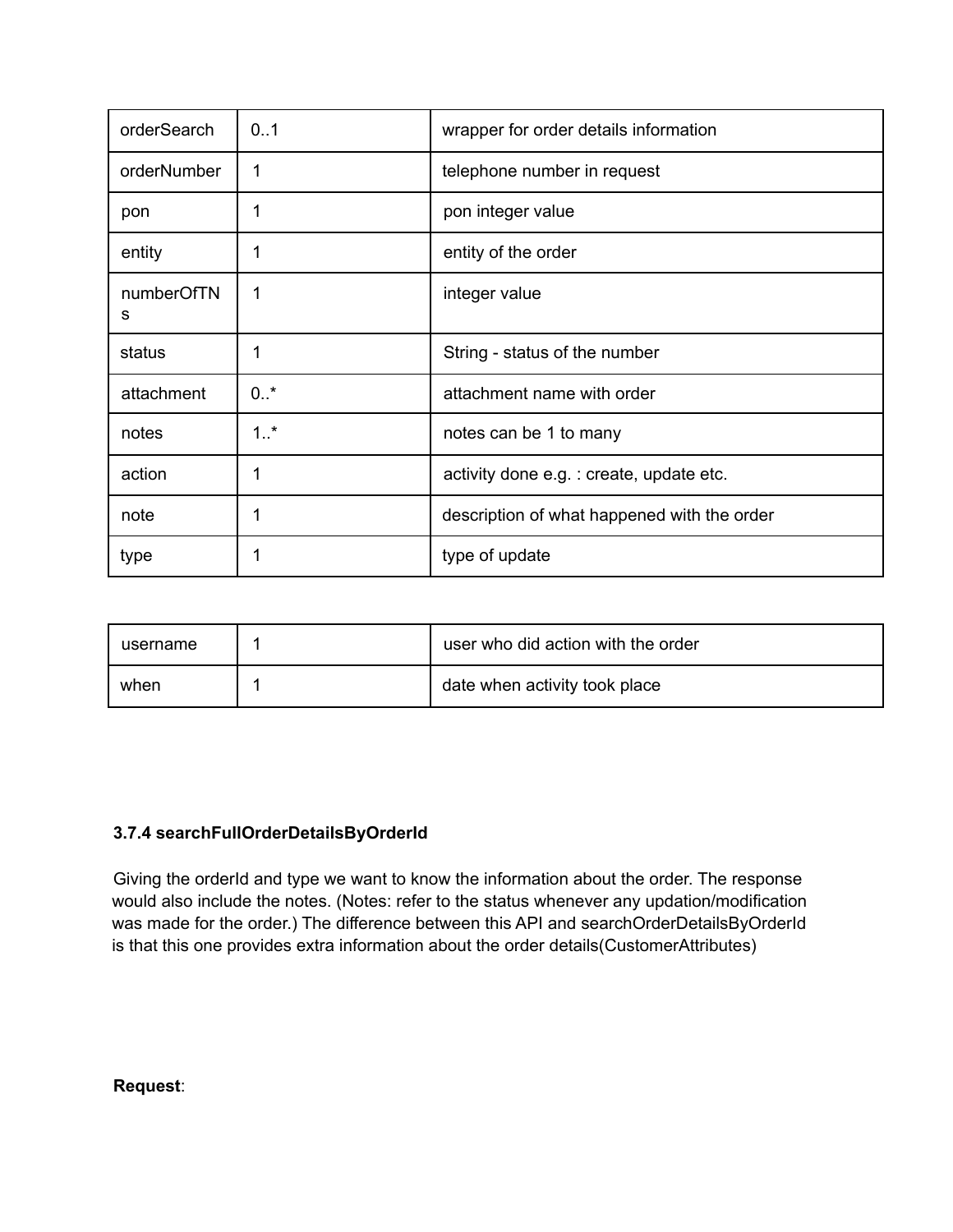<soapenv:Envelope xmlns:soapenv="http://schemas.xmlsoap.org/soap/envelope/" xmlns:pub="http://publicapi.api.s2.peerless.com/">

```
<soapenv:Header/>
```
<soapenv:Body>

```
<pub:searchFullOrderDetailsByOrderId>
```
<!--Optional:-->

```
<authentication>
```
<!--Optional:-->

<customer>Test</customer>

```
<!--Optional:-->
```
<passCode>Test1</passCode>

```
<!--Optional:-->
```
<userId>Test2</userId>

</authentication>

<orderId>26260</orderId>

```
<!--Optional:-->
```
<orderType>PI</orderType>

</pub:searchFullOrderDetailsByOrderId>

</soapenv:Body>

</soapenv:Envelope>

| <b>Element</b> | Man<br>dat<br>ory | <b>Occurr</b><br>en ce | <b>Constraints</b> | <b>Description</b>                             |
|----------------|-------------------|------------------------|--------------------|------------------------------------------------|
| orderId        | Yes               |                        | Integer            | Should be valid order id                       |
| orderType      | Yes               |                        | String             | Should be valid orderType - NN, PI, PO, DI, CO |

NOTE: NN - New Number, PI- Port In, PO- Port Out, DI - Disconnect, CO- Change Order

# **Response**:

<S:Envelope xmlns:S="http://schemas.xmlsoap.org/soap/envelope/">

<S:Body>

<ns2:searchFullOrderDetailsByOrderIdResponse xmlns:ns2="http://publicapi.api.s2.peerless.com/"> <return>

<orderSearch>

<orderNumber>PI-26260</orderNumber>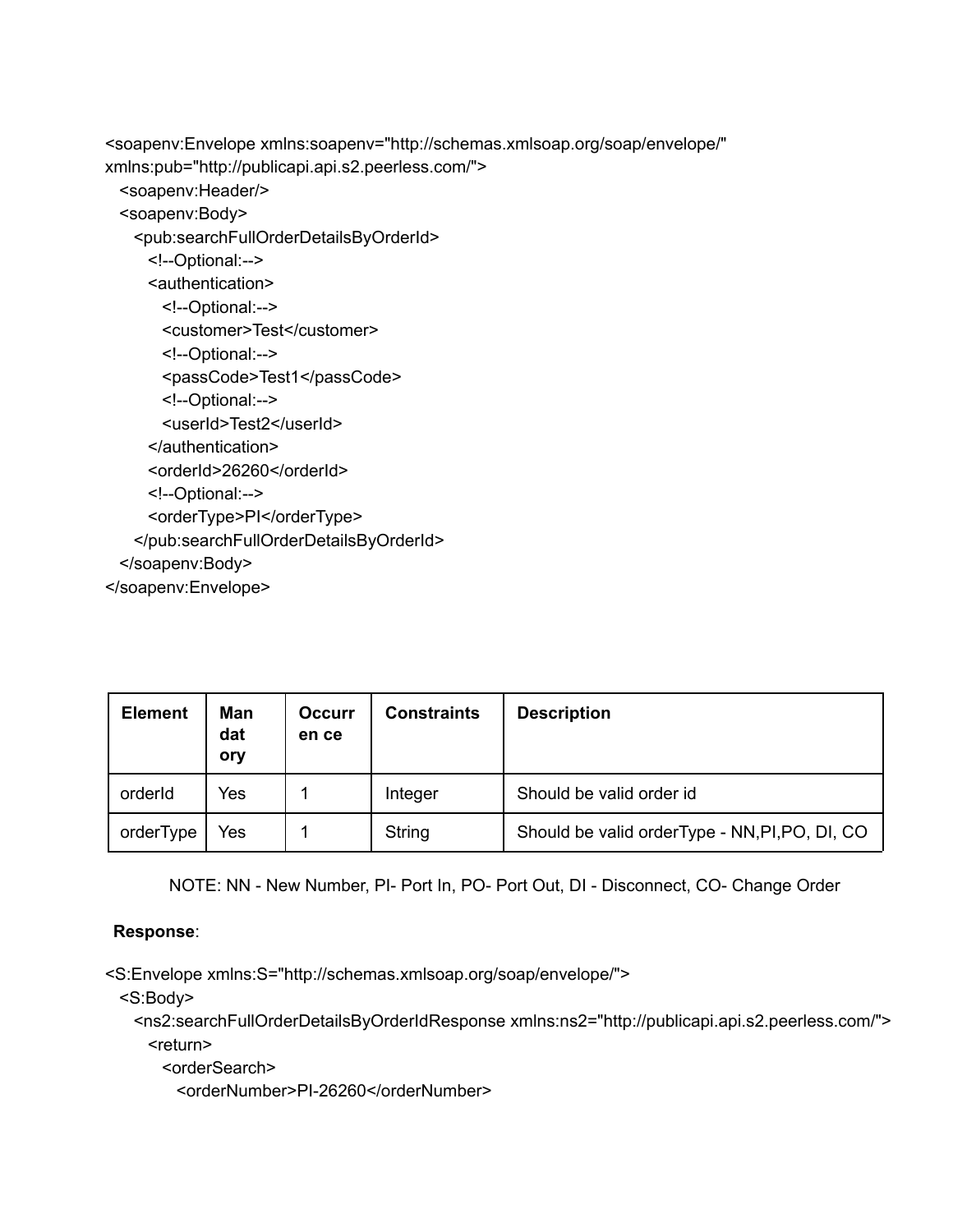```
<pon>54hdj</pon>
<entity>General Dial(ESP)</entity>
<numbers>
 <tn>6032647604</tn>
 <routeLabel>prov_test1</routeLabel>
 <customName>test1</customName>
 <cnamDelivery>true</cnamDelivery>
 <cnamStorage>true</cnamStorage>
 <cnamStorageName>23gdh</cnamStorageName>
 <peerlessMsgProvisioning>false</peerlessMsgProvisioning>
 <sms>true</sms>
 <e911>false</e911>
</numbers>
<numberOfTNs>1</numberOfTNs>
<requestedDueDate>23-03-2022 09:00:00 AM</requestedDueDate>
<status>PENDING_CSR</status>
<notes>
 <when>15-03-2022 03:29:20 AM</when>
 <type>status_change</type>
 <action>CREATE</action>
 <userName>System</userName>
</notes>
<notes>
 <when>15-03-2022 03:29:37 AM</when>
 <type>status_change</type>
 <action>DECOMPOSE</action>
 <userName>Peerless Animate</userName>
</notes>
<notes>
 <when>15-03-2022 03:29:46 AM</when>
 <type>status_change</type>
 <action>CONFIRM</action>
 <userName>Peerless Animate</userName>
</notes>
<orderDetails>
 <accountNumber>457645736575</accountNumber>
 <act>V</act>
 <atn>957-806-8065</atn>
 <authDate>2022-03-02</authDate>
 <authnm>768978987600</authnm>
 <bldg>45</bldg>
 <carrierName>T MOBILE USA, INC.</carrierName>
 <chc>No</chc>
```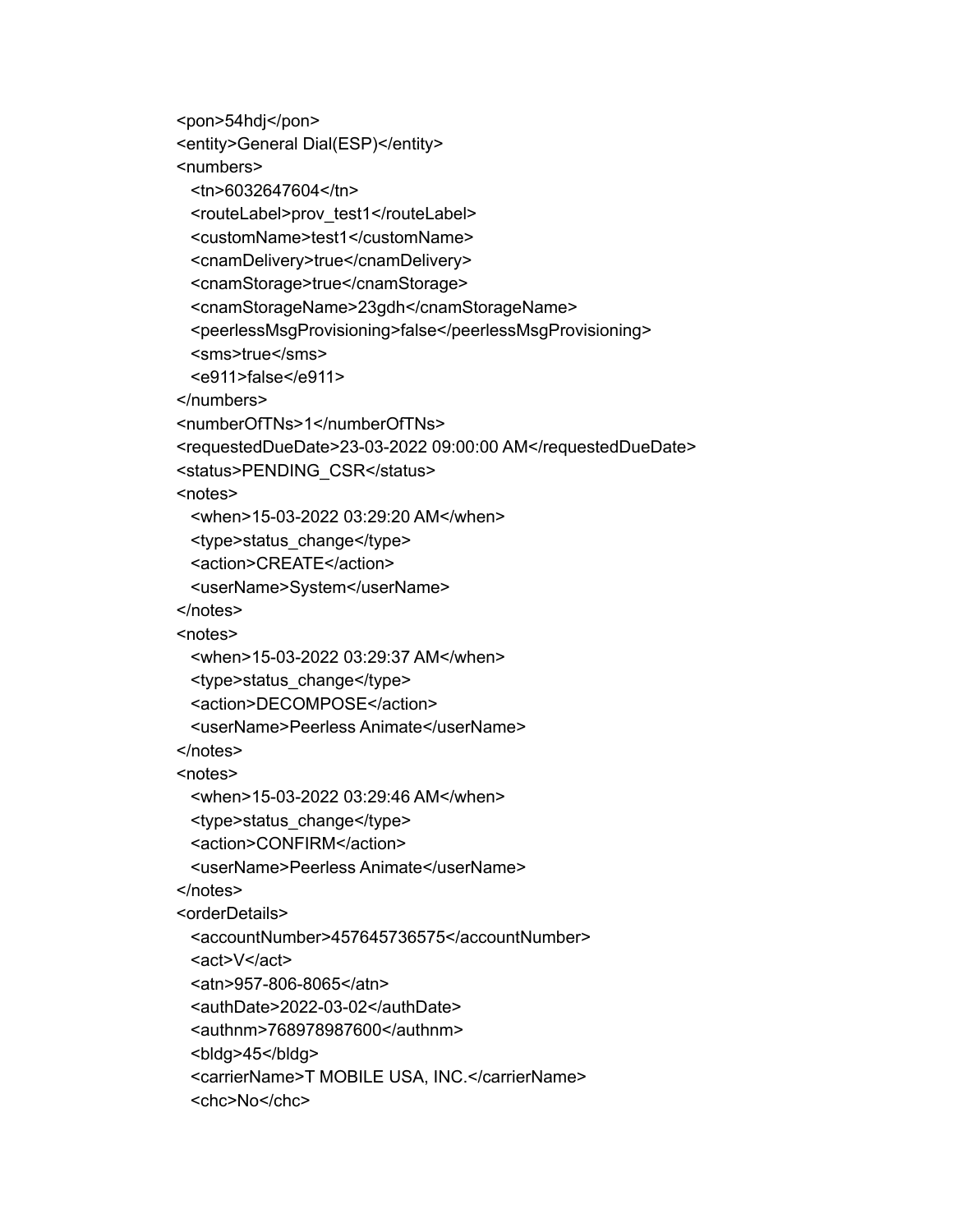<city>fgsh</city>

<confirmed>true</confirmed>

<csrRequested>false</csrRequested>

<desiredDueDate>2022-03-23</desiredDueDate>

<dueDate>2022-03-23</dueDate>

<earliestPossible>false</earliestPossible>

<email>hde@did.com</email>

<endCustomerName>hgjf</endCustomerName>

<endUserVerification>false</endUserVerification>

<faxNumber>477-375-8477</faxNumber>

<floor>54</floor>

<focDateSync>false</focDateSync>

<init>ydjgj</init>

<mi>C</mi>

<mouThresholdExceeded>false</mouThresholdExceeded>

<npacActivated>false</npacActivated>

<npdi>D</npdi>

<numberOfTns>1</numberOfTns>

<room>65</room>

<sadloAdditionalInfo>6ghk</sadloAdditionalInfo>

<sanoHouseNumber>ghjfg</sanoHouseNumber>

<saprHousePrefix>54</saprHousePrefix>

<sasdStrDir>76</sasdStrDir>

<sasfHouseNumberSuffix>jkl</sasfHouseNumberSuffix>

<sasnStrName>hdj</sasnStrName>

<sassStrSuffix>kj'</sassStrSuffix>

<sath>kh</sath>

<state>CA</state>

<subscriptionBuilt>false</subscriptionBuilt>

<supplement>false</supplement>

<telephoneNumber>347-537-5845</telephoneNumber>

<version>0</version>

<wirelessPin>4537356</wirelessPin>

<zipCode>64577</zipCode>

</orderDetails>

</orderSearch>

</return>

</ns2:searchFullOrderDetailsByOrderIdResponse>

</S:Body>

</S:Envelope>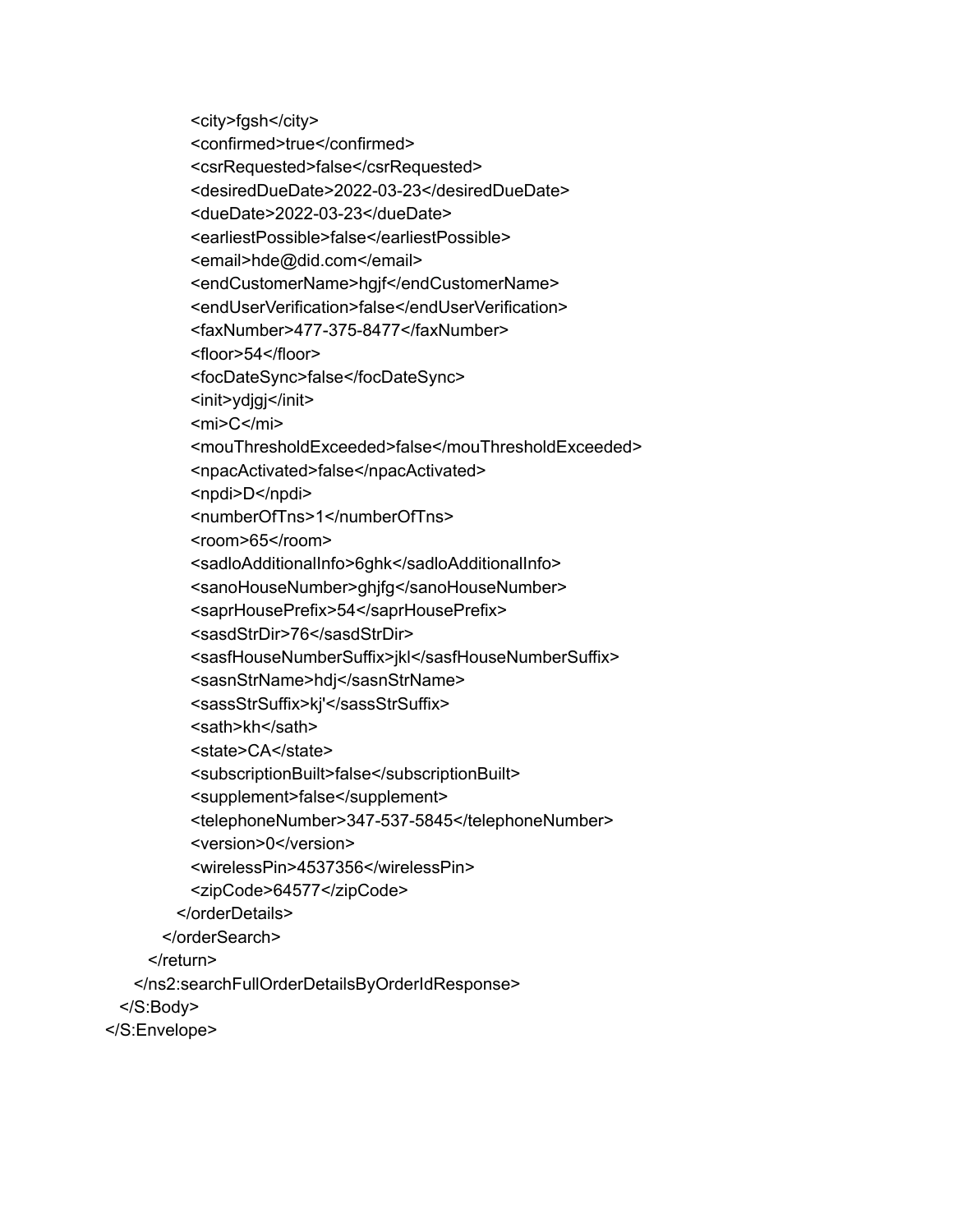# 3.7.5 ActivateSOA (Contractual Feature)

The numbers for the given order of (s) would be npac activated. Only the numbers which are peerless and offnet numbers would have npac activation skipped.

Request:

```
<soapeny:Envelope xmlns:soapeny="http://schemas.xmlsoap.org/soap/envelope/"
xmlns:pub="http://publicapi.api.s2.peerless.com/">
  <soapeny: Header/>
  <soapenv:Body>
   <pub:activateSOA>
     <!--Optional:-->
     <authentication>
       <!--Optional:-->
       <customer>test</customer>
       <!--Optional:-->
       <passCode>testUserPassword</passCode>
       <!--Optional:-->
```

```
<userId>adonalson@peerlessnetwork.com</userId>
```

```
</authentication>
```

```
<!--Zero or more repetitions:-->
```

```
<orderId>123125236</orderId>
```

```
</pub:activateSOA>
```
</soapenv:Body>

</soapenv:Envelope>

| <b>Element</b> | Man<br>dat<br>ory | <b>Occurr</b><br>en ce | <b>Constraints</b> | <b>Description</b>                                    |
|----------------|-------------------|------------------------|--------------------|-------------------------------------------------------|
| Order Id       | <b>ves</b>        | $1.$ *                 |                    | Order Id(s) whose numbers have to be<br>soa activated |

Response:

<ns2:activateSOAResponse xmlns:ns2="http://publicapi.api.s2.peerless.com/"> <return>false</return> </ns2:activateSOAResponse>

```
false: in case SOA(NPAC) activation for the numbers failed.
true : in case SOA(NPAC) activation for the numbers was successful.
```
## 3.8 Reprocess OR Failure Acknowledge Request

This request will give the ability to an API user to reprocess or failure Acknowledge the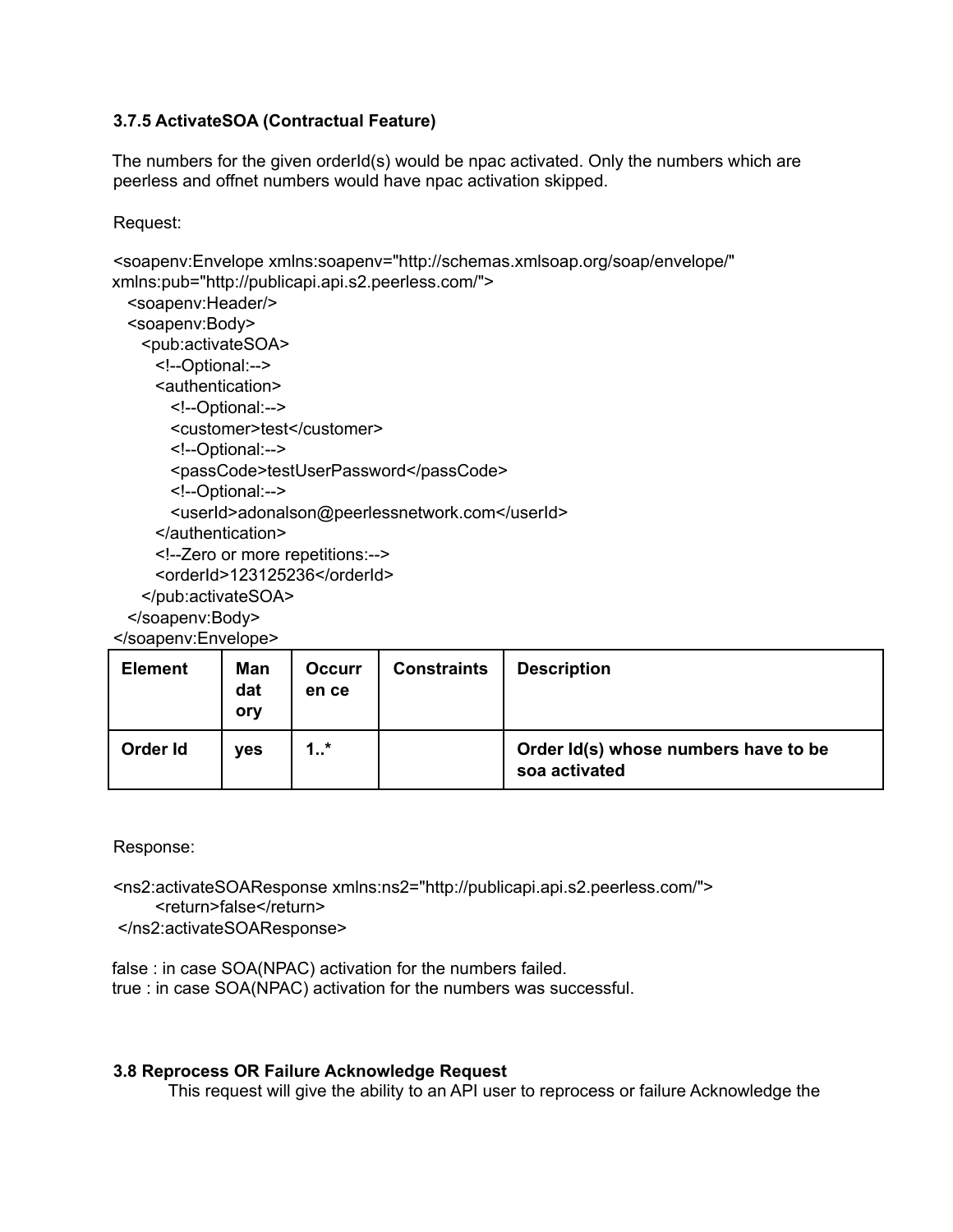New Number and Port In orders. This request contains the Order ID upon which the required action (Reprocess or Failure acknowledge) needs to be taken. The response action will return us the message for the performed action.

# **Request XML:**

<pub:reprocessOrFailureAcknowledge> <!--Optional:--> <authentication> <customer>XXXXXX</customer> <passCode>XXXXXX</passCode> <userId>XXXXXX</userId> </authentication> <!--Optional:--> <!--Optional:--> <orderId>XXXX</orderId> <!--Optional:--> <action>ACKNOWLEDGE\_FAILURE</action> </pub:reprocessOrFailureAcknowledge>

| <b>Element</b> | <b>Mandator</b> | <b>Occurrence</b> | <b>Constraints</b> | <b>Description</b>                                                                                      |  |
|----------------|-----------------|-------------------|--------------------|---------------------------------------------------------------------------------------------------------|--|
| OrderID        | Yes             |                   | mandatory          | Order ID of the order type<br>placed                                                                    |  |
| Action         | Yes             |                   | mandatory          | Select which action type you<br>want to perform. Choose from<br>'ACKNOWLEDGE FAILURE'<br>or 'REPROCESS' |  |

# **Response XML:**

<S:Body>

<ns2:reprocessOrFailureAcknowledgeResponse

xmlns:ns2="http://publicapi.api.s2.peerless.com/">

<return>Your order has accepted for failure acknowledge</return>

</ns2:reprocessOrFailureAcknowledgeResponse>

</S:Body>

## **Request/Response XML:**

Error messages when wrong input is entered in xml tags:

**2.** When incorrect values are entered in Action XML tags apart from 'ACKNOWLEDGE\_FAILURE' or 'REPROCESS'.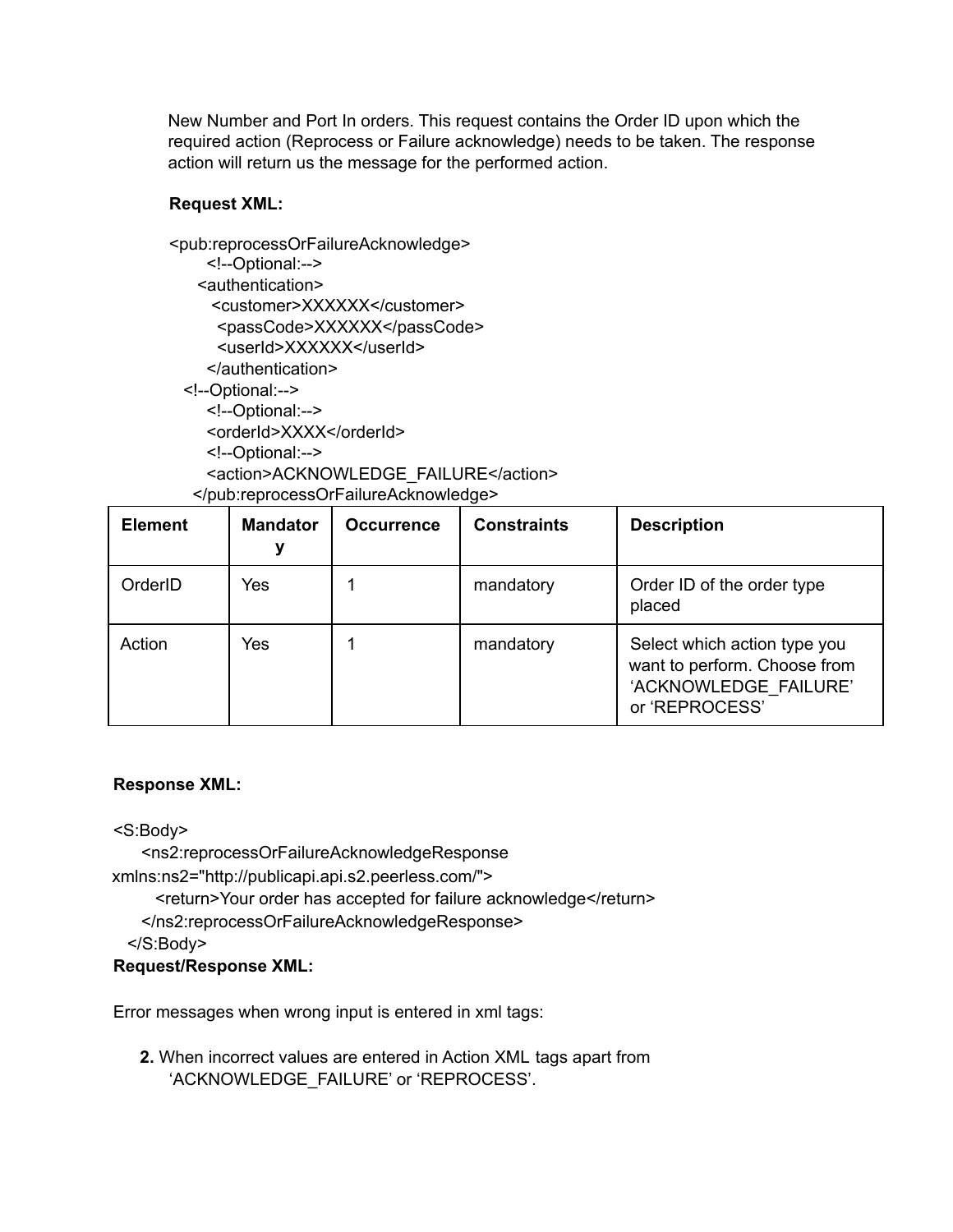#### **Example:**

<action>PARTIAL FAILURE</action>

# **Response XML:**

```
<S:Body>
   <ns2:reprocessOrFailureAcknowledgeResponse
xmlns:ns2="http://publicapi.api.s2.peerless.com/">
     <return/>
   </ns2:reprocessOrFailureAcknowledgeResponse>
 </S:Body>
```
**3.** When incorrect values are entered in OrderID XML tag apart from the numeric Order ID.

# **Request XML:**

<orderId>NN-XXXXX</orderId>

# **Response XML:**

<S:Body>

```
<S:Fault xmlns:ns4="http://www.w3.org/2003/05/soap-envelope">
   <faultcode>S:Server</faultcode>
   <faultstring>For input string: "NN-XXXXX"</faultstring>
 </S:Fault>
</S:Body>
```
# *3. TOLL FREE API ORDERS*

## **3.1 Response Codes**

Error Codes will occur when an invalid request is placed in the API.

| Error<br>Code | <b>String Code</b>                                   | Possible reasons                                                               |
|---------------|------------------------------------------------------|--------------------------------------------------------------------------------|
| EP0001        | INVALID ORDER TYPE                                   | Invalid Order type given in request                                            |
| EP0002        | ERROR WHILE VALIDATIN<br><b>G REQUEST</b>            | Error while validating request                                                 |
| EP0005        | ERROR WHILE VALIDATIN<br>G.<br>REQUESTED_DESTINATION | Validation failed for Requested Destination.(<br>Incorrect or not provisioned) |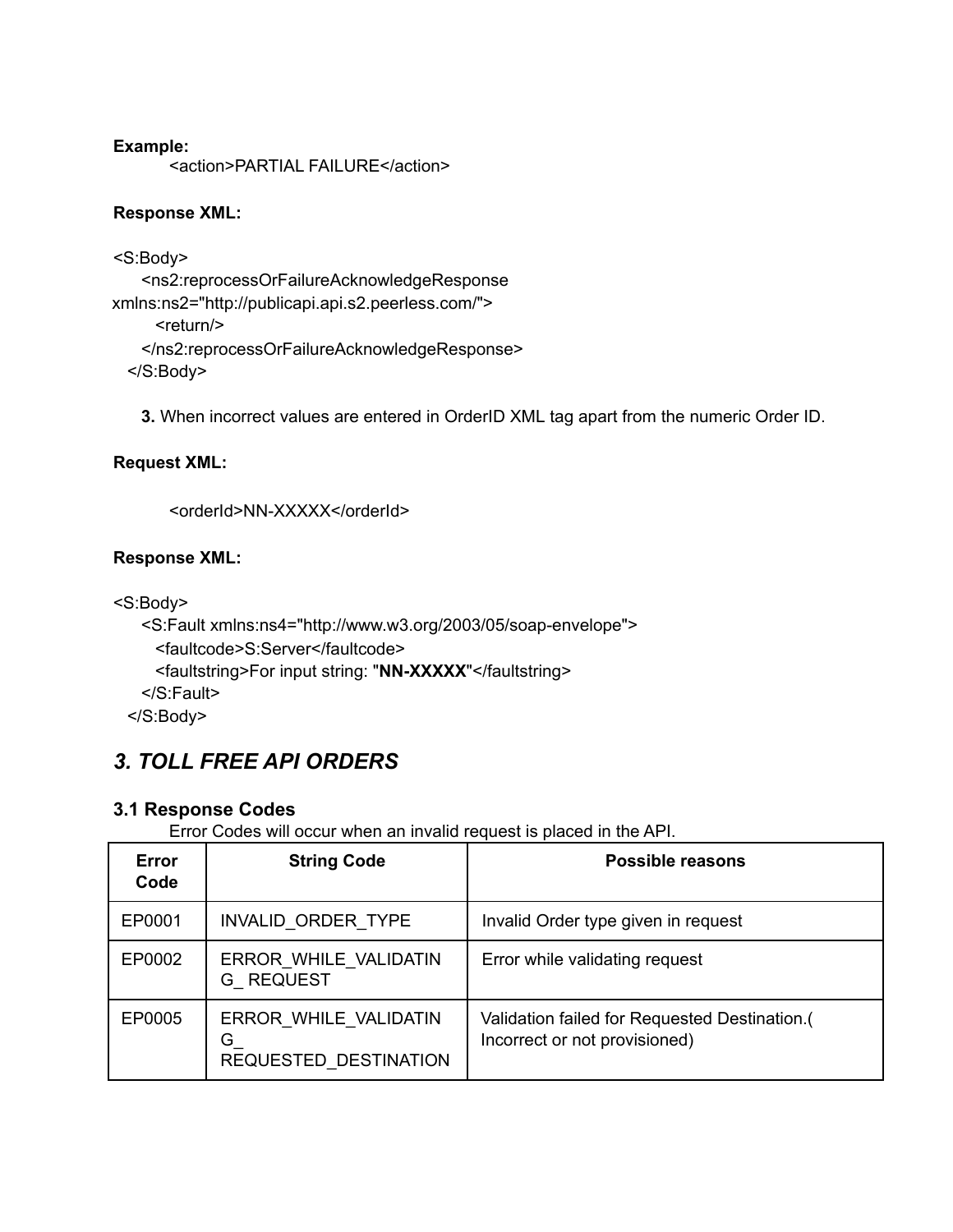| EP0008  | ERROR WHILE VALIDATIN<br>G REQUESTED AOS          | Error while validating AOS                                                                             |
|---------|---------------------------------------------------|--------------------------------------------------------------------------------------------------------|
| EP0009  | ERROR WHILE VALIDATIN<br>G<br>REQUESTED RESPORGID | Error while validating RepOrgId (entered<br>incorrectly or Resp Org'd changed during order<br>process) |
| EES0002 |                                                   | LE VALIDATING Validation of either of the Entity<br>res :                                              |

|                                                       | REQUEST_FEATURES_WIT<br>H ENTITYSETTINGS                                 | e911, sms, cnam storage, cnam delivery, failed.                                                                                           |
|-------------------------------------------------------|--------------------------------------------------------------------------|-------------------------------------------------------------------------------------------------------------------------------------------|
| <b>EPC004</b>                                         | Please enter valid<br>Telephone Number/s                                 | Error while validating Telephone number (Is this<br>the TFN or in reference to DID's for 0110)                                            |
| <b>EPDI000</b><br>2                                   | ERROR WHILE VALIDATIN<br><b>G_DI_REQUEST</b>                             | Validation failed for the DI request                                                                                                      |
| EP0010                                                | USER_IS_NOT_ALLOWED_T<br>O_PLACE_ORDER                                   | Error while validating that user is allowed to<br>place that type of order.                                                               |
| <b>PRECO</b><br><b>ND</b><br><b>ITION_F</b><br>AI LED | The Following Tns are not<br>in Unassigned Status:-<br>[8008880000]      | When it says TN is this for 0110? If not we should<br>be clear and use TFN, as to not confuse the two                                     |
| <b>PRECO</b><br><b>ND</b><br><b>ITION_F</b><br>AI LED | TNs has Pending<br>Request[8004852367]                                   | So, is this error saying that the TN (DID) is<br>pending on an order for this TFN, or is there<br>another order type pending for the TFN? |
| <b>PRECO</b><br><b>ND</b><br><b>ITION_F</b><br>AI LED | The Following Tns are not in<br><b>Reserved Status:-</b><br>[8004968372] |                                                                                                                                           |
| <b>PRECO</b><br><b>ND</b><br><b>ITION F</b><br>AI LED | The following Tns are not<br>known to Animate:-<br>[8004968368]          | THe TFN would need to be added                                                                                                            |
| <b>PRECO</b><br><b>ND</b><br><b>ITION F</b><br>AI LED | NUMBER NOT EXIST:<br>888-795-1459                                        | Error while validating that TFN exists in database<br>or not.                                                                             |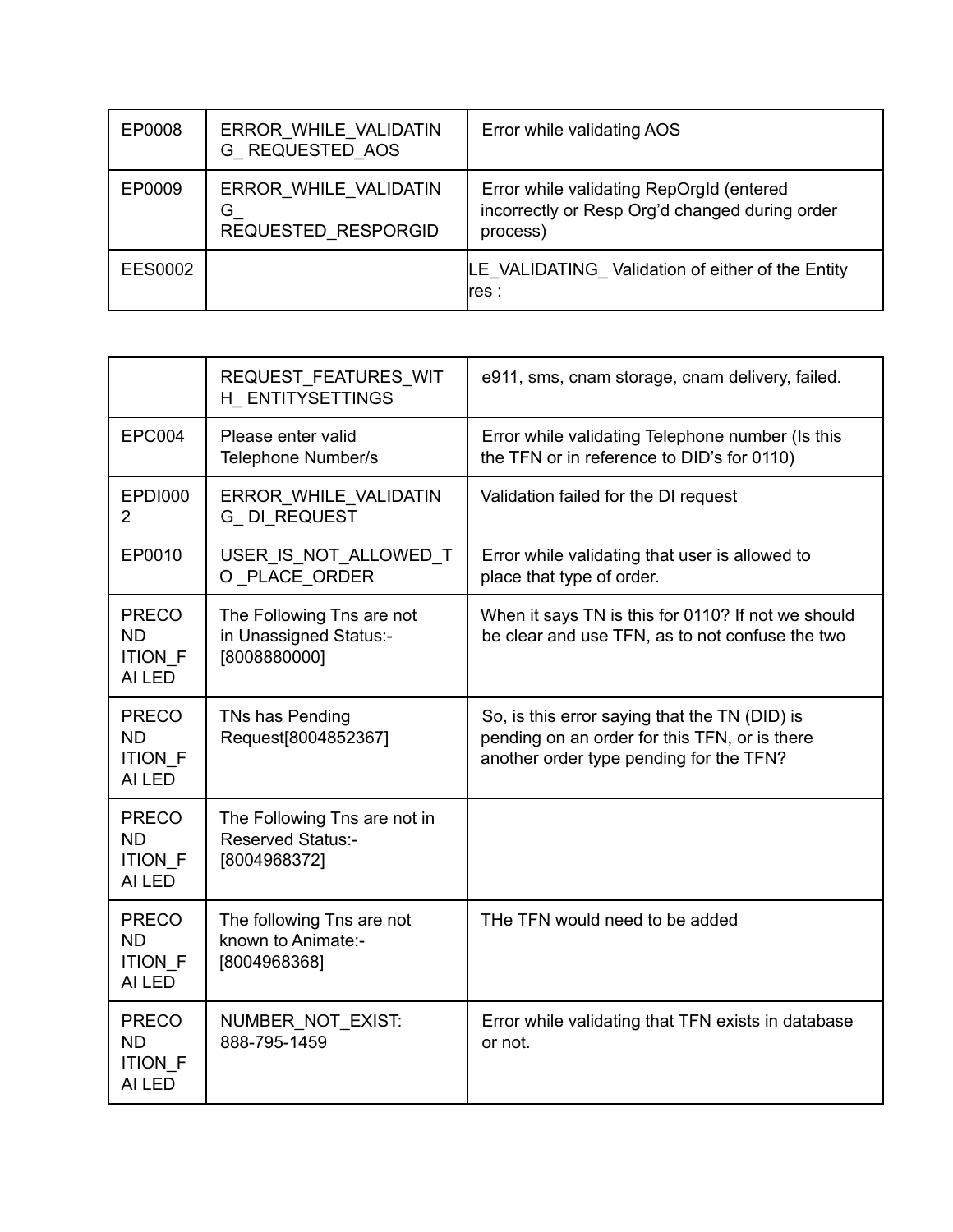Example for getting error codes:

#### **Request XML:**

<soapenv:Envelope xmlns:soapenv="http://schemas.xmlsoap.org/soap/envelope/" xmlns:pub="http://publicapi.api.s2.peerless.com/"> <soapenv:Header/> <soapenv:Body> <pub:placeTFOrder> <authentication> <customer>XXXXXX</customer> <passCode>XXXXX</passCode> <userId>XXXX@XXXX.com</userId> </authentication> <TFNOrder> <orderType>RL</orderType> <activateReservation>0</activateReservation> <tollFreeOrderNumbers> <tollFreeOrderNumbers> <tn>855\*\*\*\*\*\*\*</tn> <quantity>2</quantity> </tollFreeOrderNumbers> </tollFreeOrderNumbers> </TFNOrder> </pub:placeTFOrder> </soapenv:Body> </soapenv:Envelope>

## **Response XML:**

<S:Envelope xmlns:S="http://schemas.xmlsoap.org/soap/envelope/"> <S:Body> <S:Fault xmlns:ns4="http://www.w3.org/2003/05/soap-envelope"> <faultcode>EP0001</faultcode> <faultstring>INVALID\_ORDER\_TYPE</faultstring> </S:Fault> </S:Body> </S:Envelope>

# **3.2 Place TF Order**

In this operation, user would be able to place 4 types of Orders:

- 1. Reservation
- 2. Reservation with Activation
- 3. Activation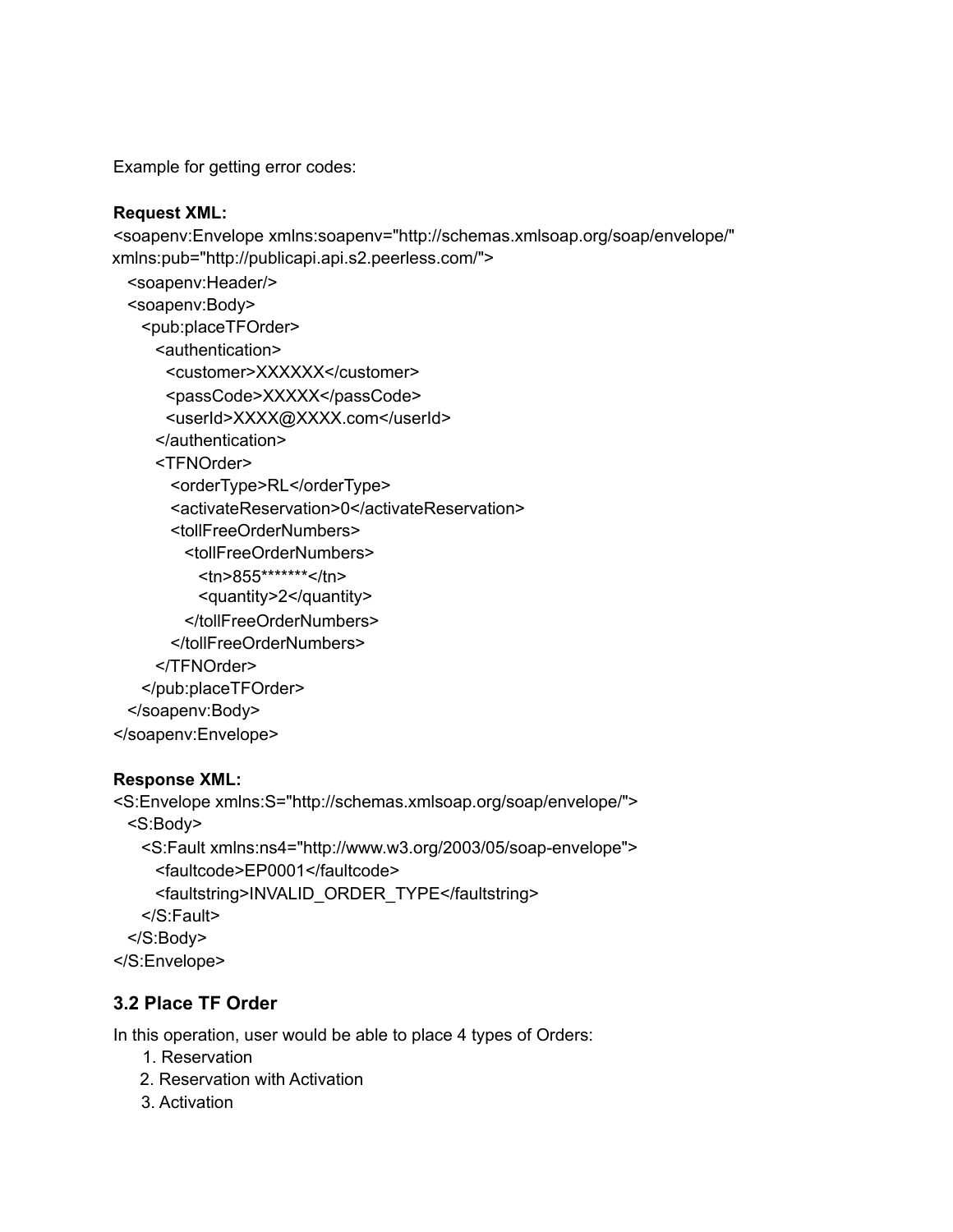4. Resp Org Gain

5. TollFree Change Order

# 1. Reservation:

NPA-NXX-Extension: The first three fields should be alphanumeric with the ability to use wildcards and the Quantity field should be a numeric value.

#### **Request XML:**

<soapenv:Envelope xmlns:soapenv="http://schemas.xmlsoap.org/soap/envelope/" xmlns:pub="http://publicapi.api.s2.peerless.com/">

<soapenv:Header/>

<soapenv:Body>

<pub:placeTFOrder>

<authentication>

<customer>XXXXXX</customer>

<passCode>XXXXX</passCode>

<userId>XXXX@XXXX.com</userId>

- </authentication>
- <TFNOrder>

<orderType>RT</orderType>

<activateReservation>0</activateReservation>

<tollFreeOrderNumbers>

<tollFreeOrderNumbers>

 $\times$ tn>888\*\*\*\*\*\*9</tn>

<quantity>2</quantity>

</tollFreeOrderNumbers>

</tollFreeOrderNumbers>

#### </TFNOrder>

</pub:placeTFOrder>

</soapenv:Body>

</soapeny:Envelope>

| <b>Element</b> | Man<br>dat<br>ory |     | <b>Constraints</b>                                   | <b>Description</b>                                           |
|----------------|-------------------|-----|------------------------------------------------------|--------------------------------------------------------------|
| pon            | <b>No</b>         | 0.1 | Alphanum<br>eri c string<br>(no<br>space)            | Describes user's Purchase Order Number                       |
| orderType      | Yes               | 1   | To be set<br>as one the<br>following:<br>RG, RT, TF, | Describe the number type for which the<br>order being placed |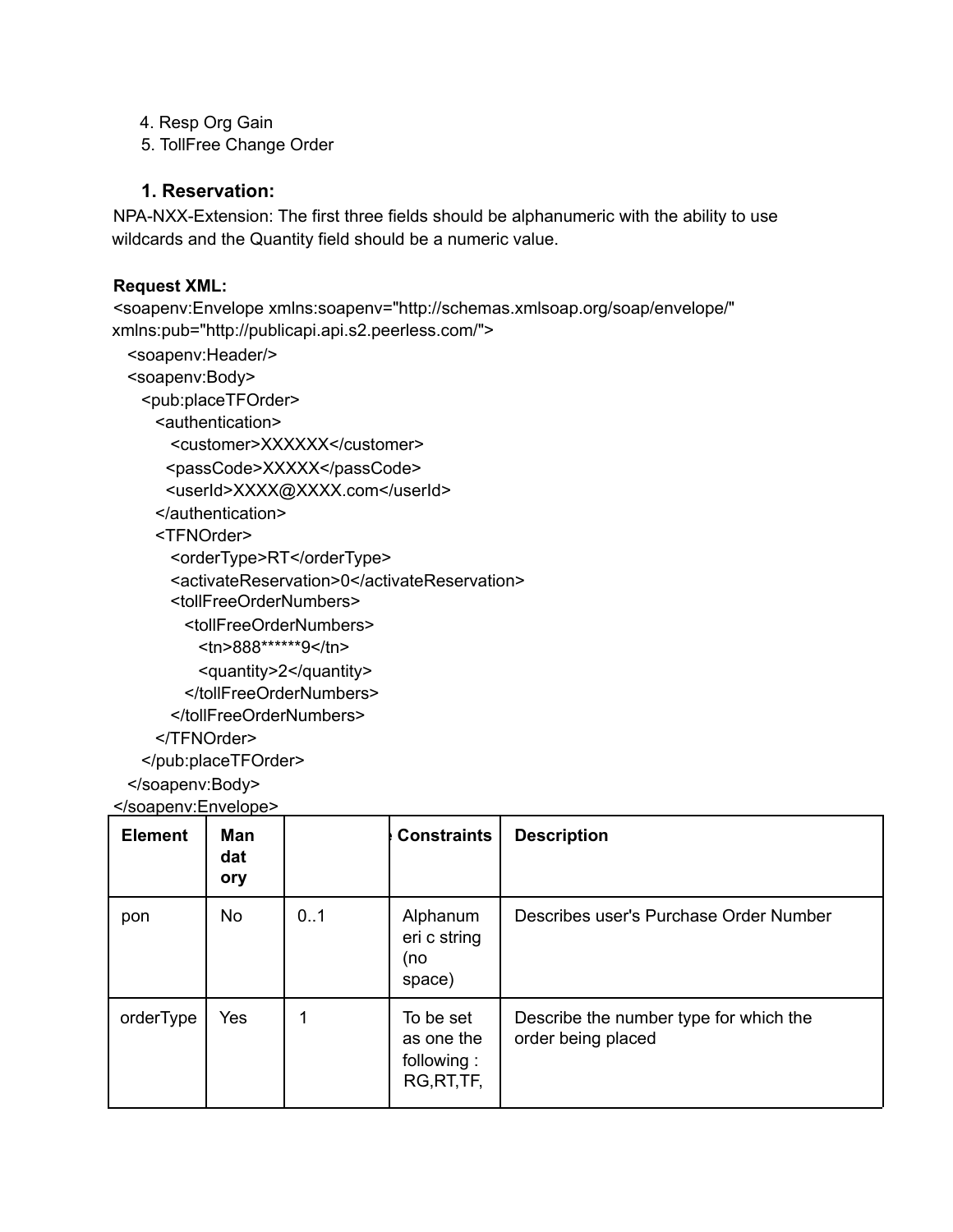|                                      |           |     | C T                                          |                                                                                                                               |
|--------------------------------------|-----------|-----|----------------------------------------------|-------------------------------------------------------------------------------------------------------------------------------|
| requeste<br>dD<br>ueDate             | <b>No</b> | 0.1 | Date                                         | 25/30/2019(mm-dd-yyyy)                                                                                                        |
| activateR<br><b>es</b><br>ervation   | Yes       | 1   | Possible<br>values:<br>true/false<br>or 0/1  | Describes whether it's Reservation with<br>Activation order(true or 1) or Reservation<br>without activation order(false or 0) |
| endUser<br>Na me                     | <b>No</b> | 0.1 |                                              | <b>End User Name</b>                                                                                                          |
| respOrgId                            | <b>No</b> | 0.1 |                                              | RespOrgId                                                                                                                     |
| defaultAos                           | <b>No</b> | 0.1 | Possible<br>values:<br>US, XA, XB<br>, X C   | Default AOS                                                                                                                   |
| defaultD<br>est<br>ination           | <b>No</b> | 0.1 | To be<br>used<br>inside<br>tfnOrders<br>tag. | Describes the Destination's route label to<br>be assigned to the number.                                                      |
| defaultP<br>ay<br>PhoneBI<br>oc king | <b>No</b> | 0.1 | Possible<br>values:<br>true/false<br>or 0/1  | True/1 if Pay Phone Blocking feature is to<br>be enabled else false/0                                                         |

| tn       | <b>Yes</b> |    | NPA-NXX<br>-Е<br>xtension                 | The first three fields should be alphanumeric<br>with the ability to use wildcards and the<br>Quantity field should be a numeric value. |
|----------|------------|----|-------------------------------------------|-----------------------------------------------------------------------------------------------------------------------------------------|
| quantity | Yes        |    | Valid<br>Integer<br><b>Number</b>         | Total count of result will depends upon quantity                                                                                        |
| aos      | <b>No</b>  | 01 | Possible<br>values:<br>US, XA, XB<br>.X C | Aos for individual TFN.                                                                                                                 |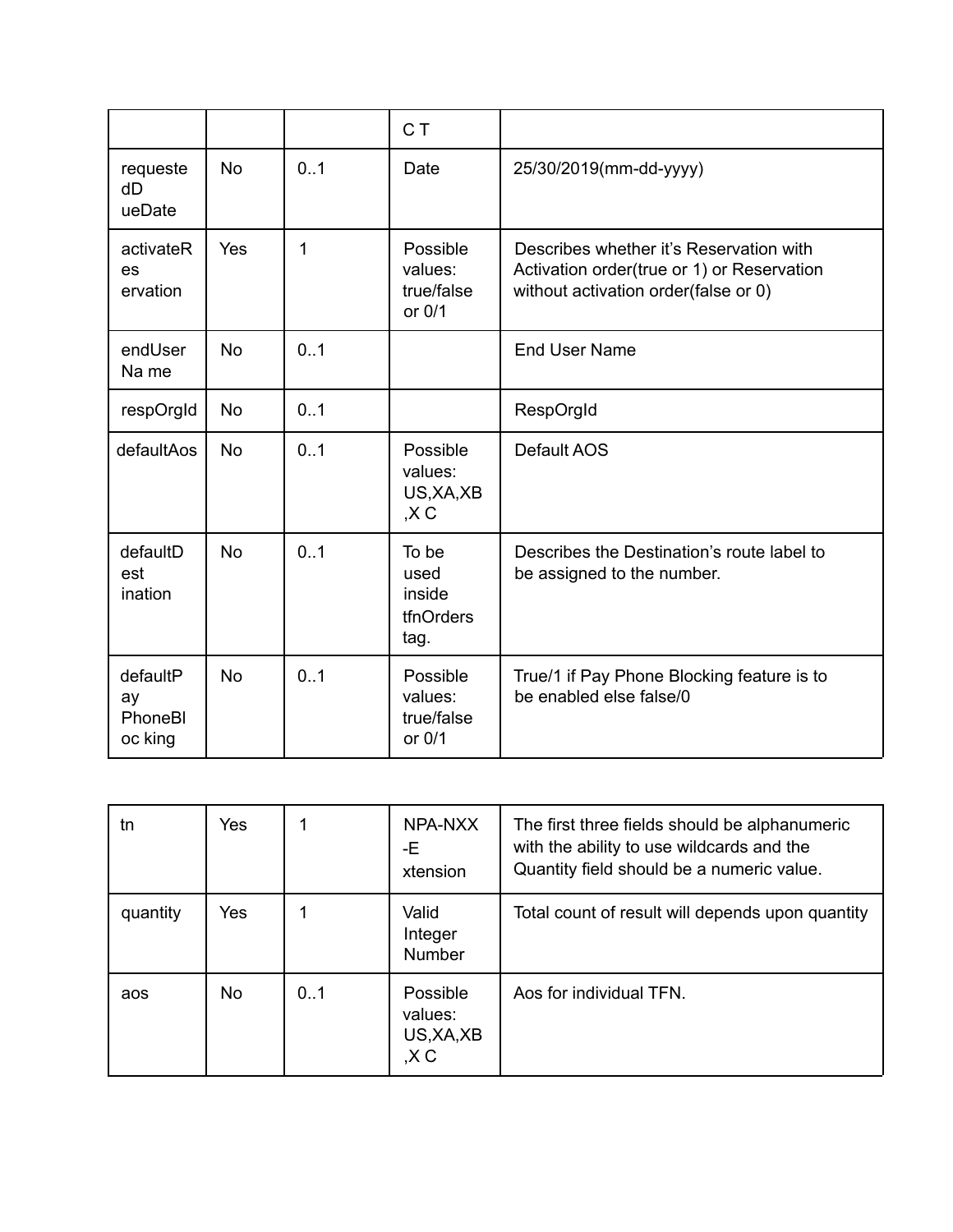| destination              |           | 0.1 | To be<br>used<br>inside<br>tfnOrders<br>tag   | Describes the Destination's route label to<br>be assigned to the number. |
|--------------------------|-----------|-----|-----------------------------------------------|--------------------------------------------------------------------------|
| cnamDeli<br>ve ry        | <b>No</b> | 0.1 | Possible<br>values:<br>true/false<br>or $0/1$ | True/1 if CNAM Delivery feature is to<br>be enabled else false/0         |
| payPhon<br>eВ<br>locking | <b>No</b> | 0.1 | Possible<br>values:<br>true/false<br>or $0/1$ | True/1 if Pay Phone Blocking feature is to<br>be enabled else false/0    |

## **Response XML:**

<S:Envelope xmlns:S="http://schemas.xmlsoap.org/soap/envelope/">

<S:Body>

<ns2:placeTFOrderResponse xmlns:ns2="http://publicapi.api.s2.peerless.com/"> <return>RT-10377</return>

</ns2:placeTFOrderResponse>

</S:Body>

</S:Envelope>

# **2. Reservation with Activation:**

## **Request XML:**

<soapenv:Envelope xmlns:soapenv="http://schemas.xmlsoap.org/soap/envelope/" xmlns:pub="http://publicapi.api.s2.peerless.com/">

<soapenv:Header/> <soapenv:Body> <pub:placeTFOrder> <authentication> <customer>XXXXXX</customer> <passCode>XXXXX</passCode> <userId>XXXX@XXXX.com</userId> </authentication> <TFNOrder> <orderType>RT</orderType> <activateReservation>true</activateReservation> <respOrgId>PNN01</respOrgId> <defaultAos>XA</defaultAos>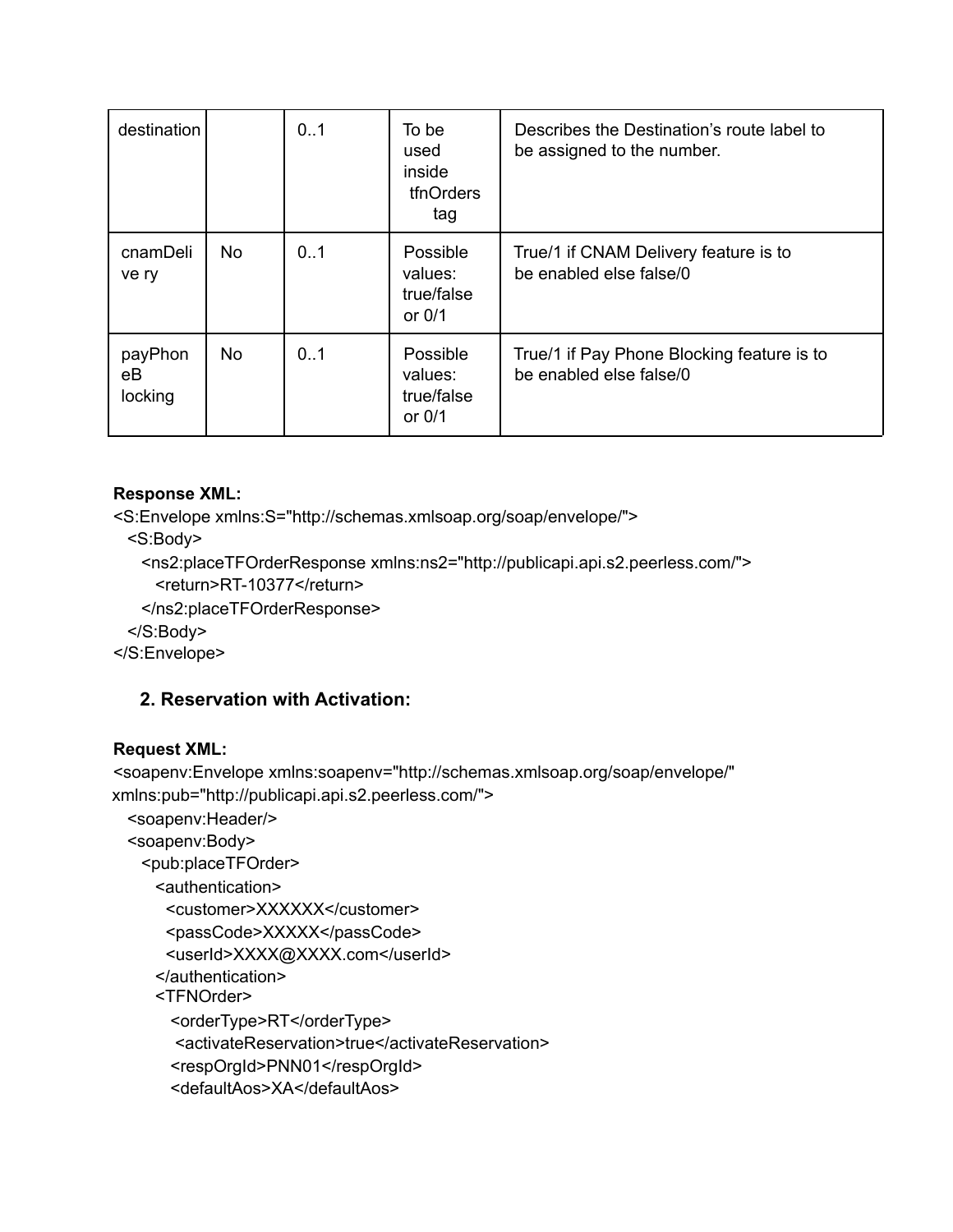```
<defaultDestination>PROV_TEST</defaultDestination>
<defaultPayPhoneBlocking>false</defaultPayPhoneBlocking>
<tollFreeOrderNumbers>
 <tollFreeOrderNumbers>
   <tn>855*******</tn>
   <quantity>1</quantity>
   <aos>XA</aos>
   <destination>PROV_TEST</destination>
   <cnamDelivery>false</cnamDelivery>
   <payPhoneBlocking>false</payPhoneBlocking>
 </tollFreeOrderNumbers>
 <tollFreeOrderNumbers>
   <tn>855*******</tn>
   <quantity>1</quantity>
   <aos>XA</aos>
   <destination>PROV_TEST</destination>
   <cnamDelivery>false</cnamDelivery>
   <payPhoneBlocking>false</payPhoneBlocking>
 </tollFreeOrderNumbers>
</tollFreeOrderNumbers>
```
#### </TFNOrder>

</pub:placeTFOrder>

</soapenv:Body>

</soapenv:Envelope>

| <b>Element</b>                      | <b>Mandat</b><br>or y | <b>Occurre</b><br>nc e | <b>Constraints</b>                                      | <b>Description</b>                                           |
|-------------------------------------|-----------------------|------------------------|---------------------------------------------------------|--------------------------------------------------------------|
| pon                                 | No                    | 0.1                    | Alphanume<br>ric string<br>(no<br>space)                | Describes user's Purchase Order Number                       |
| orderType                           |                       |                        | To be set<br>as one the<br>following:<br>RG, RT, TF, CT | Describe the number type for which the<br>order being placed |
| request<br>ed<br><b>DueDat</b><br>e | No                    | 0.1                    | Date                                                    | 25/30/2019(mm-dd-yyyy)                                       |
| activateR                           | Yes                   |                        | Possible                                                | Describes whether it's Reservation with                      |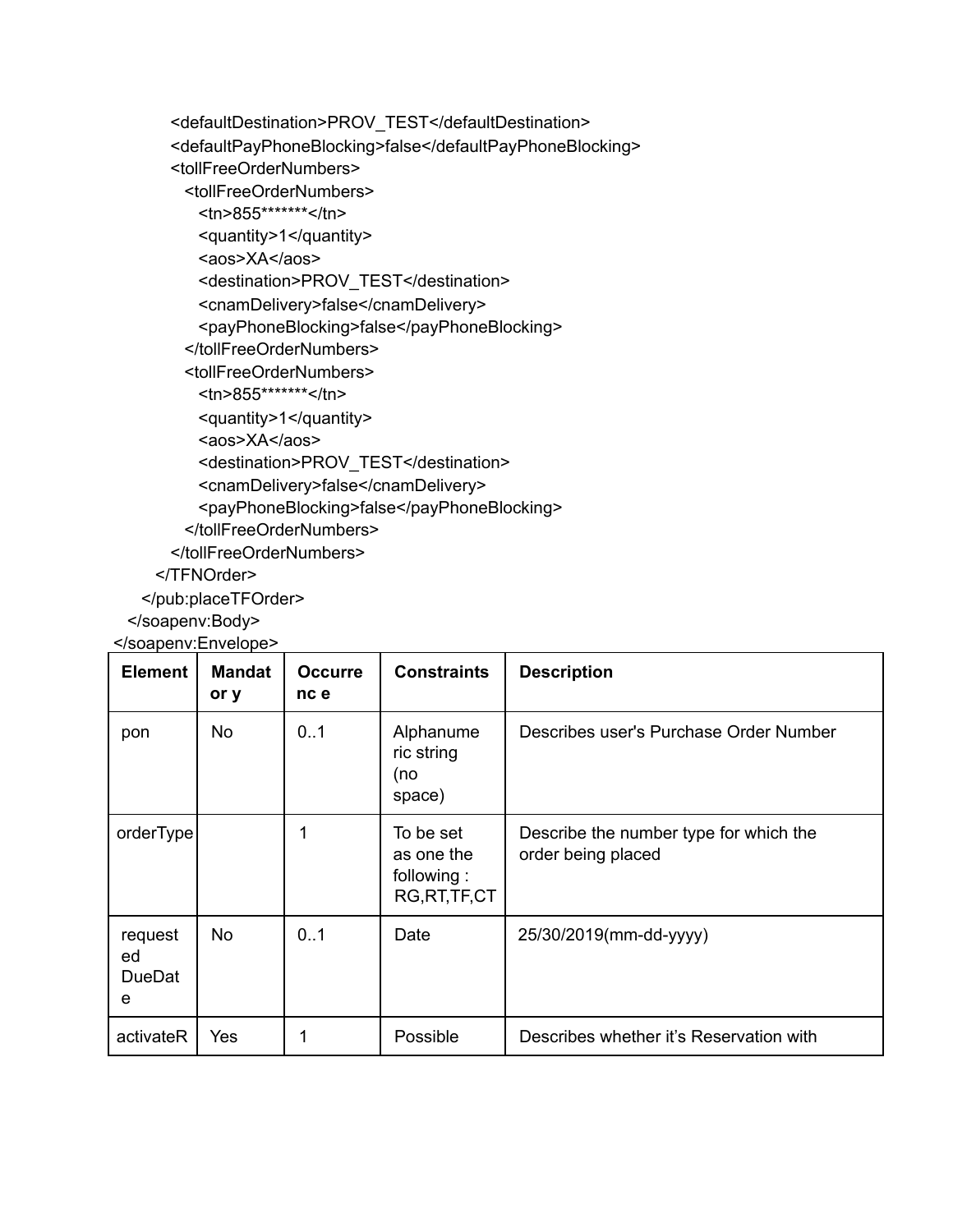| eservatio<br>n                          |           |     | values:<br>true/false or<br>0/1             | Activation order(true or 1) or<br>Reservation without activation<br>order(false or 0)                                                   |
|-----------------------------------------|-----------|-----|---------------------------------------------|-----------------------------------------------------------------------------------------------------------------------------------------|
| endUse<br>rN ame                        | <b>No</b> | 0.1 |                                             | <b>End User Name</b>                                                                                                                    |
| respOrgId                               |           | 1   |                                             | RespOrgId                                                                                                                               |
| default<br>Ao s                         | Yes       | 1   | Possible<br>values:<br>US, XA, XB, X<br>C   | Default AOS                                                                                                                             |
| default<br>De<br>stinatio<br>n          | Yes       | 1   | To be used<br>inside<br>tfnOrders<br>tag.   | Describes the Destination's route label to<br>be assigned to the number.                                                                |
| default<br>Pa<br>yPhone<br>BI<br>ocking | Yes       | 1   | Possible<br>values:<br>true/false or<br>0/1 | True/1 if Pay Phone Blocking feature is to<br>be enabled else false/0                                                                   |
| tn                                      | Yes       | 1   | NPA-NXX-<br>Ext ension                      | The first three fields should be alphanumeric<br>with the ability to use wildcards and the<br>Quantity field should be a numeric value. |
| quantity                                | Yes       | 1   | Valid<br>Integer<br>Number                  | Total count of result will depends upon quantity                                                                                        |
| aos                                     | No.       | 01  | Possible<br>values:<br>US, XA, XB, X<br>С   | Origination of calls. Where the calls are<br>coming into the TFN from                                                                   |
| destina<br>tio n                        | <b>No</b> | 0.1 | To be used<br>inside<br>tfnOrders tag       | Describes the Destination's route label to<br>be assigned to the number.                                                                |
| cnamDe<br>liv ery                       | No        | 0.1 | Possible<br>values:<br>true/false or<br>0/1 | True/1 if CNAM Delivery feature is to<br>be enabled else false/0                                                                        |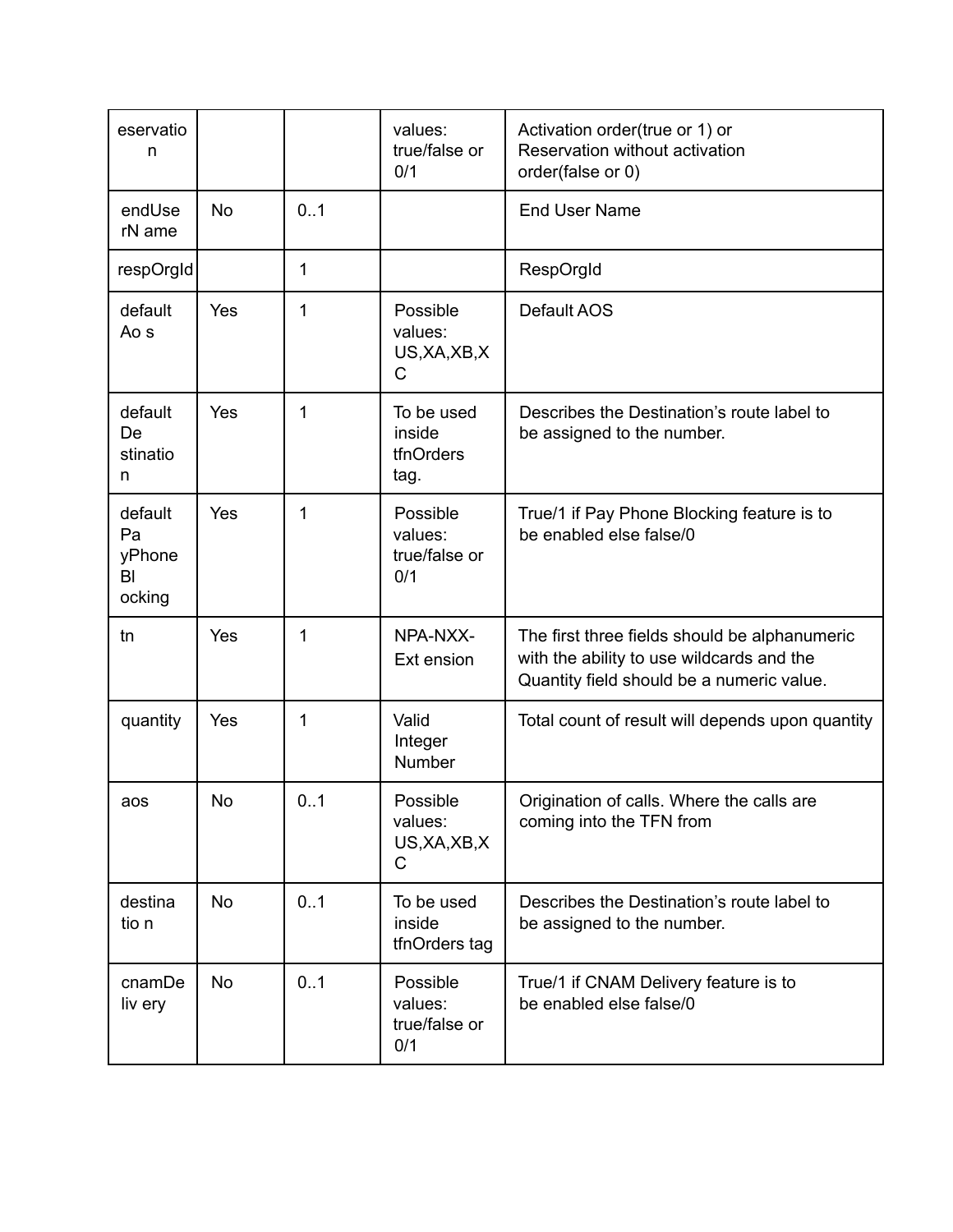| payPho<br>ne<br><b>Blockin</b> | No<br>0.1 | Possible<br>values:<br>true/false or<br>0/1 | True/1 if Pay Phone Blocking feature is to<br>be enabled else false/0 |
|--------------------------------|-----------|---------------------------------------------|-----------------------------------------------------------------------|
|--------------------------------|-----------|---------------------------------------------|-----------------------------------------------------------------------|

# **Response:**

```
<S:Envelope xmlns:S="http://schemas.xmlsoap.org/soap/envelope/">
 <S:Body>
   <ns2:placeTFOrderResponse xmlns:ns2="http://publicapi.api.s2.peerless.com/">
     <return>RT-10393</return>
   </ns2:placeTFOrderResponse>
 </S:Body>
</S:Envelope>
```
# 3. Activation:

To place Activation order TFN should be in Reserved status and should belong to the selected entity. There should be no pending orders on that TFN.

#### **Request XML:**

<soapenv:Envelope xmlns:soapenv="http://schemas.xmlsoap.org/soap/envelope/"

xmlns:pub="http://publicapi.api.s2.peerless.com/">

```
<soapenv:Header/>
<soapenv:Body>
 <pub:placeTFOrder>
   <authentication>
    <customer>XXXXXX</customer>
    <passCode>XXXXX</passCode>
    <userId>XXXX@XXXX.com</userId>
   </authentication>
   <TFNOrder>
     <orderType>TF</orderType>
     <respOrgId>PNN01</respOrgId>
     <defaultAos>XA</defaultAos>
     <defaultDestination>PROV TEST</defaultDestination>
     <defaultPayPhoneBlocking>1</defaultPayPhoneBlocking>
    <tollFreeOrderNumbers>
      <tollFreeOrderNumbers>
        \langletn>8885641879\langletn>
        <aos>XA</aos>
        <destination>PROV TEST</destination>
        <cnamDelivery>false</cnamDelivery>
```